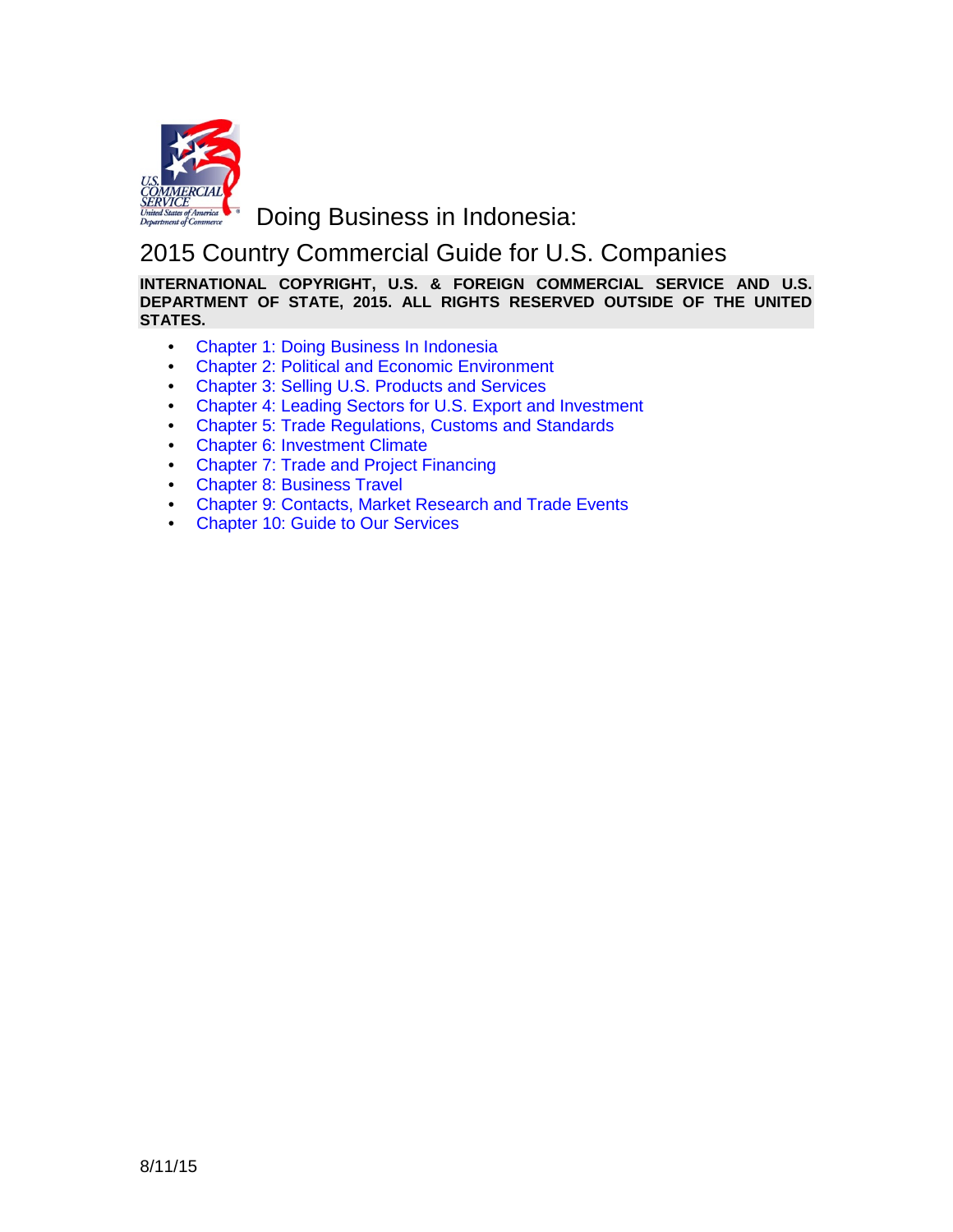# Return to table of contents

# Chapter 1: Doing Business In Indonesia

- Market Overview
- Market Challenges
- Market Opportunities
- Market Entry Strategy

## **Market Overview Return to top Return to top Return to top Return to top**

Indonesia is Southeast Asia's largest economy with a GDP of \$888 billion (based on ppp), ranking 10th in the world and averaging over 5% growth over the last decade. In the last 18 months, growth has slowed to below 5% and is projected by the World Bank to be 4.7% for 2015. President Joko Widodo (known as "Jokowi") took office in October 2014 and has pledged to improve infrastructure and reduce barriers to doing business in Indonesia as a means to increase the country's GDP growth rate to 7% by 2017.

Over the past decade Indonesia has enjoyed steady economic growth, though less than needed to pull the country into upper middle-income status, and the rate of growth is slowing. Sound macroeconomic policies, combined with growing domestic demand and high commodity prices, propelled economic expansion in recent years, but protectionist policies, corruption at all levels of government, poor infrastructure, weak rule of law, and labor rigidity have taken their toll.

The economy has slowed over the last year to just below 5% growth rate and the rupiah, like many other currencies, has weakened. Export revenues have fallen due to the slowdown in China and declining global commodity prices. Imports have fallen even further as non-tariff barriers and negative market sentiment dampen demand. Though markets initially responded positively to expectations that a Jokowi presidency would boost the economy, there are many urgent issues the new president will have to tackle to keep Indonesia growing. Nonetheless, the Indonesian market has many positive attributes, as well.

- Indonesia has a GDP per capita of \$3,540 (\$4,900 at PPP) exceeds many of its ASEAN neighbors such the Philippines and Vietnam, and with 253 million people (World Bank), Indonesia's economy comprises nearly half of ASEAN economic output.
- Indonesia is a thriving democracy with significant regional autonomy. It is located on one of the world's major trade routes and has extensive natural resource wealth distributed over an area the size of the United States and comprised of over 17,000 islands.
- It is a top-ten market for U.S. agricultural products.
- The number of households in Indonesia earning US\$5,000 to US\$15,000 in annual disposable income is expected to expand from 36% of the population to more than 58% by 2020.
- More than 60 million low-income Indonesian workers are expected to join the middle class in the coming decade, significantly increasing the already strong consumer demand.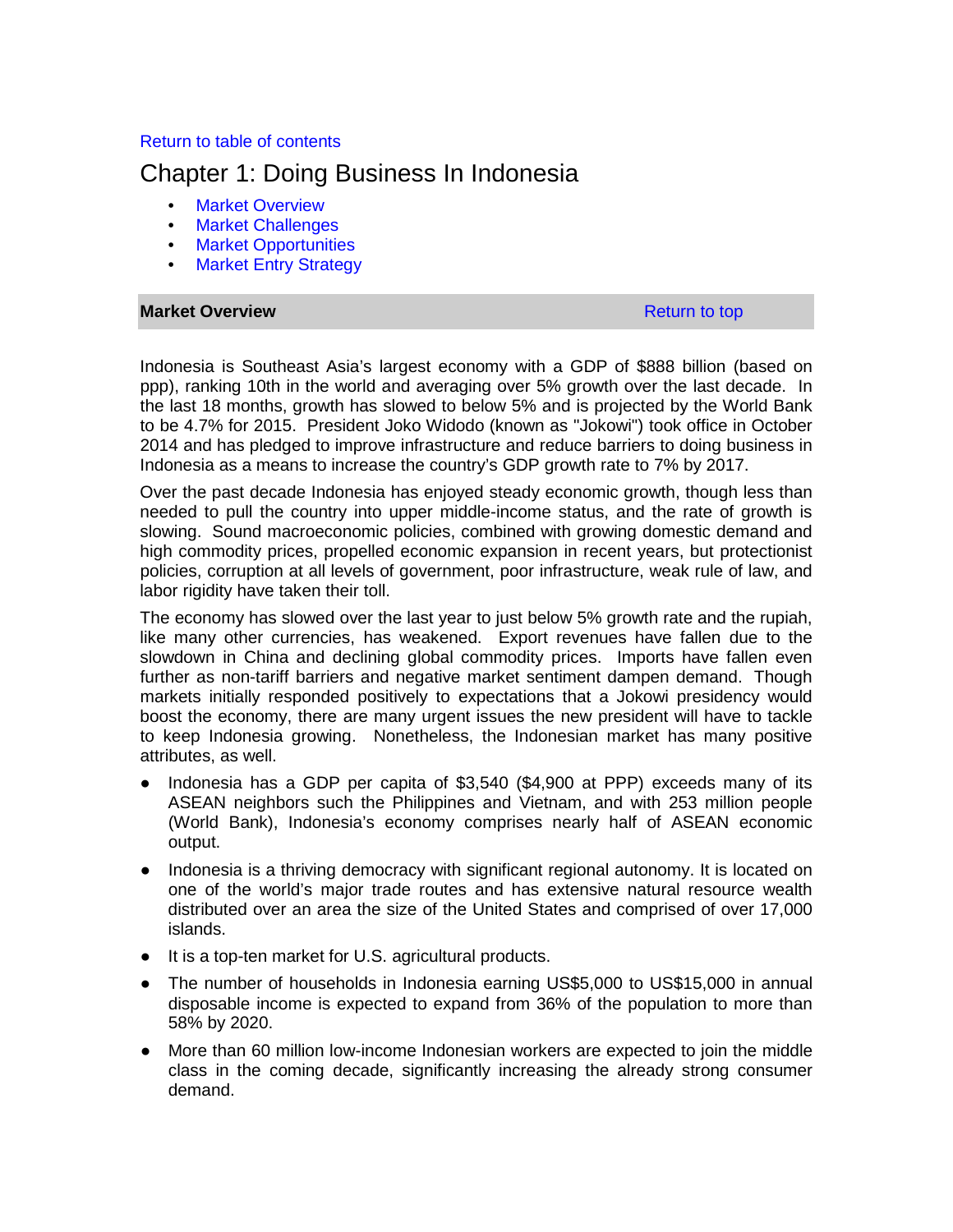● Globally, Indonesians are the fourth largest users of Facebook (60.3 million, May 2014). According to Statista, in the 4th quarter of 2014, Indonesia was found to have the highest Twitter user rate in the Asia Pacific with 84 percent of the online population having an account on the social networking site.

# **Market Challenges Return to top Return to top Return to top Return to top**

The business environment in Indonesia can be challenging, with Indonesia ranked 114 out of 189 countries in the Ease of Doing Business 2015 report by the World Bank. U.S firms can encounter complex bureaucratic and regulatory requirements which make it time-consuming to enter the market.

- Indonesian infrastructure and service networks have not been developed or maintained to keep pace with the booming consumer-led economy, causing increased transaction costs and inefficiencies that hamper exporters and investors.
- Deregulation has successfully reduced some barriers, but non-tariff barriers remain wide-spread and the bureaucracy can still be cumbersome. Laws are often opaque or conflicting. Indonesia has begun to implement local content requirements that prevent some products from being sold in Indonesia.
- Although significant anti-corruption measures have been undertaken by the Indonesian government, corruption remains a concern for many businesses looking to operate within Indonesia. Indonesia ranked  $107<sup>th</sup>$  on Transparency International's Corruption Perceptions Index 2014 having moved up 7 spots from 2013. Companies are recommended to have a solid due diligence process in place and to consult with the U.S. Commercial Service prior to signing up agents and distributors.
- Although improving, significant rule-of-law issues persist. Formal dispute settlement mechanisms are not considered effective, and business and regulatory disputes which would generally be considered administrative or civil matters in the United States—may be considered criminal cases in Indonesia. International arbitration is widely discouraged by the government of Indonesia.
- Competition from 3rd country firms such as Singapore, China, Japan, Australia, Korea, and other regional players is intense, and U.S. firms often have to significantly adapt their business model and pricing scheme to compete effectively.
- Official trade statistics understate market opportunities and American presence given the large numbers of US shipments that are recorded as U.S. exports to Singapore, but which ultimately enter Indonesia, and U.S. sales in Indonesia that U.S. multinationals source via third party countries.

## **Market Opportunities Return to top Return to top Return to top Return to top**

- Consumer-related market opportunities continue to lead growth in the world's fourthlargest country, and expansion in the retail, health, education, telecom and financial services sector have boomed in the last few years. The Indonesian consumer is ranked as one of the most confident in the world, and 50% of Indonesia's 253 million citizens are under the age of 30.
- Indonesia's aviation market is growing at 20% per year and favors U.S. products. Aircraft replacement parts and services is a valuable and significant market. There is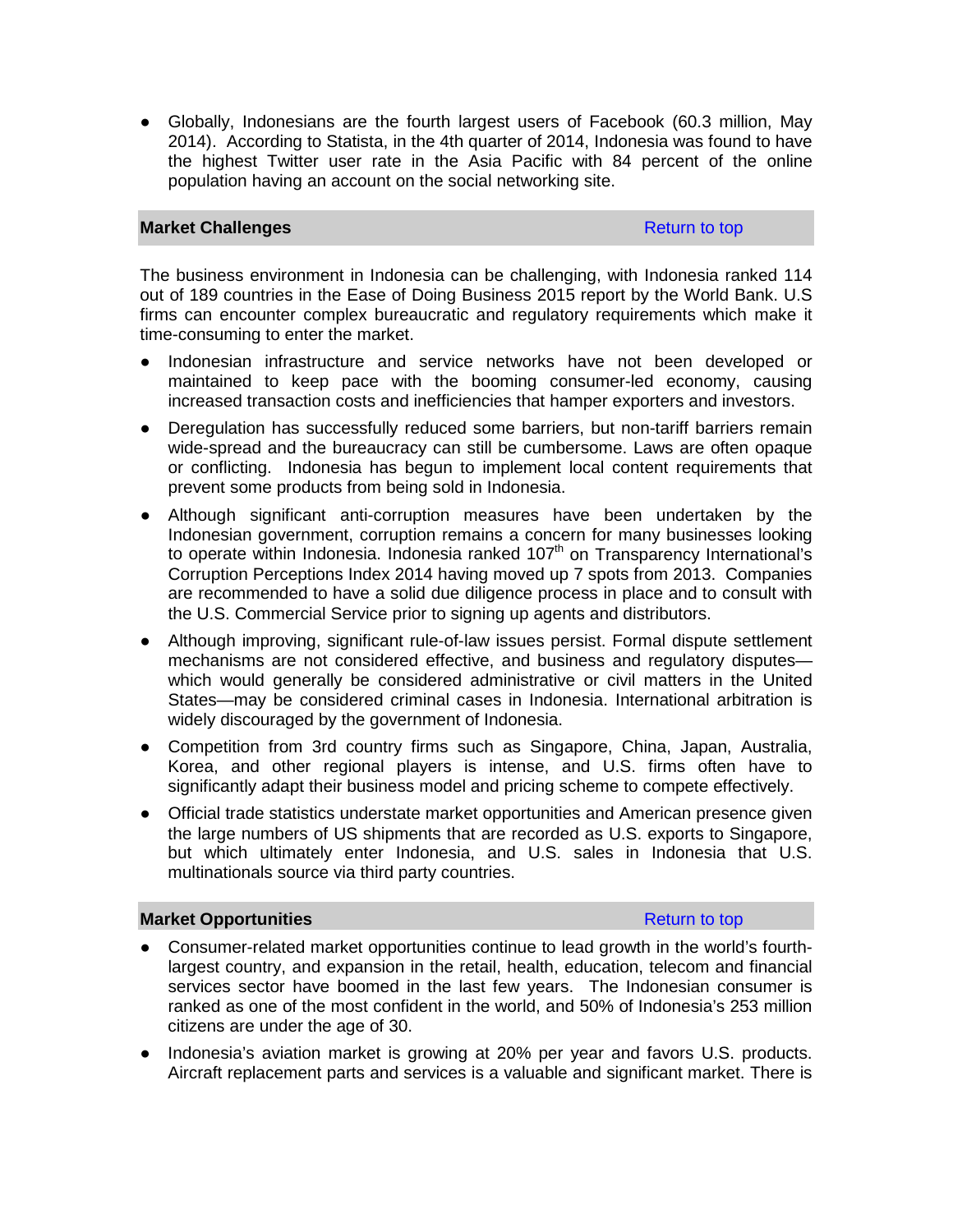also high demand for airport construction and development, air traffic control and airport logistics services and ground support equipment.

- A competitive and expanding banking market offers significant opportunities for IT and banking equipment, software and technology providers.
- Indonesia's under-developed public infrastructure remains a major national challenge and could present significant opportunities in aviation, rail, ports and land transport, as well as in municipal infrastructure projects such as water supply and wastewater systems.
- As the Indonesian military has expanded its budget, there are opportunities for U.S. defense manufacturers to sell a broad range of military aircraft, vehicles, communications systems, spare parts, and maintenance services. Monitoring and protection of sea-borne traffic also presents new opportunities.
- Important opportunities outside of Jakarta remain present in energy and agribusiness equipment and services. The Government of Indonesia has announced its intention to increase electricity generation by 35,000 MW by 2019 and growth in power generation projects, conventional and renewable, and including IPPs, is expected to continue for the next decade.
- Telecommunications equipment and services and satellites remain excellent areas for American products and services, which have a comparative advantage technologically.
- Education and professional training, medical equipment and high-quality American agricultural commodities all retain their market edge even with premium prices.
- Emerging opportunities include palm oil, biofuel processing, clean energy and technology to improve local production capacity, and green building products and services.

# **Market Entry Strategy Return to top Return to top**

- U.S. companies must visit the Indonesian market in order to properly choose an appropriate agent or distributor from Indonesia's vibrant and experienced international business sector. Appointment of a representative requires care, since it is difficult to terminate a bad relationship. Qualified representatives will not take U.S. principals seriously unless they make a commitment to visiting the market on a regular basis. Patience, persistence and presence are three key factors for success in Indonesia.
- Important factors affecting purchasing decisions in Indonesia are pricing, financing, technical skills, and after-sales service. Firms should be prepared to invest in training for their local staff, from entry-level personnel to experienced managers.
- Indonesian non-financial firms often depend on trade financing with nearly 50% of their financing obtained from abroad via loans, bonds, and other credit. U.S. Ex-Im Bank<sup>[1](#page-3-0)</sup>, OPIC, and SBA are all suitable providers of export-related trade financing for local projects.

<span id="page-3-0"></span> $1$  As of the publication of this Guide, ExIm is facing challenges to its reauthorization. For the most up-to-date information about the U.S. Export Import Bank, refer to its website at [www.exim.gov.](http://www.exim.gov/) Or call our office at +62-21-526-2850.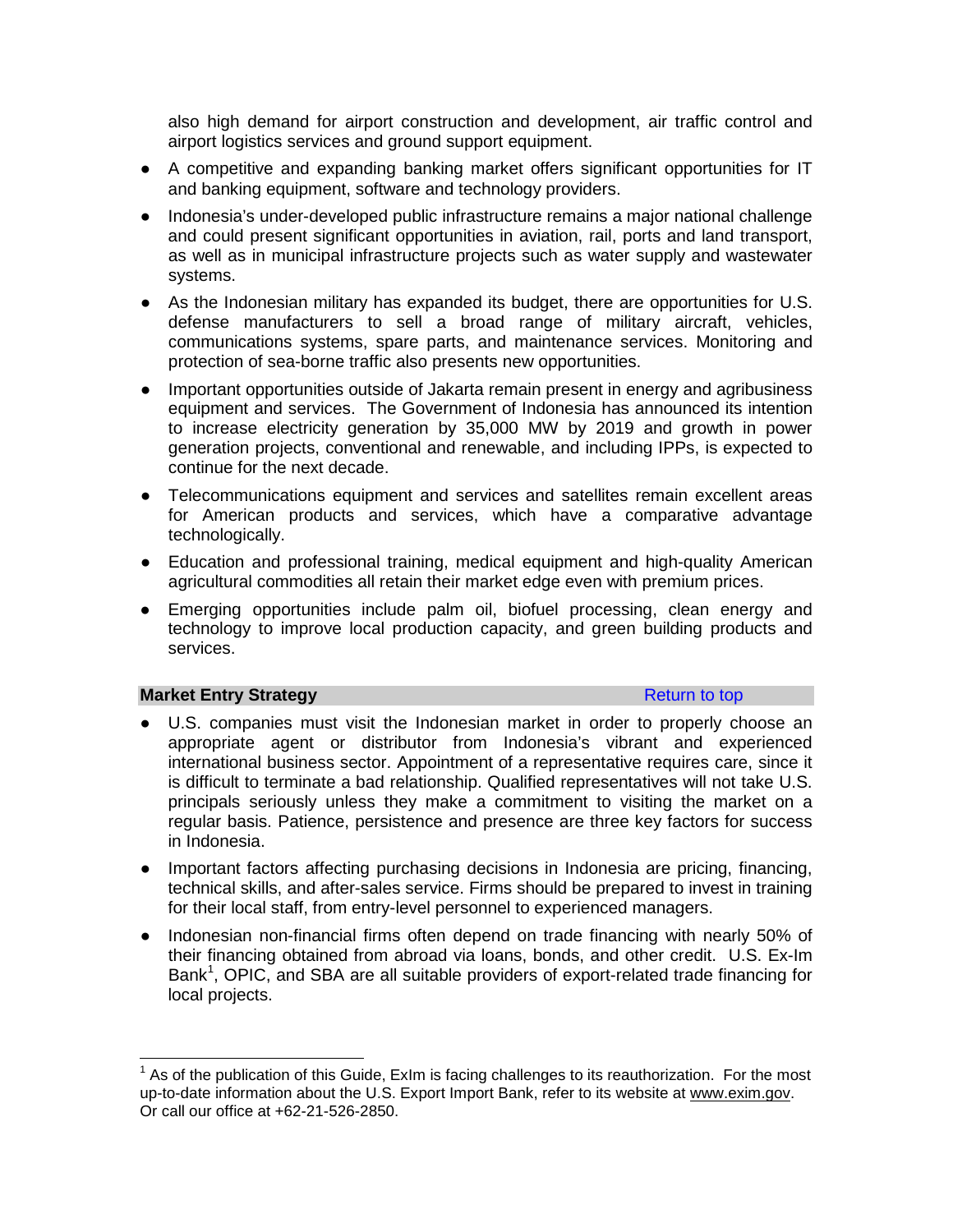● Although it is possible for U.S. companies to sell directly to the government and state-owned companies, local agents or distributors are often critical (and at times, required by law) for successful project development and delivery of products or services. Many government tenders are awarded based on the proven track record of providers or long-established relationships between the government agency and an agent or distributor.

Return to table of contents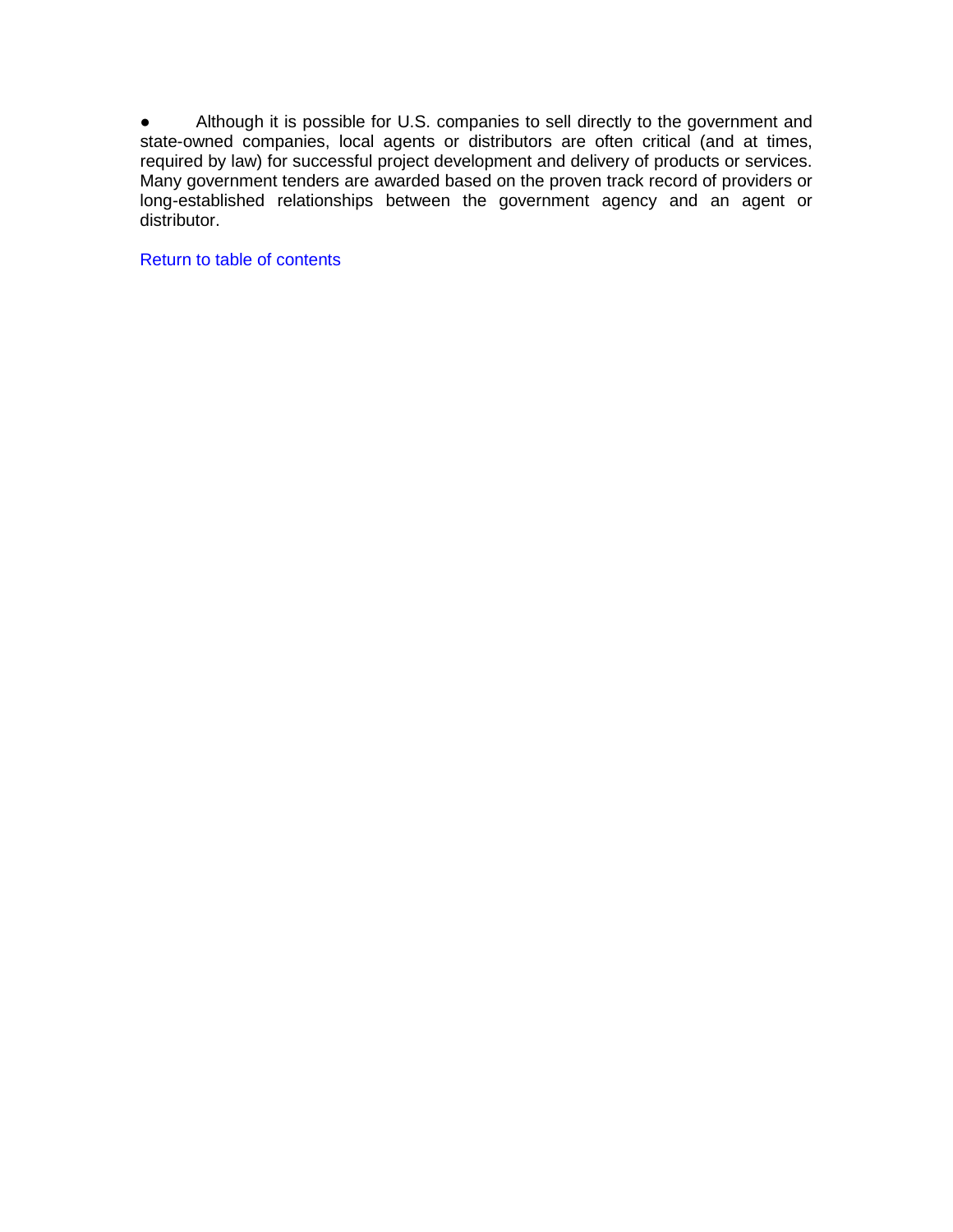Return to table of contents

# Chapter 2: Political and Economic Environment

For background information on the political and economic environment of the country, please click on the link below to the U.S. Department of State Background Notes.

http://www.state.gov/r/pa/ei/bgn/

Return to table of contents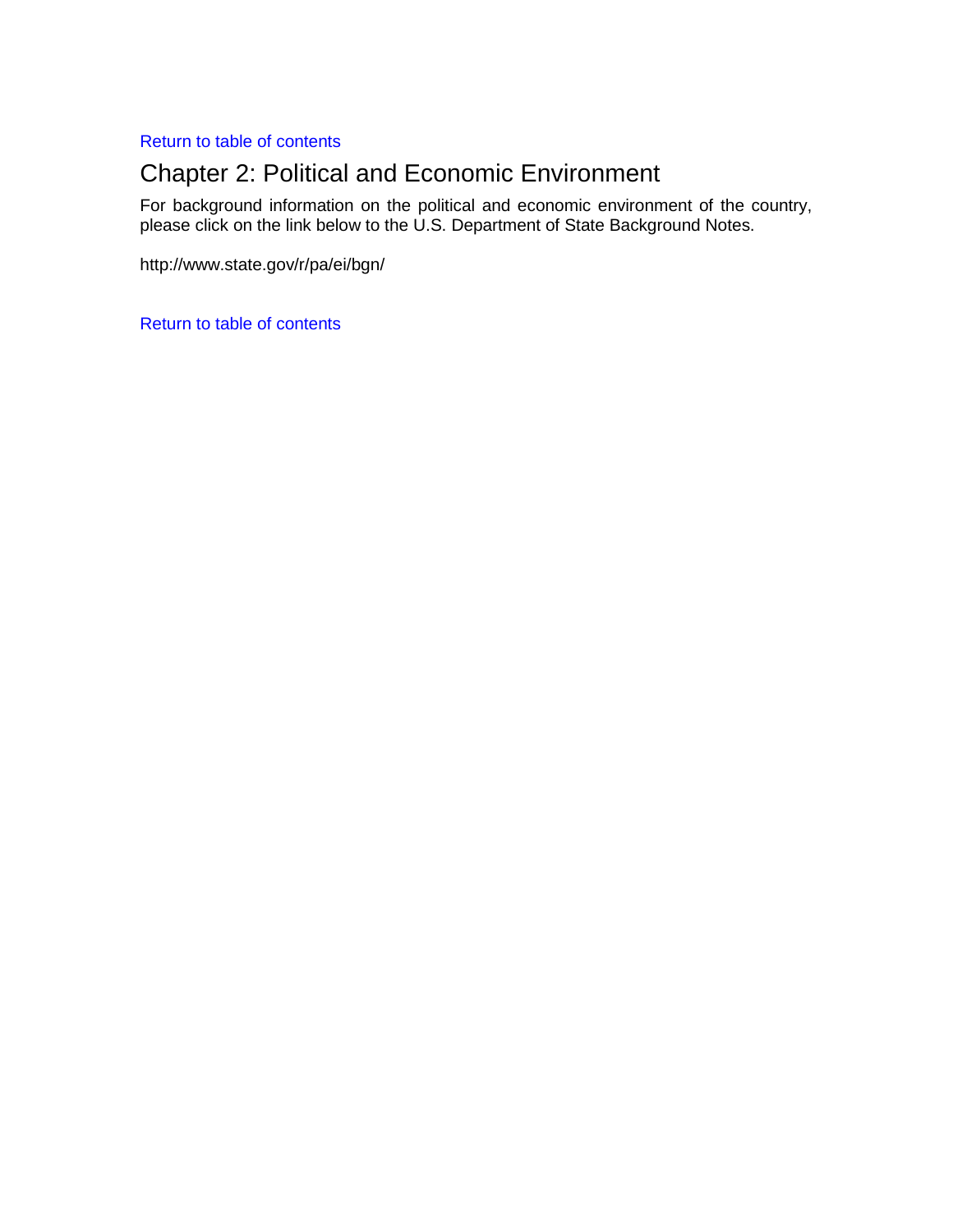# Return to table of contents

# Chapter 3: Selling U.S. Products and Services

- Using an Agent or Distributor
- Establishing an Office
- Franchising
- Direct Marketing
- Joint Ventures/Licensing
- **Selling to the Government**
- Distribution and Sales Channels
- Selling Factors/Techniques
- Electronic Commerce
- Trade Promotion and Advertising
- Pricing
- Sales Service/Customer Support
- Protecting Your Intellectual Property
- Due Diligence
- Local Professional Services
- Web Resources

## **Using an Agent or Distributor Construction Agent Return to top Return to top**

Foreign companies who wish to sell their products in the Indonesian market are required to appoint a local agent or distributor pursuant to Ministry of Trade (MOT) Regulation No. 36/1977 on Termination of Foreign Business Activities in the Trade Sector as amended and by Government Regulation No. 15/1998. Registration of an Indonesian agent or distributor with the Directorate of Business Development and Company Registration at the MOT is mandatory under Regulation of the MOT No. 11/M-DAG/PER/3/2006.

An agent is a national trading company acting as mediator to act for and on behalf of the principal on the basis of agreeing to undertake marketing without transferring rights to physical goods and/or services owned/controlled by the appointing principal. The principal may be a manufacturer or supplier, and may be located offshore or onshore. The agent never acquires any rights to the goods and services. A distributor is a national trading company acting for and on behalf of the company on the basis of an agreement to purchase, store, sell as well as market goods and/or services owned or controlled.

Any business operating as an agent or distributor must register with the MOT and obtain Registration Identity, hereinafter called STP (Surat Tanda Pendaftaran). STP is evidence that a company has been registered as an agent and/or distributor issued by the Director of Business Development and Corporate Registration, Ministry of Trade. If the principal is offshore, the agreement must be notarized and certified by an Indonesian trade attaché and submitted to the Ministry of Trade. These agreements may adopt the law of any country, but if they are written in a language other than Indonesian, they must be translated by a sworn translator. Depending on the type of goods being imported, certain other memberships, recommendations and/or licenses must be obtained and produced.

The appointment of an agent or distributor can be realized by: a producer principal; a supplier principal on the basis of approval from producer principal; foreign investment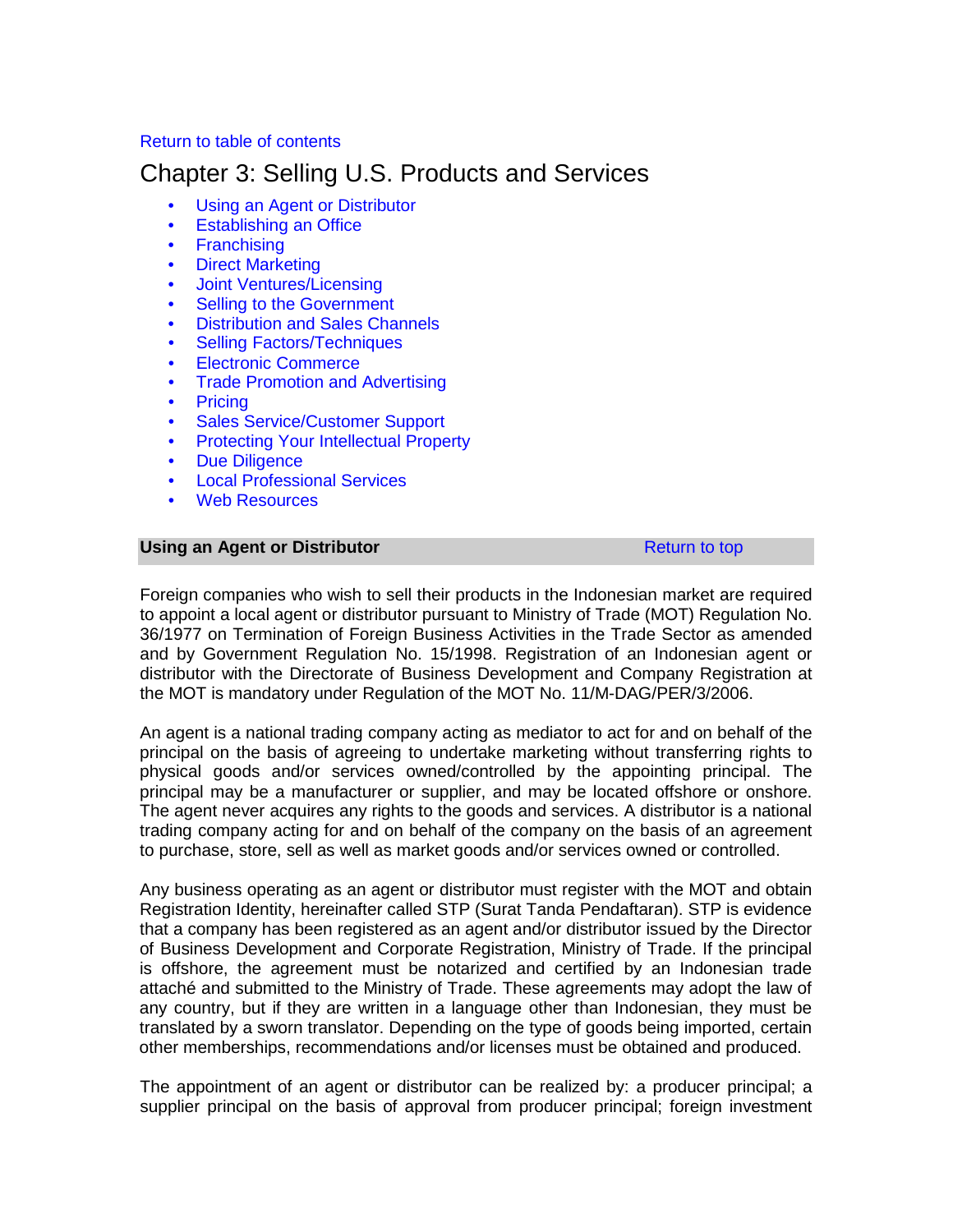companies operating in the trading field as distributors or wholesalers; or representative offices of foreign trade companies. Many Indonesian importers represent multiple foreign manufacturers and product lines. Large conglomerates often establish discrete company units to specialize around a product category. Medium and smaller importers tend to specialize in a narrower range of goods, but are open to adding an unrelated product line if it appears to be profitable.

In many cases, foreign companies have established close connections with Indonesian importers, allowing the two companies to function as one. The Indonesian company acts as the importer and distributor, and the foreign company promotes its products, sometimes seconding expatriate staff to its Indonesian distributor/partner. A more active role for the foreign firm can be arranged through a management contract, which can take many forms, such as technical assistance agreements; management agreements; or combined management/financial agreements.

## **Establishing an Office** Return to top

The Indonesian Investment Coordinating Board (BKPM) provides "**One Stop Services**" for certain types of direct investment approvals from both domestic and foreign investors. A Foreign Company must establish an Indonesian legal entity and it is socalled a Foreign Investment Company or "*PT. Penanaman Modal Asing (PT. PMA)."* A Foreign Company who wishes to access the Indonesian market may establish a Representative Office and not a branch office. Some business sectors require a foreign company to establish a local partner and are allowed up to a certain percentage of ownership depending on the sector. U.S. companies who are interested in establishing a legal entity in Indonesia should first refer to Presidential Regulation Number 39 of 2014 (more commonly known as "Negative Investment Link") to learn about businesses that are closed or conditionally open for investment. [\(www.bkpm.go.id\)](http://www.bkpm.go.id/)

Before establishing an office in Indonesia, investors need to think whether using a local partner would be more effective in penetrating the local market. A foreign company can also establish a representative office. Three of the most common types of representative offices in Indonesia are: (1) Foreign Representative Office (Kantor Perwakilan Perusahaan Asing); (2) Foreign Trade Representative Office (Perwakilan Perusahaan Perdagangan Asing); and (3) Foreign Construction Services Representative Office.

To establish a representative office, an Application for the Establishment of a Representative Office must be filled out. According to BKPM Decree No.1/2008, applicants must submit several documents that have been notarized by Indonesian Embassy or an Indonesian Consulate in the U.S. These documents are: (1) Letter of Intent to set up a representative office from the company; (2) Letter of Appointment in regards to the individual who will be the chief representative in Indonesia; and (3) Letter of Statement in regards to compliance with Indonesian regulations. These documents must be submitted to the relevant ministry or to BKPM depending on the business sector. For a Foreign Construction Representative Office, the company also requires a license from the Institution of Construction Services Development.

The notarized letters, along with the resume of the appointed company representative and his or her Indonesian work permit (KIMS Card), must be submitted. If the appointed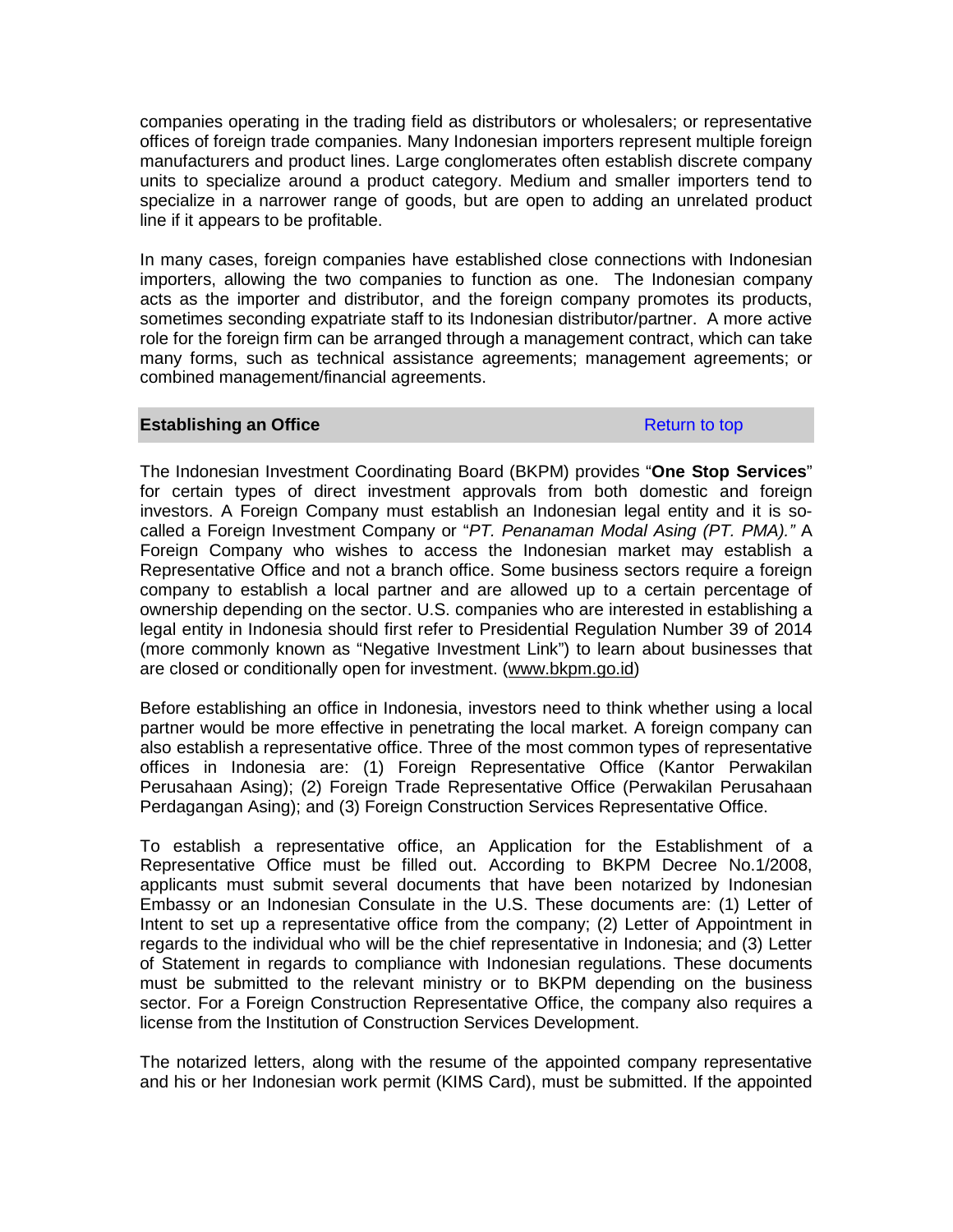company representative is an Indonesian citizen, a copy of his/her Personal Identity Card (KTP) needs to be submitted instead. Documents are submitted to:

Ir. Fetnayeti, MM. **Director** Directorate of Trade Development Directorate General for Domestic Trade Ministry of Trade Gedung II Lt. 5 Jl. M.I. Ridwan Rais No. 5 Jakarta Pusat 10110 Tel: (62-21) 2352-8531/385-8171 Ex: 1138 Fax: (62-21) 385-8188 E-mail: [ditbinusdag@kemendag.go.id](mailto:ditbinusdag@kemendag.go.id) / Website: [www.kemendag.go.id](http://www.kemendag.go.id/) 

Regional representative offices, classified as serving two or more other ASEAN nations, can also be established in Indonesia. The regional representative office is limited to more of a liaison role and is restricted from participating in many business transactions. Interested firms should contact the BKPM for registration information:

Indonesia Investment Coordinating Board (BKPM) Jl. Jend. Gatot Subroto No. 44, Jakarta 12190 P.O. Box 3186, Indonesia Tel:(62-21) 525-2008Fax:(62-21)520-2050 Website:<http://www7.bkpm.go.id/>

## **Franchising** Return to top **Return to top**

Franchises facilitate the transfer of know-how and managerial expertise to the franchisee companies while simultaneously allowing the franchiser to quickly establish a presence in the country. Under a typical franchising agreement, the franchiser receives royalties and fees as stipulated in the contract. In exchange, the franchisee has the right to use and manufacture copyrighted, patented or service-marked materials identifying the enterprise. The franchiser typically provides training and organizational guidance in return for a guarantee that the franchisee will follow these operational directions.

In particular, there are two regulations that are of interest to U.S. firms interested in establishing or expanding a franchise in Indonesia. Ministry of Trade Regulations No. 57 and 58 define the requirements and procedures for a franchisor to obtain a STPW (Surat Tanda Pendaftaran Waralaba or Franchise Registration Certificate). Before entering an agreement with a franchisee, a franchisor in Indonesia must register a franchise prospectus with the Ministry of Trade to obtain the STPW. According to this new regulation, instead of directly registering the franchise prospectus, a franchisor must first submit a copy of its draft master franchise agreement

These regulations also prohibit franchisors from appointing franchisees with whom they already have a relationship in order to provide opportunities for new franchisees and to prevent one group from gaining a monopoly. In the event a franchise agreement is terminated unilaterally by the franchisor before the expiration of the agreement term, the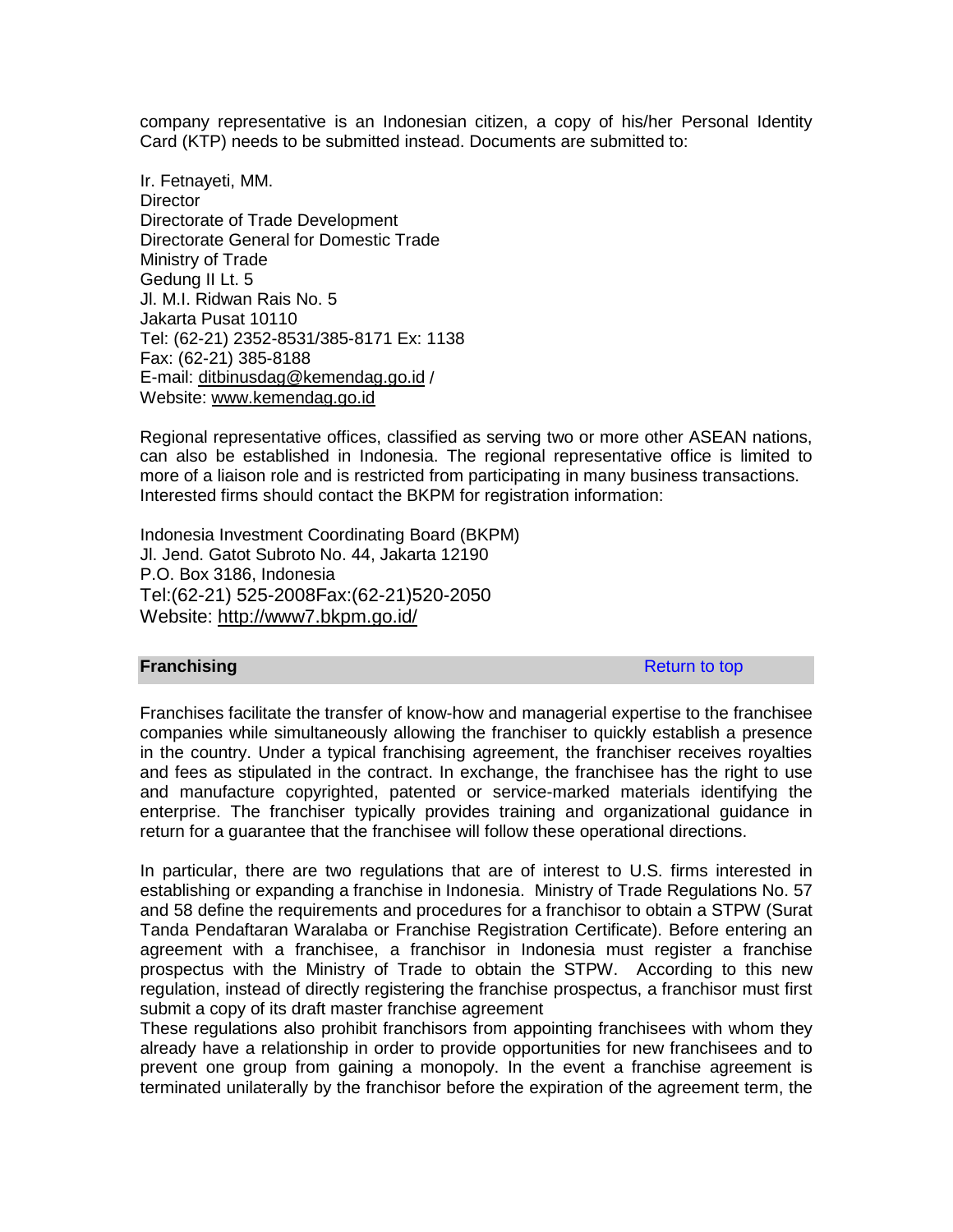franchisor cannot appoint a new franchisee for the same area until both parties reach an agreement or until there is a legally binding court verdict.

**IMPORTANT: Under the new regulation, franchisors and franchisees may only engage in business activities as specified in their business licenses. The regulations require franchises to use local components for at least 80% of their raw materials, business equipment and merchandise.**

In certain cases, the Ministry of Trade may issue a permit to a company to use domestically-produced goods and/or services equating to less than 80% of the raw materials, business equipment and merchandise based upon a recommendation by the ministry's appointed "assessment team." The regulation also states that franchisors should select local small- and medium-sized businesses as franchisees or suppliers if they fulfill the requirements established by the franchisors. The regulation limits the number of company-owned outlets operated by franchisors to 150 outlets for "modern stores" such as minimarkets, supermarkets, department stores, hypermarkets and<br>wholesalers, and 250 outlets for restaurants and cafes. Enforcement has proven wholesalers, and 250 outlets for restaurants and cafes. difficult and exceptions are frequently made.

For more information on franchising regulations in Indonesia, please contact:

Directorate of Trade Development Directorate General for Domestic Trade Ministry of Industry and Trade Jl. M.I. Ridwan Rais No. 5 Jakarta 10110 Tel: (62-21) 3858171 Ext. 1137 Fax: (62-21) 23528531 Website: www.kemendag.go.id/en

## **Direct Marketing Return to top Return to top**

Direct marketing is used in Indonesia to sell many kinds of products, from insurance to sewing machines. Companies such as Amway, Herbalife and Tupperware have built up large businesses by conducting direct marketing through local distributors. Independent Indonesian companies have had success emulating these methods.

## **Joint Ventures/Licensing Return to top Return to top**

Indonesia continues to maintain a Negative Investment List which includes some sectors, that are closed entirely and some open with conditions. Apart from the Negative Investment List industries, 100 percent foreign ownership is allowed. Since 2013, foreign firms entering Indonesia are allowed 100 percent ownership without divestment. As a practical matter, a local joint venture partner is often essential for success in this market, for the same reason that an active Indonesian agent or distributor has advantages over a foreign trade representative office. The choice of an Indonesian joint venture partner is critical for many reasons, especially for knowledge of the local environment and contacts, which are important for successful operations in Indonesia. The common approach is working with Indonesians as the local partners that provide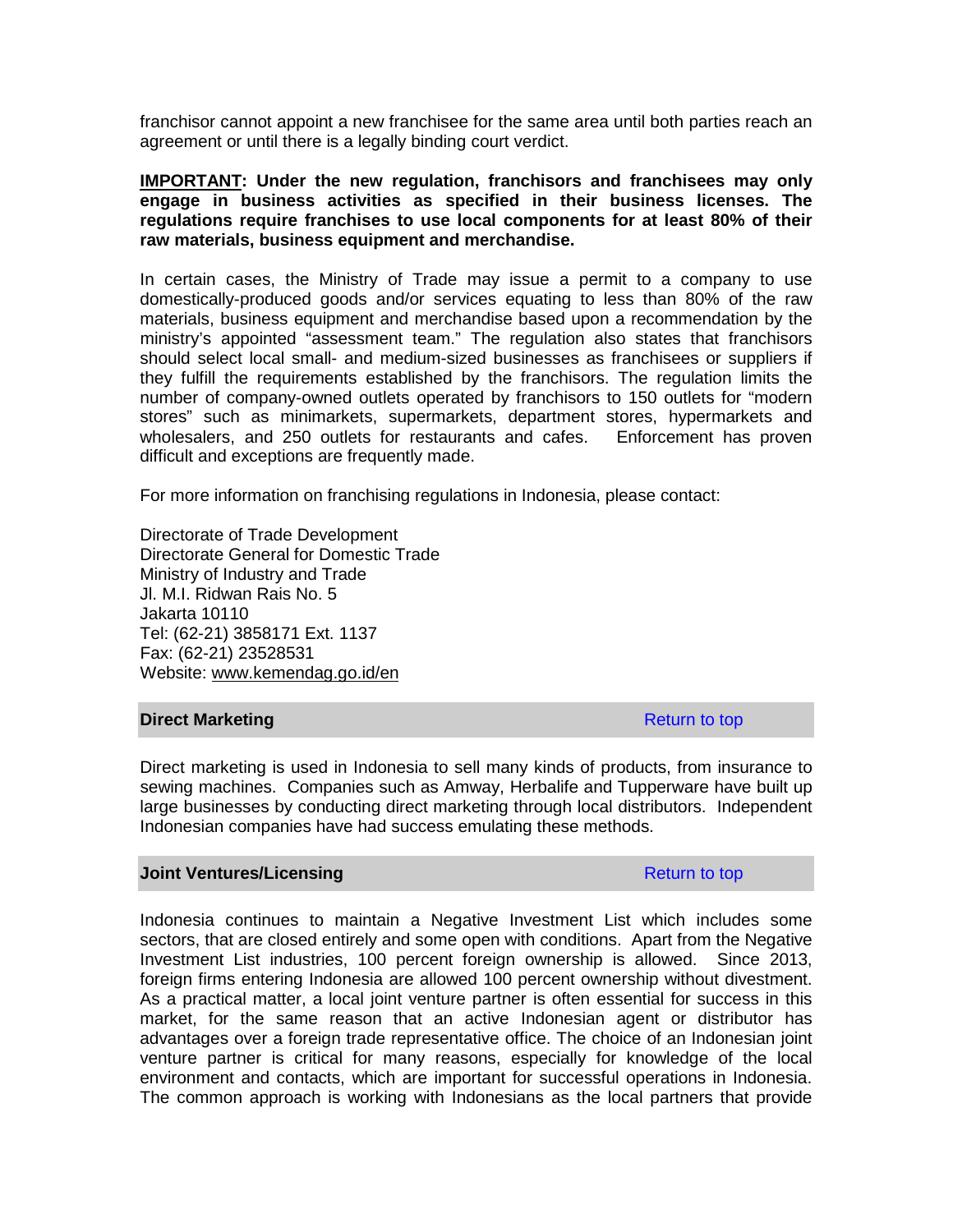foreign entities with access to local management and also the advantage of providing immediate access to valuable local networks and connections. A few experienced firms provide background and credit-type reports on Indonesian entrepreneurs and firms.

A partnership in Indonesia is difficult to dissolve. Consequently, the first choice has to be the right choice. Business sense is as crucial to any commercial endeavor in Indonesia as it is anywhere else; contacts alone, while important, cannot substitute for business skills in an Indonesian partner.

Because Indonesians place great importance on personal relationships and mutual understanding, partnerships tend to be based primarily on genuine accord, with the written contract playing a less significant role. It is therefore important that any agreement be well understood by both sides. A contract over which there are conflicting interpretations is certain to cause future problems. In any case, a soundly written legal agreement is strongly encouraged, despite the weakness of the Indonesian legal system for enforcing contracts.

In some cases, licensing arrangements for products and services are more cost-effective options for U.S. companies doing business in Indonesia, but firms should apply the same cautions recommended for joint venture partners.

For more information please visit: www.bkpm.go.id

### **Selling to the Government Return to top**

Although it may be possible in some cases to sell directly to the government, there is good reason to use the services of an agent or distributor for the early stages of project development, delivery, installation and service needs. Traditionally, most government procurement decisions have been based on long-established relationships and may exclude those participants who are not well known in the market.

New-to-market U.S. firms need the careful advice of local representatives to avoid wasting time and money participating in a tender. U.S. firms also need to be aware of the cultural differences of communicating in Indonesia. An agent may find it difficult to share bad news with a partner or may not be completely candid about the company's chances of winning a tender. A close relationship with one's agent is the best way to ensure open communication.

In February 2009, through Presidential Instruction (Inpres) No. 2/2009, the GOI issued new regulations which stipulate the use of 456 kinds of local products (in 21 categories such as agriculture equipment, defense equipment, chemical, EPC services for electrical, electronics and telecommunication equipment) for projects owned by the government, state-owned companies, and production sharing contractors. The Ministry of Industry has tasked the Finance and Development Supervisory Agency (BPKP) to oversee implementation of programs that support the Inpres in hopes of strengthening domestic manufacturing.

The Presidential Decree No.70/2012 regulates the procurement process for government agencies, including the state-owned companies, the Indonesian military and the Indonesian Police in Indonesia's efforts to become a global provider of defense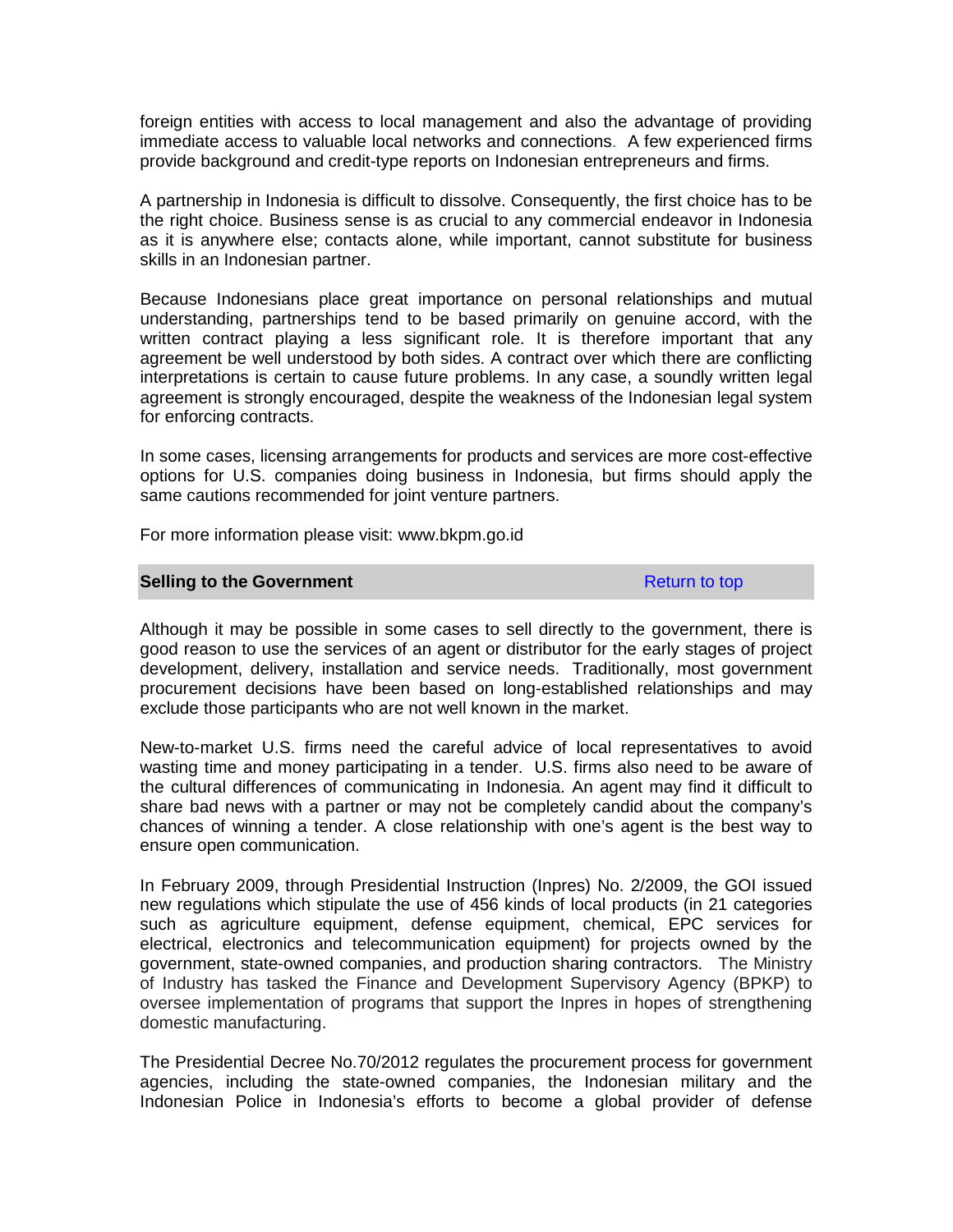technology and value-added services. Although it may be possible in some cases to sell directly to the government, we recommend that U.S. companies work with an agent or distributor in the early stages of project development, delivery, installation and service needs.

For other sales to the Indonesian government, U.S. firms should become familiar with the "Blue Book" and the "Green Book", which list major projects identified by the government as essential to national development priorities. Both are published annually by the National Planning Agency (BAPPENAS) and constitute the official list of projects open to foreign government assistance and other sources of external financing. Most projects listed in these books require "soft loan" (low-interest rate) financing. While the U.S. government does not offer soft-loan financing, the U.S. Ex-Im Bank may be able to match tied-aid offers that fall within OECD guidelines. Indonesia has rarely accepted offers that would displace other donor commitments made through the annual World Bank-sponsored Consultative Group on Indonesia (CGI). Ad-hoc soft loans offered outside the CGI may offer opportunities to use Ex-Im Bank balancing provisions.

U.S. firms should also familiarize themselves with opportunities available through the Asian Development Bank, or World Bank-funded projects. For more information, visit [www.bappenas.go.id.](http://www.bappenas.go.id/)

# **Distribution and Sales Channels Return to top Return to top**

Indonesia's businesses are organized along classic lines, with the full spectrum of agents, distributors and other intermediaries represented in the economy. Finding a stocking distributor can be a problem due to a general unwillingness to assume the carrying charges involved with warehousing. In addition, pervasive corruption, especially among customs officials, makes the use of offshore warehouses, especially in Singapore, attractive. Traffic congestion, weak infrastructure and corruption often make it very expensive to ship product long distances within Indonesia from a central warehouse.

## **Selling Factors/Techniques Return to top Return to top**

American products are perceived by Indonesians as expensive but durable with limited after sales service. Therefore, in addition to pricing, U.S. companies should compete on after sales service which includes providing access to customer service and spare parts.

## **Electronic Commerce Return to top Return to top**

E-commerce in Indonesia is growing by leaps and bounds and is expected to continue to grow in the coming years. Its consumer base is predicted to rise to 135 million by 2023, making it the third largest consumer base in the world and the seventh largest economy. On top of the fast-growing economy, a variety of push factors such as increasing internet and mobile penetration, rapid developments in both direct selling websites and marketplaces, as well as increased social media usage and greater spending power by the middle class and by Indonesia's predominantly young population who are rapid adopters of technology.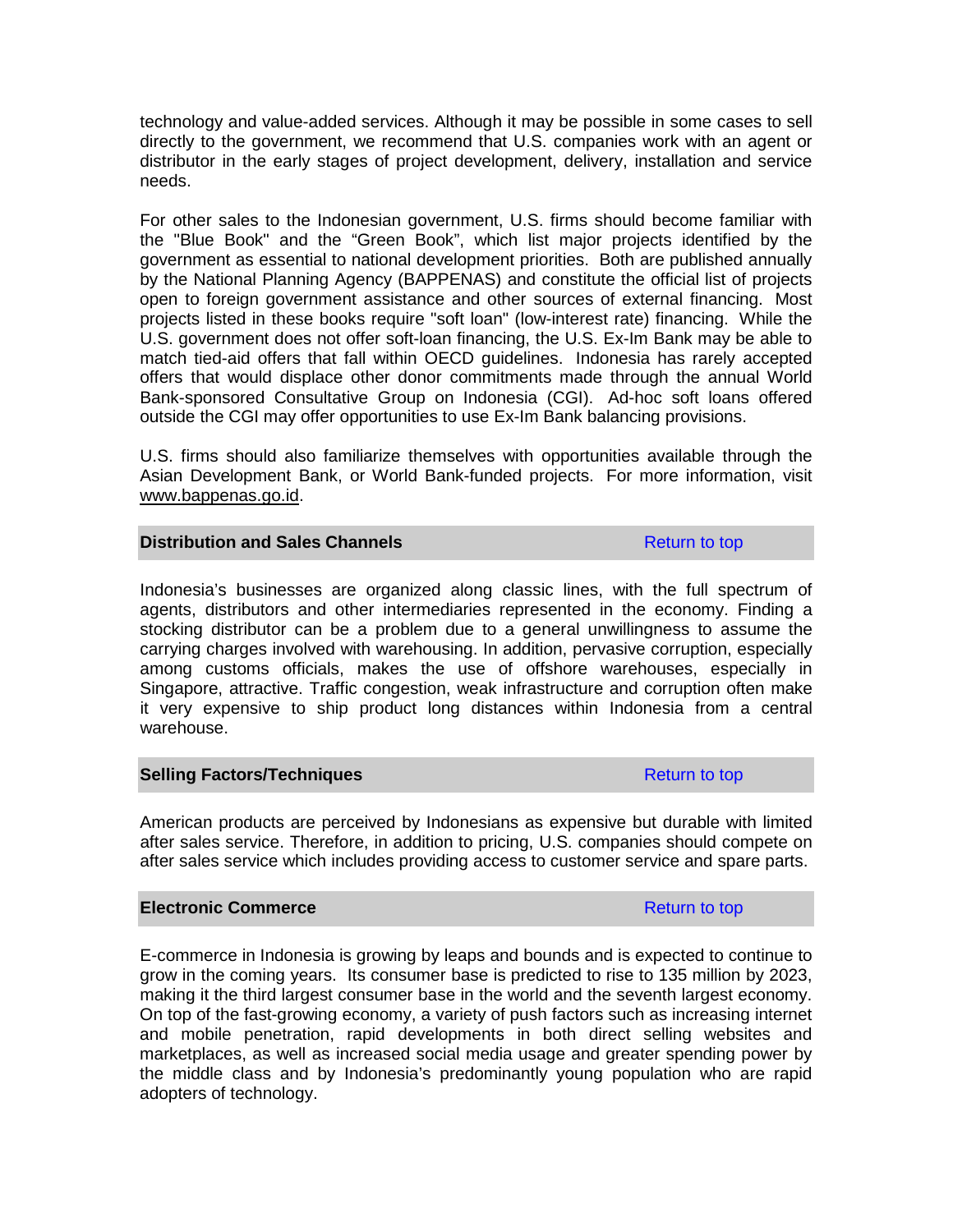The e-commerce industry is thriving in Indonesia despite limitations posed by inadequate infrastructure, poor payment systems, and logistics. Based on eMarketer's research, there were 4.6 million Indonesians shopping online in 2013. The number is expected to increase to 8.7 million people by 2016. In 2014, the country's e-commerce sales accounted for 0.6 percent (\$2.6 billion) of all Indonesia's \$412 billion retail market. That figure is expected to reach \$3.56 billion in 2015. There is a growing number of ecommerce startup sites in Indonesia such as Tokopedia, Bukalapak, Qoo10 Indonesia, Elevenia, Lamindo Indonesia, Rakuten Belanja Online, Blibli. Indonesia's e-commerce sales have plenty of room to grow. A developing market such as Indonesia has low credit card penetration of only 5 to 6 percent. Therefore, the market offers opportunities for e-commerce technology, applications, and products and services.

While there is potential for e-commerce to grow quickly, several relevant laws and regulations should be considered:

- Law No. 11/2008 on electronic information and transactions which was intended to promote open and fair electronic commerce has been abused to limit free speech and created investor uncertainty by failing to define key terms.
- Law No. 7 /2014 deals with all the aspects related to the trading sector.
- Bank Indonesia Regulation No. 11/12/PBI/2009, as amended by Bank Indonesia Regulation No. 16/8/PBI 2014 regarding E-money.
- Circulation Letter of Bank Indonesia No. 16/11/DKSP Year 2014 regarding E-money operations.
- Minister of Communications and Information Regulation No. 23 of 2013 regarding Domain Name Management.
- Law No. 8/1999 regarding Consumer Protection

## **Trade Promotion and Advertising Report Adventure Return to top**

Advertising in local media and newspapers is recommended for introducing new products, particularly in areas of purchasing power concentration, such as Jakarta and West Java. In January 2015, the prices quoted in five prestigious daily newspapers for a regular full color ad (184 mm x 270 mm) was decreasing with current prices ranging from \$2,800 to \$17,000. In those same newspapers, the cost for black and white ads ranged from \$2,300 to \$12,700.

A listing of the major and recommended newspapers and business journals (in the Indonesian language, except where noted) follow below. Website addresses are provided when available.

Newspapers (dailies):

Bisnis Indonesia (www.bisnis.com) Jakarta Globe (English) (http://thejakartaglobe.beritasatu.com/) Jakarta Post (English) (http://www.thejakartapost.com/) International Herald Tribune (English) (http://www.iht.com/) Kompas (http://www.kompas.com/) Kontan (http://www.kontan.co.id/) Media Indonesia (http://www.mediaindonesia.com/)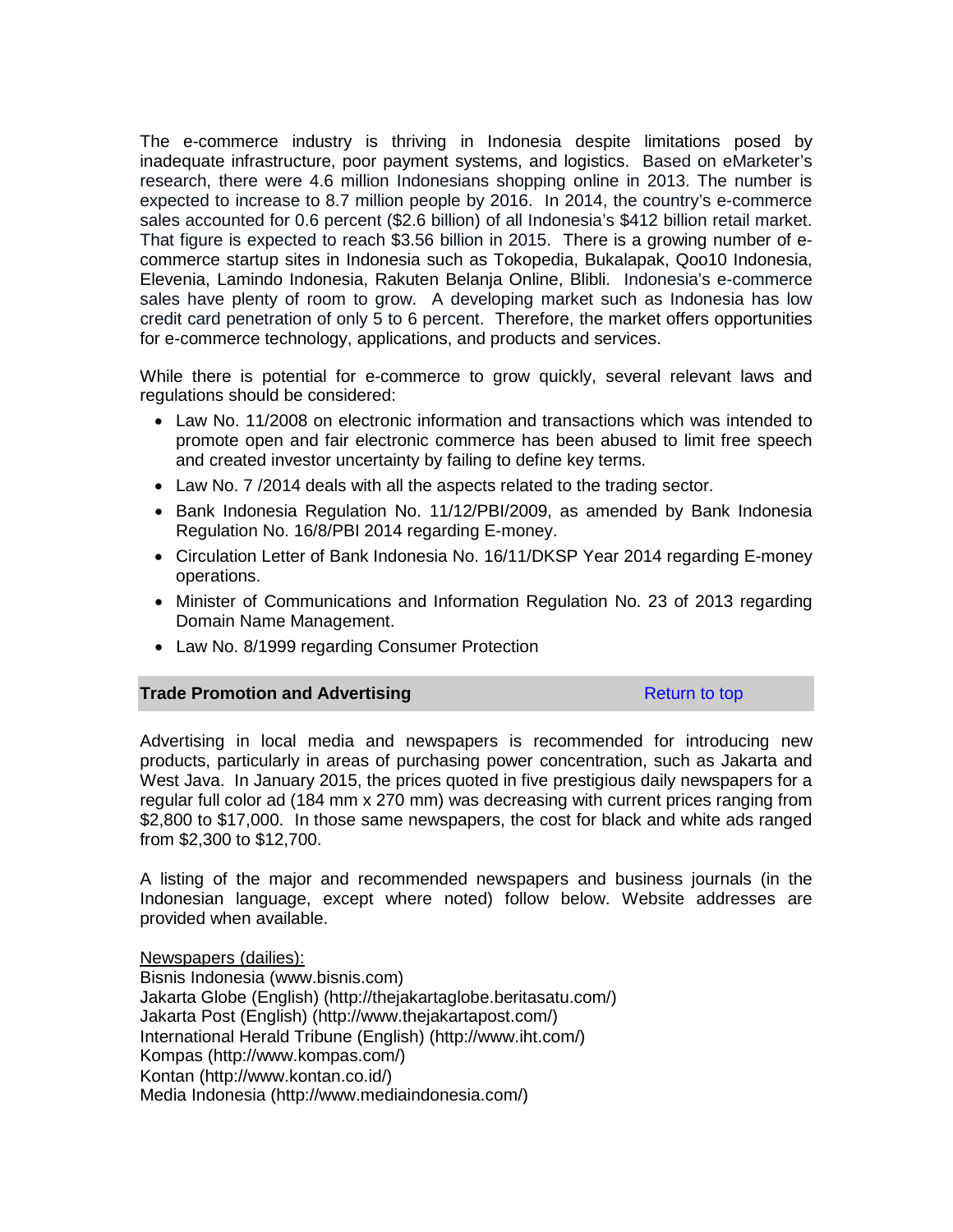Republika (http://www.republika.co.id/) Seputar Indonesia (http://www.koran-sindo.com/) Suara Pembaruan (http://sp.beritasatu.com/home/) Tempo (http://koran.tempo.co/) The Wall Street Journal Asia (English) (www.wsj-asia.com)

News magazines:

Gatra (Weekly) (http://www.gatra.com/) Tempo (Weekly) (Indonesian: http://majalah.tempo.co/) Tempo (Weekly) (English: http://magz.tempo.co/) Warta Ekonomi (Twice a week) (http://www.wartaekonomi.co.id/)

Business Journals:

Financial Times (Daily, English) (http://www.ft.com/home/uk) Eksekutif (Monthly) (http://eksekutif.co.id/) The Economist (Weekly, English) (http://www.economist.com/) Info Bank (Monthly) (http://www.infobanknews.com/) Swasembada (Monthly) (http://swa.co.id/)

In most cases, direct mail advertising is efficient and effective, if the mailing lists are properly prepared and updated. Local advertising agencies can also assist in arranging films, slides, and posters and signboards for bus exteriors, bus stop shelters, and bridges.

Television remains the best medium for national coverage and the one that remains most popular with consumers. Television advertising has grown rapidly and surpassed newspaper advertising in dollars spent since 1992. It is predicted that in 2015, 66 percent of total advertising spending went to television, followed by newspapers (30 percent), and radio/digital (4 percent). Currently, Indonesia has 394 national television stations (i.e. antv, Global TV, Indosiar, MetroTV, MNCTV, RCTI, RTV, Kompas TV, SCTV, Trans TV, Trans7, and TVOne), local television stations (i.e. Elshinta TV, Radar TV Banten, Baraya TV, DAAI TV, etc.), and one state-owned station (TVRI). Products that contributed most significantly to the increase of advertising spending on television were hair care products (which grew 19 percent to IDR 3.5 trillion), telecommunication (which grew 11 percent to IDR 2.5 trillion), and skincare products (which grew 13 percent to IDR 2.3 trillion).

The total ad spending in Indonesia is predicted to reach US\$12.94 billion (around Rp 163 trillion) in 2015, going up 16 percent from last year's figure. Despite this positive trend, overall growth has slowed and expected to decline over the next three years. Sectors that contributed most to overall advertising spending in Indonesia in 2015 were telecommunications, fast moving consumer goods and banking.

**Pricing** Return to top **Return to top** Return to top **Return to top** 

Given the competition that U.S. suppliers face from foreign competitors, product pricing must take into account the costs of delivery, distribution, advertising, and brand image. Since product pricing is a critical factor in determining a company's success in the Indonesian market, market research is useful for understanding both consumer preferences and competitive practices. Pricing is best developed with advice from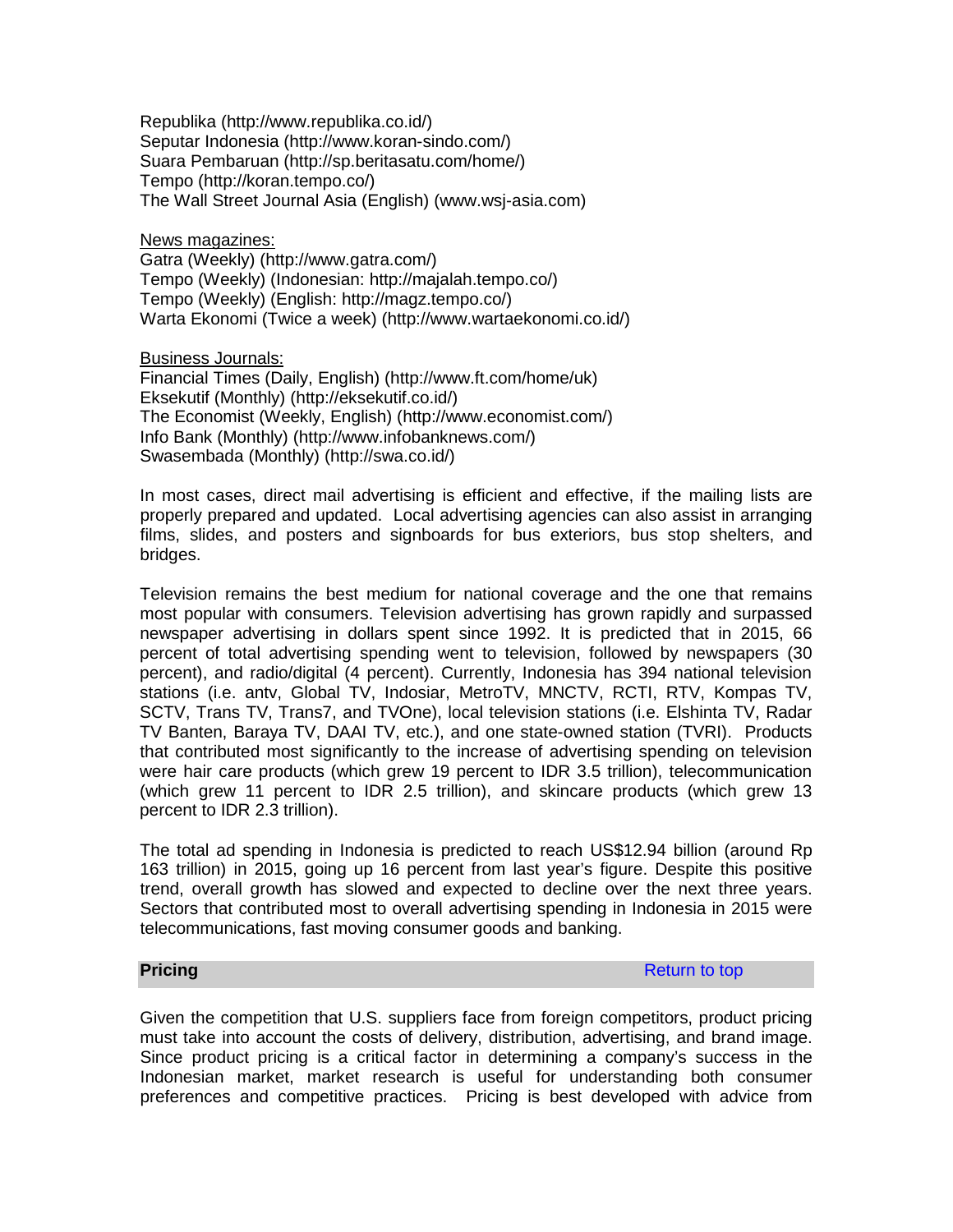experienced, local distributors who attuned to the price sensitivity of target market segments. U.S. companies may conduct their own market research, obtain information from the U.S. Commercial Service, or contract with private research firms.

### **Sales Service/Customer Support** Return to top Return to top

One critical aspect of a product's successful launch and sustainability is customer support and after-sales service. Some U.S. firms face difficulties providing this support due to distance from the U.S. and the costs of maintaining product support facilities.

Although some local distributor partners may have their own sales and customer service networks, U.S. firms should be prepared to invest substantial amounts of capital and manpower into making their local partner a first-class service provider. Regardless of a company's international reputation, Indonesian consumers value a firm that can provide on-the-ground customer support. They expect to have their customer service needs addressed locally with quick turnaround times.

## **Protecting Your Intellectual Property Return to top Return to top**

The United States is concerned about rampant piracy and counterfeiting in Indonesia, particularly with respect to the lack of enforcement against dangerous products. In 2014, the Indonesian National Police (INP) only investigated 97 criminal IPR cases and the Attorney General's Office (AGO) only brought twelve IPR cases to trial. Given these challenges, intellectual property rights should be considered carefully by U.S. firms as they seek market opportunities in Indonesia.

Ultimately, the course taken by companies to protect their intellectual property rights will depend on their product. As an example, a U.S. company might first identify the counterfeiters of its products. They then may choose to proceed to develop them as legal licensees of its products. Some computer software companies provide free training and/or sell their software at competitive prices, while warning that copies of their product may contain damaging viruses. Also, companies with well-known trademarks seek to defend them by registering them early or seeking the cancellation of an unauthorized registration through the courts. In general, a strong local partner or agent can help in defending trademarks and intellectual property. (See also Chapter VI - "Investment Climate" - for background on Indonesian laws and regulations regarding the protection of intellectual property rights).

## **Protecting Your Intellectual Property in Indonesia:**

Several general principles are important for effective management of intellectual property ("IP") rights in Indonesia. Develop an overall strategy to protect your IP; recognize that your IP is protected differently in Indonesia than in the U.S.; register your IP locally so that it can be enforced in Indonesia, under local laws. Your U.S. trademark and patent registrations will not protect you in Indonesia. There is no such thing as an "international copyright" that will automatically protect an author's writings throughout the entire world. Protection against unauthorized use in a particular country depends, basically, on the national laws of that country. However, most countries do offer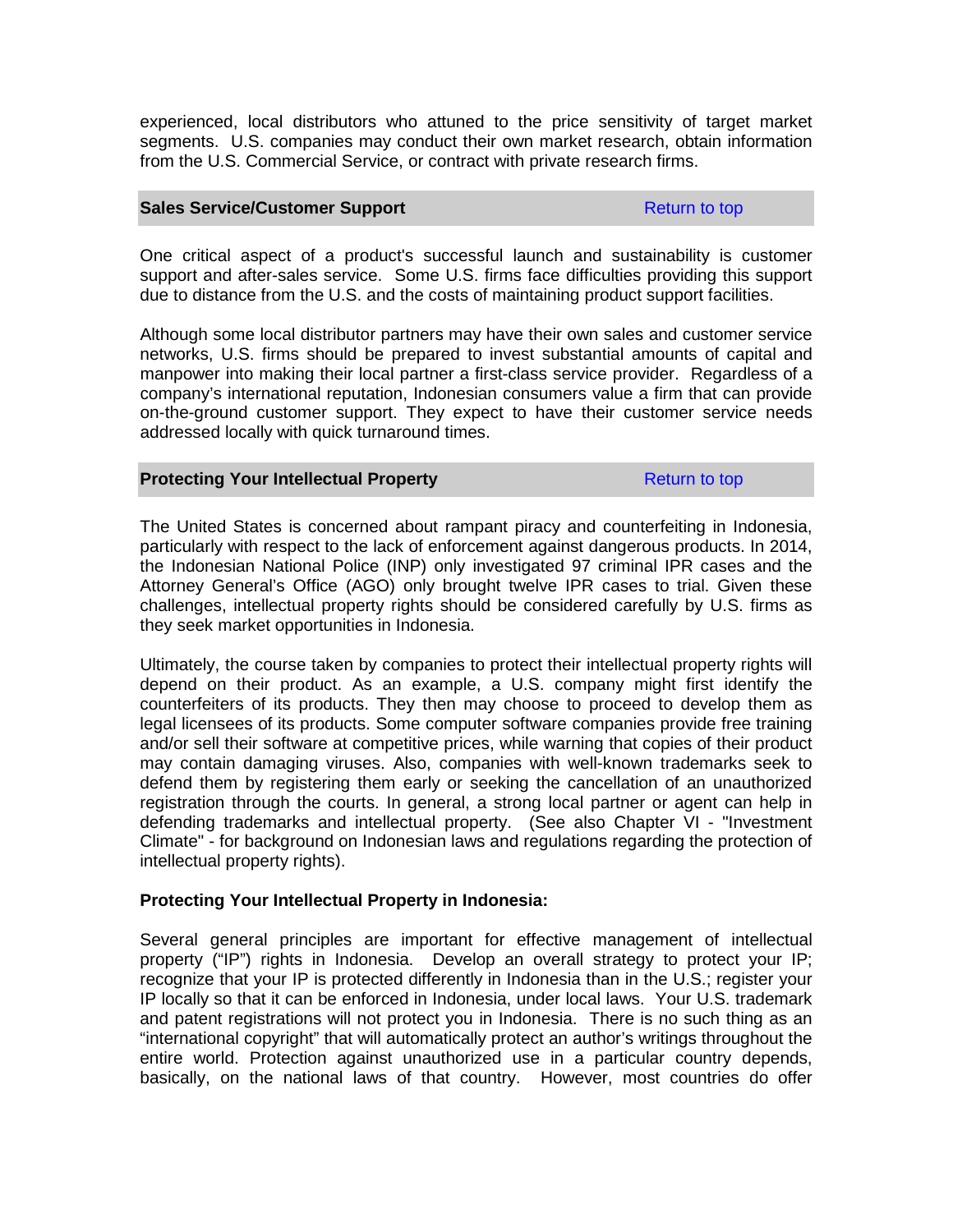copyright protection to foreign works under certain conditions, and these conditions have been greatly simplified by international copyright treaties and conventions.

Registration of patents and trademarks is on a first-in-time, first-in-right basis, so you should consider applying for trademark and patent protection even before selling your products or services in the Indonesian market. It is vital that companies understand that intellectual property is primarily a private right and that the U.S. government generally cannot enforce rights for private individuals in Indonesia. It is the responsibility of the rights' holders to register, protect, and enforce their rights where relevant, retaining their own counsel and advisors. Companies may wish to seek advice from local attorneys or IP consultants who are experts in Indonesian law. A list of local attorneys can be found on the U.S. Embassy Jakarta website at: [http://jakarta.usembassy.gov/us](http://jakarta.usembassy.gov/us-service/attorneys.html)[service/attorneys.html.](http://jakarta.usembassy.gov/us-service/attorneys.html)

While the U.S. Government stands ready to assist, there is little we can do if the rights holders have not taken these fundamental steps necessary to securing and enforcing their IP in a timely fashion. Moreover, in many countries, rights holders who delay enforcing their rights on a mistaken belief that the USG can provide a political resolution to a legal problem may find that their rights have been eroded or abrogated due to legal doctrines such as statutes of limitations, laches, estoppel, or unreasonable delay in prosecuting a law suit. In no instance should U.S. Government advice be seen as a substitute for the obligation of a rights holder to promptly pursue its case.

It is always advisable to conduct due diligence on potential partners. Negotiate from the position of your partner and give your partner clear incentives to honor the contract. A good partner is an important ally in protecting IP rights. Consider carefully, however, whether to permit your partner to register your IP rights on your behalf. Doing so may create a risk that your partner will list itself as the IP owner and fail to transfer the rights should the partnership end. Keep an eye on your cost structure and reduce the margins (and the incentive) of would-be bad actors. Projects and sales in Indonesia require constant attention. Work with legal counsel familiar with Indonesian laws to create a solid contract that includes non-compete clauses, and confidentiality/non-disclosure provisions.

It is also recommended that small and medium-size companies understand the importance of working together with trade associations and organizations to support efforts to protect IP and stop counterfeiting. There are a number of these organizations, both Indonesia- or U.S.-based. These include:

- The U.S. Chamber and local American Chambers of Commerce
- National Association of Manufacturers (NAM)
- International Intellectual Property Alliance (IIPA)
- International Trademark Association (INTA)
- The Coalition Against Counterfeiting and Piracy
- International Anti-Counterfeiting Coalition (IACC)
- Pharmaceutical Research and Manufacturers of America (PhRMA)
- Biotechnology Industry Organization (BIO)
- Indonesia Anti-Counterfeiting Society (MIAP)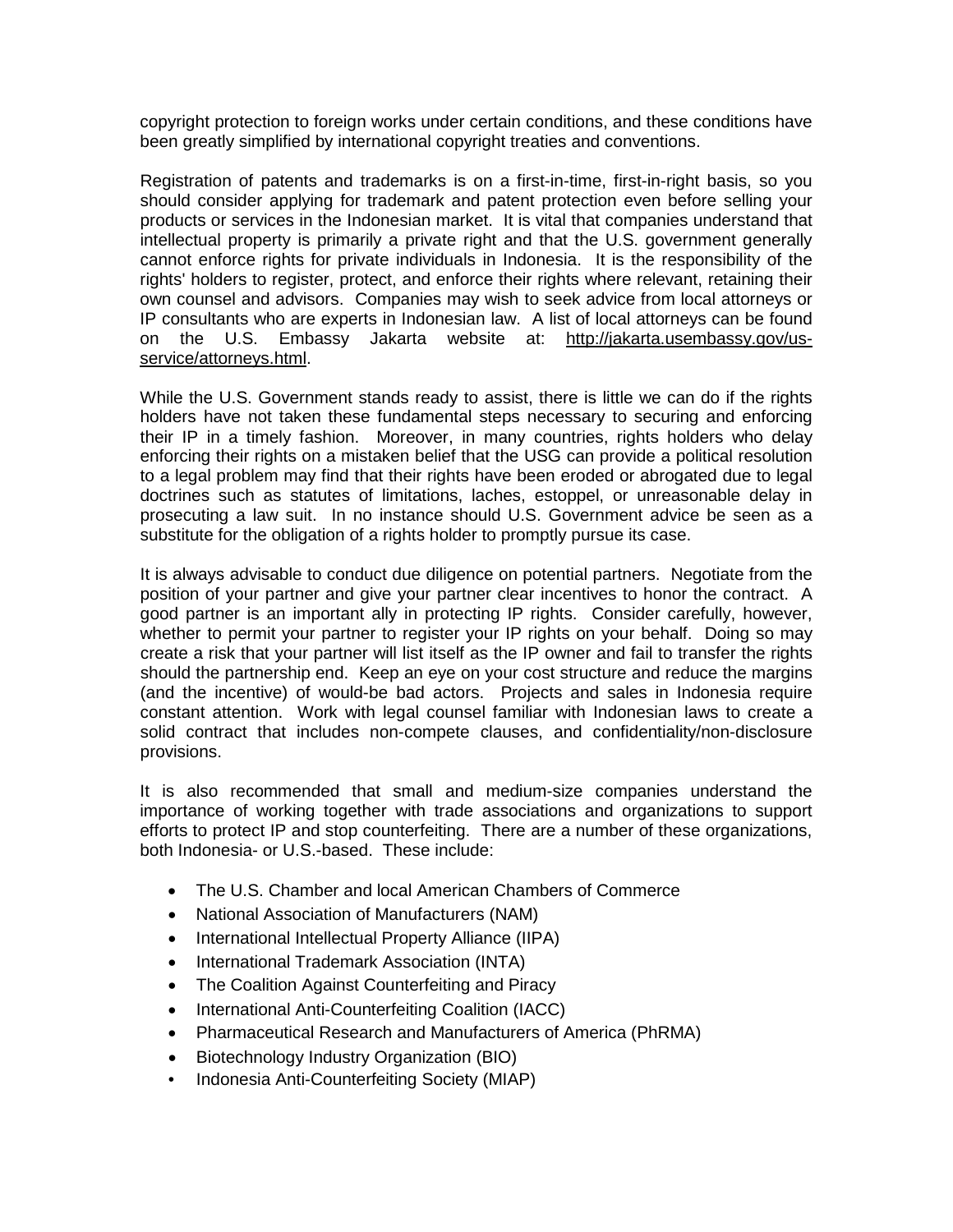# **IP Resources:**

A wealth of information on protecting IP is freely available to U.S. rights holders. Some excellent resources for companies regarding intellectual property include the following:

- For information about patent, trademark, or copyright issues -- including enforcement issues in the US and other countries -- call the STOP! Hotline: **1-866-999-HALT** or visit **[www.STOPfakes.gov](http://www.stopfakes.gov/)**.
- For more information about registering trademarks and patents (both in the U.S. as well as in foreign countries), contact the U.S. Patent and Trademark Office (USPTO) at: **1-800-786-9199**, or visit <http://www.uspto.gov/>.
- For more information about registering for copyright protection in the United States, contact the U.S. Copyright Office at: **1-202-707-5959**, or visit http://www.copyright.gov/.
- For more information about how to evaluate, protect, and enforce intellectual property rights and how these rights may be important for businesses, please visit<br>the "Resources" section of the STOPfakes website at the "Resources" section of the STOPfakes website at http://www.stopfakes.gov/resources.
- For information on obtaining and enforcing intellectual property rights and marketspecific IP Toolkits visit: **[www.stopfakes.gov](http://www.stopfakes.gov/)**/businesss-tools/country-ipr-toolkits. The toolkits contain detailed information on protecting and enforcing IP in specific markets and also contain contact information for local IPR offices abroad and U.S. government officials available to assist SMEs.
- The U.S. Commerce Department has positioned IP attachés in key markets around the world. The IP Attaché responsible for Indonesia is: Peter N. Fowler, Regional IP Attaché – Southeast Asia, U.S. Patent and Trademark Office, American Embassy Bangkok, Thailand Tel: (662) 205-5913 Email: [Peter.Fowler@trade.gov.](mailto:peter.fowler@trade.gov)

## **Due Diligence** Return to top **Return to top**

In general the business sector in Indonesia operates in a somewhat opaque environment. For this reason, it is very difficult to get accurate financial and business reputation information about prospective customers or partners. U.S. Commercial Service in Jakarta offers the International Company Profile (ICP) service to assist American companies in vetting potential business associates. Note that ICP's can only be done on companies and not on individuals. Contact the U.S. Commercial Service office in Jakarta for details on price and availability, or visit our website at [www.export.gov/indonesia](http://www.export.gov/indonesia)

# **Local Professional Services Return to top Return to top**

The government and professional lawyers are working to improve the Indonesian legal system so that it can offer better protection for businesses. To handle their business matters in Indonesia, U.S. companies should consider hiring a local attorney who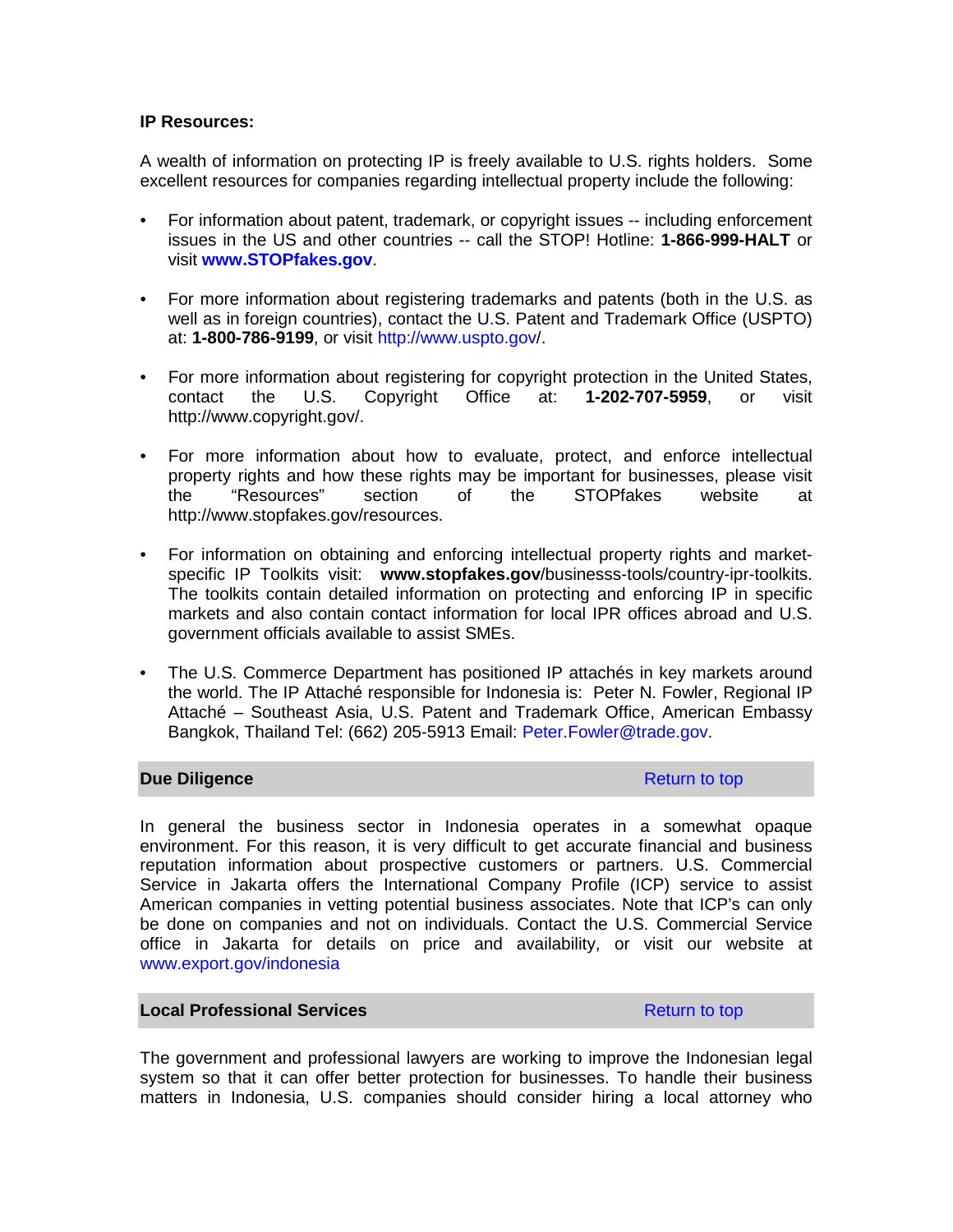understands the business environment and corresponding laws. Should a commercial dispute arise, a first step is to attempt to settle the dispute through negotiation, using a mediator acceptable to both parties if necessary. If negotiation fails, then companies may seek arbitration, which should be included as a clause in commercial contract agreements and with Indonesia as the site of arbitration. Badan Arbitrase Nasional Indonesia (BANI) or Indonesian National Board of Arbitration is an independent agency that was formed by the government. Companies may retain BANI, International Chamber of Commerce (ICC) or United Nations Commission on International Trade Law (UNICTRAL) to conduct their arbitration proceedings. If negotiation, mediation, and arbitration fail to resolve the dispute, then litigation is the next course of action.

Foreign law firms cannot operate in Indonesia unless they partner with a local firm. U.S. lawyers may act as advisors, not as lawyers, to Indonesian law firms. It is common for an American attorneys retained by a U.S. firm to consult with a local law firm.

### **Web Resources Resources Resources Return to top**

The Indonesian Investment Coordinating Board (BKPM): www.bkpm.go.id Ministry of Trade: www.kemendag.go.id Ministry of Public Works: www.pu.go.id Indonesian Ministry of Justice: www.kemenkumham.go.id Indonesian Ministry of Communications and Information Technology: www.kominfo.go.id Indonesian Internet Service Provider Association: www.apjii.or.id Indonesian Bureau Statistics: www.bps.go.id Indonesian National Board of Arbitration: [www.bani-arb.org](http://www.bani-arb.org/)

Return to table of contents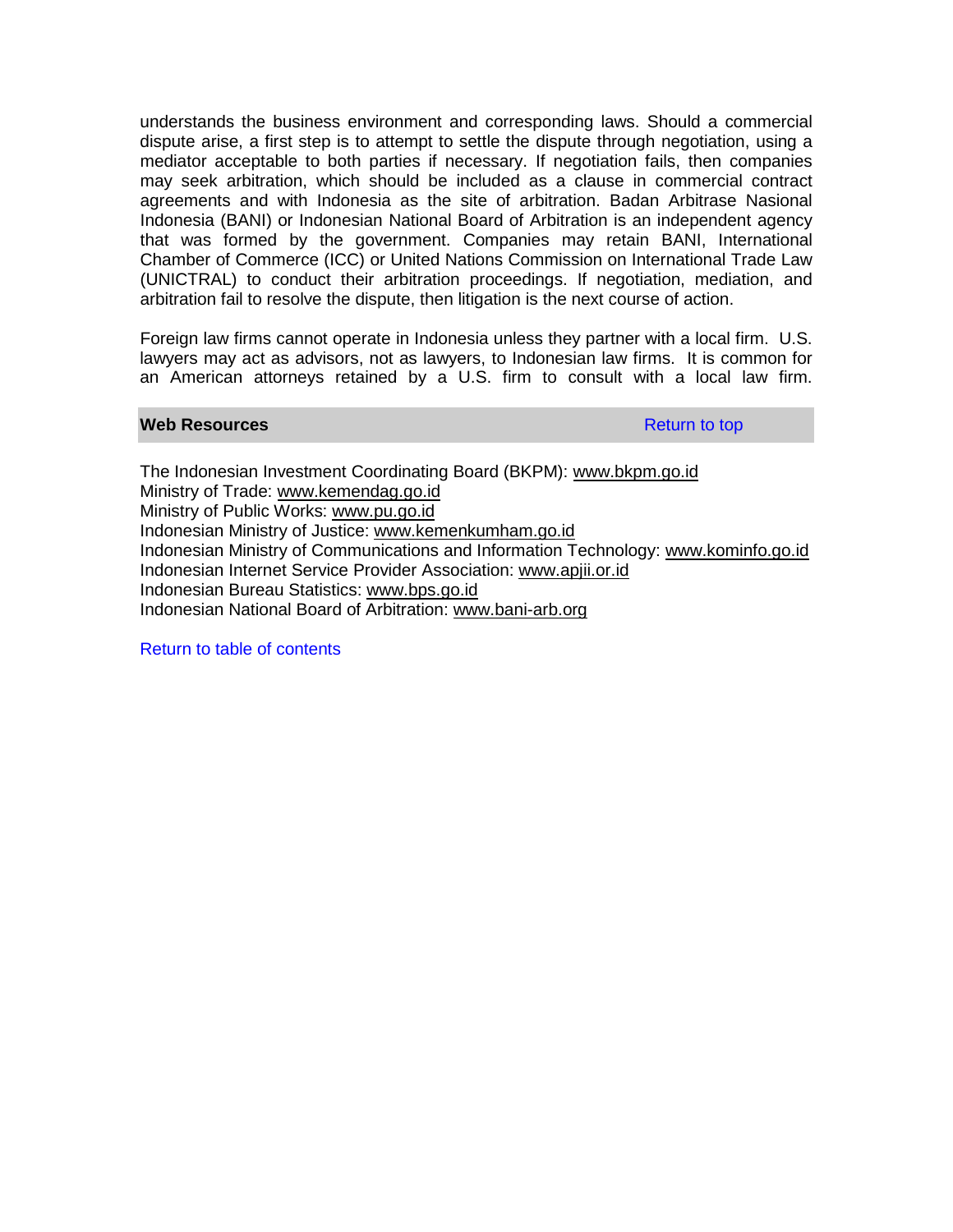# Return to table of contents

# Chapter 4: Leading Sectors for U.S. Export and Investment

# **Commercial Sectors**

- Medical Equipment
- Education and Training
- Franchises
- Aviation
- **Power Generation**
- Telecommunications
- Defense Equipment
- Oil and Gas

## **Agricultural Sectors**

- Cotton
- **Soybeans**
- Consumer Ready Made Products
- **Wheat**

# **Medical Equipment & Supplies**

**Overview Return to top** 

|                               |      |      |                     | Unit: USD millions  |
|-------------------------------|------|------|---------------------|---------------------|
|                               | 2013 | 2014 | 2015<br>(estimated) | 2016<br>(estimated) |
| <b>Total Market Size</b>      | 765  | 793  | 872                 | 914                 |
| <b>Total Local Production</b> | 65   | 65   | 70                  | 70                  |
| <b>Total Exports</b>          | 35   | 35   | 40                  | 40                  |
| <b>Total Imports</b>          | 735  | 763  | 842                 | 884                 |
| Imports from the U.S.         | 76   | 76   | 80                  | 84                  |

Data Source: *Indonesian Association of Medical Device Industries, Central Bureau of Statistics*

Indonesia is the fourth most populous country in the world and it relies heavily on imported medical equipment and supplies. This sector continues to present excellent opportunities for U.S. companies. Healthcare is a priority in the national development agenda. The central and regional governments continue to build and upgrade healthcare facilities. They are planning to equip community health centers with inpatient facilities and improve their quality of services in the 33 provinces. In a bid to stem the flow of patients seeking medical care abroad, the government continues to upgrade its state-owned hospitals to qualify for international accreditation. The government continues to encourage private sector involvement in developing hospitals. In the next five years, the private sector plans to develop over 30 hospitals. The Jakarta Health Agency announced plans to build a cancer treatment hospital in West Jakarta. The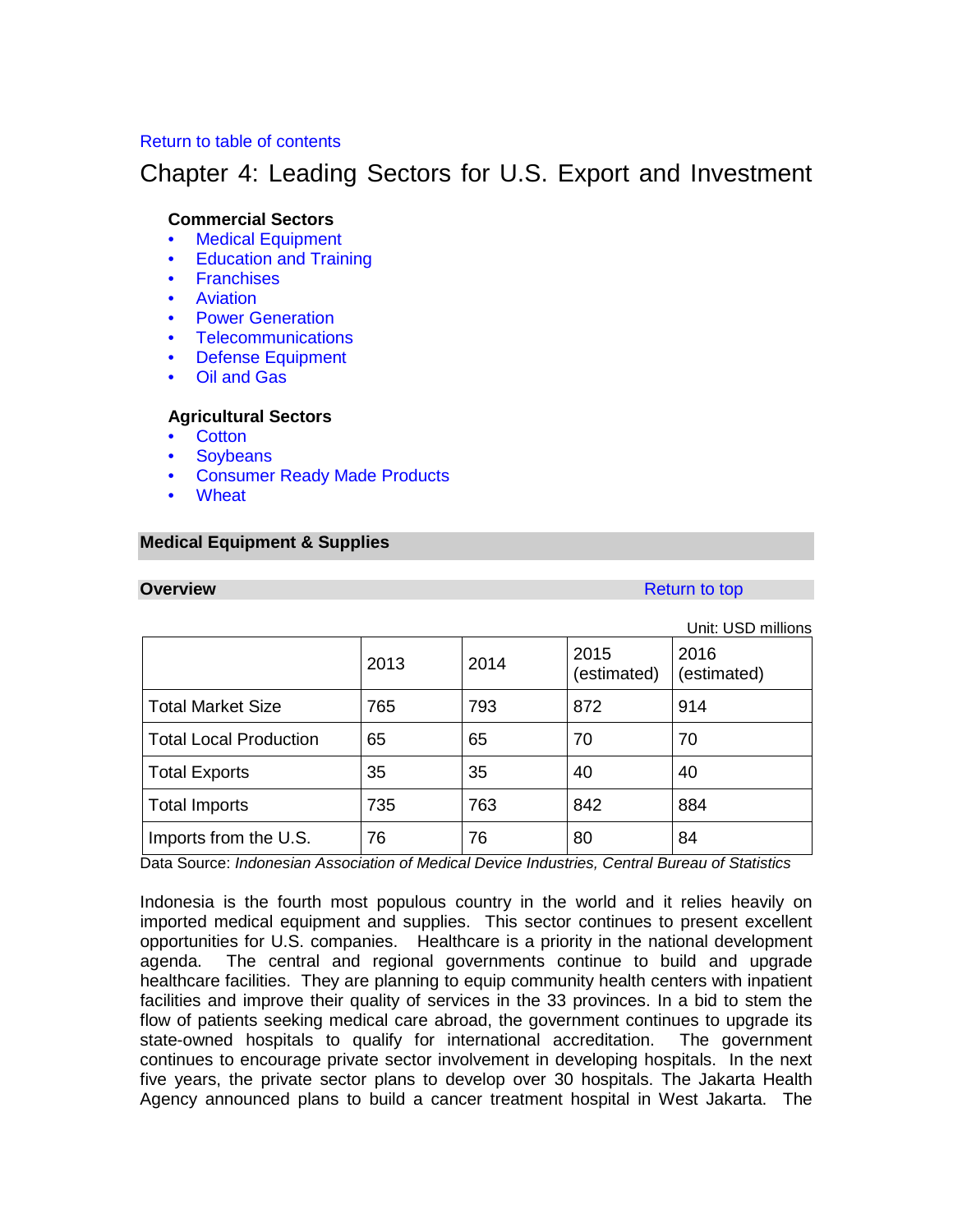hospital will cover 3.7 hectares of land and be 30 stories tall, with construction expected to begin in late 2015.

Indonesia began implementing its National Health Insurance Plan this year with the goal of universal coverage of the country's population of 257 million people by 2019. The initial phase is targeted at covering approximately 90 million citizens, which includes mostly the market segment that the government calls "the poor and near-poor."

Total imports of medical equipment grew from \$735 million in 2013 to \$763 million in 2014 (an increase of 3.8 percent), with the U.S. imports accounting for 10 percent of imports in the sector. Continued strong growth for this market is predicted over the next two years. Other countries vying for market share in the medical equipment and supplies sector include Singapore, Japan, Germany, China, and Korea. Companies from China and Korea provide the greatest challenge to U.S. firms as they offer lowpriced equipment.

## **Sub-Sector Best Prospects Return to top Return to top**

ICU, ICCU, Life support equipment such as ventilators, anesthesia equipment, patient monitoring equipment, electro-medical equipment, ultrasonic scanning machines, diagnostic equipment, and disposable products

# **Opportunities** Return to top Return to top Return to top Return to top Return to top Return to top Return to top Return to top Return to top Return to top Return to top Return to top Return to top Return to top Return to

Given the large population and the implementation of the universal social health insurance coverage, Indonesia is potentially a good market for healthcare products. Indonesia relies heavily on the import of medical equipment and supplies and offers an excellent opportunity for U.S. manufacturers. Over the next few years, U.S. companies should expect significant opportunities but recognize the challenges, including from regional competition. Therefore, while quality and after-sales service are essential elements, U.S. companies need to aggressively pursue the Indonesian market with an eye towards competitive pricing. Financing options for distributors and end purchasers will also assist in accessing the market and increasing market share.

### **Web Resources Resources Return to top**

Ministry of Health, website: [www.depkes.go.id](http://www.depkes.go.id/) 

For questions or more information, please contact Pepsi Maryarini: E. [Pepsi.Maryarini@trade.gov](mailto:Pepsi.Maryarini@trade.gov)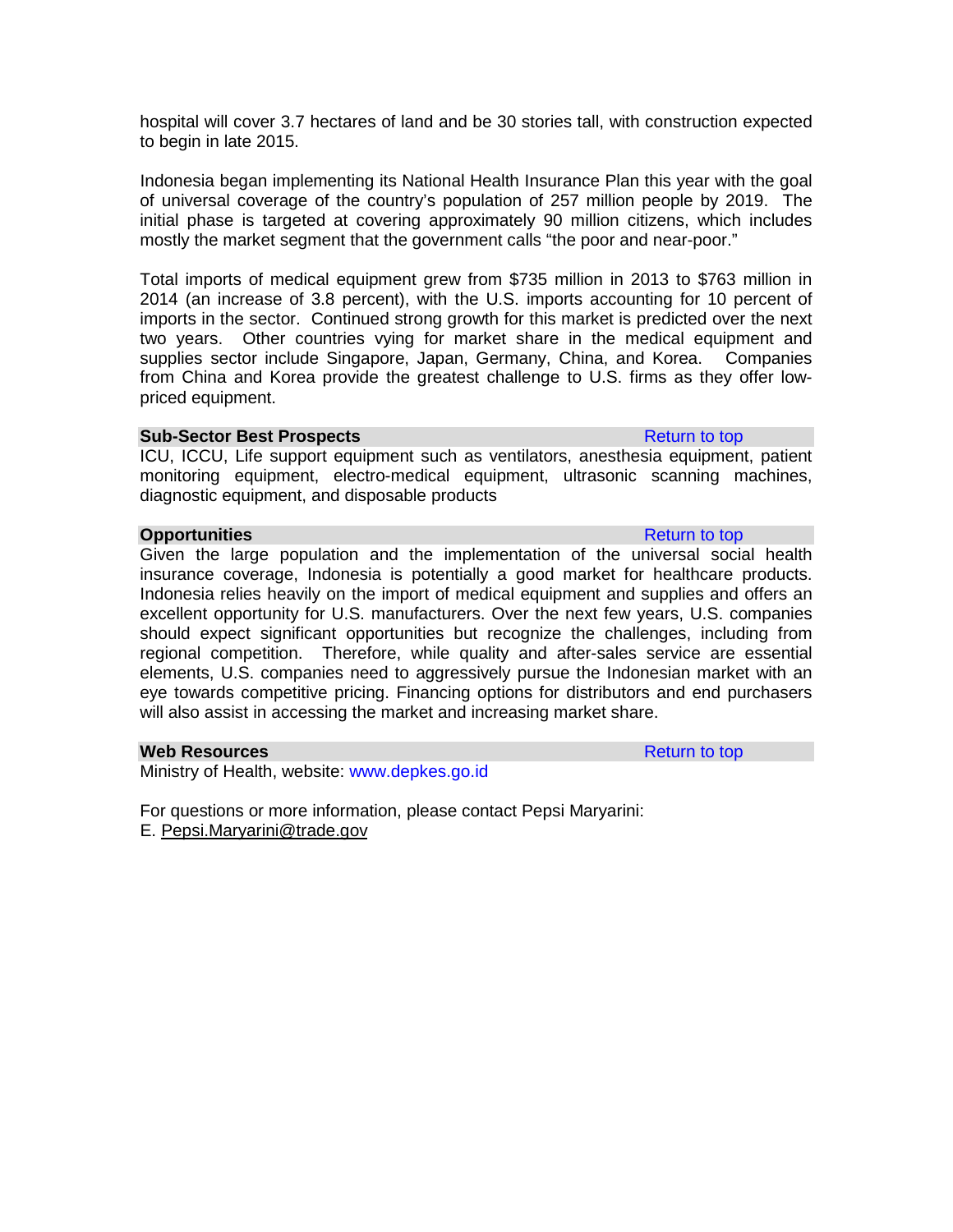# **Education and Training**

**Overview Return to top Accounts and Accounts and Accounts and Accounts and Accounts and Accounts and Accounts and Accounts and Accounts and Accounts and Accounts and Accounts and Accounts and Accounts and Accounts and A** 

|                                                | 2013      | 2014      | 2015<br>(estimated) | 2016<br>(estimated) |
|------------------------------------------------|-----------|-----------|---------------------|---------------------|
| <b>Number of University</b><br><b>Students</b> | 5,400,000 | 5,800,000 | 6,229,630           | 6,691,084           |
| Going Abroad                                   | 43,200    | 51,840    | 62,208              | 74,650              |
| Going to U.S.                                  | 7,670     | 7,920     | 8,178               | 8,445               |

Data Source: *Indonesian Central Bureau of Statistics; Institute of International Education (IIE); and Directorate General of Higher Education.*

Note: The above statistics are unofficial estimates.

Indonesia is a huge potential market for U.S. providers of secondary, tertiary, and vocational education. The number of university students is about six million, and it is predicted that the number of Indonesians in higher education will grow to 7.8 million students by 2020, making it the fifth largest system in the world after China, India, the United States and Brazil. The new government has given early indications that education, skill development and improvements in education and technical training is a priority. This bodes well for continued growth in opportunities for U.S. community colleges, universities and other technical training programs.

Indonesia has made a clear commitment to education, passing a constitutional mandate to allocate at least 20 percent of the total government budget to education, mostly for primary education. More focus will be needed on improving teachers' qualification, vocational training, and tertiary education.

For the past ten years, U.S. institutions have been losing significant market share to rivals from other countries, especially Australia, due to the perception that the visa process is difficult and approval rates low, as well as the high cost of tuitions/fees at U.S. institutions.

However, 96 percent of all student visas are accepted and, there are currently 7,900 Indonesian students studying in the United States. This ranks Indonesia  $19<sup>th</sup>$  as a market for students coming to the United States, and the second most important student market in Southeast Asia after Vietnam. Currently, there are more than 50,000 Indonesians studying abroad and this flow of students is predicted to grow 7 to 10% annually.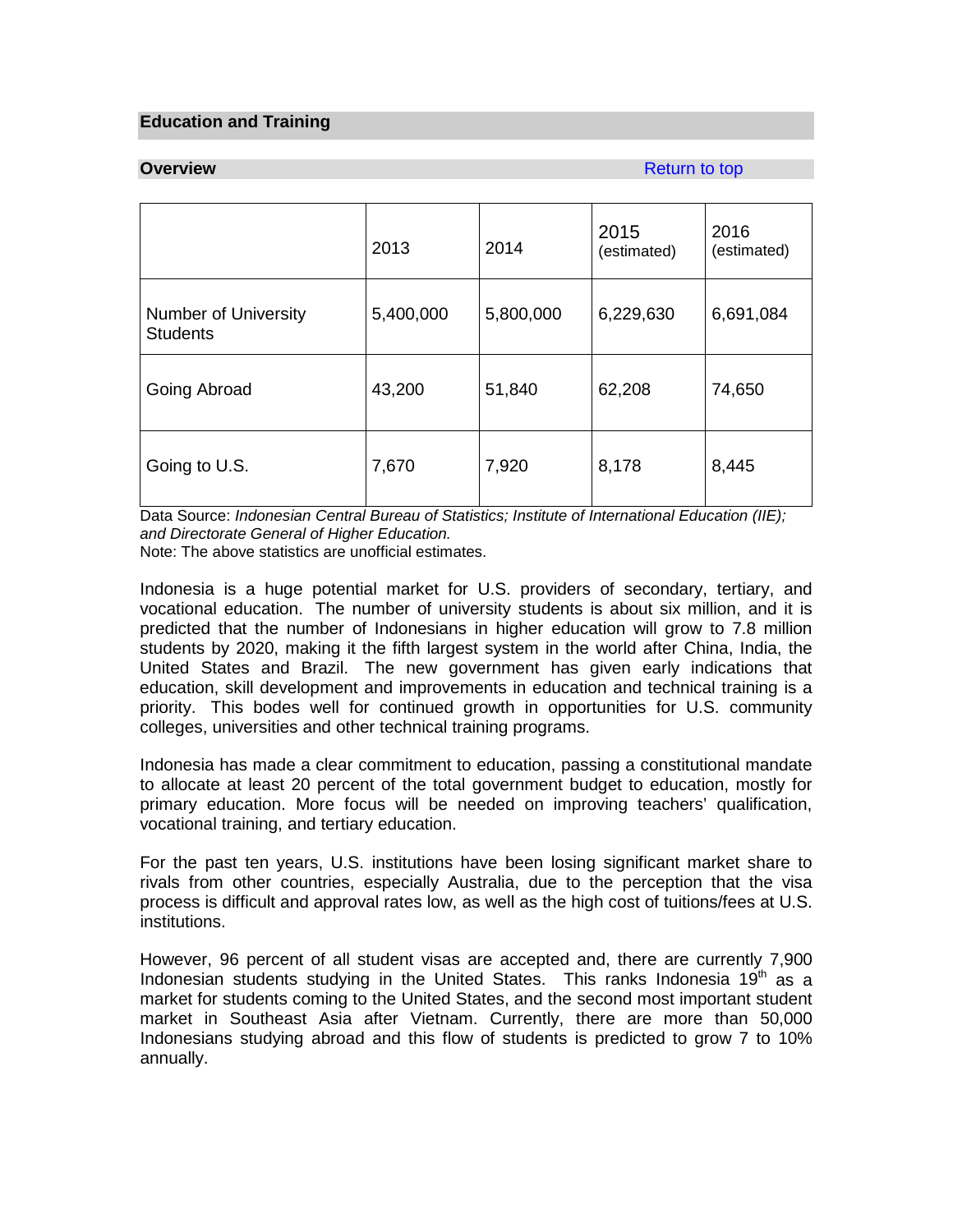Ninety-five percent of Indonesians studying abroad are self-funded. This group of students finances their education privately with financial support from their parents or assistance from overseas relatives. The remaining five percent of students are financed by local universities, companies, government, and scholarships through different grants. The main contributors of the grants are World Bank and The Asian Development Bank (ADB). Other educational grants available in Indonesia are Fulbright and East-West Center Fellowship.

### **Sub-Sector Best Prospects Return to top Return to top**

The majority of students from Indonesia study at the undergraduate level (68.4%), followed by the graduate level (19.3%), other level (2.9%), and OPT (Optional Practical Training) level (9.4%). Fields of interest include: business, technology and science, social science and computer science

### **Opportunities** Return to top Return to top Return to top Return to top Return to top Return to top Return to top Return to top Return to top Return to top Return to top Return to top Return to top Return to top Return to

A recent survey conducted by a leading Indonesian newspaper shows that most students perceive academic institutions in the United States as offering the highest quality of education compared to academic institutions in other countries. The U.S. has consistently been a desired destination for Indonesian students seeking to study overseas. U.S. universities and community colleges can become more visible in the Indonesian market through participation in education fairs and/or by working with student recruitment agencies. Recruitment agencies are popular with prospective Indonesian students and their parents as they serve as "one-stop-shops" for applying to schools and provide services such as assisting with visa applications and arranging travel and accommodations.

To compete with other countries which offer lower tuition fees, universities are participating in "1+1" or "1+3" or "2+2" programs which enable students to apply credits from the years of study at a local university towards an undergraduate degree at a U.S. university.

Studying at U.S. community colleges has also become an increasingly popular option for Indonesian students. Some 40 percent of Indonesians applying for student visas to the U.S. have been accepted at a community college, and half of the top 10 school destinations are community colleges.

## **Web Resources Resources Return to top**

EducationUSA – Public Affairs Section The U.S. Embassy Annex Sarana Jaya Building, 8<sup>th</sup> Floor Jalan Budi Kemuliaan I No. 1, Jakarta 10110 Tel: 62-21-3435-9572 Fax: 62-21-352-0144 Website: http://jakarta.usembassy.gov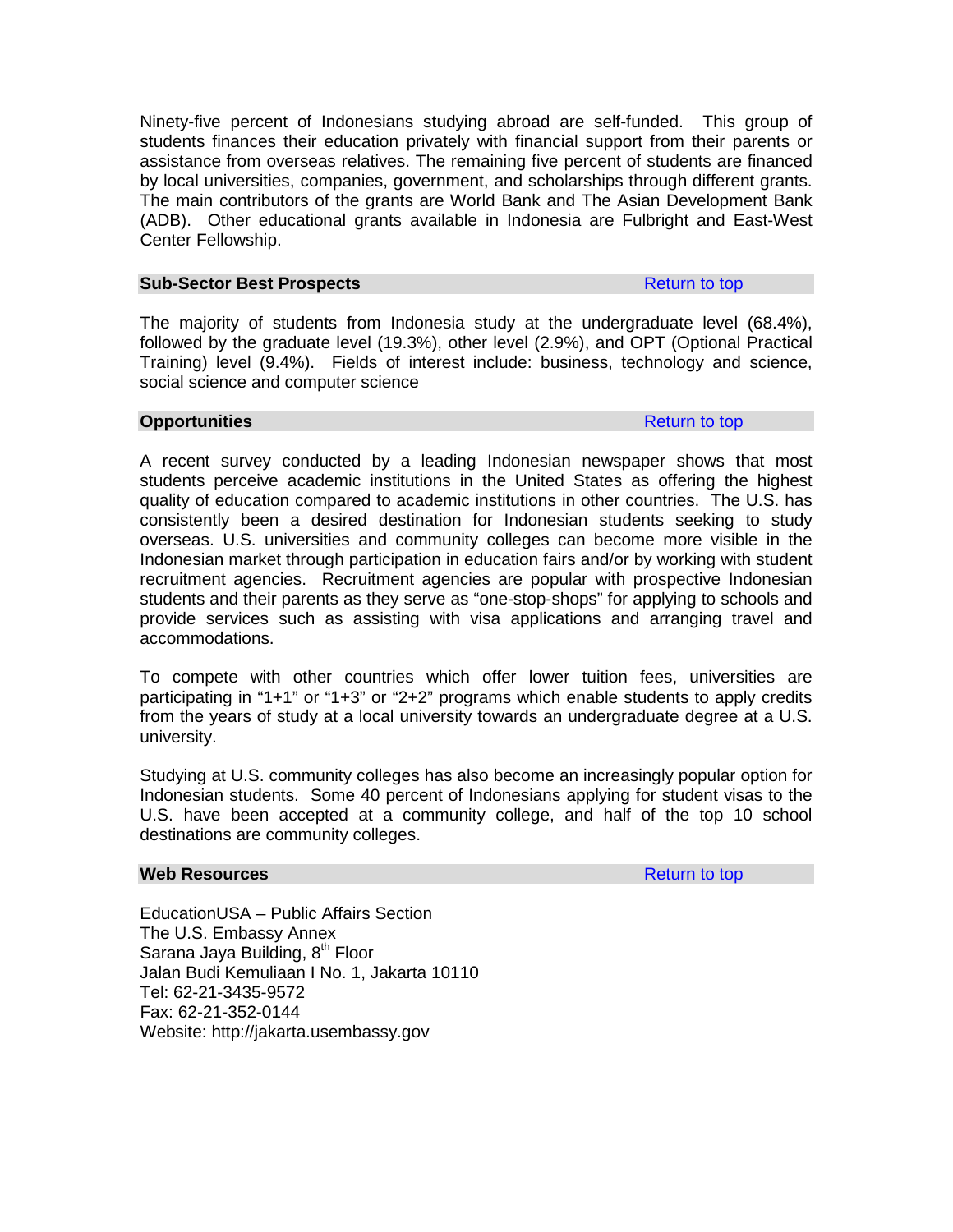Directorate General of Higher Education Ministry of National Education Gedung D Lt.10 Jln. Raya Jend Sudirman Pintu I, Senayan Jakarta 10270 Tel: 62-21- 57946105 Email: dikti@dikti.go.id Website: [http://www.dikti.go.id;](http://www.dikti.go.id/) http:/[/www.kemdiknas.go.id](http://www.kemdiknas.go.id/)

The Indonesian International Education Consultants Association (Ikatan Konsultan Pendidikan International Indonesia - IKPII) Senayan Trade Center (STC) Lt.1 No. 97-98 Jl. Asia Afrika Jakarta 10270 Phone/Fax: 62-21-57936484 P.O. Box 1379 JKB 11013 Website: [http://www.ikpii.com](http://www.ikpii.com/)

Indonesian International Education Foundation Menara Imperium, 28th Floor, Suite. B, Metropolitan Kuningan Superblok, Kav1 Jl. H.R. Rasuna Said Jakarta Selatan, 12980 Indonesia Tel: 62-21 831-7330 Fax: 62-21 831-7331 http://www.iie.org/Offices/Jakarta http://www.iie.org/Research-and-Publications/Open-Doors/Data/Fact-Sheets-by-Country/2014

For questions or more information, please contact Pepsi Maryarini: E. [Pepsi.Maryarini@trade.gov](mailto:Pepsi.Maryarini@trade.gov)

### **Franchises** Return to top **Return to top Return to top**

**Overview Return to top Accounts and Accounts and Accounts and Accounts and Accounts and Accounts and Accounts and Accounts and Accounts and Accounts and Accounts and Accounts and Accounts and Accounts and Accounts and Acc** 

|                         | 2012 | 2013 | 2014<br>(estimated) | 2015<br>(estimated) |
|-------------------------|------|------|---------------------|---------------------|
| <b>Total franchises</b> | 800  | 900  | 1,000               | 1,100               |
| Local                   | 450  | 500  | 540                 | 580                 |
| Foreign                 | 350  | 400  | 460                 | 520                 |

Data Source*: Indonesian Franchise Association* 

Indonesia has strong long-term potential for franchise businesses. The local industry started with three franchises in the 1970s and grew to some 35 franchises with 308 outlets by the early 1990s. The franchise industry began to gain widespread popularity in the early 1990s when many well-known American franchises arrived in Indonesia.

Presently, there are more than 460 foreign franchises, and 540 local franchises and 1,400 non-franchised business opportunities operating in Indonesia covering a wide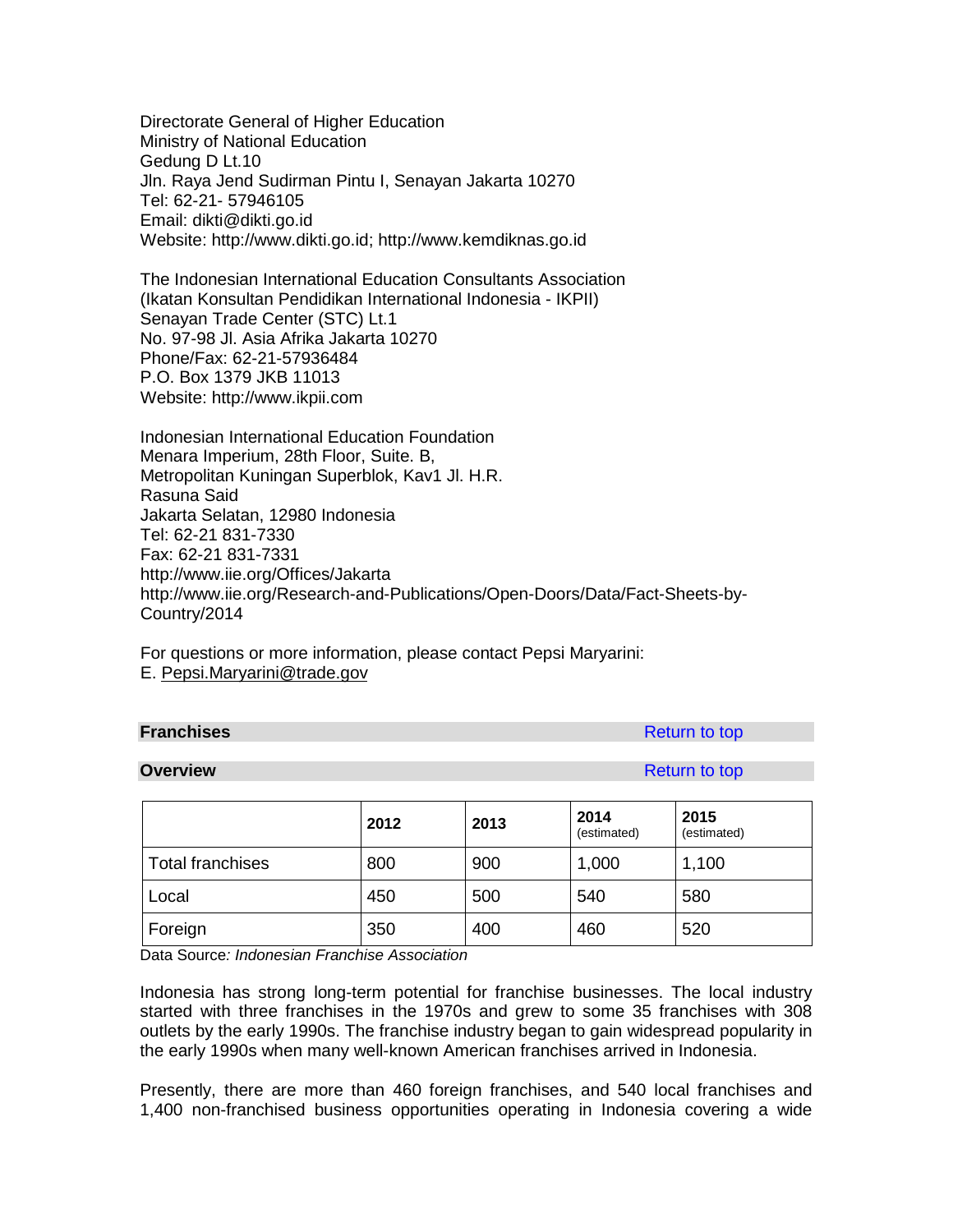range of franchise sectors. Until recently, estimated future growth in the franchise industry was considered to be around 8 percent per year for local franchises and 14 percent per year for foreign franchises.

### **Sub-Sector Best Prospects Return to top Return to top**

Most Indonesian franchise seekers are interested in well-established and innovative food and beverage business concepts such as fine-dining restaurants, Quick Service Restaurants (QSR), coffee shop chains, ice cream shops, and others. Other best prospects include education, especially children's education, and retail or specialty convenience stores.

### **Opportunities** Return to top Return to top Return to top Return to top Return to top Return to top Return to top Return to top Return to top Return to top Return to top Return to top Return to top Return to top Return to

Local investors are very receptive to U.S. franchises. Indonesia's rising disposable incomes and large young population make it an attractive opportunity. Although the Indonesian franchise market is very competitive, the high demand for U.S. franchises, especially in the food and beverage sector, presents significant opportunities for U.S. franchisors. The demand for cafes, restaurants and bars continues to increase in the major Indonesian cities. Indonesia's growing middle class is earning higher incomes, and middle class communities are seeking food and after-hours venues for socializing. U.S. franchises are generally well received by Indonesian consumers and compete successfully with franchisors from other countries. Quality, brand name recognition, and innovation all play a big part in the success of U.S. franchises with Indonesian investors. In addition to product pricing, U.S. franchisors must consider adapting to local tastes to guarantee success in the Indonesian market.

For questions or more information, please contact Fidhiza Purisma: E. [Fidhiza.Pursima@trade.gov](mailto:Fidhiza.Pursima@trade.gov)

### **Web Resources Resources Return to top**

Indonesian Franchise Association (AFI) Jl. Dharmawangsa X No. A.19, Kebayoran Baru Jakarta Selatan 12150 Phone: +62-21-739-5577 Fax: +62-21-723-4761 Website: [www.franchiseindonesia.org](http://www.franchiseindonesia.org/)

Indonesian Committee for Franchises and Licenses (WALI) Komplek D'Best Fatmawati Blok A-14 Jl. Fatmawati No 15 Jakarta Selatan Phone: +62-21-7590-5803 Fax: +62-21-7590-5803 Website: [www.perhimpunanwali.org](http://www.perhimpunanwali.org/)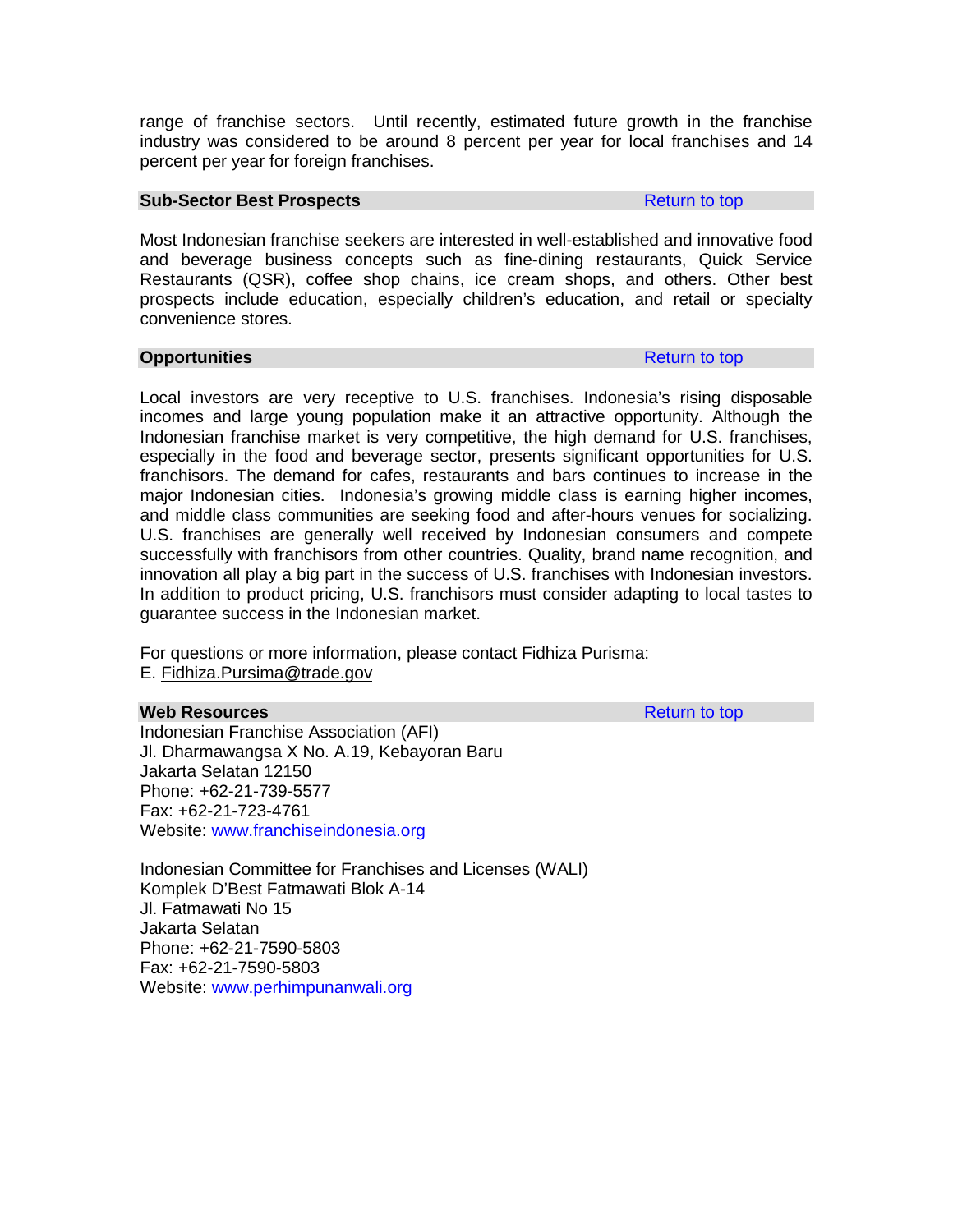### **Aviation**

**Overview Return to top** 

### Unit: USD millions

|                               | 2012  | 2013  | 2014 | 2015 (estimated) |
|-------------------------------|-------|-------|------|------------------|
| <b>Total Market Size</b>      | 4,584 | 1.717 | 536  | 590              |
| <b>Total Local Production</b> | 300   | 350   | 450  | 495              |
| <b>Total Exports</b>          | 210   | 164   | 95   | 105              |
| <b>Total Imports</b>          | 4.494 | 1,531 | 581  | 639              |
| Imports from the U.S.         | 2,943 | 270   | 176  | 194              |

Data Sources: *Central Bureau of Statistics Indonesia, Trade Stats Express USA*

Because Indonesia is comprised of an archipelago with over 17,000 islands and large population, it is an enormous aviation opportunity. Its air domestic traffic market is the fastest-growing in the world and many believe the ASEAN Open Skies Agreement will further increase demand.

According to Ministry of Transportation data, from 2010 until 2015 total air transport passengers have grown more than 12% annually. The number of domestic passengers reached 51.8 million in 2010, 84.4 million in 2015 and is expected to double by 2020.



Data Source: *Ministry of Transportation*

In 2014 Airport Council International (ACI) ranked Soekarno Hatta Airport as the 10th busiest airport in the world servicing 60.1 million passengers annually. Soekarno Hatta falls slightly below the Dallas Airport (rank 9 with 60.4 million passengers) and Charless de Gaulle Airport (rank 8 with 62 million passengers). Since 2014, Soekarno Hatta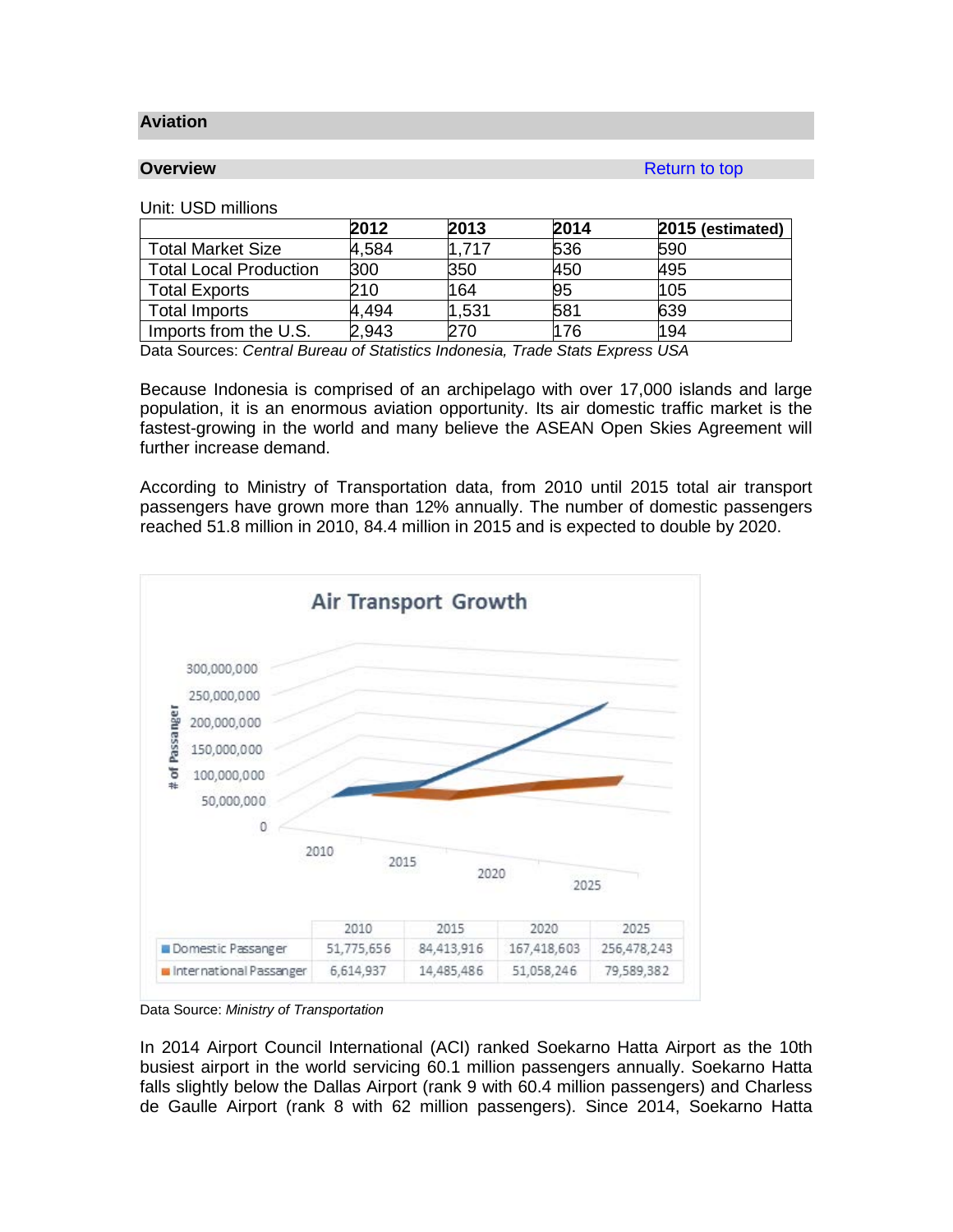Airport has exceeded its capacity by 260%. State-Owned enterprise PT Angkasa Pura II (AP II), which manages airport services in western Indonesia, is developing a third terminal with an expected investment of US\$461.5 million (Rp 6 trillion). The project is targeted to be completed in May 2016. In addition, this year AP II also plans to develop airports in other cities such as Medan, Pekanbaru, Palembang and Pontianak to increase the combined capacity of those facilities to more than 25 million passengers.

The Directorate General of Civil Aviation (DGCA) has issued permits for 266 routes connecting 125 cities in Indonesia, served by 20 airlines (18 for passengers and 2 for cargo). While for international routes, DGCA has issued permits for 56 routes which connect 11 cities in Indonesia and 29 cities abroad. These routes are served by 10 domestic airlines (8 for passenger and 2 for cargo). The Indonesian aerospace industry offers excellent market prospects for U.S. products since the current commercial and defense aircraft fleet consists largely of American products. Aircraft leasing services, commercial and military spare-parts and maintenance services offer the best opportunities for U.S. firms. The total market for aircraft and parts was estimated at US\$5.22 billion in 2013, with U.S. products accounting for 40% of the total market. Endusers--primarily the 20 scheduled airlines, approximately 47 non-scheduled airlines, police and the military--prefer to purchase directly from original equipment manufacturers, however, it is still advisable that U.S suppliers partner with Indonesian companies.

In 2015, Garuda placed orders for 90 new aircraft to handle new long-haul and midrange routes and replace its aging fleet. The carrier committed to buying 60 planes from Boeing — 30 787-9 aircraft and as many as 30 737 MAX 8 planes — valued at US\$10.9 billion and 30 Airbus A350 XWB aircraft valued at US\$9.1 billion. Garuda Indonesia plans to use the A350 XWB to enhance its network by offering the ability to fly non-stop from Jakarta or Bali to Europe.

In 2014, Lion Group, the parent of Indonesian low-cost carrier Lion Air, placed a US\$1 billion order with European aircraft maker ATR for 40 additional planes ATR72-600s, raising the company's total order for the turboprop planes to 100. Lion Group reportedly said the additional 40 planes will be used to meet the growing demand of the group's airlines in Asia and to develop markets world-wide. Deliveries of the aircraft will start in 2017 and run into 2019.

With increasing numbers of passengers and commercial aircraft, it is estimated the total Indonesian market for aircraft and parts will increase by 15%, and the share of US products in that market will grow in keeping.

### **Sub-Sector Best Prospects Return to top** Return to top

Imports from U.S. suppliers are particularly desired in the following areas: airplanes and other aircraft, helicopters, parts, aircraft launch gear and parts, engines, engine parts, instruments and appliances for aeronautical use, and avionics. U.S. companies offer desirable opportunities in the areas of training, engine repairs, aviation safety technology, and maintenance services.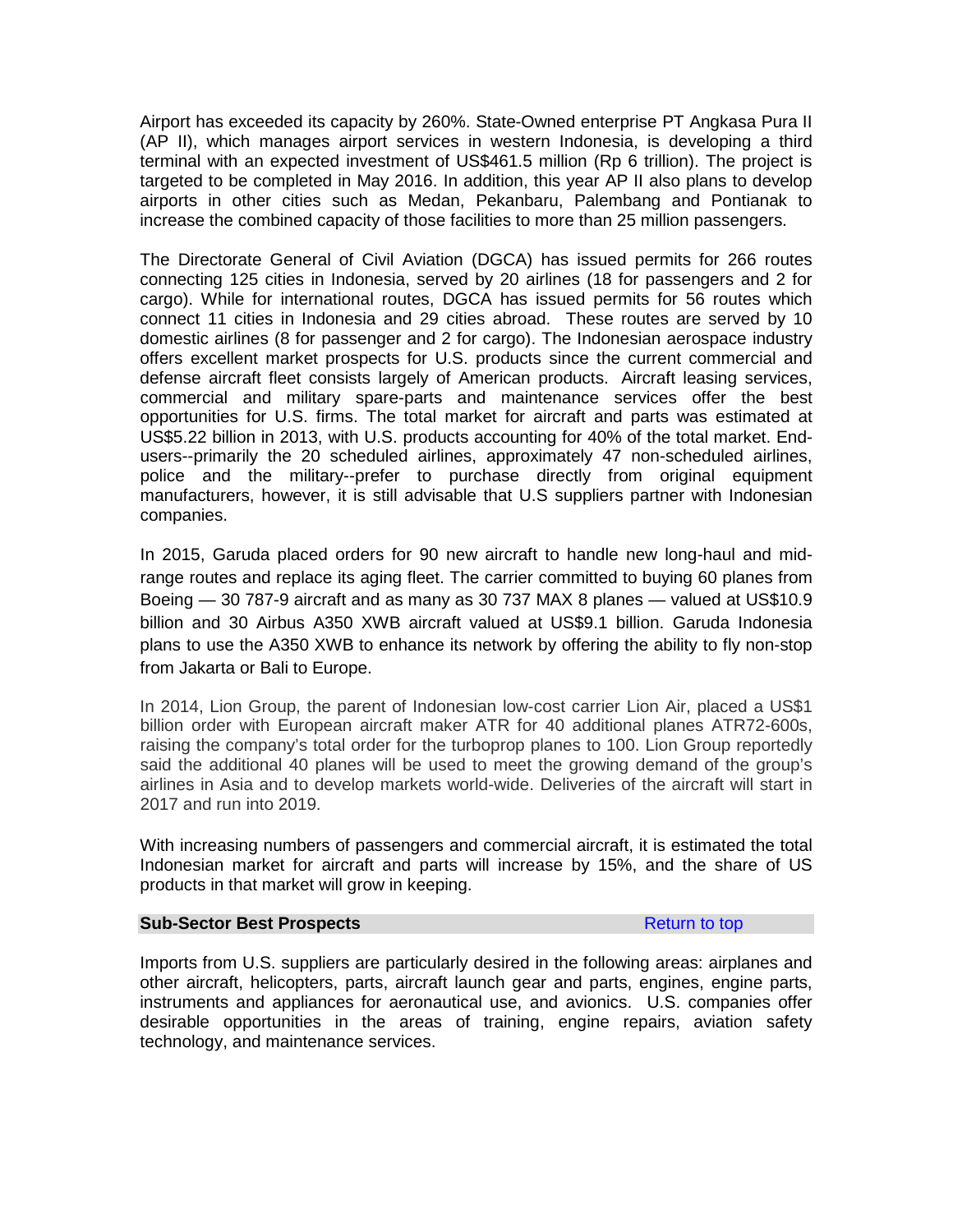### **Opportunities Constanting Constanting Constanting Constanting Constanting Constanting Constanting Constanting Constanting Constanting Constanting Constanting Constanting Constanting Constanting Constanting Constanting C**

In order to expand routes, additional aircraft will be needed by new and existing airlines. Although not all of these firms intend to buy new aircraft, there are excellent opportunities for U.S. aircraft leasing companies to lease their aircraft to Indonesian airlines. In addition, with more aircraft in operation in Indonesia, there will be a greater need for aircraft parts and maintenance services. Similarly, there are growing opportunities for U.S. firms to lease and sell helicopters for use by mining and petroleum companies.

In particular, aircraft maintenance services offer promising business opportunities. According to the Indonesian Aircraft Maintenance Service Association (IAMSA), the potential market for Maintenance, Repair and Overhaul (MRO) is predicted to reach \$65.3 million in 2020. Currently, around 70% of the total aircraft operating in Indonesia are sent for maintenance overseas since few y MRO companies in Indonesia hold a license from the FAA and EASA, while many aircraft owned by airlines originate from the leasing companies that typically require a license from FAA and/or EASA. Of the 27 companies that are members of IAMSA, only 5 companies have approval from FAA and/or EASA--Garuda Maintenance Facility Aero Asia (GMF Aero Asia), Merpati Maintenance Facility (MMF), Nusantara Turbin Propulsi (NTP), Muladatu and JAS Aero engineering. The Indonesian government is offering foreign investors the opportunity to partner to establish aircraft maintenance facilities, aircraft leasing, and training companies. By establishing these businesses in Indonesia, the government hopes to reduce the need for aircraft repair and trainingon foreign soil.

# **Aviation Working Group**

Indonesia Minister of Transportation Ignatius Jonan and U.S. Ambassador Robert O. Blake recently signed an MOU establishing the U.S. Indonesia Aviation Working Group (AWG) with the support of the U.S. Commerce Department and the FAA. Currently there are 25 U.S. members.

AWG is a platform for the U.S. Government and private sector to engage Indonesian aviation stakeholders within government, state-owned enterprises, and the private sector, to share best practices from around the world, and to propose and provide innovative solutions and services to support Indonesia's aviation sector growth. The AWG's activities will focus on policy and technical issues facing the Indonesian aviation sector, including:

- 1) Air Traffic Management Modernization
- 2) Airport Infrastructure
- 3) Aviation Safety and Security
- 4) Development and Growth of Aviation Support Services
- 5) Airspace and Airport Capacity Analysis, Development, and Planning
- 6) General Aviation Access and Integration
- 7) Cargo Security

To apply, please send an email to Meiyi Tjugito, E: Meiyi.Tjugito@trade.gov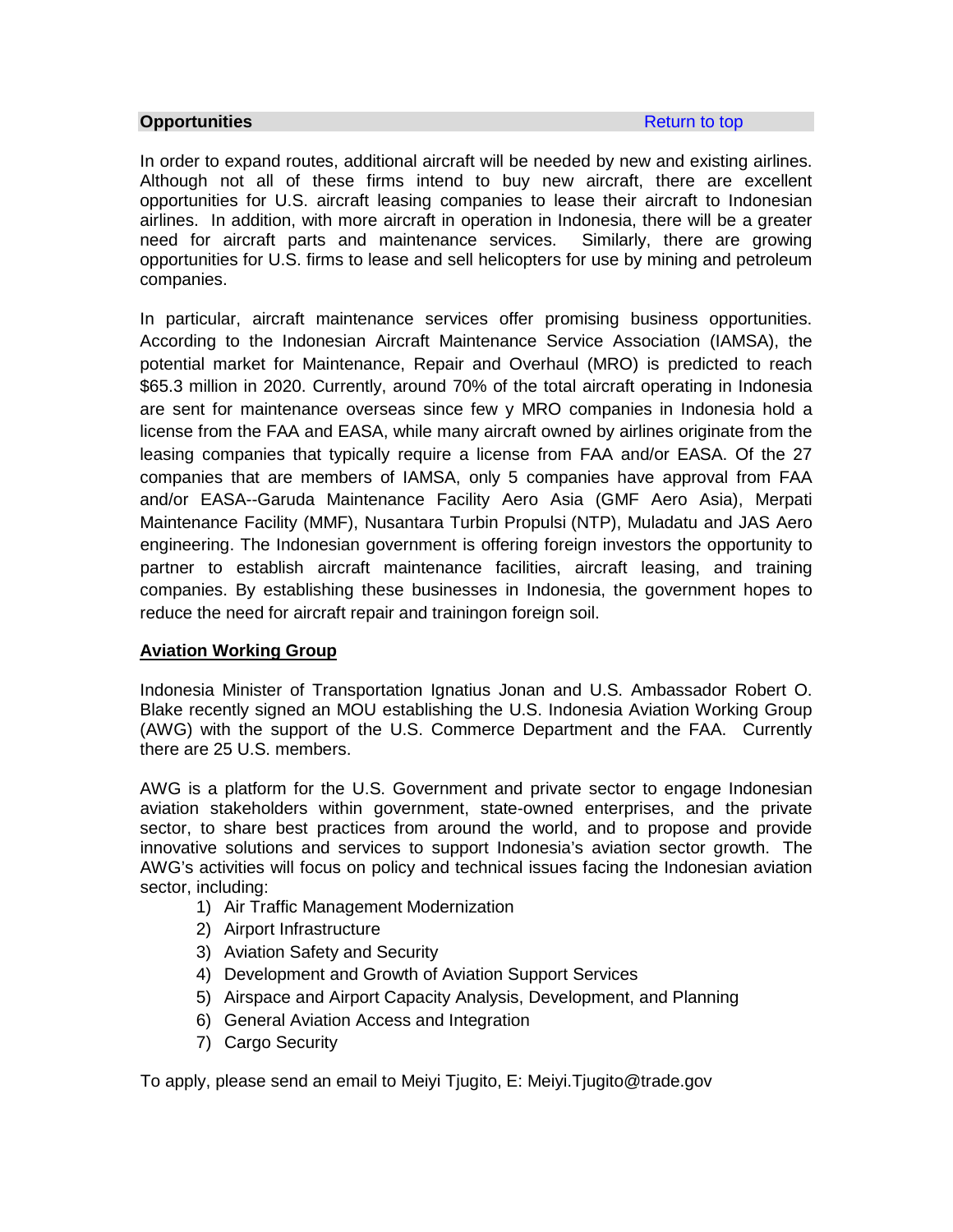For questions or more information, please contact Melissa Wijaya, E: [Melissa.Wijaya@trade.gov](mailto:Melissa.Wijaya@trade.gov)

# **Web Resources** Return to top

Directorate General of Civil Aviation: http://hubud.dephub.go.id/ AirNav Indonesia: [www.airnavindonesia.co.id](http://www.airnavindonesia.co.id/)

PT Garuda Indonesia: www.garuda-indonesia.com

PT Lion Mentari Airlines: www.lionair.co.id

PT Mandala Airlines: www.cto-mandalaair.com

PT Citilink Airlines: [www.citilink.co.id](http://www.citilink.co.id/)

PT Sriwijaya Air: [www.sriwijayaair.co.id](http://www.sriwijayaair.co.id/)

Garuda Maintenance Facility AeroAsia, GMF AeroAsia: [www.gmf-aeroasia.co.id](http://www.gmf-aeroasia.co.id/)

For questions or more information, please contact Melissa Wijaya:

E. [Melissa.Wijaya@trade.gov](mailto:Melissa.Wijaya@trade.gov)

## **Oil & Gas**

**Overview Return to top Accounts and Accounts and Accounts and Accounts and Accounts and Accounts and Accounts and Accounts and Accounts and Accounts and Accounts and Accounts and Accounts and Accounts and Accounts and Acc** 

Unit: USD millions

|                               | 2013   | 2014   | 2015<br>(estimated) | 2016 (estimated) |
|-------------------------------|--------|--------|---------------------|------------------|
| <b>Total Market Size</b>      | 1,546  | 1,469  | 1,278               | 1.111            |
| <b>Total Local Production</b> | 458    | 435    | 378                 | 328              |
| <b>Total Exports</b>          | 252    | 239    | 207                 | 180              |
| <b>Total Imports</b>          | 1,340  | 1,273  | 1,107               | 963              |
| Imports from the U.S.         | 423    | 402    | 350                 | 304              |
| Exchange Rate: 1 USD          | 11,500 | 12,000 | 13,600              | 13,600           |

Data Source: *Central Bureau of Statistics, Ministry of Trade Indonesia, industry and media resources*

In 2013 and 2014, investment in the oil and gas industry was \$20.3 billion and \$19.3 billion respectively. This downward trend is likely to continue as crude oil prices continue to decline resulting in a subsequent decline in oil production. In response, the Indonesian government has begun to further develop its gas sector for greater domestic use. This includes seeking increased investment in unconventional gas (coal bed methane, shale gas, oil sand, tight gas, and biogenic gas) and exploring ways to expand domestic gas distribution infrastructure.

Indonesia has some of the largest natural gas resources, especially coal bed methane, in the Asia Pacific region. The GOI has conducted limited assessments o f shale gas potential in Indonesia, but development is slowed by high costs and infrastructure constraints. Conventional gas development will consequently continue to dominate.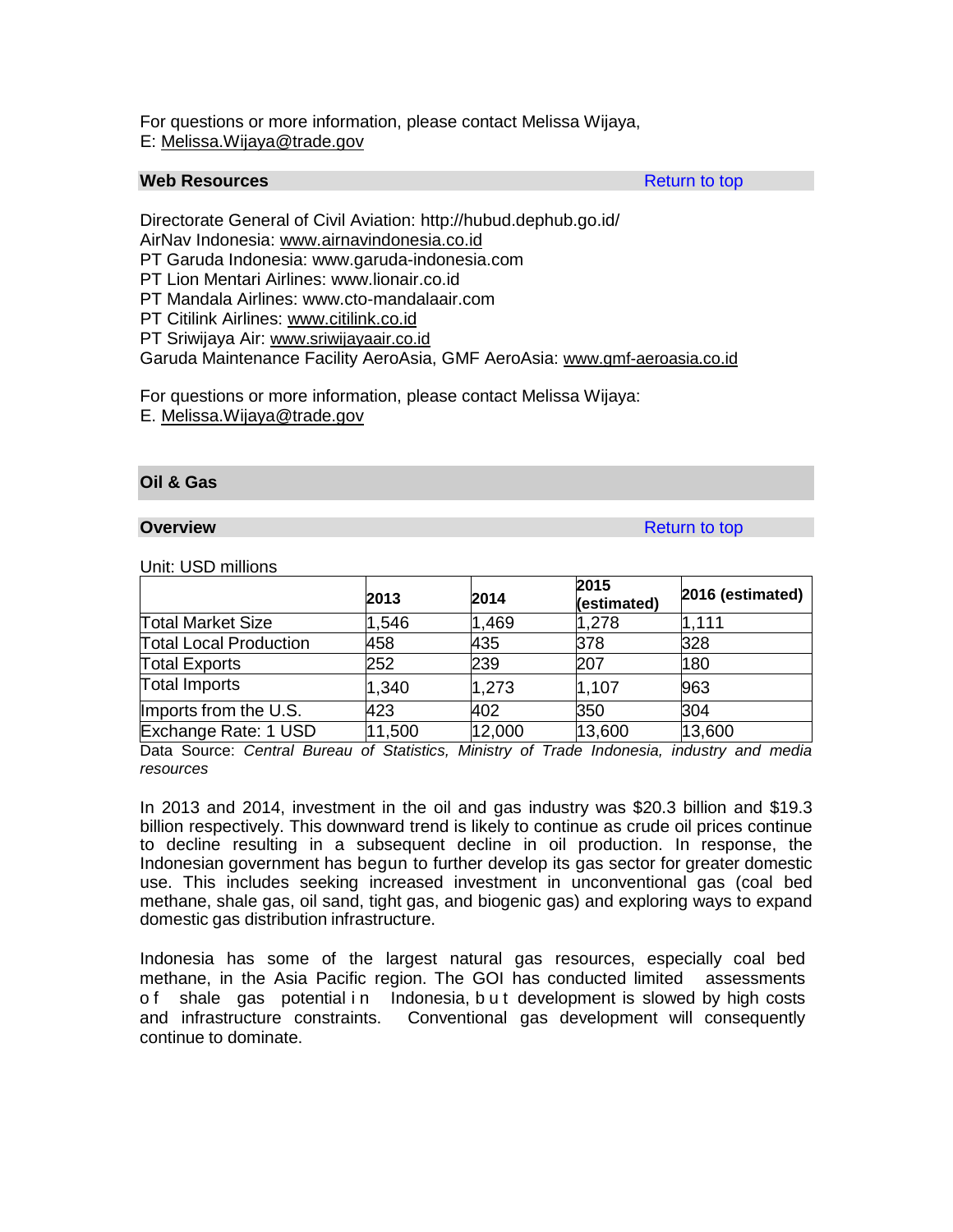The market for oil and gas equipment and services in Indonesia has been challenging, as the global oil prices fall and companies face increasingly stringent domestic content or local content requirements.

## **Sub-Sector Best Prospects Return to top**

U.S. companies are strong suppliers of parts for boring/sinking machinery, drill pipes for oil and gas, pumps, compressor/pump parts, and floating or submersible drilling production platforms.

Although many drilling activities, in Indonesia have been put on hold, based on market observations and discussions with local agents and distributors, drilling and production equipment still has potential for U.S. companies. With a total value of more than 60 percent of the total expenditure, this category includes drilling, machinery, mud equipment and accessories; production surface equipment; drilling tools and retrievable production tools; casing, tubing and accessories; cementing equipment and liner hanger systems; fishing and repair tools (drilling); drilling and mud control instruments; production well test and monitoring instruments; wellhead equipment and accessories; production string components and subsurface pumps; derricks and accessories; and geological and geophysical operating equipment.

## **Opportunities Return to top**

As per January 2015, the GOI intends to offer eight oil and gas exploration blocks for 2015 as the government hopes to increase oil and gas output. Four blocks will be offered through direct negotiations and the other four will be offered via regular tenders.

The four blocks offered through direct negotiations are:

-Rupat (Offshore Riau and North Sumatera)

-North Jabung (Onshore Riau and Jambi)

-Southwest Bengara ( Onshore Kalimantan)

-West Berau (Offshore Papua)

The four blocks offered through regular tenders are: -West Asri (Offshore Lampung) -Oti (Offshore East Kalimantan) -North Adang (Offshore West Sulawesi) -Kasuri II (Onshore Papua)

Most of the oil and gas production (90%) in Indonesia comes from mature production fields, which are continuing to decline. The GOI will give the opportunity to local cooperatives and state-owned regional companies to operate old wells. In its efforts to increase oil and gas production, the GOI will optimize the existing production fields using technologies such as infill drilling and Enhanced Oil Recovery (EOR) technology.

Construction of additional oil and gas facilities in Indonesia may bring significant commercial opportunities for U.S. companies that supply engineering services and equipment such as compressors, metering systems, and pumps.

### **Web Resources Resources Return to top**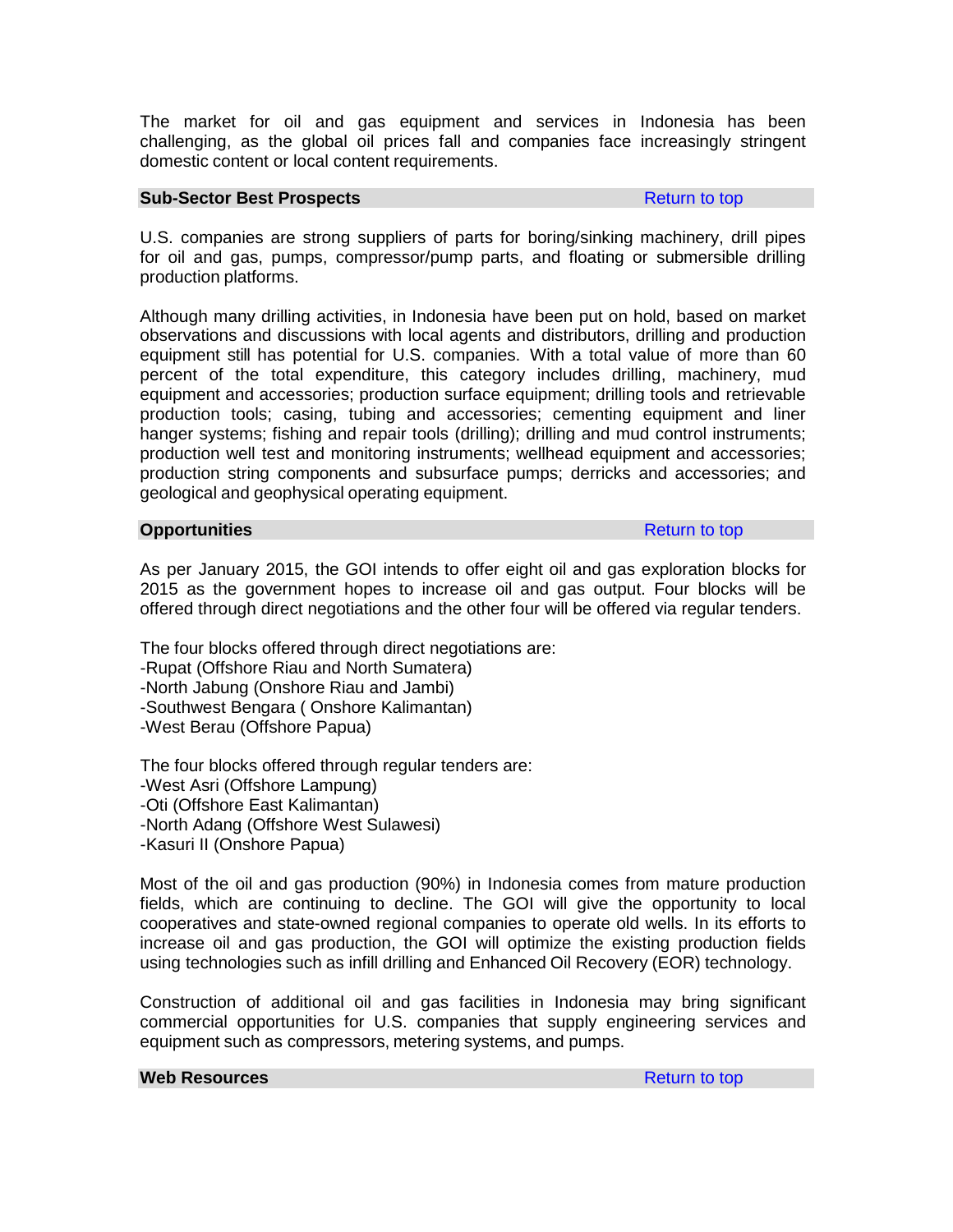PT. Perusahaan Gas Negara (PT PGN), website: [www.pgn.co.id](http://www.pgn.co.id/) PT. Pertamina (Persero), website: [www.pertamina.co.id](http://www.pertamina.co.id/) Ministry of Energy and Mineral Resources, website: [www.esdm.go.id](http://www.esdm.go.id/) SKK Migas, website: [www.skkmigas.co.id](http://www.skkmigas.co.id/) Indonesian Petroleum Association, website: [www.ipa.go.id](http://www.ipa.go.id/)

# **Trade Shows** Return to top Return to top

Indonesia Petroleum Association (IPA) Convention & Exhibition 2016

May, 2016The Jakarta Convention Center (JHCC), Jakarta Website: [www.ipaconvex.com/](http://www.ipaconvex.com/)

Oil and Gas Indonesia, 2015 7-10 October, 2015 The Jakarta International Expo, Kemayoran, Jakarta Website: [www.pamerindo.com/events/6](http://www.pamerindo.com/events/6)

For questions or more information, please contact Mario Simanjuntak: E. [Mario.Simanjuntak@trade.gov](mailto:Mario.Simanjuntak@trade.gov)

## **Telecommunications**

**Overview Return to top and the contract of the contract of the contract of the contract of the contract of the contract of the contract of the contract of the contract of the contract of the contract of the contract of** 

Unit: USD millions

|                               | 2013  | 2014   | 2015   | 2016   |
|-------------------------------|-------|--------|--------|--------|
| <b>Total Market Size</b>      | 9,600 | 10,600 | 11,500 | 12,500 |
| <b>Total Local Production</b> | 960   | 1,378  | 1,725  | 2,125  |
| <b>Total Exports</b>          | 38    | 42     | 55     | 60     |
| <b>Total Imports</b>          | 9,260 | 9,264  | 9,833  | 10,438 |
| Imports from the U.S.         | 768   | 954    | 1,035  | 1,125  |

Data Sources: *Ministry of Communications and Information, telecommunications operators, industry sources. The above figures are estimated*

Telecommunications providers face myriad investment restrictions. Foreign ownership is capped at 65 percent for suppliers of value-added and mobile telecommunications services and 49 percent for suppliers of fixed network services.

U.S. stakeholders have raised concerns about a spate of local content requirements in the telecommunications sector. Recent Ministry of Communication and Information Technology regulations, Regulation 07/2009 and Regulation 19/2011, require that equipment used in wireless broadband services should contain local content of at least 30 percent for subscriber stations and 40 percent for base stations, and that all wireless equipment should contain 50 percent local content within 5 years. Indonesian telecommunication operators are also required, pursuant to Decree 41/2009, to expend a minimum of 50 percent of their total capital expenditures for network development on locally sourced components or services.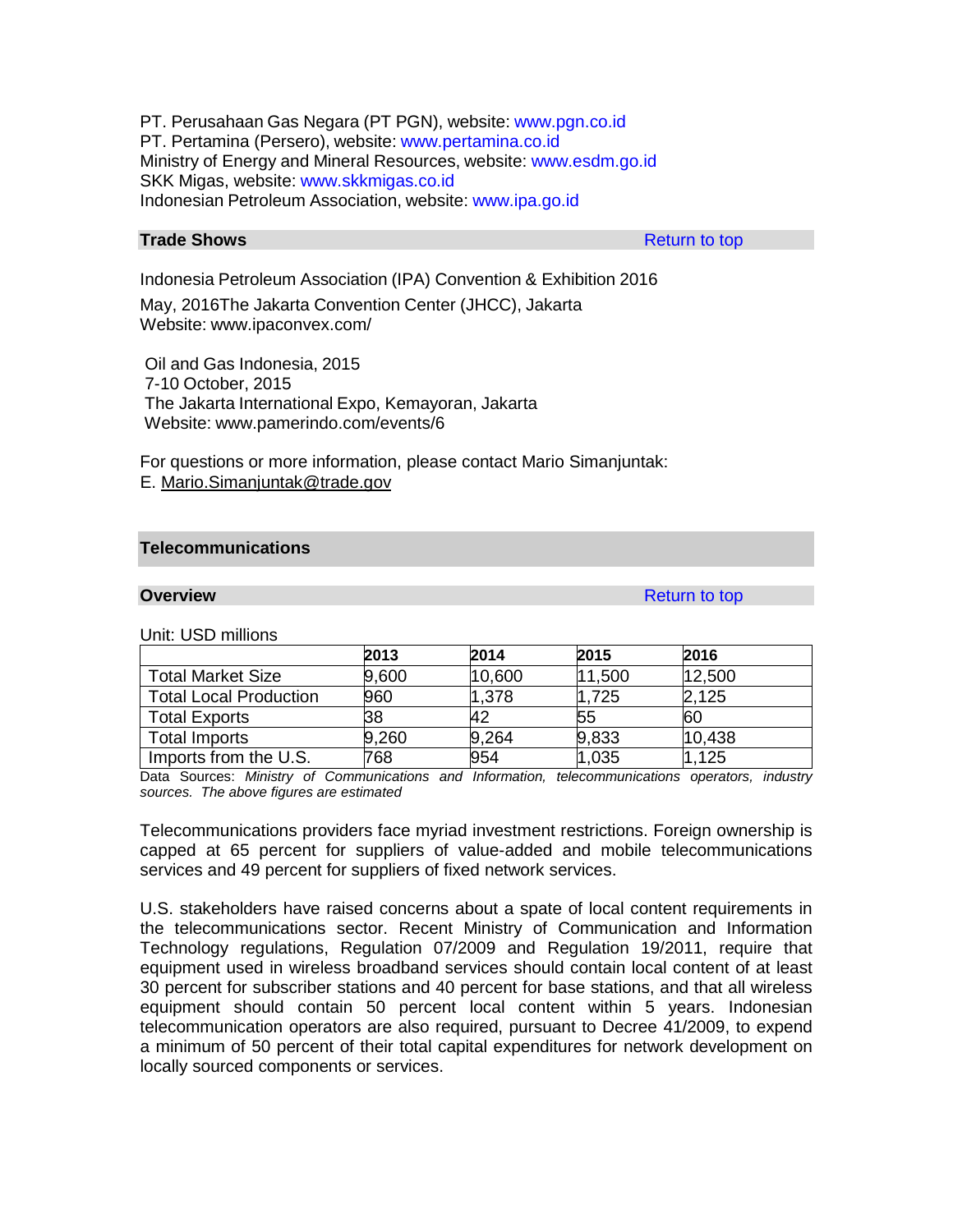Indonesia is the fourth largest cellular market in the world with around 278 million subscribers in 2014. The country is also the world's top ten 3G markets where broadband users skipping fixed connections and going straight to mobile. Even though the 3G services market is already sizeable, the 2.5G mobile market is still remarkably widespread across the country. Prepaid subscriptions overwhelmingly reached as high as 98% of subscribers. The three largest cellular operators – Telkomsel, Indosat, and XL Axiata - accounted for 85% of the Indonesia's total number of cellular subscribers.

According to the Indonesia Internet Service Providers Association, the internet penetration rate is 34.9% or 88.1 million internet users in 2014. Development of the fixed broadband infrastructure has been hampered by the country's complex geography terrain consisting of islands and rural regions. As a result, many cellular operators are offering wireless broadband services to provide affordable access to the Internet.

### **Sub-Sector Best Prospects Return to top Return to top**

Base transceiver stations, switching, ancillary and transmission equipment, and cellular handsets, content providers, broadband wireless access, 3G/UMTS base stations, Wimax and LTE equipment, value-added/data services.

## **Opportunities** Return to top Return to top Return to top Return to top Return to top Return to top Return to top Return to top Return to top Return to top Return to top Return to top Return to top Return to top Return to

Indonesia's telecommunications infrastructure market has good potential for wireless equipment, services and content provider companies. The rapid expansion of the country's cellular and fixed-wireless networks has driven increased spending on the telecommunications infrastructure. The entry of international firms as investors, offers opportunities for U.S. companies to improve the equipment and infrastructure in Indonesia. New options to own and operate the networks, new services, functionality (applications), and the enhancement of older technology, on top of existing infrastructure, are attractive to both operators and subscribers.

## **Web Resources** Return to top

Indonesian State Ministry of Communication and Information: [www.kominfo.go.id](http://www.kominfo.go.id/)

For questions or more information, please contact Kalung Riang: E. [Kalung.Riang@trade.gov](mailto:Kalung.Riang@trade.gov)

# **Defense Equipment**

# **Overview** Return to top **Return to top**

|                               |      |      |      | Unit: USD millions |
|-------------------------------|------|------|------|--------------------|
|                               | 2012 | 2013 | 2015 |                    |
|                               |      |      | 2014 | (estimated)        |
| Total Market Size             | 125  | 152  | 385  | 424                |
| <b>Total Local Production</b> | 8    |      |      |                    |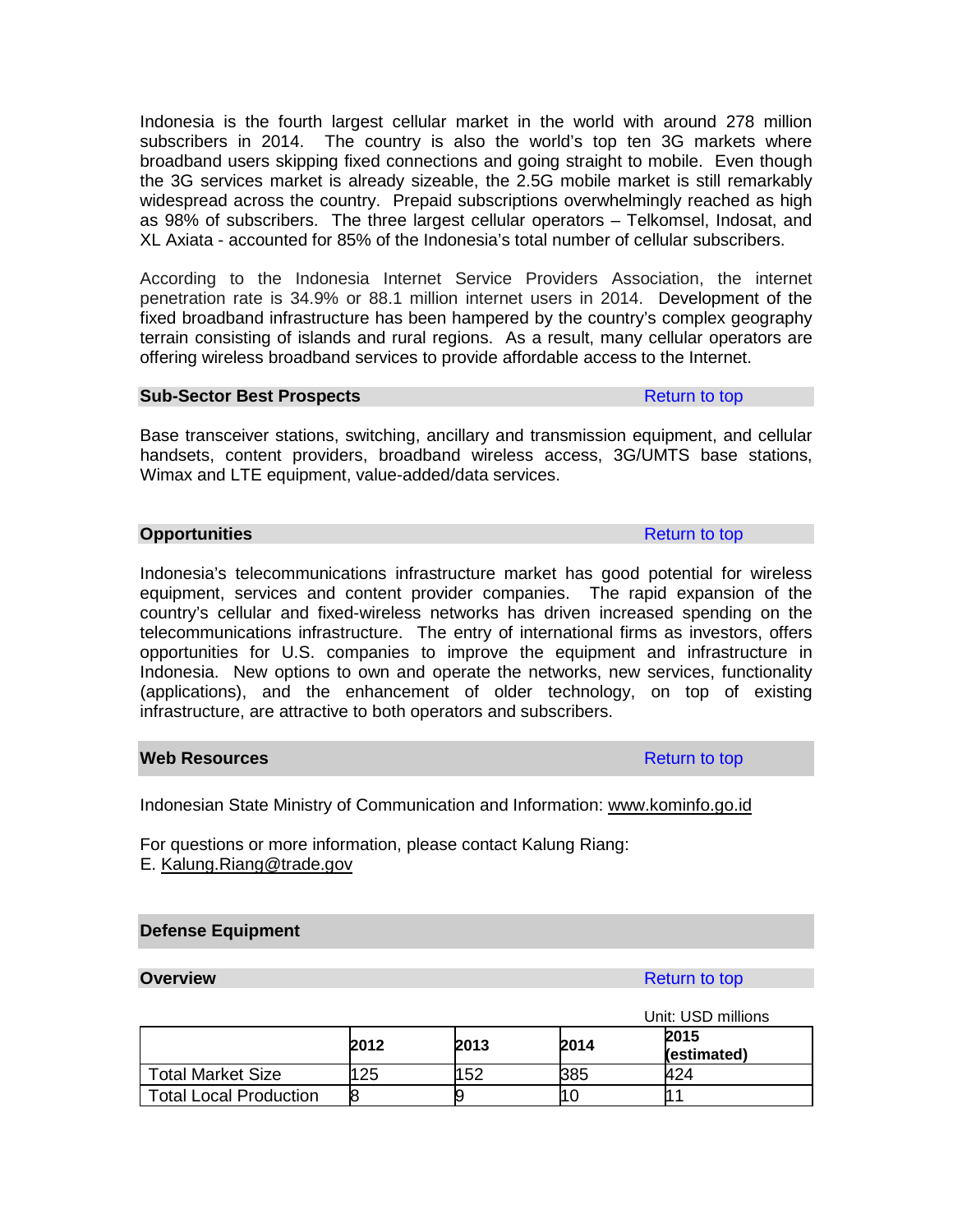| <b>Total Exports</b>  |    |     |                    | 4.4       |
|-----------------------|----|-----|--------------------|-----------|
| Total Imports         | 24 | 144 | 37Q<br>เว / ิ<br>ว | <b>LA</b> |
| Imports from the U.S. |    |     |                    |           |

Data Sources: *Central Bureau of Statistics Indonesia, Trade Stats Express USA* Note: The above statistics are unofficial estimates.

Indonesia's defense budget has increased by 300% in the last ten years and will continue to increase as the Indonesian military aims to modernize and expand its operations. The 2015 defense budget is US\$7.3 billion representing a 14 % over 2014 (US\$6.4 billion). Indonesia's defense procurement from the U.S. through Direct Commercial Sales (DCS) from 2004-2015 is \$0.9 billion.

Indonesia's weapons systems for the period 2015-2020 will be dominated by the arrival of equipment purchased during the reign of President Susilo Bambang Yudhoyono (2009-2014) such as 24 units of F-16 and 8 units of helicopters AH-65 Apache Longbow from the United States, and 8 fighter aircraft EMB-314 Super Tocano from Brazil.

During the President Joko Widodo administration many believe there will be an increase in maritime patrol aircraft purchases to strengthen the Indonesian maritime territory. This also includes patrol boat purchases. In addition, the Indonesian Army plans to buy multiple rocket launcher systems, howitzers, air defense missiles, assault and attack helicopters, and Anoa armored personnel carriers.

Indonesian Presidential Decree No.70/2012 regulates the procurement process for government agencies, including state-owned companies, the Indonesian military and police. Indonesia is also working to be a global provider of defense technology and value-added services. The Defense Industry Policy Committee (KKIP) was established to develop domestic defense industry capabilities for equipment and armaments.

There are numbers of state-owned companies involved in strategic defense industries including PT Dirgantara Indonesia (PTDI), PT PINDAD (tactical and combat vehicles, weapons, and ammunitions), PT LEN Industri (defense electronic component) and PT PAL (ships). PTDI is one of the major military suppliers and is the only aircraft design and manufacturing company in Indonesia. The company manufactures the CN‐235 (including CN235‐220 MPA), CASA 212 (under license CASA Spain), NBO 105 (product under license MBB Germany), Bell 412 (under license Bell Textron), AS 330&332 SP (product under license Aerospatial France), N250 (prototype), and N219.With Airbus Military, PT DI has expanded its cooperation to manufacture CN295 in Bandung, Indonesia.

Other local companies that also contribute to the defense sector are PT INTI (video surveillance), PT Dahana (explosives), PT Krakatau Steel (bullet-proof steel KSW 500), PT Bharata Indonesia (bombs), and PT Boma Bisma Indra (ammonia and chemical products).

## **Sub-Sector Best Prospects Return to top Return to top**

U.S. companies are strong competitors in military aircraft and helicopters, radars, missiles, various guns, tactical gear, unmanned aerial vehicle (UAV) or drone and tactical communication systems.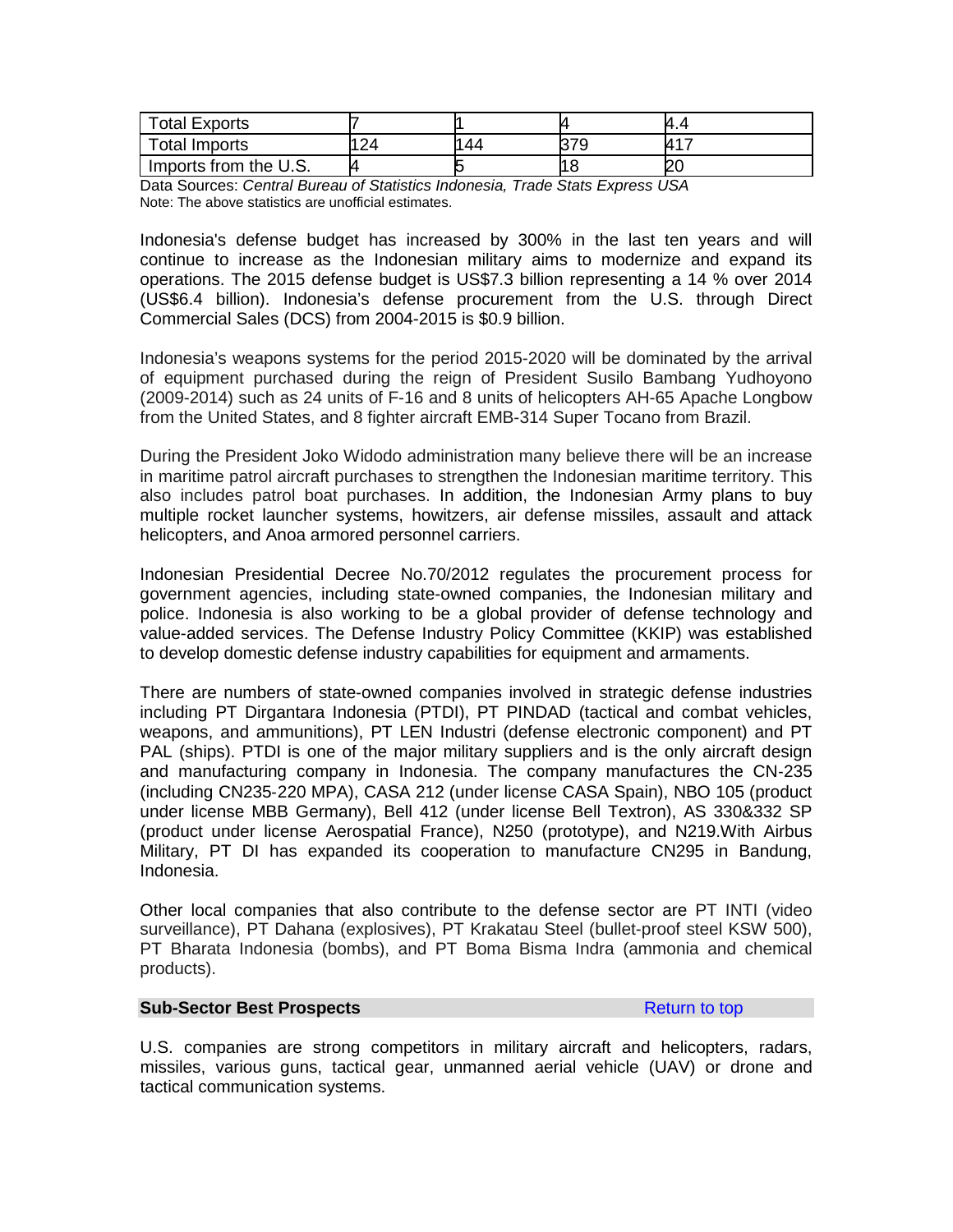### **Opportunities Return to top Apple The Contract Contract Contract Contract Contract Contract Contract Contract Contract Contract Contract Contract Contract Contract Contract Contract Contract Contract Contract Contract C**

On November 16, 2005 the Executive Branch, in accordance with the provisions of Section 599(b) of the Fiscal Year 2006 Foreign Operations, Export Financing, and Related Programs Appropriation Act, waived restrictions placed on the export of lethal defense articles and related defense services for end use by the Indonesian Armed Forces. Applications are processed on a case-by-case basis, in accordance with standard practice. With U.S. government policy allowing the export of defense equipment to Indonesia, there are also opportunities for U.S. defense manufacturers to export fighter aircraft and attack/assault helicopters, including spare parts, and other defense-related equipment to the Indonesian military.

Detailed information are available at:

DDTC Website

http://www.pmddtc.state.gov

(See "Reports and Official Statements" – "End-use Reports")

DDTC General Questions

DDTC Response Team, 202-663-1282 DDTCResponseTeam@state.gov

Regional Security and Transfers Website http://www.state.gov/t/pm/rsat (For Foreign Military Sales retransfer and re-export requests)

### **Web Resources Resources Return to top**

Ministry of Defense Website: <http://www.kemhan.go.id/>

PT Dirgantara Indonesia, [www.indonesian-aerospace.com](http://www.indonesian-aerospace.com/) PT PINDAD, [www.pindad.com](http://www.pindad.com/)

PT PAL, [www.pal.co.id](http://www.pal.co.id/)

PT LEN Industri [www.len.co.id](http://www.len.co.id/)

## **Trade Show** Return to top **Return to top**

INDODEFENSE 2016, November 2-5, 2016 The Jakarta International Expo (PRJ) Kemayoran, Jakarta Website: [www.indodefense.com](http://www.indodefense.com/)

For questions or more information, please contact Melissa Wijaya: E. [Melissa.Wijaya@trade.gov](mailto:Melissa.Wijaya@trade.gov)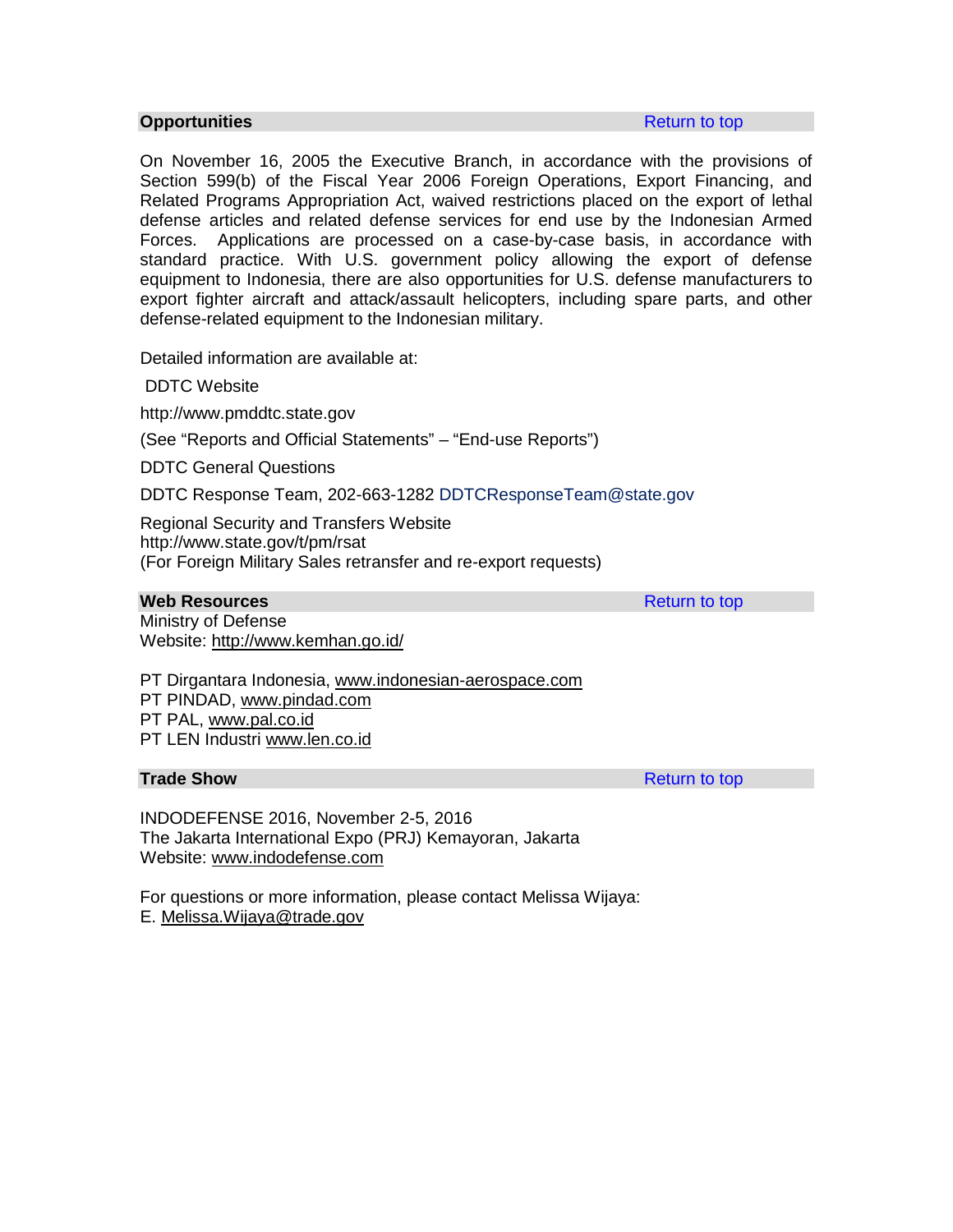### **Power Generation**

### **Overview Return to top Accounts and Accounts and Accounts and Accounts and Accounts and Accounts and Accounts and Accounts and Accounts and Accounts and Accounts and Accounts and Accounts and Accounts and Accounts and A**

|                               |       |       |                     | Unit: USD millions  |
|-------------------------------|-------|-------|---------------------|---------------------|
|                               | 2012  | 2013  | 2014<br>(estimated) | 2015<br>(estimated) |
| <b>Total Market Size</b>      | 3,056 | 3,560 | 4,055               | 4,652               |
| <b>Total Local Production</b> | 750   | 938   | 1,075               | 1,225               |
| <b>Total Exports</b>          | 600   | 720   | 864                 | 993                 |
| <b>Total Imports</b>          | 2,906 | 3,342 | 3,844               | 4,420               |
| Imports from the U.S.         | 750   | 865   | 995                 | 1,144               |

Data Sources: *Central Bureau of Statistics Indonesia, Trade Stats Express USA Note: The above statistics are unofficial estimates.*

The power industry in Indonesia has experienced a large growth in demand, averaging seven to nine percent per annum in the last five years. According to the Ministry of Energy and Mineral Resources, per September 2013, the electrification ratio of Indonesia reached 80%, Papua and East Nusa Tenggara are the two regions with the lowest electrifications of 35% and 58%, respectively, according to recent data.

In 2013, the installed generation capacity was 47,108 MW, of which the state-owned PLN generates 74% (34,874 MW), 22% by Independent Power Producers (IPPs), and 3.7% by Private Power Utility (PPU). The national transmission line is approximately 38,937 km long and 77,514 MVA of transmission transformer capacity. The distribution line is approximately 777,962 km long and 41,987 MVA of distribution transformer capacity.

On September 23, 2009, the Indonesian government enacted Electricity Law No 30, 2009. Under the new law, PT PLN no longer will hold the monopoly on supplying and distributing to end customers. A license to provide electricity for public use may be granted to private business entities subject to a "right of first refusal" provided to stateowned companies. Recently, the government issued an implementation regulation of the Electricity Law, Government Regulation (PP) Number 12/2012, which allows private companies to participate in the transmission and distribution business. Private companies are allowed to provide electricity from their generation plants for 30 years.

Indonesia imported \$3.8 billion of electrical power equipment in 2014And U.S. products constituted 26 percent of that market. The other major suppliers in Indonesia are from China, Singapore, Japan, France and Germany. Indonesian companies typically import U.S. products directly or through an agent/distributor in Singapore.

President Jokowi announced last year an infrastructure project of 35 GW power generation capacity with power transmission infrastructure lines for 50,000 km. The 35 GW power project is set to be completed by 2019 and worth US\$ 83.5 billion.

## **Power Working Group**

U.S. Embassy Jakarta has established the U.S. Power Working Group (USPWG), in part, as an American platform for firms supporting President Jokowi's "35 GW" power development plan. In addition, the working group will provide a forum for U.S. firms to engage with the Indonesian government on how their products and services would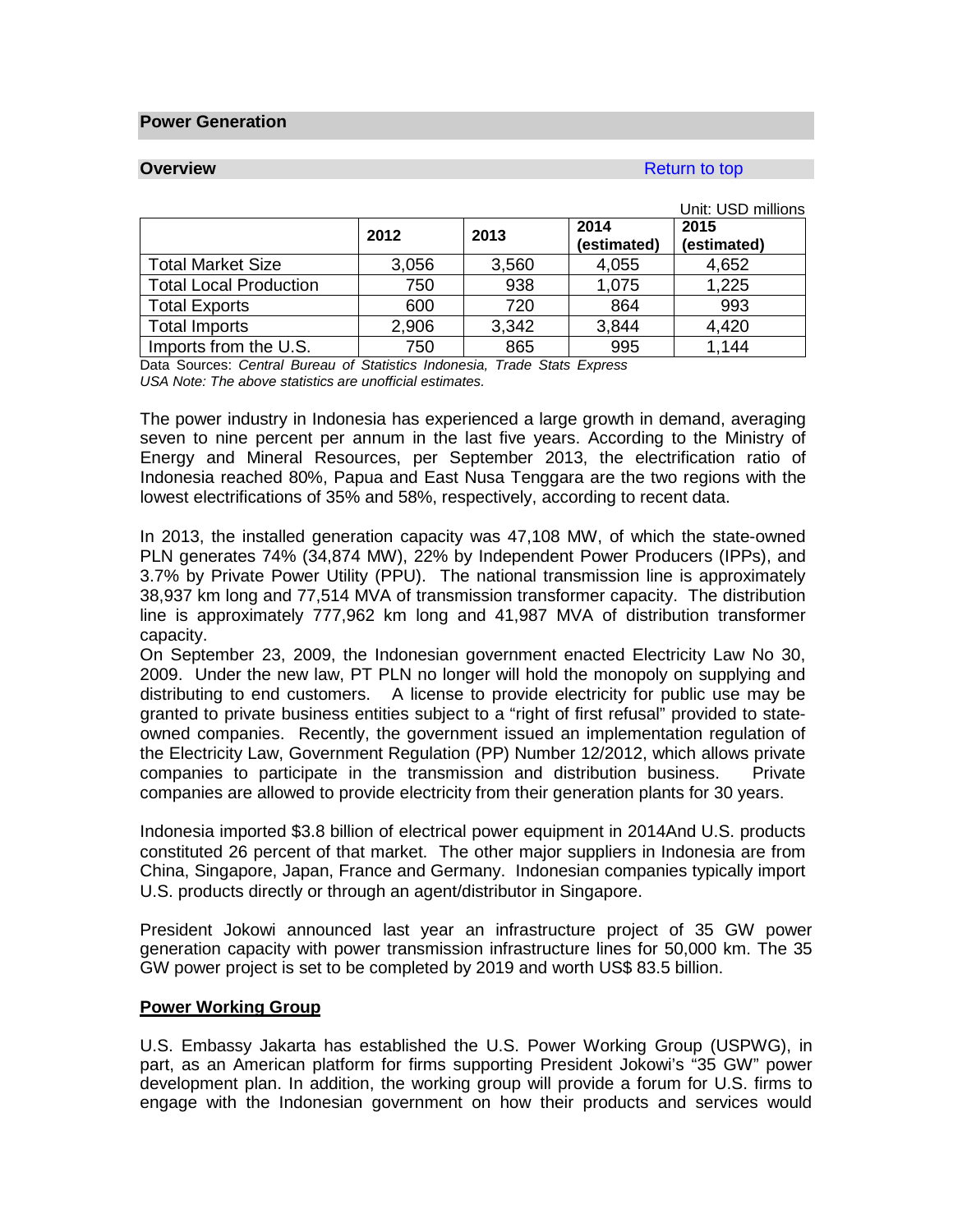contribute to Indonesia's power infrastructure. Working group members include relevant power industry partners and associations who together can share best practices and formulate strategies to address the expansion of Indonesia's energy infrastructure.

To apply, please send an email to Meiyi Tjugito, E: Meiyi.Tjugito@trade.gov

For questions or more information, please contact Mario Simanjutak: E. [Mario.Simanjutak@trade.gov](mailto:Mario.Simanjutak@trade.gov)

### **Sub-Sector Best Prospects Return to top Return to top**

U.S. companies are strong competitors in boilers, boiler parts, turbines, turbine parts, electrical generating equipment, transformers, lightning arresters, junction boxes, panel boards, and electrical conduits.

# **Opportunities Constanting Constanting Constanting Constanting Constanting Constanting Constanting Constanting Constanting Constanting Constanting Constanting Constanting Constanting Constanting Constanting Constanting C**

The new National Electric Generation Plan (RUPTL) 2012-2021 predicts that electricity demand in Indonesia will grow 8.65% annually. By 2021, the electricity demand will reach 358 TWh (terrawatthours), the electrification ratio 92.3%, and 70.6 million customers.

During 2012-2021, it is estimated that the total investment needed for electricity development will reach US\$ 107.1 billion. Development of power plants will require an investment of US\$77.3 billion, transmission networks US\$15.9 billion and distribution networks US\$13.9 billion. Of the total investment, PT PLN is expected to invest US\$64.9 billion with the remainder coming from IPPs. In the same period, Indonesia will need additional power plant capacity of 57.3 GW, of which 30.1 GW will be developed by PT PLN. Coal power plants will dominate the energy mix (65.9%), followed by gas (4.4%), geothermal (11.1%), and hydro (10%).

Construction of power plants, transmission and distribution lines in Indonesia should bring significant commercial opportunities for U.S. companies that supply engineering services and equipment such as turbines, substations, transmission, transformers and distribution equipment.

## **Web Resources Resources Resources Return to top**

Directorate General of Electricity, Ministry of Energy and Mineral Resources: <http://www.djlpe.esdm.go.id/> PT Perusahaan Listrik Negara (PT PLN): [http://www.pln.co.id](http://www.pln.co.id/)

For questions or more information, please contact Mario Simanjuntak: E. [Mario.Simanjuntak@trade.gov](mailto:Mario.Simanjuntak@trade.gov)

| <b>Agricultural Sectors</b> | Return to top |
|-----------------------------|---------------|
|                             |               |

**Cotton Cotton Return to top 2014**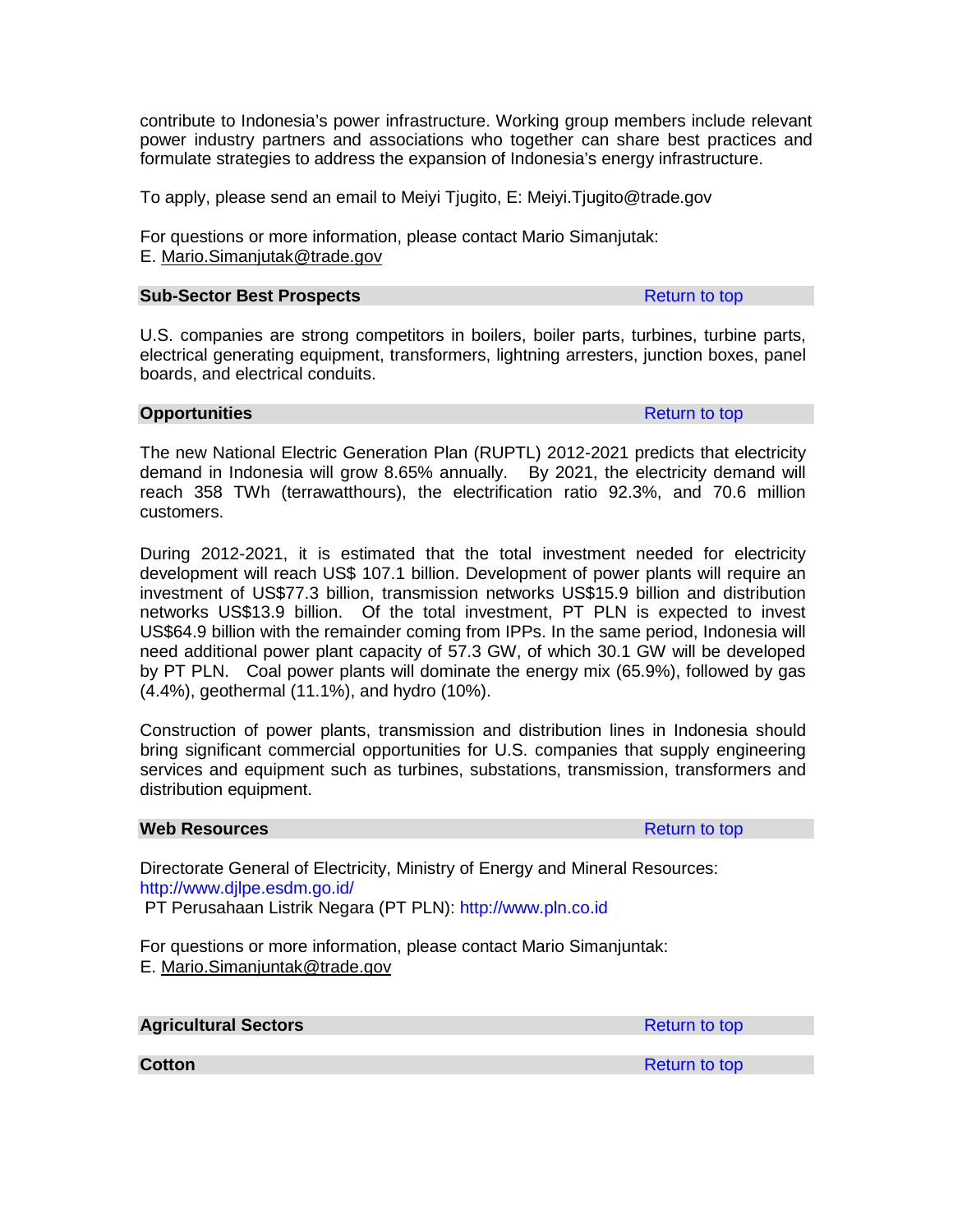The Indonesian Rupiah continues to decline, reaching Rp. 13,205/\$1 on May 29, 2015. This trend is expected to continue through CY2015, creating export opportunities for Indonesian textiles. The Indonesian Textile Association (API*, Asosiasi Pertekstilan Indonesia*) reports that Indonesian textile exports increased by 0.6 percent to \$12.85 trillion during calendar year (CY) 2014, (compared to \$12.78 trillion in CY 2013). This includes an export increase of cotton fabrics from 29,000 metric tons (MT) in CY 2013 to 188,000 MT in CY 2014. Japan, Belgium, Italy, and the United States are Indonesia's major export destinations for cotton fabric. The increase in cotton fabric exports has more than offset the slight decline in cotton yarn exports.

During the first five months of MY 2014/15 Brazil overtook the United States as the largest cotton supplier to Indonesia with a total market share of 45 percent. The United States and Australia followed with 22 percent and 13 percent market share respectively. Despite quality issues, Indian, Brazilian, and African cotton are considered adequate by Indonesian industry standards. Indonesia's primary yarn export destinations were China (68 percent), Japan (15 percent), South Korea (5 percent), and Hong Kong (4 percent) in CY 2014.

| 2009        | $ 2010\rangle$ | 2011          | $\vert$ 2012 | 2013          | 2014  | 2015* |
|-------------|----------------|---------------|--------------|---------------|-------|-------|
| 235.4 293.8 |                | 524.1   193.3 |              | $\vert$ 287.1 | 325.7 | 119.9 |

Note: *\* as of Jan – Mar 2015*

## **Exports of U.S. Cotton to Indonesia (Thousand Tons)**

| 2009        | $ 2010\rangle$ | 2011  | 2012 | $ 2013\rangle$ | $ 2014\rangle$ | 2015* |
|-------------|----------------|-------|------|----------------|----------------|-------|
| 186.3 151.8 |                | 157.1 | 78.4 | 138.5          | 167.0          | 76.6  |

Note: *\* as of Jan – Mar 2015*

**Soybeans Return to top and the set of the set of the set of the set of the set of the set of the set of the set of the set of the set of the set of the set of the set of the set of the set of the set of the set of the s** 

Indonesia is the world's second-largest consumer of soybeans for direct human consumption. FAS Jakarta expects that soybean consumption will continue to keep pace with population growth, while the annual production growth of tempeh and tofu – which accounts for a large majority of Indonesian soybean consumption – stands at roughly 2.5 percent. Smaller food sectors such as soymilk and soy sauce are growing at a higher rate, reportedly up to eight percent. Tempe and tofu manufacturers prefer U.S. soybeans because of a preference for U.S. soybeans' texture and quality.

Tempe and tofu makers remain the largest soybean end users in Indonesia, accounting for nearly 90 percent of total domestic soybean consumption. Tempe and tofu are staple foods and consumption growth trends in parallel with population growth. FAS Jakarta expects Indonesia will consume 2.78 MMT soybeans in MY 2014/15, an 11 percent increase over the previous MY. Indonesian imported 2.24 MMT of soybeans in MY 2013/14, and is expected to continue to grow, as local production remains stagnant.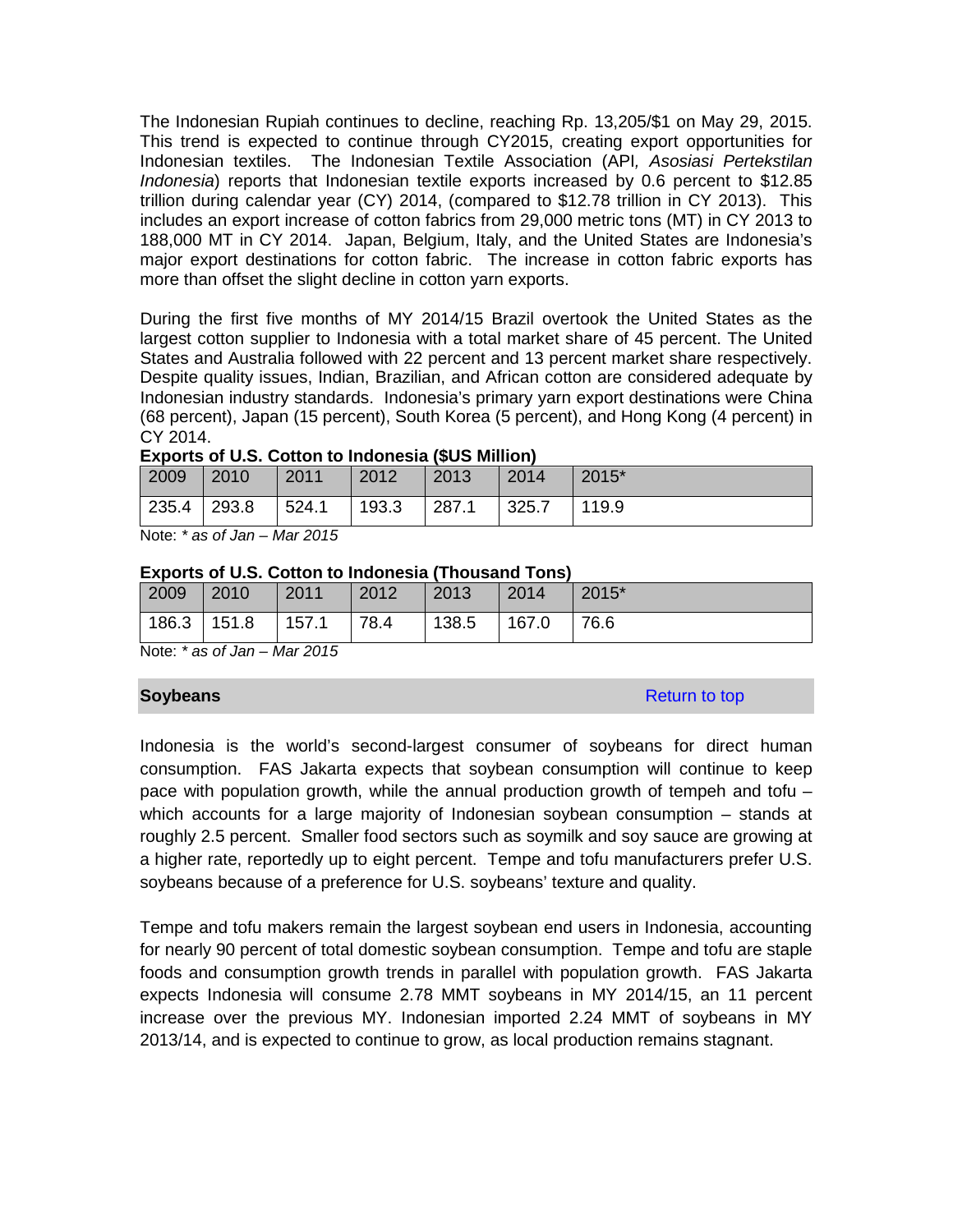|      | $2005$   2006 | 2007              | 2008 | 2009  | 2010        | $\mid$ 2011 | 2012  | 2013 | 2014   |
|------|---------------|-------------------|------|-------|-------------|-------------|-------|------|--------|
| 302. |               | 288.3 401.5 589.7 |      | 618.1 | 805.8 861.5 |             | 996.6 | 984  | 1041.7 |

#### **Exports of U.S. Soybeans to Indonesia (\$U.S. Million)**

## **Exports of U.S. Soybeans to Indonesia (million MT)**

|  |  | 2005   2006   2007   2008   2009   2010   2011   2012   2013   2014 |  |  |
|--|--|---------------------------------------------------------------------|--|--|
|  |  | 1.16   1.18   1.26   1.26   1.49   1.85   1.7   1.78   1.75   1.98  |  |  |
|  |  |                                                                     |  |  |

## **Consumer Ready Foods Products Return to top Return to top**

The expansion of modern retail outlets with refrigeration and storage facilities throughout Indonesia's major urban areas provides good prospects for imported U.S. consumerready food products. The growth of franchise restaurants specializing in Western and other non-Indonesian foods, food courts, and four and five-star hotels are also increasing demand for imported food products. The introduction of new domesticproduced food products, aggressive promotional activities, growing customer purchasing power, and growing health consciousness is driving food-processing sector growth. This progress provides a potential market for U.S. food and agricultural ingredients, especially dairy products.

More consumers are expected to make purchasing decisions based on health and wellness concerns. Dairy and fresh fruit products are considered healthy, and dairybased children's foods lead this category. Snacking is a part of the Indonesian culture. With exposure to western-style foods and increases in snacking, U.S. snack food exports to Indonesia are expected to continue increasing.

|                    | 2010  | 2011  | 2012  | 2013  | 2014  |
|--------------------|-------|-------|-------|-------|-------|
| Dairy              | 161.0 | 212.7 | 190.6 | 315.8 | 277.2 |
| <b>Products</b>    |       |       |       |       |       |
| <b>Fresh Fruit</b> | 96.0  | 110.0 | 112.0 | 70.7  | 93.2  |
| Prepared           | 32.0  | 61.1  | 67.4  | 78.1  | 73.9  |
| Food               |       |       |       |       |       |
| Processed          | 25.0  | 27.5  | 31.7  | 35.8  | 36.9  |
| Vegetables         |       |       |       |       |       |
| &<br><b>Beef</b>   | 25.0  | 28.4  | 8.5   | 16.8  | 26.8  |
| <b>Beef</b>        |       |       |       |       |       |
| <b>Products</b>    |       |       |       |       |       |
| Processed          | 7.0   | 10.9  | 11.9  | 12.8  | 10.3  |
| Fruit              |       |       |       |       |       |
| Non-               | 7.0   | 12.2  | 11.6  | 8.1   | 9.5   |
| Alcoholic          |       |       |       |       |       |
| Bev<br>$\ddot{}$   |       |       |       |       |       |
| Juices             |       |       |       |       |       |

| Exports of U.S. Consumer Ready Food to Indonesia (\$US Million) |  |  |  |  |
|-----------------------------------------------------------------|--|--|--|--|
|-----------------------------------------------------------------|--|--|--|--|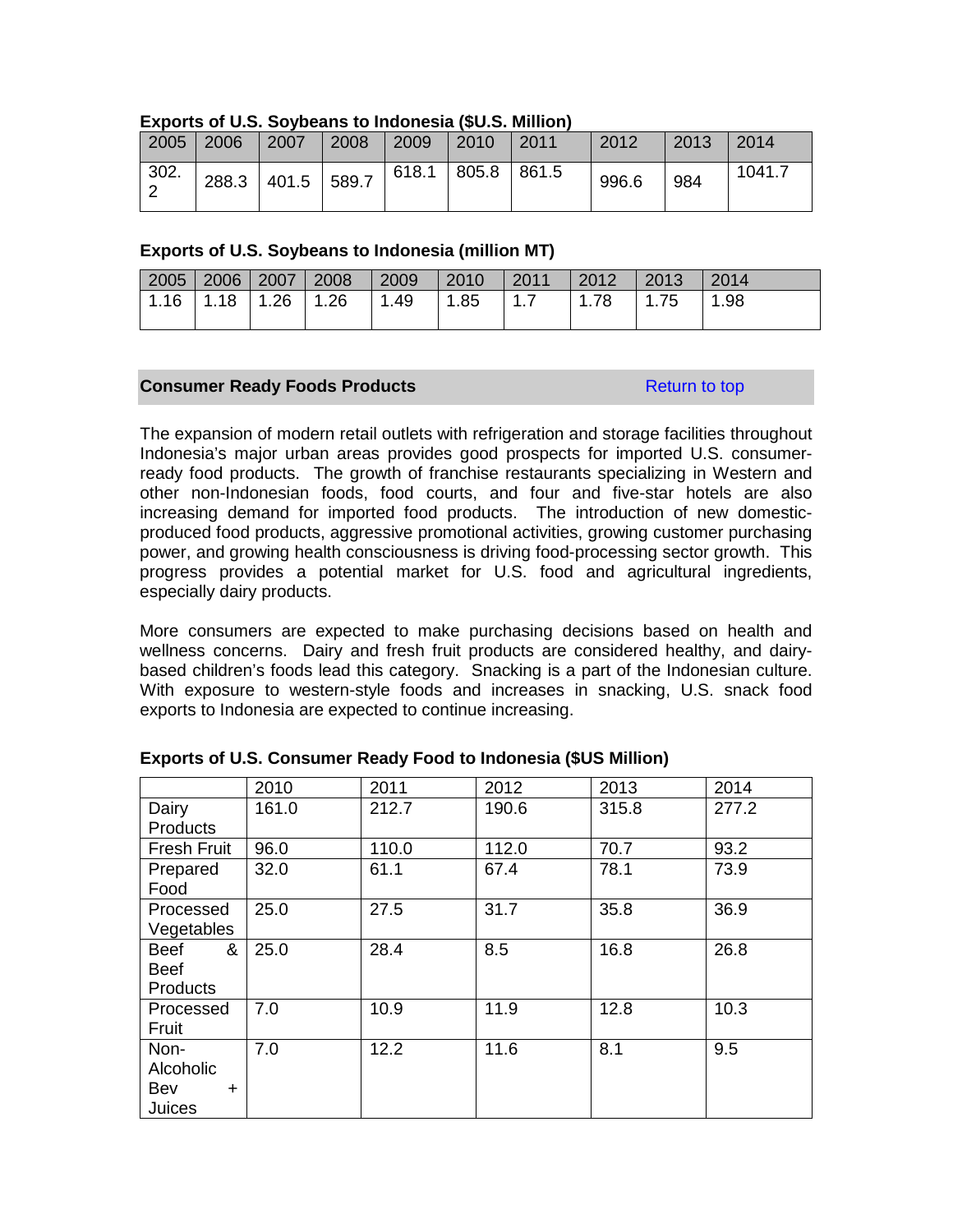| <b>Tree Nut</b>                     | 5.0 | 3.9   | 5.4   | 9.4   | 8.4   |
|-------------------------------------|-----|-------|-------|-------|-------|
| Chocolate<br>Cocoa<br>&<br>Products | 2.0 | 4.0   | 3.6   | 10.4  | 7.3   |
| Dog & Cat $3.0$<br>Food             |     | 4.0   | 4.5   | 7.7   | 7.2   |
| <b>TOTAL</b>                        | 363 | 474.7 | 447.2 | 565.6 | 550.7 |

# **Wheat Return to top Return to top**

Post estimates that total Indonesian wheat imports will grow by 4.2 percent from 7.329 MMT in MY 2013/14 to 7.7 MMT in MY 2014/15. Imports are expected to continue growing to 8.1 MMT in MY 2015/16, in line with higher demand from the domestic wheat flour-based food industry. Post expects that U.S. origin wheat exports to Indonesia will decrease to 600,000 MT in MY 2014/15 due to stronger competition with traditional suppliers such as Australia and Canada.

## **Exports of U.S. Wheat to Indonesia (\$US Million)**

| 2009  | 2010  | 2011  | 2012  | 2013  | 2014  | 2015* |
|-------|-------|-------|-------|-------|-------|-------|
| 152.7 | 129.8 | 268.5 | 229.5 | 213.5 | 261.8 | 53.6  |

Note: *\* as of Jan – Mar 2015*

# **Exports of U.S. Wheat to Indonesia (Thousand Tons)**

| 669.7<br>730.0<br>816.0<br>563.9<br>722.2<br>924.7<br>196.3 | 2009 | 2010 | 2011 | 2012 | 2013 | 2014 | 2015* |
|-------------------------------------------------------------|------|------|------|------|------|------|-------|
|                                                             |      |      |      |      |      |      |       |

Note: *\* as of Jan – Mar 2015*

Return to table of contents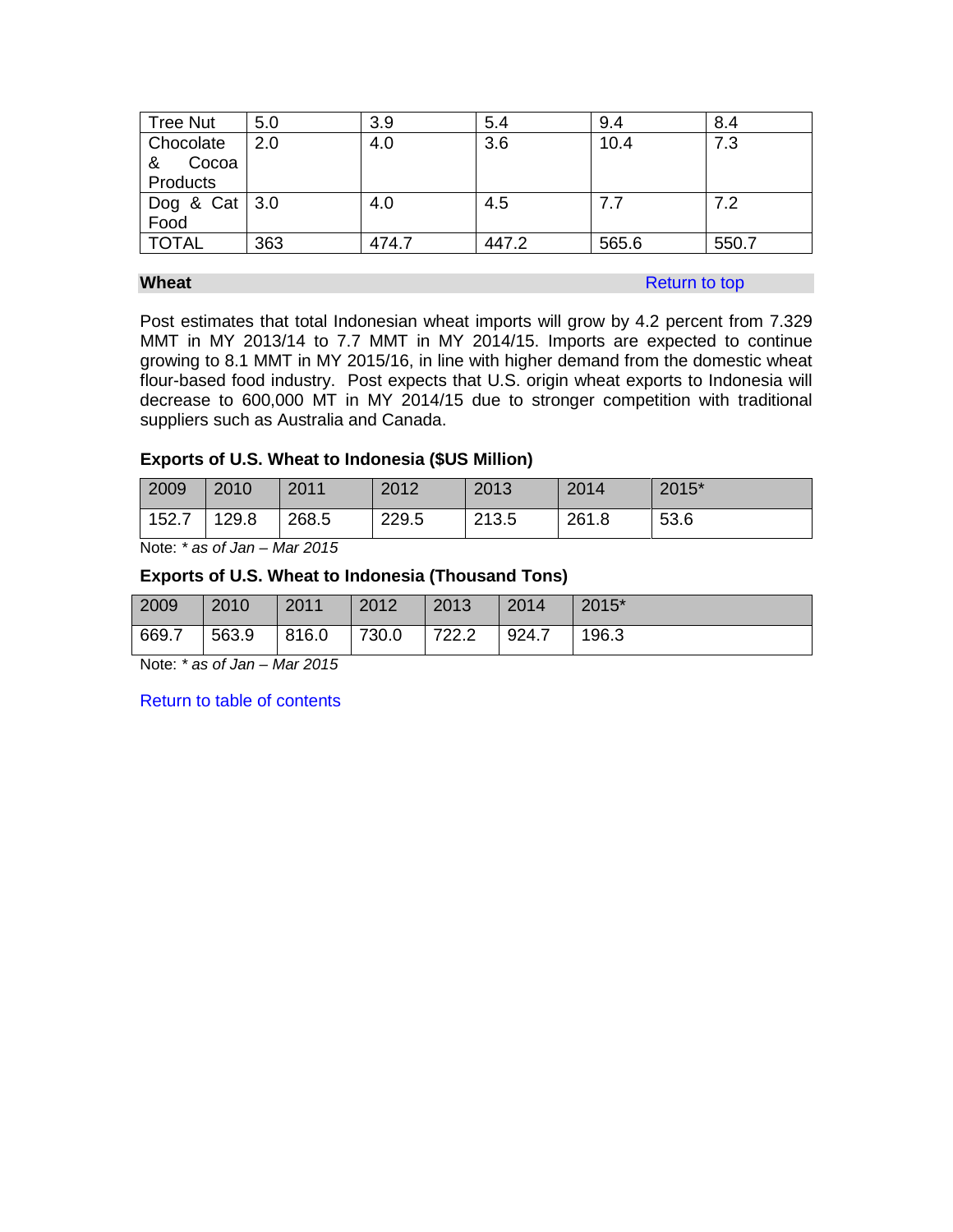# Return to table of contents

# Chapter 5: Trade Regulations, Customs and Standards

- **Import Tariffs**
- Trade Barriers
- Import Requirements and Documentation
- U.S. Export Controls
- Temporary Entry
- Labeling and Marking Requirements
- Prohibited and Restricted Imports
- Customs Regulations and Contact Information
- Standards
- Trade Agreements
- Web Resources

## **Import Tariffs Return to top Accounts** Return to top **Return to top**

In 2013 Indonesia's average most-favored-nation *applied* tariff was 5.2 percent. Indonesia periodically changes its applied rates thereby causing some unpredictability in the market.

Indonesia has a simple average bound tariff rate of 37 percent across products, which is much higher than its average applied tariff (see above). Bound tariff rates (as determined by Indonesia's WTO obligations) on most Indonesian imports stand at 40 percent, although bound tariff levels exceed 40 percent or remain unbound on automobiles, iron, steel, and some chemical products. In the agricultural sector, tariffs on more than 1,300 products have bindings at or above 40 percent. These high bound tariff rates, combined with unexpected changes in applied rates, create uncertainty for foreign companies seeking to enter the Indonesian market.

Indonesia has extensive preferential trade relationships with other countries. Under the ASEAN Free Trade Agreement, duties on imports from ASEAN countries generally range from zero percent to 5 percent, except for products specified on exclusion lists. Indonesia also provides preferential market access to Australia, China, Japan, Korea, India, Pakistan, and New Zealand under regional ASEAN agreements and to Japan under a bilateral agreement.

Indonesia is currently negotiating bilateral agreements with Iran, India, Australia, New Zealand, South Korea, and the European Free Trade Association. In addition, Indonesia is studying potential FTAs with Chile, Turkey, Tunisia, Mexico, South Africa, and Egypt. Indonesia is also participating in negotiations for the Regional Comprehensive Economic Partnership, which includes the ten ASEAN members and six additional countries (Australia, China, India, Japan, Korea, and New Zealand).

# **Luxury Taxes**

Luxury goods (defined as goods not considered necessities), imported or locally produced, may be subject to a luxury tax or Sales Tax on Luxury Goods (locally known as PPnBM), of up to 200 percent, although the current range is 10 percent to 75 percent for goods listed in the implementing regulations as subject to the luxury tax. In May 2013, Indonesia introduced regulation GR-41, which lowers the Luxury Goods Sales Tax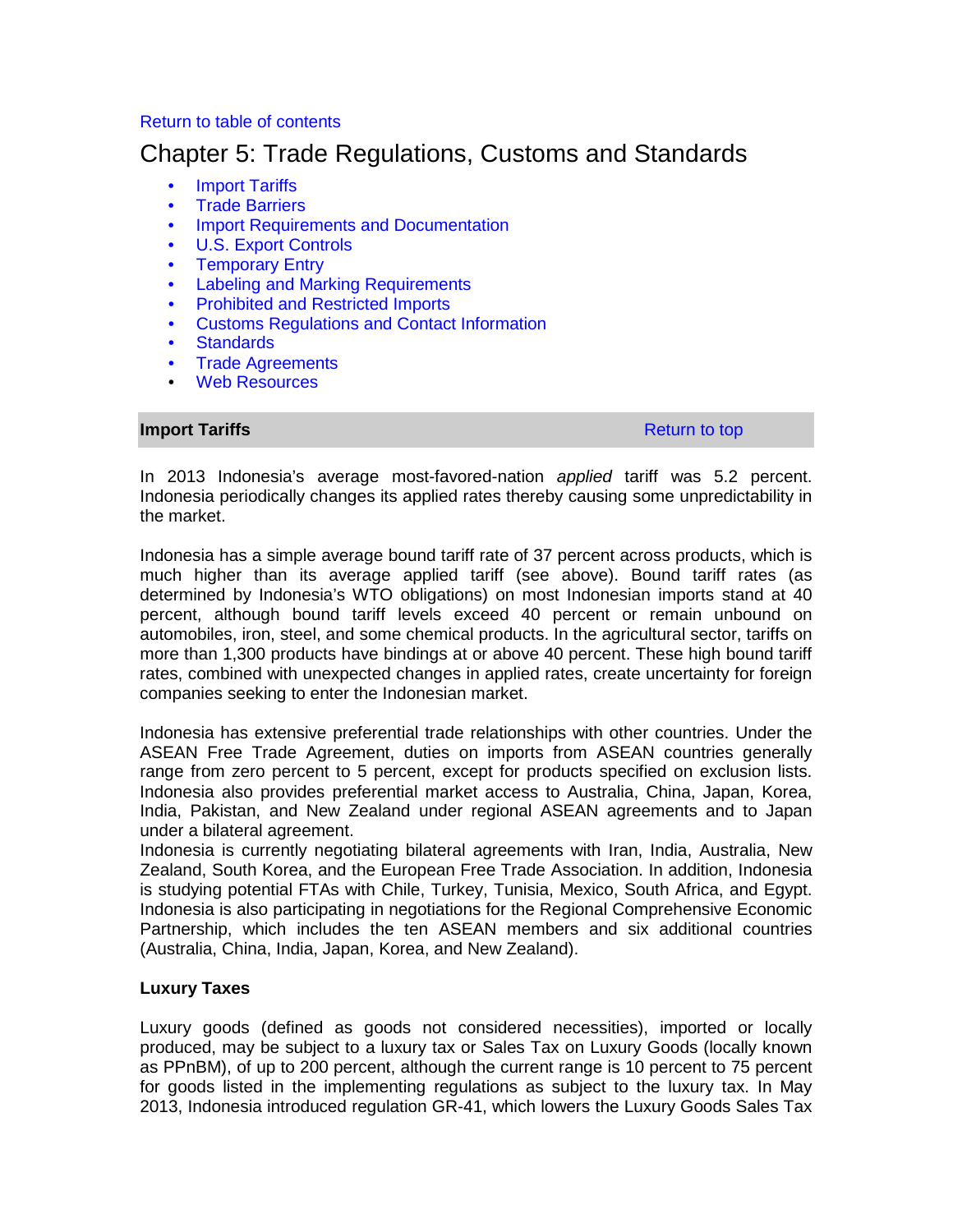base rates for automobiles that meet certain environmental requirements. This tax is now 75 percent for motor vehicles using advanced diesel/petrol engine technology, dual petrol gas engines, biofuel engines, or hybrid technology, and with fuel consumption of 20 km/liter to 28 km/liter; 50 percent for those same motor vehicles with fuel consumption of more than 28 km/liter; and zero percent for motor vehicles under the government's Low Carbon Emission programs that have spark ignition under 1,200 cc or compression ignition under 1,500 cc (excluding sedans and station wagons).

Recently, in June 2015, Indonesia government issued a new policy on eliminating Sales Tax on Luxury Goods for electronic appliances (air conditioner, water heater, television, video recording, microwave "oven", etc.), sports equipment (fishing, golf, diving, surfing, etc.), music instruments (piano and music electrical equipment), branded goods (perfumes, bags, clothing, jewelry and shoes) and housing & office equipment (carpet, crystal glass, chair, lights, etc.) Although the Indonesian government has eliminated its luxury tax on imported distilled spirits, the current excise tax regime imposes higher excise taxes on imported spirits than on domestic spirits.

## **U.S. Commercial Service Contact Information**

Name: Mario M. Simanjuntak Title: Commercial Specialist Email: Mario.Simaniuntak@trade.gov Web: http://www.export.gov/indonesia/

#### **Trade Barriers Return to top Accounts Return to top**

#### **Tariffs**

In accordance with the WTO Agreement on Agriculture, Indonesia agreed to eliminate non-tariff barriers on agricultural products, and replace them with tariffs but many barriers still remain. In the agricultural sector, 1,341 tariff lines have bindings at or above 40 percent, including the most sensitive and heavily protected sectors. Local content regulations on dairy products were eliminated.

Domestic agricultural interests pressure the GOI for protection from international competition. However, with some notable exceptions, the GOI has resisted such pressure. Since December 2007, rice imports have been subject to a specific tariff of Rp450 per kilogram. The Ministry of Agriculture (MOA) continues to propose increasing the tariff further in order to protect local farmers, but the GOI has not implemented this measure. Local agricultural interests also have lobbied the government to increase bound tariff rates on sensitive agricultural products, such as sugar and soybeans. In the case of soybeans, the tariff was increased to five percent in 2013, but this was dropped within a few months following supply shortages and increased prices. Soybean import tariffs remain at zero.

There are large differences in how regulations are written and applied. Domestic interests often take advantage of the non-transparency of the legal and judicial systems to undermine regulations to the detriment of foreign parties. New laws on regional autonomy and fiscal decentralization have granted significant powers to provincial and sub-provincial governments. The potential exists that local governments will impose tax or non-tax barriers on inter-regional trade as they seek new sources of local revenue.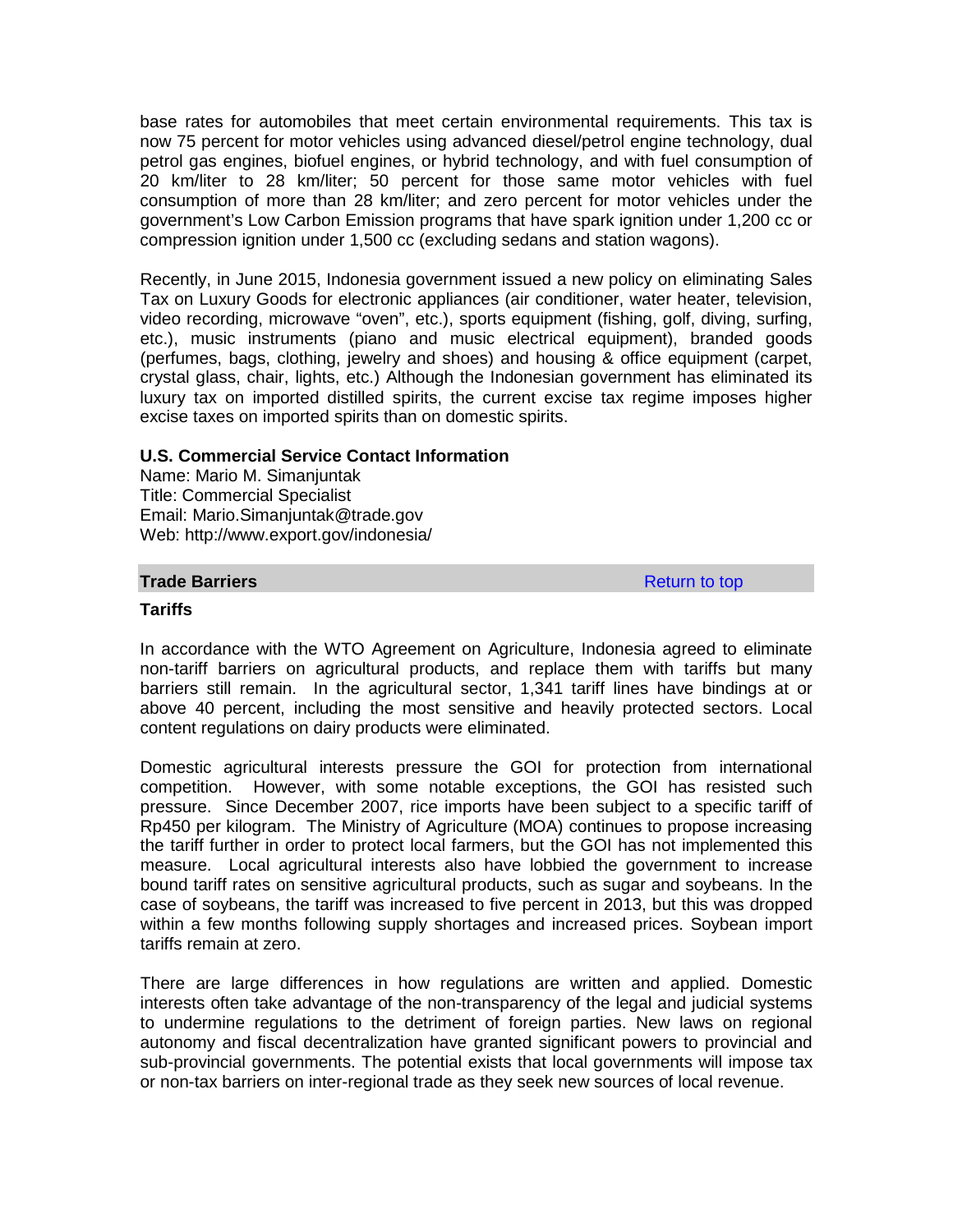#### **Non-Tariff Barriers**

The National Food Logistics Agency's (Bulog) main duties are procuring domestic husked paddy rice during the harvest period at the Government Purchasing Price (HPP = Harga Pembelian Pemerintah). BULOG distributes rice during emergencies, natural disasters, and managing government rice reserves as well as managing the Rice for the Poor program.Bulog can also import rice to meet the government rice reserve secure level, and to maintain price stability if domestic rice production does not meet demand.

In April 2008, the Indonesian government announced that the National Logistics Agency (BULOG) would have exclusive authority to import rice for purposes of food security and price management. Imports are not permitted before, during, and immediately after the main harvest period, effectively the first quarter of the year. Private firms can import rice for special purposes only, such as for seed and specialty rice, but they must obtain a special importer identification number issued by the MOA.

Domestic rice producers continue to receive government protection from imports through a quota and licensing scheme. This effectively limits rice imports to remote markets and has the effect of keeping rice prices artificially high for domestic producers.

Indonesia continues to enforce a ban on imports of poultry parts, which has been in place since 2000. U.S. industry estimates the value of lost exports at \$10 million or more per year. The GOI controls imports through the issuance of import permits. Import permits for whole chickens have never been issued. While duck and turkey permits have been issued previously, they were denied in 2014. Additionally, an Indonesian Ministry of Agriculture regulation states that poultry exports are only permitted from countries where halal slaughter is implanted in all slaughter facilities, not just exportoriented facilities.

Following the outbreak of HPAI sub-type H5N8 and H5N2 in the United States, the Indonesian Government is taking urgent measures to prohibit importation of live poultry and poultry products which might transmit HPAI H5N8 and H5N2. The prohibited commodities are day-old chickens (DOC), all kinds of live poultry, fresh poultry products, except SPF egg and Hatching Egg (HE). This prohibition applies to live poultry and poultry products dispatched after 16 December 2014.

The GOI allows imports of some U.S. beef and beef products. The GOI requires preapproval of every U.S.-based exporter's halal processes prior to exporting to Indonesia. U.S. exporters complain Indonesia's halal approval process is slow, burdensome and lacking in transparency. The United States continues to work with Indonesia to ensure that that the approval process is conducted in a fair, indiscriminate and transparent manner. The GOI also requires individual plant approvals, limiting the number of establishments eligible to export to Indonesia.

The GOI also imposes de facto quantitative restrictions on imports of meat and poultry products by requiring an Letter of Recommendation ("Surat Rekomendasi Impor ") and an Import Permit . In approving requests for such letters the GOI can arbitrarily alter the quantity allowed to enter, raising concerns that Letters of Recommendation and Import Permit are being used to limit imports. Since January 2015, the GOI prohibits the import of some beef cuts and offals from all sources, and reserves the right to import these products for state-owned enterprises.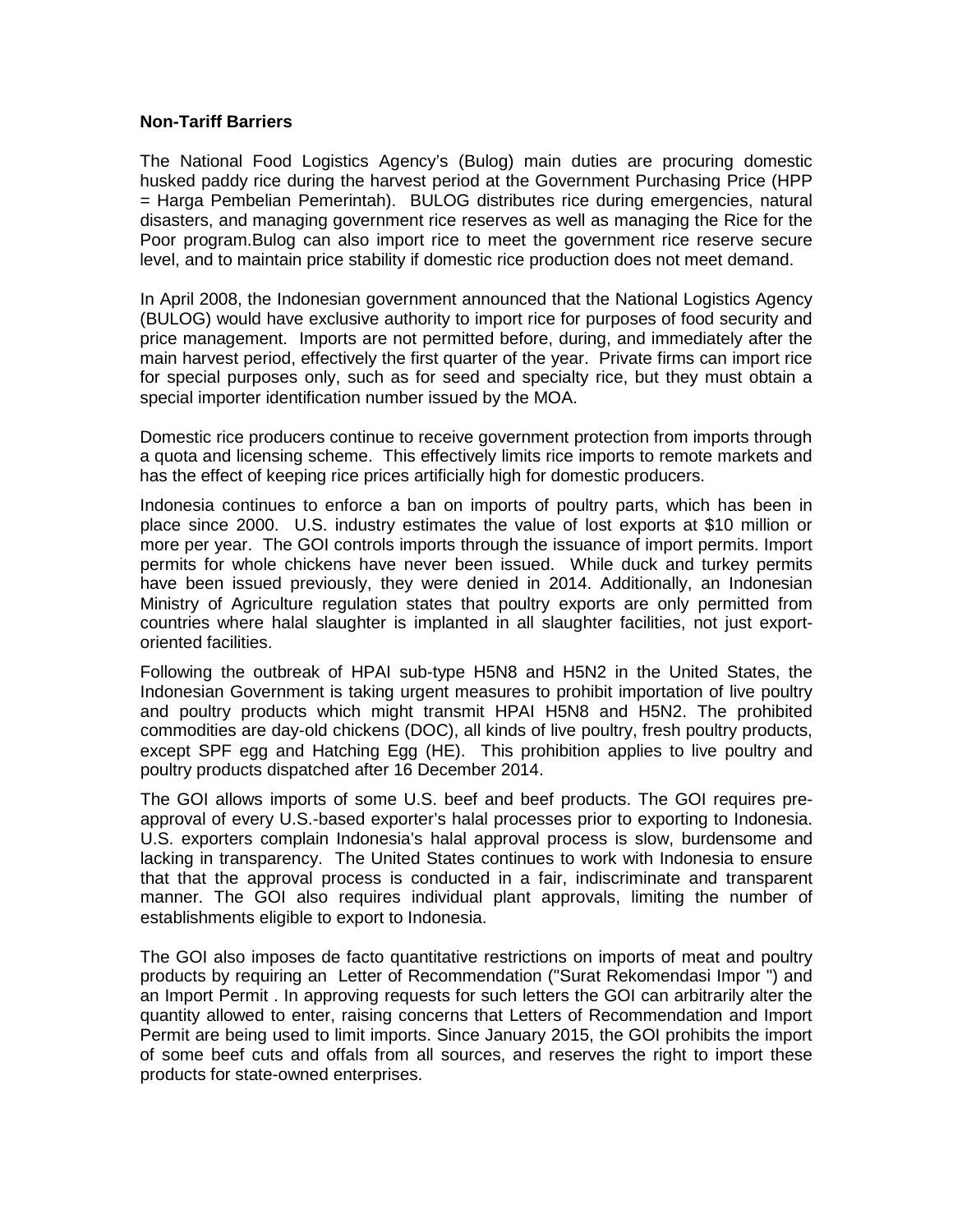An Indonesian Ministry of Finance regulation imposed import duties on alcoholic beverages containing ethyl alcohol on April 7, 2010. This regulation changed the tariff from an ad valorem tariff to a specific tariff. The new tariff ranges from Indonesian rupiah (Rp.) 14,000/liter to Rp. 125,000/liter. The Indonesian Ministry of Finance also eliminated the luxury tax on alcoholic beverages and increased the excise tax. The excise tax ranges from Rp 13,000 to Rp. 139,000 per liter.

The Indonesian Ministry of Trade permits registered importers of alcoholic beverages to import duty-paid alcoholic beverage products. Previously, duty-paid and duty-free alcoholic beverages were only imported through a state-owned company, as directed by the Ministry of Trade. The Ministry of Trade regulation states that the companies that import duty paid alcoholic beverages must apply for an imported-alcoholic beverages permit (IT-MB) through the Directorate General of Foreign Trade. To apply for an IT-MB, each importer must obtain an appointment letter from at least 20 manufacturers or brands, and purchase a minimum of 3,000 carton/brand/year. This letter of appointment must be notarized by public notary of the country of origin. The permit is valid for three years and can be extended.

The Indonesian Customs Service uses a schedule of arbitrary "price checks" rather than actual transaction prices on importation documents for assessing duties on food product imports. While Indonesian government officials defend this practice on the basis of combating "under invoicing," they do not publicize the list or the methods used to arrive at those prices. As a result, although most food product import tariffs remain at five percent, the effective level of duties can be much higher. In addition, the USG has received complaints from importers about costly delays in customs processing and requests for unofficial payments to customs officers. The United States will continue to raise its concerns on these issues with the GOI.

As of November 19, 2009, the Ministry of Agriculture's Quarantine Agency recognized the U.S. Fresh Food of Plant Origin (FFPO) Safety Control, per the requirement under Ministry of Agriculture Regulation No. 27/2009 and 38/2009. The GOI is currently evaluating the U.S. application for FFPO recognition renewal. The renewal, when completed, will extend recognition through 2017 as per the terms established in MOA regulation No. 88/2011. Through this recognition, eligible FFPO products do not require certificates of analysis documents to be able to enter Indonesian points of entry.

Indonesia's biotechnology policies do not include a unified science-based framework to implement its regulations. While some field testing is underway, there are no transgenic seed crops approved for release and Indonesia does not produce any biotech crops. With the exception of certain soybean products (soy flour and soy oil), no trade constraints based on biotechnology content have been -enforced. The Indonesian government's Biosafety Commission for Transgenic Products is responsible for implementing regulations for biotechnology and initiating assessments for product approvals. The committee has completed –food safety assessments for biotech corn, soybeans, and sugarcane. These products cannot be released into the market until environmental and feed safety assessments are completed. - After a year of inactivity, the Biosafety Commission was reauthorized by the President in the second half of 2014. Although the new administration has been slow to take action on biotechnology, Post remains optimistic that biotech sugarcane and corn will be commercialized shortly.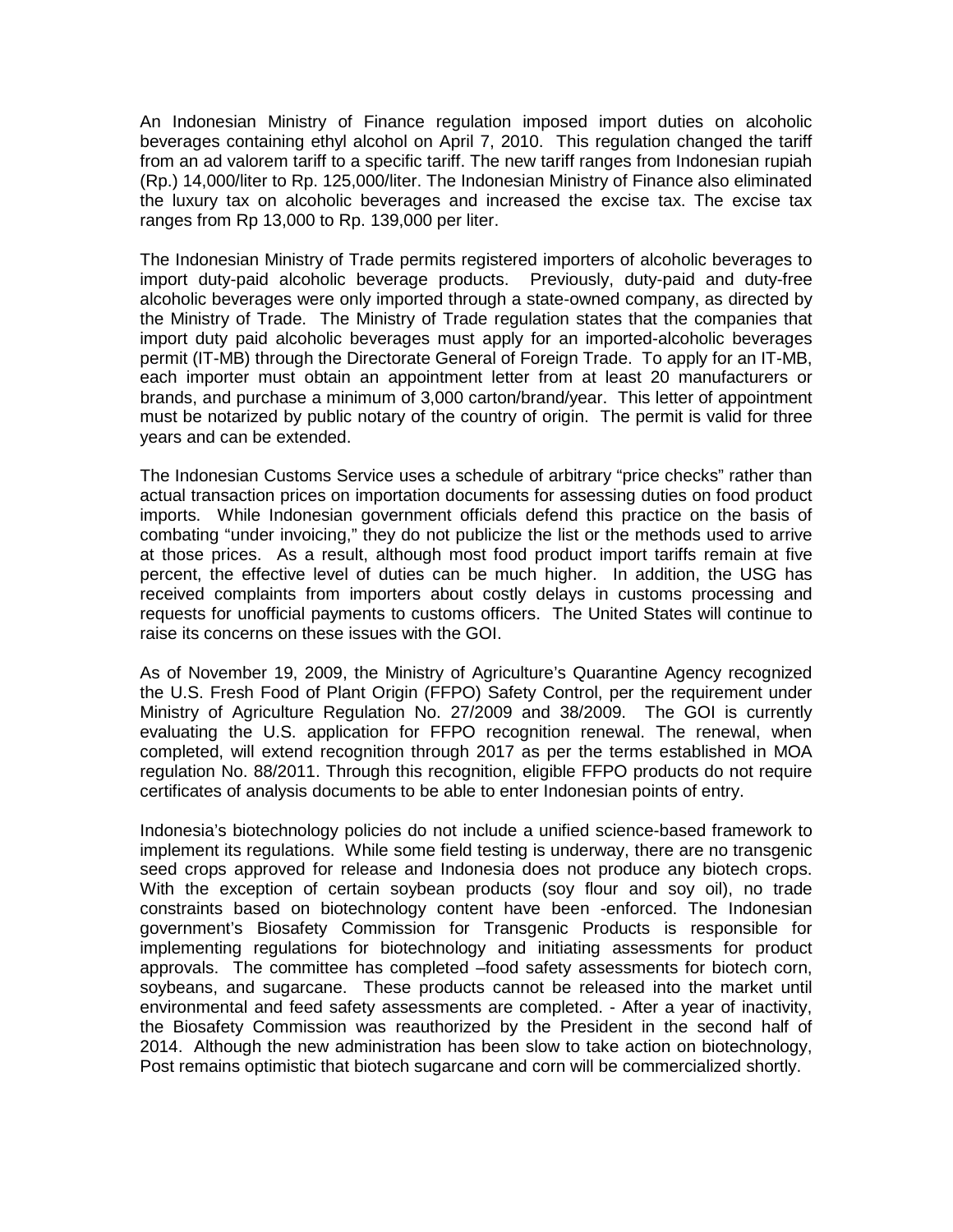In May 2005, Indonesia notified the WTO of its intention to establish fresh fruit and vegetable import requirements. Implemented in 2006, this decree fails to recognize pest-free areas in the United States for all fruits with the exception of grapes. The GOI currently recognizes in-transit cold treatment for apples, cherries, pears, stone fruit, and other U.S. fresh fruits.

# **Other Barriers**

U.S. industry reports that illegal logging activity in Indonesia results in lost trade opportunities for U.S. producers in Indonesia and third-country markets. In addition, the illegal activity results in lost revenue to the Indonesian government and significant environmental damage. Indonesia recognizes the seriousness of the issue and is taking steps to address it, including work with the United States through the 2006 Memorandum of Understanding "Combating Illegal Logging and Associated Trade." Under this agreement, the two governments are developing a multi-year action plan to address the trade aspects of the illegal logging problem.

Please see the Indonesia section of the United States Trade Representative's National Trade Estimate on Foreign Trade Barriers: [http://www.ustr.gov/about-us/press](http://www.ustr.gov/about-us/press-office/reports-and-publications/2014-NTE-Report)[office/reports-and-publications/2014-NTE-Report.](http://www.ustr.gov/about-us/press-office/reports-and-publications/2014-NTE-Report)

#### **Import Requirements and Documentation Return to top**

The GOI requires extensive documentation prior to allowing the importation of goods. Local customs brokers are acquainted with the procedures and required format of the documentation. At a minimum, the U.S. exporter or his agent must provide a pro-forma invoice, commercial invoice, certificate of origin, bill of lading, packing list, and insurance certificate. In addition to those documents additional certificates are often required by technical agencies with an interest in the content and conformance of the imported product such as food, pharmaceutical, seeds, or chemicals.

The process of providing the documentation includes a requirement that the importer notifies the customs office prior to the arrival of goods and submits import documents electronically through the electronic data interchange (EDI) in a standardized format placed on flash drives. In addition to providing the import documentation, the Custom Office will conduct physical inspection of imported goods.

There is an import fee applicable for incoming goods which is based on the goods classification from Indonesian Customs Tariff Book or Harmonized System Code.

The Indonesian National Agency of Drug and Food Control (BPOM) announced on September 1, 2010, that it would modify enforcement of its labeling policies and require that all processed food products entering Indonesia be fully labeled in the Bahasa language, The Ministry of Trade (MOT) followed this announcement by issuing a press release indicating that BPOM and MOT were working together to harmonize their regulations on mandatory labeling. As of January 2013, the supplementary label should be affixed prior to customs clearance (before arriving at the Indonesian territory).

For questions or more information, please contact Mario Simanjuntak: E. Mario.Simanjuntak@trade.gov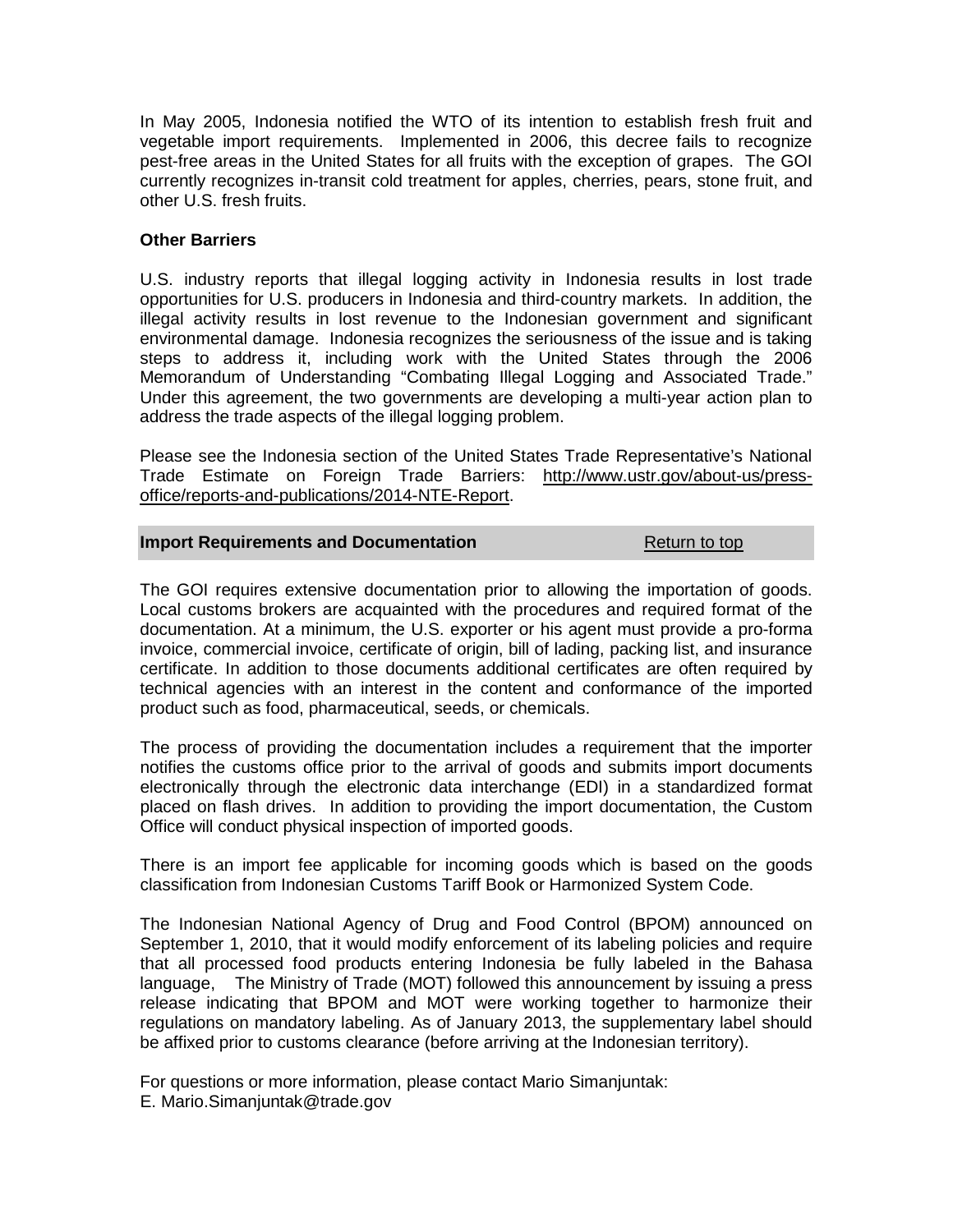### **U.S. Export Controls Return to top Return to top**

On November 16, 2005 the Executive Branch, in accordance with the provisions of Section 599(b) of the Fiscal Year 2006 Foreign Operations, Export Financing, and Related Programs Appropriation Act, waived restrictions placed on the export of lethal defense articles and related defense services for end use by the Indonesian Armed Forces. Applications are processed on a case-by-case basis, in accordance with standard practice. Detailed information is available at: [www.pmdtc.org](http://www.pmdtc.org/)

## **Temporary Entry Return to top Return to top**

The GOI encourages foreign investors who export to locate their operations in bonded or export processing zones (EPZ). There are a number of EPZs in Indonesia, the most well-known being Batam Island, located 20 kilometers south of Singapore. There are also several bonded zones or export processing zones near Jakarta such as Tanjung Priok, Cakung and Marunda, which are very close to international ports and international harbors. Products can be imported into a bonded zone and re-exported without paying tariffs, unless the products are sent into Indonesian customs area. A recent Ministry of Finance Regulation in 2013, stipulates that the delivery of products outside of bonded zones into the domestic market is set at a maximum of 50% (up from 25%)

Foreign and domestic investors wishing to establish projects in a bonded area near Jakarta can contact PT Kawasan Berikat Nusantara (Persero), which is a state owned company, detailed information is available at www.kbn.co.id

Additionally, for the bonded zone in Batam Island, you may contact BIFZA (Batam Indonesia Free Zone Authority) thru <http://www.bpbatam.go.id/eng/index.jsp>

#### **U.S. Commercial Service Contact Information**

Name: Mario M. Simanjuntak Title: Commercial Specialist Email: [Mario.Simanjuntak@trade.gov](mailto:Mario.Simanjuntak@trade.gov) Web: http://www.export.gov/indonesia/

#### **Labeling and Marking Requirements Research Return to top** Return to top

All imported consumer goods must identify the importing agents The GOI requires that information on product labels be distinctly and clearly written or printed or shown so that it can be seen easily and understood. The information on product labels should be written or printed in the Indonesian language, Arabic numbers, and Latin letters. The use of language, numbers, and letters other than the Indonesian language will only be permitted when there are no matching terms, or in the event of trading abroad.

Labeling should not contain the following: claims on the effect of the product on health, whether preventative and/or curative; incorrect or misleading information; comparisons to other products; promotion of certain similar products; and any additional information that has not yet been approved.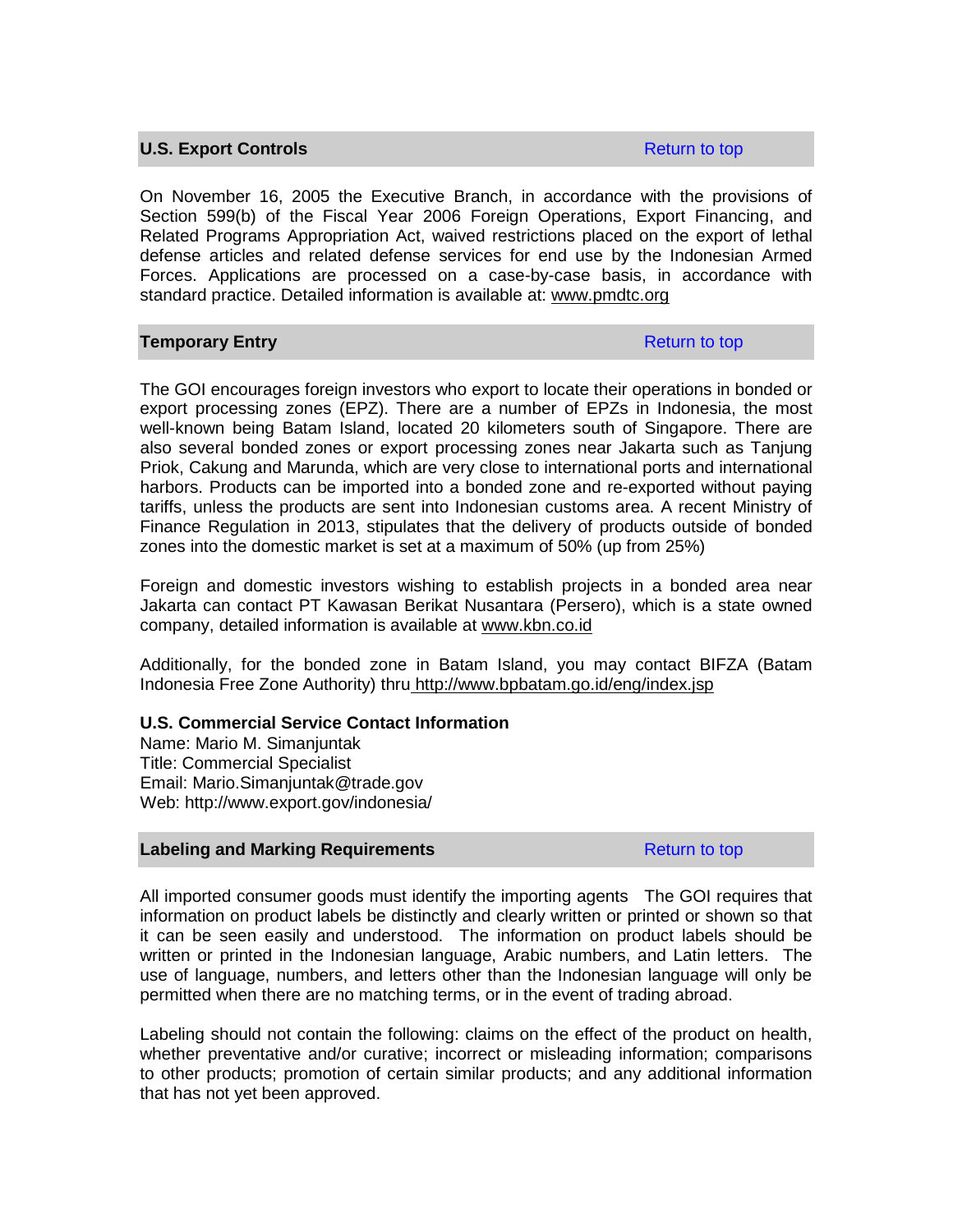# **Prohibited and Restricted Imports Construction According Return to top Import Licensing**

Exporters to Indonesia must comply with numerous and overlapping import licensing requirements that impede access to Indonesia's market. In 2009, the Indonesian government implemented a sweeping regulation imposing non-automatic import licensing procedures on a broad range of products, including electronics, household appliances, textiles and footwear, toys, and food and beverage products. The measure, known as Decree 56, was extended most recently through Ministry of Trade Regulation (MOT) 83/M-DAG/PER/12/2012 (updated with MOT N0 61/2013, N0 36/2014 and No 73/2014), which remains in effect until December 31, 2015. Previous extensions expanded the scope of licensing restrictions to additional products, including cosmetics. The amended decree also retains a requirement for pre-shipment verification by designated companies (known in Indonesia as "surveyors") at the importers' expense and a restriction that limits the entry of imports to designated ports and airports. Indonesia has informally limited application of the decree to "final consumer goods." The Indonesian government also appears to exempt select registered importers from certain requirements of this decree. Still, the approval process to qualify as a registered importer is opaque, ill-defined, and potentially discriminatory.

Ministry of Trade Regulation No. 45/M-DAG/PER/9/2009, as amended and clarified by Regulation No.17/M-DAG/PER/3/2010, introduced a requirement that companies can only import goods for further distribution or for their own manufacturing, but not for both. Under these regulations, companies are permitted only one kind of license, and those that need both kinds of licenses need to separate into manufacturing and trading businesses. In May 2012 the Ministry of Trade issued Decree 27/MDAG/PER/5/2012 and amended it with Decree 59/MDAG/PER/9/2012 in September 2012. Under the 2012 decrees, companies that operate under an import license for their own manufacturing are allowed to import finished products provided they are market test products or complementary goods. The regulations again limit companies to only one kind of license. The decrees also require companies to demonstrate a "special relationship" with the foreign company. The "special relationship" must be authenticated by the Indonesian Embassy located in the country in which the foreign company is located. Only then may the companies import products from more than one section of the HS tariff code.

# **Import Licensing for Agricultural Products**

Import licensing requirements also apply to horticultural products. In August 2013, Indonesia adopted two ministerial regulations on the importation of horticultural products. Ministry of Agriculture Regulation 86/2013 (replacing Regulation No 47/2013, 60/2012, and 3/2012) and Ministry of Trade Regulation 47/2013 (amending Regulation No 16/2013 as a replacement of regulation No. 60/2012 and 30/2012) regulate the importation of horticultural products into Indonesia. Ministry of Agriculture Regulation 86/2013 requires Indonesian importers to obtain an Import Recommendation of Horticulture Products (RIPH) as a prerequisite for applying for an Import Permit (SPI) from the Ministry of Trade. One RIPH application is valid for all HS codes country of origin, and ports of entry. The Ministry of Agriculture has discretion on whether to issue an RIPH and makes decisions based on an evaluation of multiple considerations. After securing an RIPH from the Ministry of Agriculture, Ministry of Trade Regulation 47/2013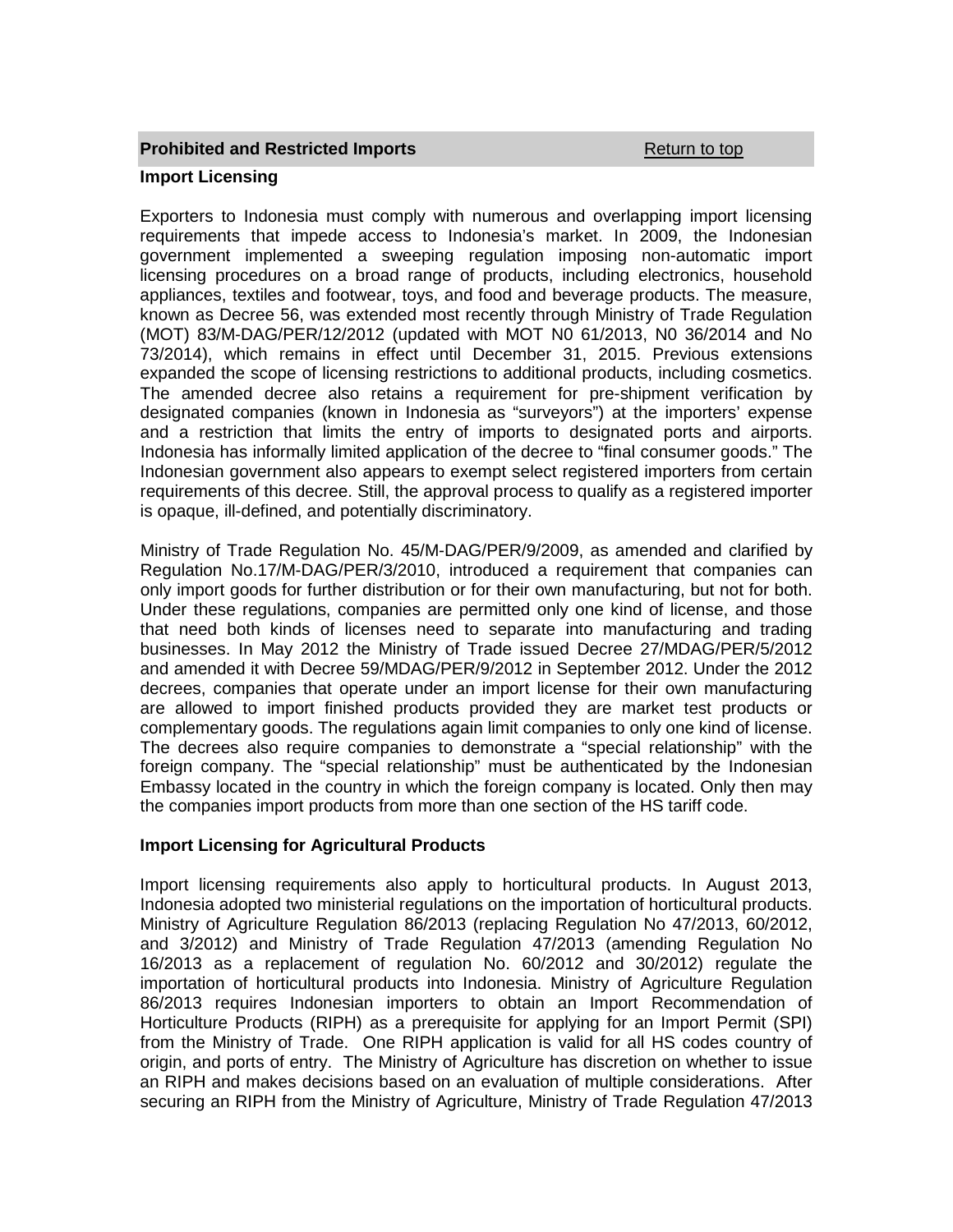requires the importer to obtain an SPI from the Ministry of Trade before horticultural products can be imported into Indonesia. Pre-shipment inspections are not required under these regulations. RIPHs and SPIs will be issued on a biannual basis with a sixmonth duration. No quantitative restrictions will be imposed, although importers are obligated to import up to 80 percent of the quantity requested, or lose the right to import in the future. Since July 2014, the Ministry of Agriculture has limited RIPHs to the holding capacity of an importer's cold storage facility. This limit does not consider turnover capacity. Additionally, the Ministry of Agriculture will not issue RIPHs for several horticultural products for the July-December 2015 period, as imports correspond with local harvest dates. Products affected include citrus (July, August, and September only), shallot, chili, potato, carrot, mango, banana, melon, papaya, pineapple and durian. Lemons are not included in this ban.

Before applying for a RIPH, an Indonesian importer must be recognized by the Ministry of Trade as a Registered Importer (IT) and/or a Producer Importer (IP). Before applying to the Ministry of Trade for recognition as an IT or IP, importers must first apply for and receive an API-U (Importer Identification Number – General) or API-P (Importer Identification Number – Producer), and must also prove they meet certain criteria. For example, IT importers (which import for retail) must prove they own "appropriate" cold storage facilities.

Indonesia imposes a similar non-automatic import licensing regime for animals and animal products imports. An importer must first receive an Import Approval Recommendation from the Ministry of Agriculture to import animals and animal products. The importer then must seek an import license from the Ministry of Trade, who grants the licenses based on domestic production and supply considerations.

These licensing regimes for horticulture and animal and animal products have significant trade restrictive effects on imports. As a result in May 2014 the United States requested further WTO consultations challenging the regimes' consistency with obligations under the WTO.

Additional opaque, complex, and prohibitive product-specific import licensing and registration requirements apply to other agricultural products, including animal and animal products, sugar, and dairy.

#### **Other Import Licensing Requirements**

Indonesia maintains other additional non-automatic licensing requirements on textiles, clothing, and other "made-up goods" such as curtains and blankets, which limit market access for a wide range of products. Only approved local producers are authorized to import products, and these products are permitted for use only as inputs in domestic production, not for resale or transfer. Approval must be obtained for both the quantity and timing of imports. The United States continues to press Indonesia to eliminate these requirements.

Ministry of Trade Regulation 82 and Ministry of Industry Regulation 108, in effect since January 2013, impose burdensome import licensing requirements may prevent U.S. hardware companies from becoming importers of record. Under Regulation 82, importers of cell phones, handheld computers, and tablets can no longer sell directly to retailers or consumers, must have at least three years of experience, and must use at least three distributors to qualify for a Ministry of Trade importer license. Under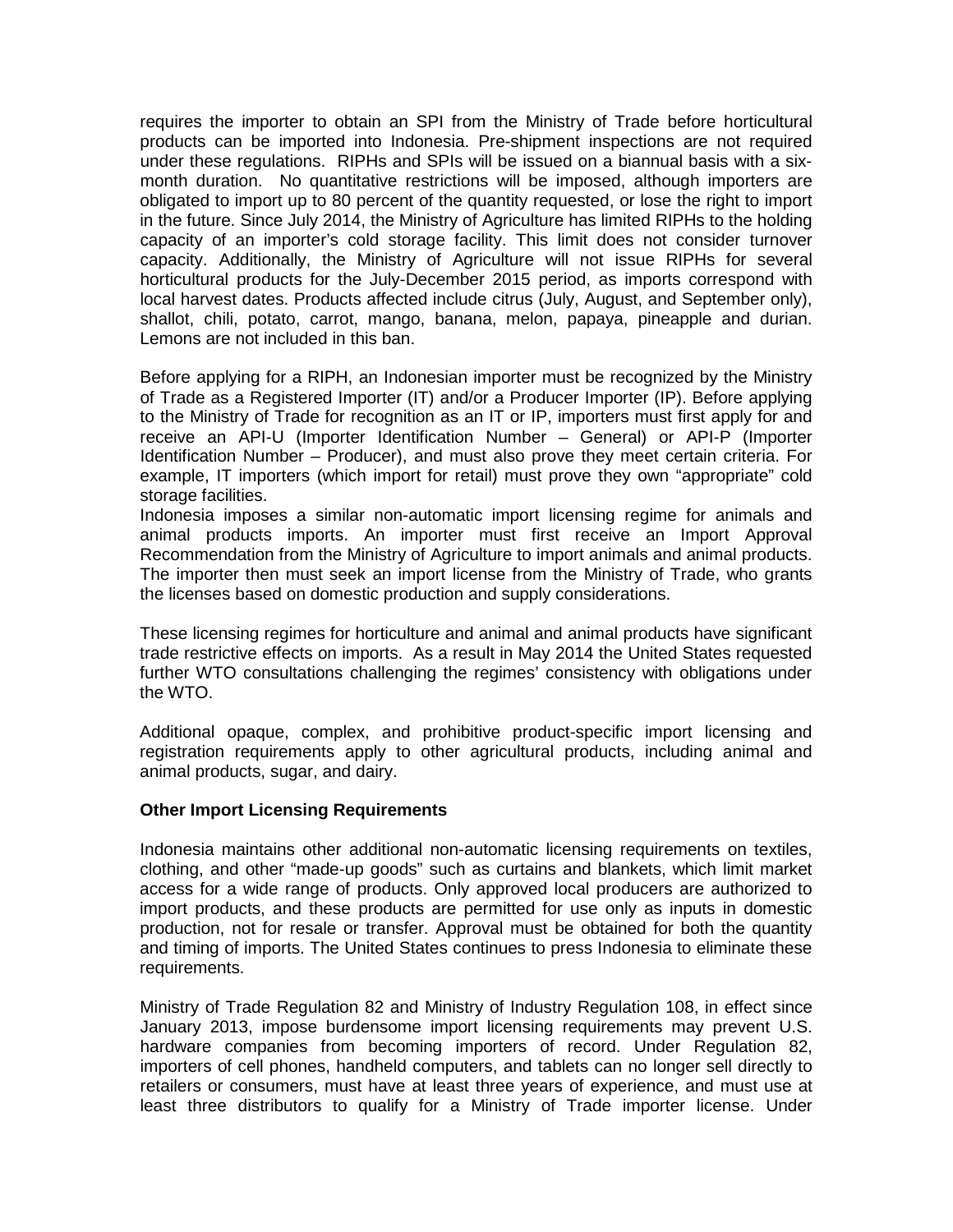Regulation 108, importers must provide product identification numbers for each imported item in order to receive a Ministry of Industry importer license. Companies are unable to provide identification numbers months in advance and, as such, may need to apply for both licenses on a per shipment basis.

# **Pharmaceutical Market Access**

The United States continues to have serious concerns about barriers to Indonesia's market for pharmaceutical products. Ministry of Health Decree No. 1010/MENKES/PER/XI/2008 requires foreign pharmaceutical companies either to manufacture locally or to entrust another company that is already registered as a manufacturer in Indonesia to obtain drug approvals on its behalf. Under this policy, foreign companies can be barred from the Indonesian market even if they are market leaders in globally recognized good manufacturing and distribution practices and provide high quality pharmaceutical products to Indonesian patients. Among its requirements, Decree 1010 requires local manufacturing in Indonesia of all pharmaceutical products that are five years past patent expiration. It also contains a technology transfer requirement. A subsequent regulation, Regulation 1799 and BPOM's (Indonesian Food and Drug Regulatory Agency) updated regulation on drug registration, provided additional information about the application of the local manufacturing requirements and lays out several exceptions to local manufacturing and technology transfer requirements. In September 2012, Indonesia issued Presidential Regulation 76/2012 granting compulsory licensing for seven HIV/AIDS and Hepatitis B treatment drugs. The United States will continue to monitor the implementation of these regulations.

After years of debate, the Indonesian Parliament passed Halal Product Assurance Law in September 2014. The law is applicable to goods and/or services that are related to food, beverages, pharmaceuticals, cosmetics, chemical products, biological products, genetically-engineered products, as well as goods that are worn, used or utilized by the public. All entities are expected to comply with the law in the next 2-5 years. The legislation creates a new government agency (BPJPH) under the umbrella of the Ministry of Religious Affairs. Therefore, the Indonesian Council of Ulama (MUI) which was previously the sole entity responsible for halal matters, will no longer have full control. This law also requires all products (both domestic and imported) to be halal certified and labeled in 2019. Such a policy could have significant adverse consequences on U.S. and other foreign companies, as well as Indonesian micro and small scale industries.

Indonesia began implementation of universal health care coverage ("UHC") in January 2014. Routine purchases of pharmaceuticals and medical devices covered under UHC must be made from e-catalogs developed by the Ministry of Health, which focused on price, not quality, when choosing products for inclusion. Consequently, there are reportedly fewer products from U.S. companies included in the e-catalogs. U.S. companies will thus be competing for sales of their products primarily in the reimbursement (private insurance) market.

#### **Quantitative Restrictions**

Indonesia removed quantitative restrictions on most agricultural products in August 2013 (MOA regulations 84/2013, 86/2013 and MOT regulations 46/2013 and 47/2013). Under current regulations, agricultural importers are required to request a quantity on SPI applications to the Ministry of Trade. The GOI has stated that they will approve any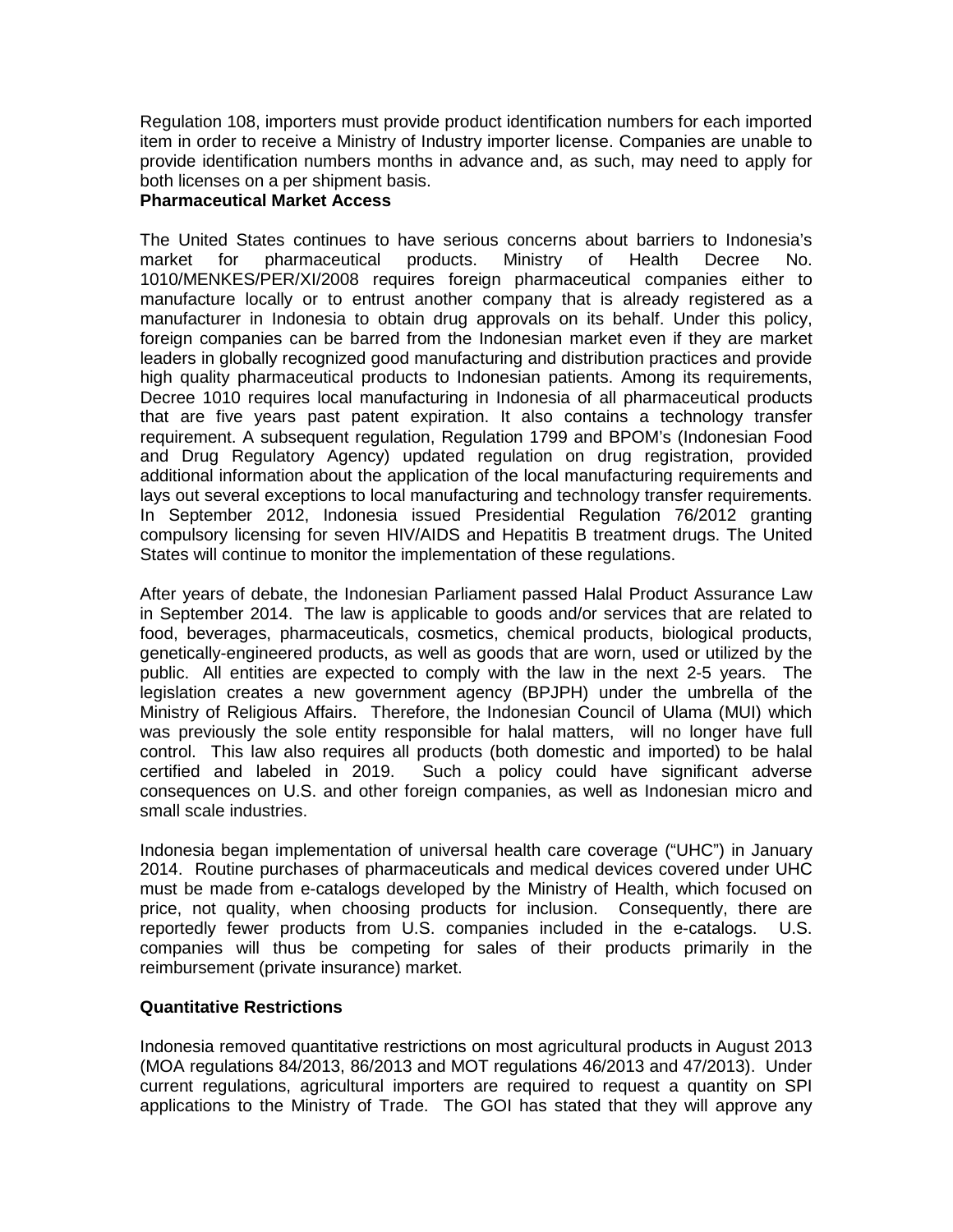quantity requested, with the caveat that an importer must import at least 80 percent of the approved amount, or lose the right to import in the future. The GOI has also stipulated that the import of many agricultural products, including meat and some horticultural products will be subject to a reference price system, whereby imports will be permitted as long as domestic prices fall above a set reference prices. In the event that prices fall, the GOI reserves the right to stop imports. The Ministry of Agriculture has reserved exclusive rights for import of some beef cuts for state-owned companies, and has also refused to allow imports for some horticultural products during Indonesian harvest periods.

While the removal of quantitative restrictions is a welcome change, the new system has not yet been tested, and the GOI has not yet demonstrated how the new SPI and RIPH will be issued. Exporters have expressed concern that if imports are permitted on a quarterly basis (for meat and cattle), that the limited validity of SPIs (three months), will prevent the United States from shipping to Indonesia or drive up costs. Importers have also reported that the SPI and RIPH application process lacks transparency.

Indonesia imposes an "unofficial" restriction on corn imports. Unofficially, only feed millers can import corn as of December 2012. They must apply for an import permit from the Ministry of Agriculture. The import permit will specify the volume of corn that can be imported. The volume will be set based on the levels of domestic feed production.

Indonesia bans salt imports during the harvest season. It requires salt importers to be registered and to purchase domestic supplies as well as imports. Indonesia also maintains a seasonal ban on imports of sugar, in addition to limiting the annual quantity of sugar imports based on domestic production and consumption forecasts.

Indonesia applies quantitative limits on the importation of wines and distilled spirits. Companies seeking to import these products must apply to be designated as registered importers authorized to import alcoholic beverages with an annual company-specific quota set by the Ministry of Trade.

Mining firms operating in Indonesia may not export unprocessed ore unless they have the government's prior approval to do so via a contract of work or plans to build a smelter in Indonesia to process that ore. A 2009 mining law requires companies to process ore locally before shipping it abroad. Although scheduled to enter into force in 2014, Indonesia started implementing the law in 2012. Indonesia asserts the earlier implementation was necessary to prevent what it described as accelerated exporting of raw mineral ore to avoid the 2014 effective date. The policy is intended to support the expansion of value-added activities, including the smelting industry. A Supreme Court ruling made public in January 2013, which struck down the unprocessed ore export ban provisions of the Ministry of Energy and Mineral Resources regulation, as well as a Ministry promise to continue with the ban, have further confused the situation. Indonesia also effectively bans the export of steel scrap. In late 2011, Indonesia banned exports of raw and semi-processed rattan. This ban is still in effect.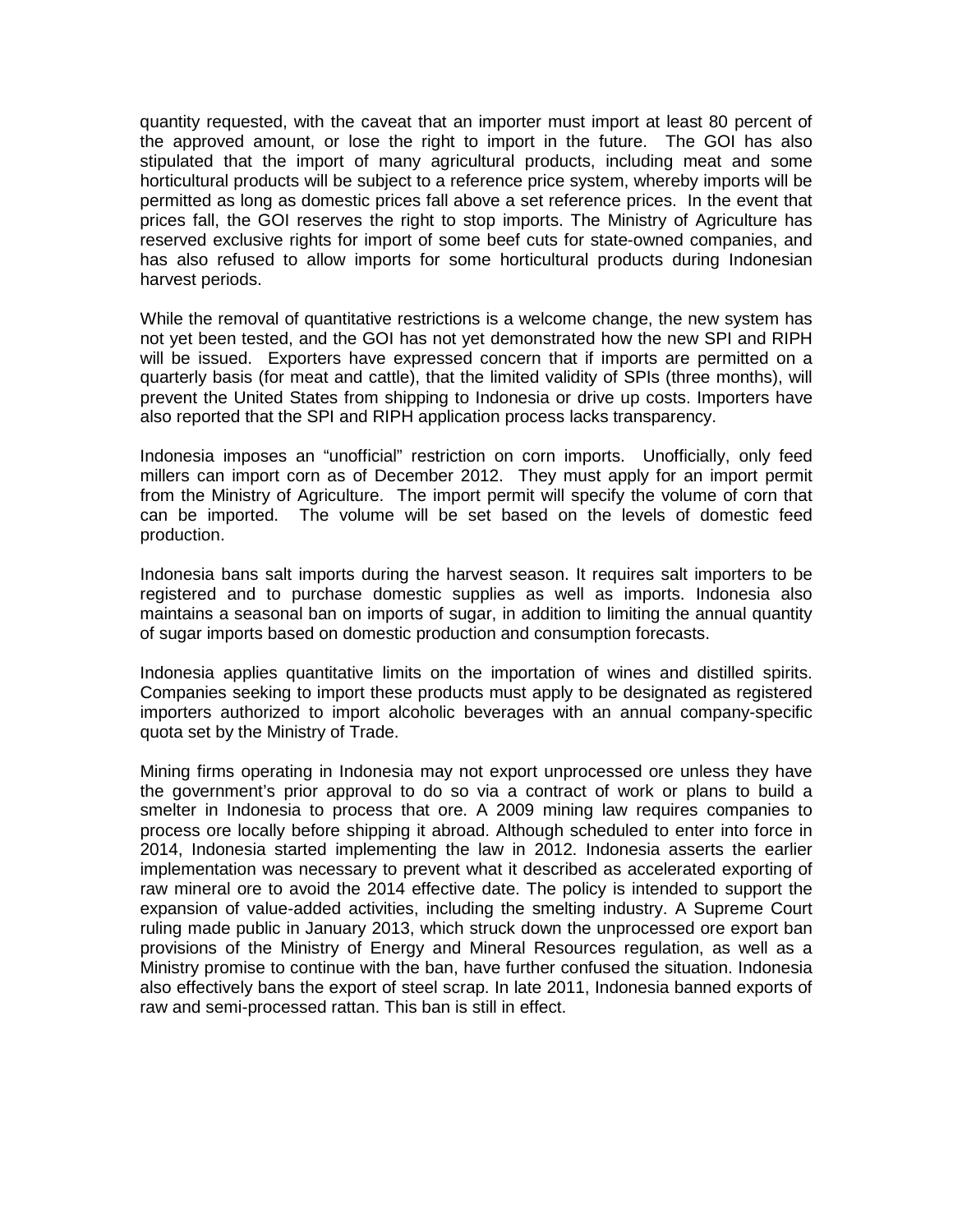#### **Customs Regulations and Contact Information Return to top**

#### **Customs Barriers**

U.S. firms continue to report that Indonesian customs relies on a schedule of reference prices to assess duties on some imports, rather than using actual transactions as required by the WTO Agreement on Customs Valuation. Indonesian customs makes a valuation assessment based on the perceived risk status of the importer and the average price of a same or similar product imported during the previous 90 days.

U.S. horticulture exports can use the Tanjung Priok port, despite an earlier Ministry of Agriculture announcement that the port would be closed to imports, because of U.S. country recognition status for fresh foods of plant origin. Australia, New Zealand, and Canada have also been allowed to continue using Tanjung Priok. In January 2013, the Ministry of Agriculture renewed the U.S.-country recognition status for two years.

The United States submitted an application for another renewal in December 2014. In February 2015, Indonesia suspended the renewal process in an overreaction to the *Listeria* outbreak on caramel covered apples in the United States. Furthermore, Indonesia is requiring additional certificates of analysis for U.S. apple products. The United States will continue to work with the Indonesian government to ensure that it completes the renewal of the country recognition paperwork in a timely manner and that U.S. exports continue to have access to Indonesia through the Port of Jakarta in the interim.

Director General for Customs & Excise Ministry of Finance Jl. Jend. A. Yani 108, 2nd Floor Jakarta 13230 Indonesia Tel: (62-21) 489-0308, 483-2520 Fax: (62-21) 489-7512 Web site: [www.beacukai.go.id](http://www.beacukai.go.id/)

- Overview
- **Standards Organizations**
- Conformity Assessment
- Product Certification
- Accreditation
- Publication of Technical Regulations
- Trade Agreements
- Contacts

**Overview** Return to top **Return to top** 

Rapid growth of international trade has resulted in the development of product and service standardization in all industrial sectors. Products and services exported to a foreign market must meet standard requirements in order to be successful. Standards could also be used as a non-tariff barrier to protect a country's domestic economy from the flow of foreign products and services.

**Standards** Return to top and the state of the state of the state of the Return to top Return to top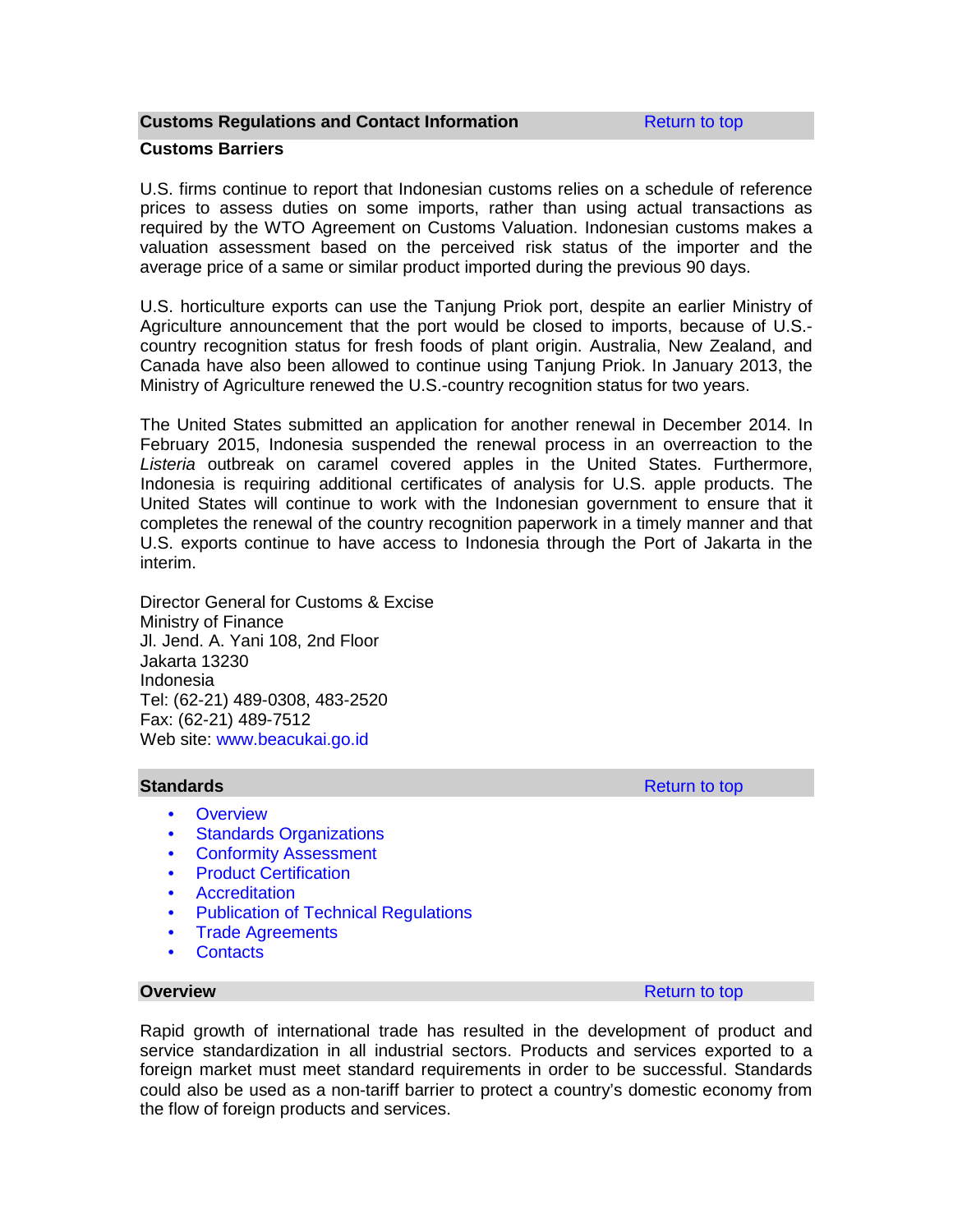At present, standards are commonly used in most Indonesian industries. The Indonesian government and related industrial players have been very active in formulating standards for products and services, which are either locally manufactured or imported and exported.

#### **Standards Organizations Return to top Return to top**

The Indonesian Standardization Agency is

The National Standardization Agency Badan Standardisasi Nasional (BSN) Gedung I BPPT Jl. MH Thamrin No. 8 Jakarta 10340 Tel (62-21) 392-7422 (62-21) 392-7528 Web [www.bsn.or.id](http://www.bsn.or.id/) Email bsn@bsn.go.id

#### **NIST Notify U.S. Service**

Member countries of the World Trade Organization (WTO) are required under the Agreement on Technical Barriers to Trade (TBT Agreement) to report to the WTO all proposed technical regulations that could affect trade with other Member countries.

**Notify U.S.** is a free, web-based e-mail subscription service that offers an opportunity to review and comment on proposed foreign technical regulations that can affect your access to international markets. Register online at Internet URL: [http://www.nist.gov/notifyus/](http://www.nist.gov/notifyus/%0D)

#### **Conformity Assessment Conformity Assessment**

In line with the economic globalization and the WTO's "Standard Code" on Technical Barriers to Trade (TBT), the role of standards and conformity assessment has become very crucial. In order to successfully compete in the global market, the Indonesian government formulates its national standards with reference to regional and/or international standards.

In order to ensure that certain standards have been complied with a conformity assessment mechanism is required. Moreover, the available scheme of Mutual Recognition Arrangements (MRAs) in the area of standard and conformity assessment should be used as the basis of recognition on product certificates and/or test reports when trade transaction cross inter-country territories.

#### **Product Certification Return to top Return to top**

At present, product certification is required. According to the Government Regulation on National Standardization, the only national standards are Indonesian National Standards (SNIs). Institutionally, BSN is responsible for the formulation of the SNIs, whereas the task on accreditation is given to the National Accreditation Committee (KAN). SNIs are formulated in accordance with the nationally agreed mechanism of standard formulation and normally aligned with similar regional or international standards whenever possible.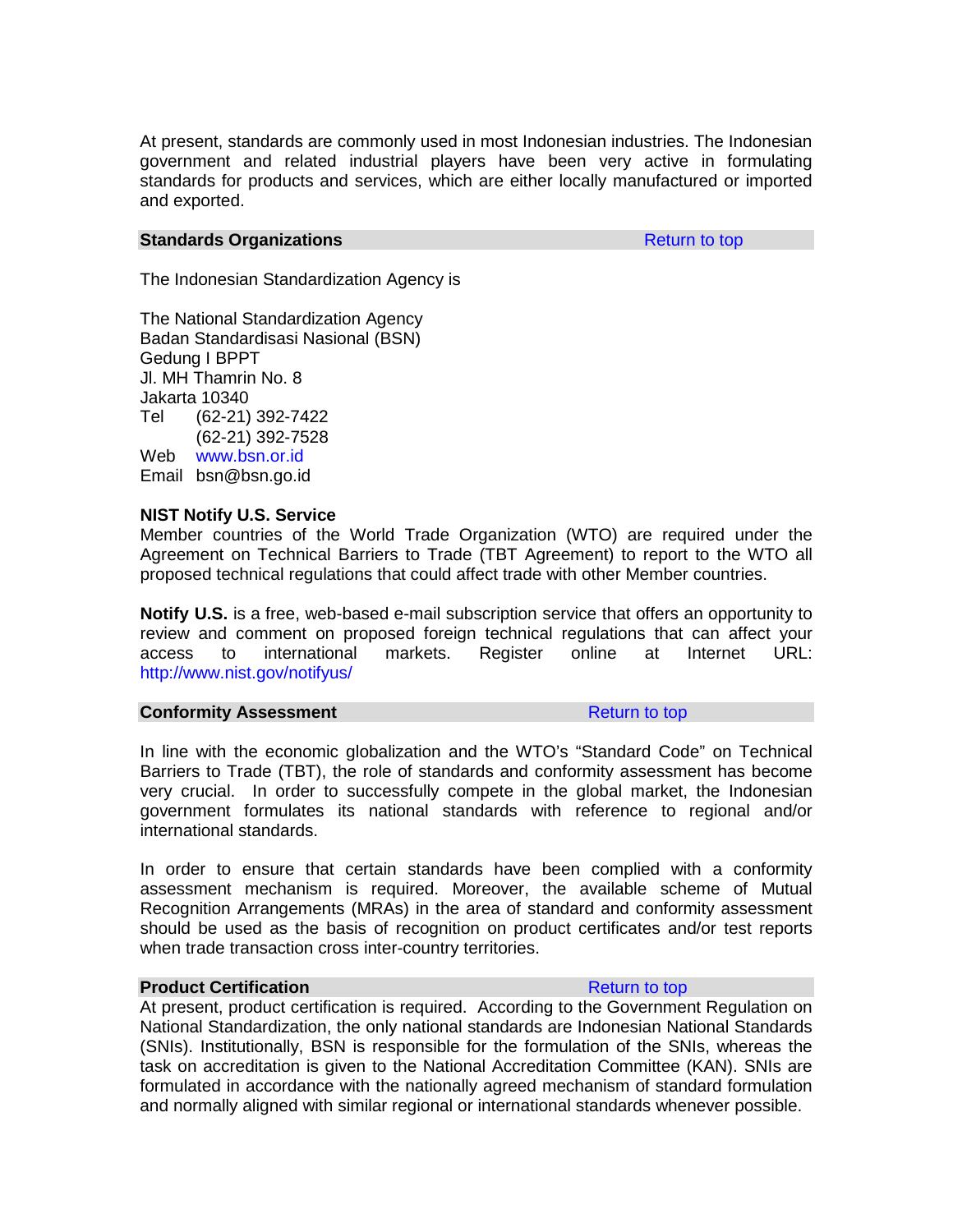#### **Accreditation** Return to top

The National Accreditation Committee (KAN) is the formal accreditation body. The main function of KAN is to establish an accreditation system in Indonesia and to grant accreditation in certain fields including testing and calibration laboratories, certification bodies and inspection bodies.

Currently, KAN has been operating an accreditation system for testing and calibration laboratories, certification bodies that consist of ISO 9000 quality system certification bodies, ISO 14000 series environmental quality system certification bodies, personnel certification bodies, product certification bodies, HACCP certification bodies, and inspection bodies.

#### **Publication of Technical Regulations** Return to top

There are publications issued by BSN on technical regulation. Those publications are available at the BSN Library at the following address: <http://lib.bsn.go.id/>

#### **Trade Agreements Return to top**

Indonesia is a member of the World Trade Organization (WTO) and the Association of Southeast Asian Nations Free Trade Agreement (AFTA). As a member of AFTA, Indonesia committed to reduce tariff and non-tariff barriers and investment restrictions. Under AFTA, the six original ASEAN members (Indonesia, Malaysia, Singapore, Thailand, the Philippines and Brunei) agreed to reduce import duties to five percent or less by 2010, and by 2015 for the four newer members (Vietnam, Laos, Burma and Cambodia).

The United States and Indonesia signed a Trade and Investment Framework Agreement (TIFA) in 1996, which was designed to build stronger economic ties. Indonesia signed an Economic Partnership Agreement (EPA) with Japan in July 2008. Under EPA, Indonesia will be exempted from 90 percent of Japan's 9,275 import duties, and Japan will be exempted from 93 percent of Indonesia's 11,163 import duties.

As a member of ASEAN, Indonesia signed trade agreements with China and South Korea. ASEAN is negotiating FTAs with the European Union, India, and Australia and New Zealand. Indonesia is also exploring the feasibility of having a trade agreement with Chile, Turkey, South Korea, Tunisia, Mexico, South Africa, and Egypt.

## **Web Resources Resources Return to top**

ASEAN Free Trade Area (AFTA): <http://www.aseansec.org/19585.htm> ASEAN Tariff database: <http://www.us-asean.org/asean/aftatariffs.asp> Agency for Drug and Food Control (BPOM): [http://www.pom.go.id](http://www.pom.go.id/) Directorate General of Custom and Excise: [http://www.beacukai.go.id](http://www.beacukai.go.id/) The Indonesian Standardization Agency (BSN): [http://www.bsn.or.id](http://www.bsn.or.id/) The National Accreditation Committee (KAN): [http://www.kan.or.id](http://www.kan.or.id/) Return to table of contents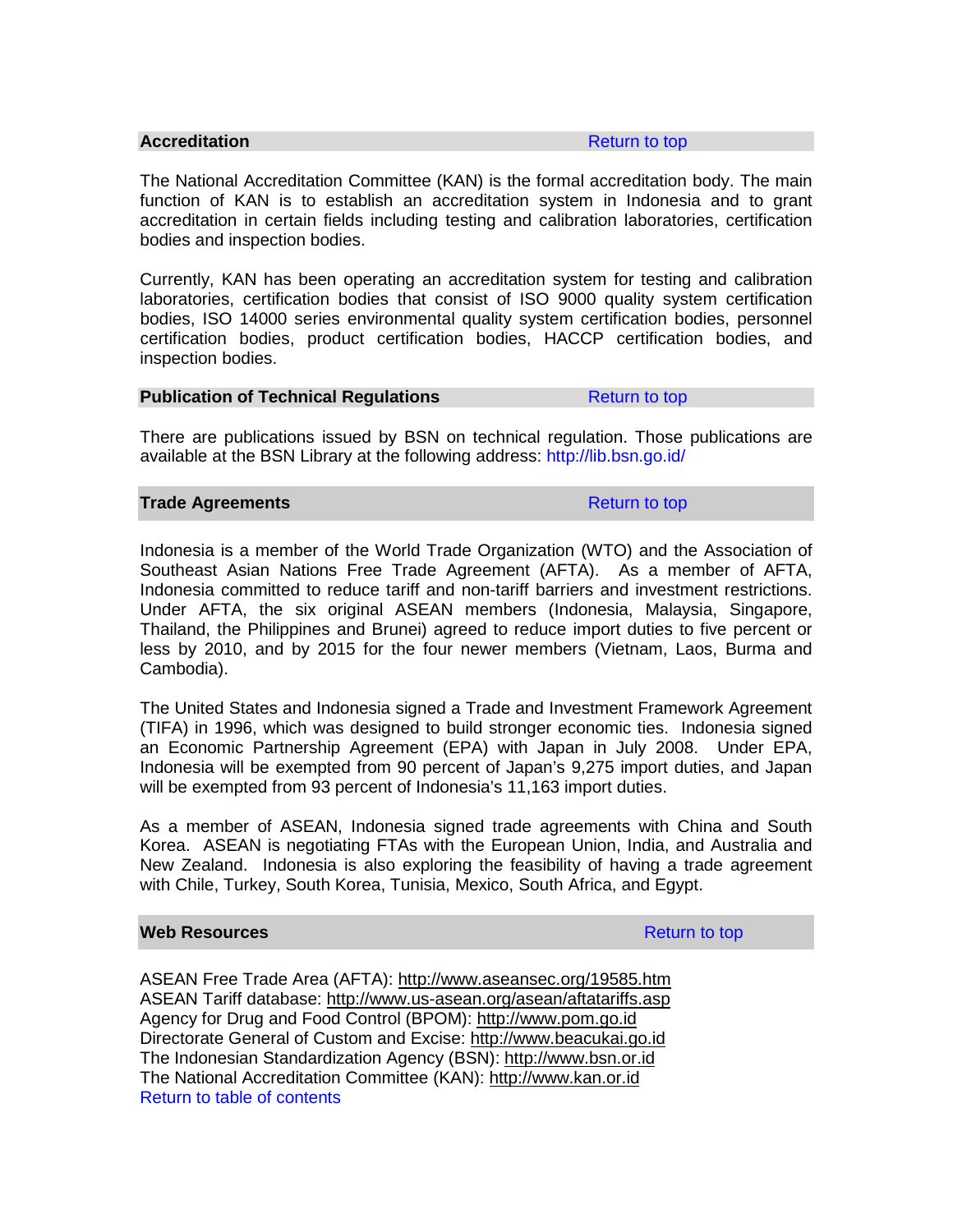#### Return to table of contents

# Chapter 6: Investment Climate

- Openness to Foreign Investment
- Conversion and Transfer Policies
- Expropriation and Compensation
- Dispute Settlement
- Performance Requirements and Incentives
- Right to Private Ownership and Establishment
- **Protection of Property Rights**
- Transparency of Regulatory System
- Efficient Capital Markets and Portfolio Investment
- Competition from State Owned Enterprises
- Corporate Social Responsibility
- Political Violence
- Corruption
- Bilateral Investment Agreements
- OPIC and Other Investment Insurance Programs
- Labor
- Foreign-Trade Zones/Free Ports
- Foreign Direct Investment Statistics
- Web Resources

While Indonesia's population of 245 million, growing middle class, and stable economy remain attractive to U.S. investors, investing in Indonesia remains challenging. This report focuses on challenges foreign investors face rather than the range of investment opportunities.

Since October 2014, the Indonesian government under President Joko Widodo has prioritized boosting investment, including foreign investment, to support Indonesia's economic growth goals, and has committed to reducing bureaucratic barriers to investment, including announcing the creation of a "one stop shop" for permits and licenses at the Investment Coordination Board. However, factors such as a decentralized decision-making process, legal uncertainty, economic nationalism, and powerful domestic vested interests create a complex and difficult investment climate. The Indonesian government's requirements, both formal and informal, to partner with Indonesian companies and purchase goods and services locally, restrictions on some imports and exports, and pressure to make substantial, long-term investment commitments, also factor into foreign investors' plans. While the Indonesian Corruption Eradication Commission continues to investigate and prosecute high-profile corruption cases, a recent case involving the National Police has led some to question the Commission's future influence. Investors continue to cite corruption as an obstacle to pursuing opportunities in Indonesia.

Other barriers include poor government coordination, the slow rate of land acquisition for infrastructure projects, poor enforcement of contracts, an uncertain regulatory environment, and lack of transparency in the development of laws and regulations. New regulations are at times difficult to decipher and often lack sufficient notice and socialization for those impacted. The lack of coordination among ministries creates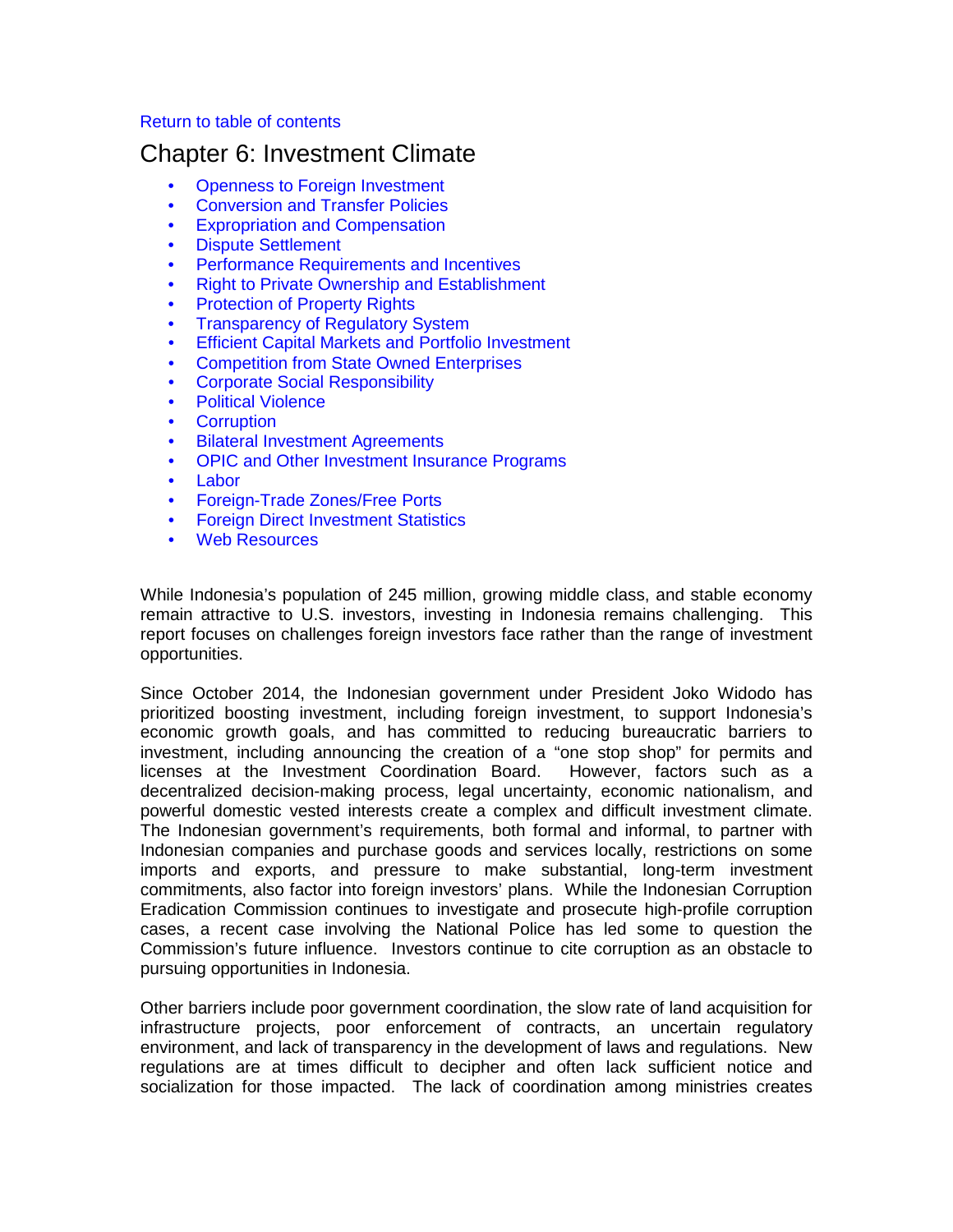redundant and slow processes, such as for securing business licenses and import permits, and at times, conflicting regulations.

Indonesia restricts foreign investment in some sectors with a negative investment list. The latest version, issued in 2014, details the sectors in which foreign investment is restricted and outlines the foreign equity limits in a number of sectors. Some of the restricted sectors include: telecommunications, pharmaceuticals, e-commerce, film and creative industries, and construction. Of note, the energy and mining sector face significant investment barriers.

Indonesia began to abrogate its more than 60 existing Bilateral Investment Treaty agreements (BITs) in February 2014, allowing the agreements to expire as soon as they allow. While the United States does not have a BIT with Indonesia, the Indonesian government's action reminds foreign investors of the unpredictability of Indonesia's investment climate.

Despite these challenges, Indonesia continues to attract foreign investment. Private consumption is the backbone of the economy and the middle class is growing, making Indonesia a promising place for consumer product companies. Indonesia has ambitious plans to improve its infrastructure with a focus on strengthening its maritime transport corridors, which includes building roads, ports, railways and airports, as well as improving agricultural production, telecommunications, and broadband networks throughout the country. Indonesia continues to attract U.S. franchises and consumer product manufacturers. For many companies, Indonesia's investment grade rating, growing middle class, and young population make the country an attractive destination for long term investment.

#### **Openness to Foreign Investment Return to top** Return to top

#### **Attitude toward Foreign Direct Investment**

While Indonesia's GDP growth slowed to just over 5 percent in 2014, Indonesia's growing middle class, strong domestic demand, stable political situation, and conservative macroeconomic policy make Indonesia an attractive destination for Foreign Direct Investment (FDI). Indonesian government officials welcome increased FDI, aiming to create jobs and spur economic growth, and court foreign investors, notably focusing on infrastructure development and export-oriented manufacturing. However, vague and conflicting regulations, poor existing infrastructure, rigid labor laws, and corruption continued to be significant concerns for foreign investors. U.S. firms have expressed hope that better coordination under Indonesia's new Administration will help to improve the investment climate.

#### **Other Investment Policy Reviews**

The April 2013 World Trade Organization (WTO) Investment Policy Review (IPR) of Indonesia can be found here: http://www.wto.org/english/tratop\_e/tpr\_e/tp378\_e.htm

The most recent OECD Investment Policy Review (IPR) of Indonesia can be found here: http://www.oecd.org/daf/inv/investmentfordevelopment/indonesiainvestmentpolicyreview-oecd.htm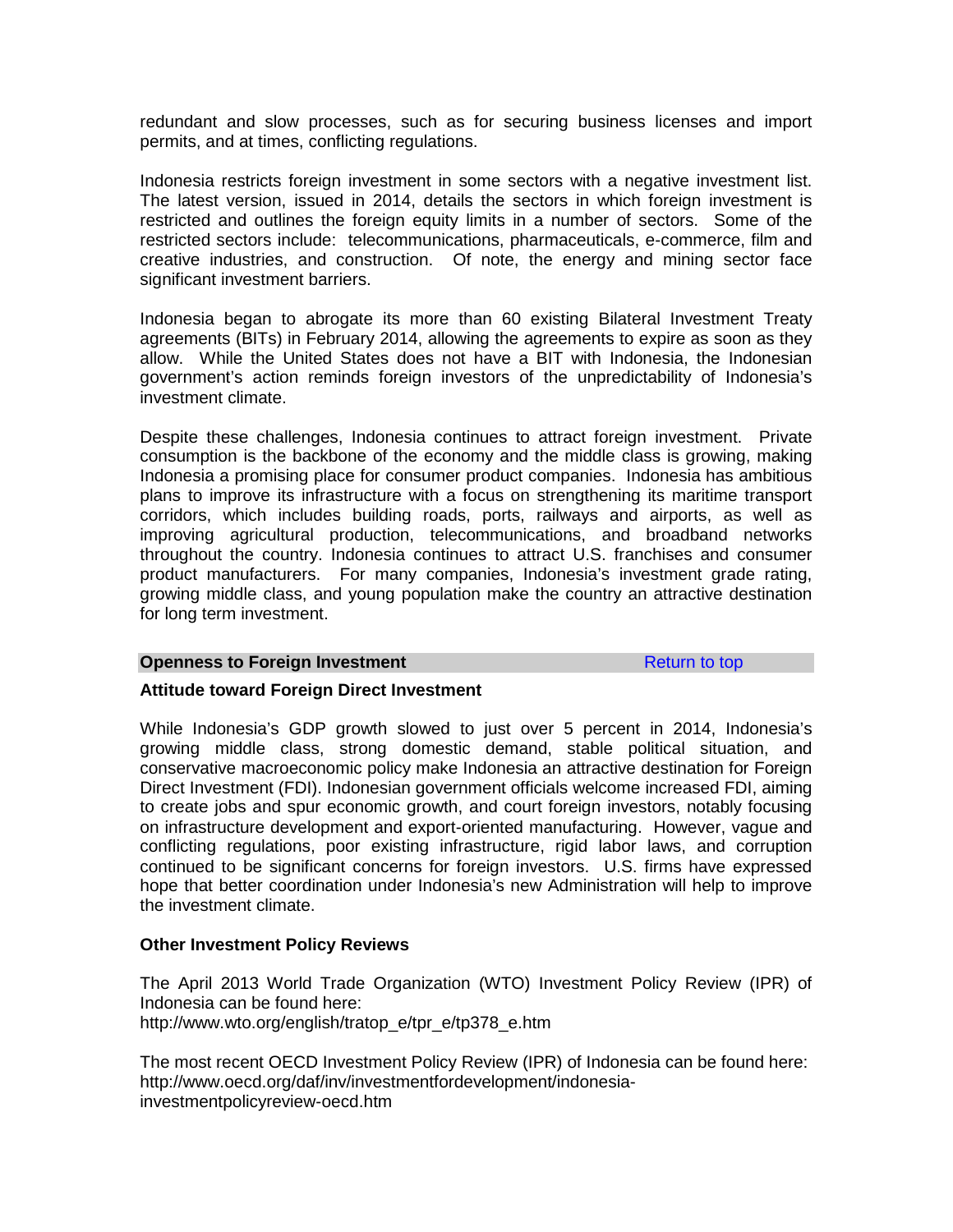## **Laws/Regulations of Foreign Direct Investment**

Foreign Direct Investment in Indonesia is regulated by Law 25/2007 (The Investment Law). Under the law, any form of Foreign Direct Investment in Indonesia must be in the form of a limited liability company, with the foreign investor holding shares in the company. In addition, the government outlines restrictions on FDI in presidential decree 39/2014, commonly referred to as the Negative List. The Negative List aims to consolidate FDI restrictions in certain sectors from numerous decrees and regulations to create greater certainty for foreign and domestic investors.

## **Industrial Promotion**

#### Natural Resources

Indonesia's vast natural resource wealth has attracted significant foreign investment over the last century and continues to offer significant prospects. But a variety of government regulations have made doing business in the resources sector increasingly difficult, and Indonesia now ranks near the bottom (112th) among the world's 122 mining countries in the Fraser Institute's Mining Policy Perception Index. In 2012, the Government of Indonesia (GOI) banned the export of raw minerals, dramatically increased the divestment requirements for foreign mining companies, and required major mining companies to renegotiate their contracts of work with the government. The ban on exportation of raw minerals went into effect in January 2014. The 2009 mining law devolved mining license issuing authority to local governments, who have responded by issuing more than 10,000 licenses, many of which overlap or are unclearly mapped.In the oil and gas sector, Indonesia's Constitutional Court disbanded the upstream regulator, injecting confusion and more uncertainty into the natural resources sector.

#### **Infrastructure**

Since taking office in October 2014, President Jokowi and his Administration have made infrastructure development a top priority. The government announced plans to add 35,000 megawatts of electricity capacity and create a maritime nexus, to include the development and/or expansion of 24 ports and other transportation infrastructure. Indonesia's 15-year, USD 1 trillion Master Plan for Acceleration and Economic Development (MP3EI), launched in 2011, remains active but has received less public attention since the new Administration took office. Through August 2014, 383 projects valued at USD 69.4 billion have been launched under the MP3EI

# **Limits on Foreign Control**

Restrictions on FDI are, for the most part, outlined in presidential decree 39/2014, commonly referred to as the Negative List. The Negative List aims to consolidate FDI restrictions from numerous decrees and regulations to create greater certainty for foreign and domestic investors. In 2014, the share of foreign ownership permitted was increased in pharmaceutical manufacturing, venture capital companies, land transportation facilities, certain agricultural activities larger than 25 hectares, and certain power sector investments, but decreased in warehousing, distribution and cold storage, certain oil & gas services, e-commerce, telecommunication network services, certain retail sales, and power plants with less than 10 megawatts of installed capacity. For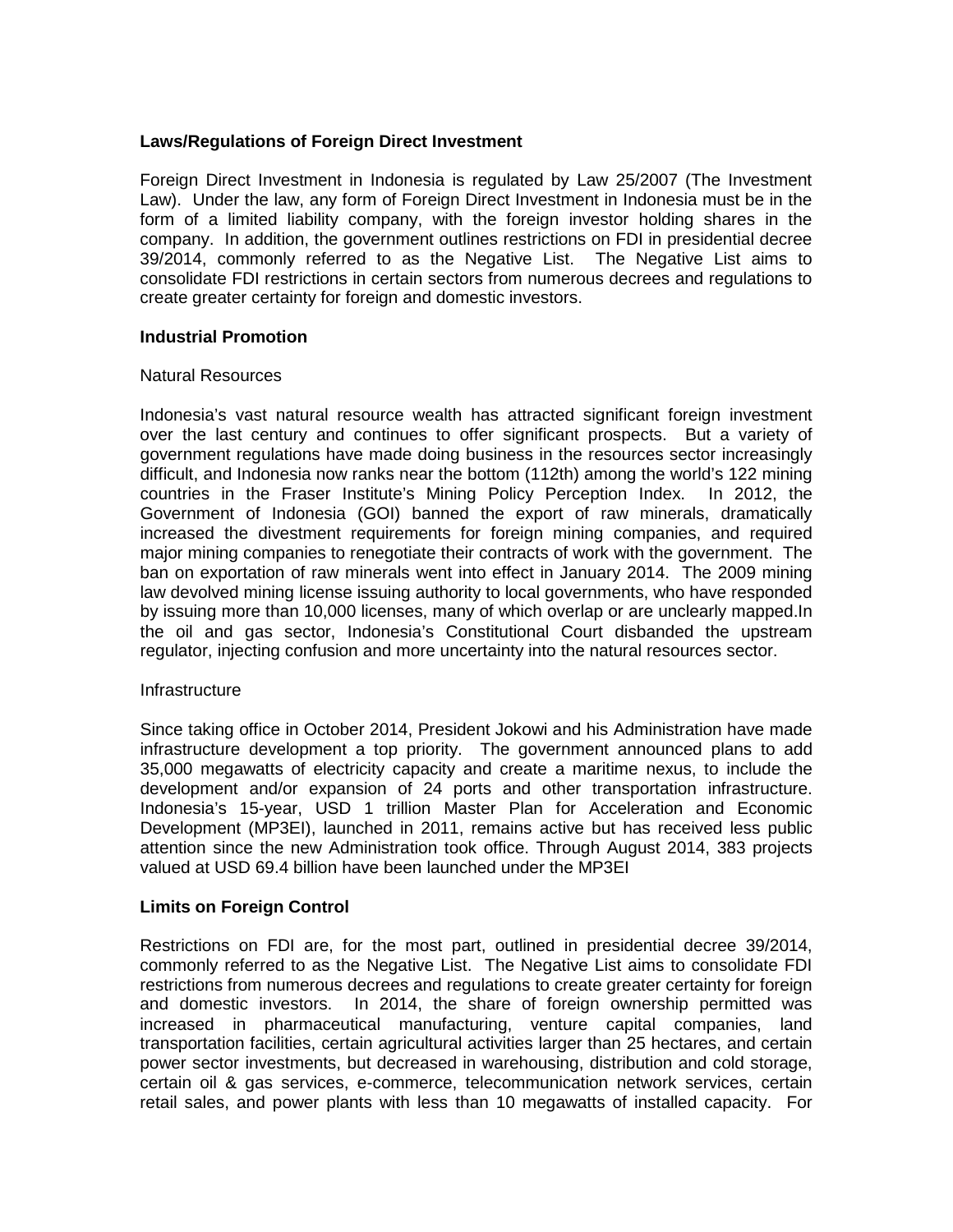investment in certain sectors, such as mining and higher education, the Negative List is useful only as a starting point, as additional licenses and permits are required by individual ministries. Foreign capital investment, through the stock market, is not governed by the Negative List. Foreigners may purchase equity in state-owned firms through initial public offerings. Capital investments in publicly listed companies through the stock exchange are not subject to Indonesia's Negative List unless an investor is buying a controlling interest.

# **Privatization Program**

While some state-owned enterprises have offered shares on the stock market, Indonesia does not have an active privatization program.

# **Screening of FDI**

The Investment Coordinating Board (BKPM) is responsible for issuing investment licenses to foreign entities and has taken steps to simplify the application process through better coordination between various government institutions. BKPM has launched an online portal for its National Single Window for Investment which allows foreign investors to apply for and track the status of licenses and other services online. In an effort to streamline the investment licensing and permitting process, BKPM launched a national one-stop shop to coordinate many of the permits issued by more than a dozen ministries and agencies required for investment approval. While the BKPM one-stop shop's goal is to help ease investment approvals, investments in the mining, oil and gas, plantation, and most other sectors still require multiple licenses from related ministries and authorities. Likewise, certain tax and land permits, among others, typically must be obtained from local government authorities. Though Indonesian companies only require one approval at the local level, businesses report that foreign companies often must obtain both administrative and de facto legislative approval in order to establish a business.

The Coordinating Ministry of Home Affairs, Ministry of Administrative Reform and Bureaucracy Reform, and BKPM issued a circulating letter on September 15, 2010, to clarify investment that crosses provincial and regional boundaries. Investment in a regency is managed by the regency government; investment that lies in two or more regencies is managed by the provincial government; and investment that lies in two or more provinces is managed by central government, or central BKPM. BKPM has plans to roll out its one-stop shop structure to the provincial and regency level to streamline local permitting processes at more than 500 sites around the country.

# **Competition Law**

The Indonesian Competition Authority (KPPU) implements and enforces the 1999 Indonesia Competition Law. The KPPU reviews agreements, business practices and mergers that may be deemed anti-competitive, advises the government on policies that may affect competition, and issues guidelines relating to the Competition Law.

# **Investment Trends**

Not applicable/information not available.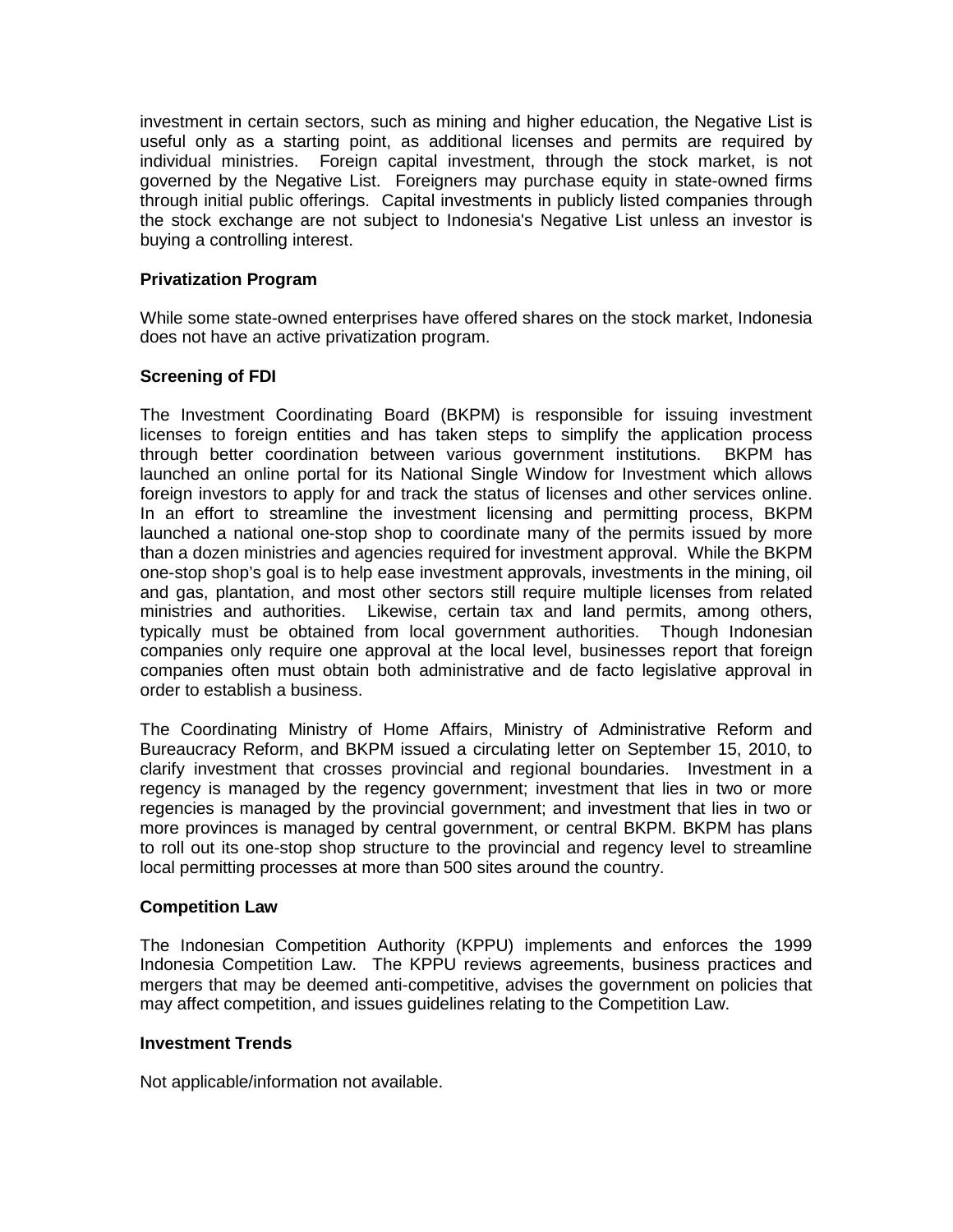| <b>Measure</b>                                                                                          | Year | <b>Index</b><br>or<br><b>Rank</b> | <b>Website Address</b>                                            |
|---------------------------------------------------------------------------------------------------------|------|-----------------------------------|-------------------------------------------------------------------|
| <b>TI Corruption Perceptions index</b>                                                                  | 2014 | 107 of 175                        | transparency.org/cpi2014/re<br>sults                              |
| <b>World Bank's Doing Business</b><br>"Ease<br>Doing<br><b>of</b><br><b>Report</b><br><b>Business</b> " | 2014 | 114 of 189                        | doingbusiness.org/rankings                                        |
| <b>Global Innovation Index</b>                                                                          | 2014 | 87 of 143                         | globalinnovationindex.org/c<br>ontent.aspx?page=data-<br>analysis |
| <b>World Bank GNI per capita</b>                                                                        | 2013 | <b>USD 3,580</b>                  | data.worldbank.org/indicator<br>/NY.GNP.PCAP.CD                   |

Data Source: *Millennium Challenge Corporation Country Scorecard*

The Millennium Challenge Corporation, a U.S. Government entity charged with delivering development grants to countries that have demonstrated a commitment to reform, produced scorecards for countries with a per capita gross national income (GNI) or USD 4,125 or less. A list of countries/economies with MCC scorecards and links to those scorecards is available here: http://www.mcc.gov/pages/selection/scorecards. Details on each of the MCC's indicators and a guide to reading the scorecards are available here: http://www.mcc.gov/pages/docs/doc/report-guide-to-the-indicators-andthe-selection-process-fy-2015.

# **Conversion and Transfer Policies** Return to top

# **Foreign Exchange**

The rupiah (IDR), the local currency, is freely convertible. Currently, banks must report all foreign exchange transactions and foreign obligations to the Bank of Indonesia (BI). With respect to the physical movement of currency, any person taking cash into or out of Indonesia in the amount of IDR 100 million (USD 8,700) or more, or the equivalent in another currency, must report the amount to the Director General of Customs and Excise.

Banks on their own behalf or for customers may conduct derivative transactions related to derivatives of foreign currency rates, interest rates, and/or a combination thereof. BI requires borrowers to conduct their foreign currency borrowing through domestic banks registered with BI. The regulations apply to borrowing in cash, non-revolving loan agreements, and debt securities.

Under the 2007 Investment Law, the GOI gives assurance to investors relating to the transfer and repatriation of funds, in foreign currency, on capital, profit, interest, dividends and other income, funds required for (i) purchasing raw material, intermediate goods or final goods, and (ii) replacing capital goods for continuation of business operations, additional funds required for investment, funds for debt payment, royalties, income of foreign individuals working on the investment, earnings from selling or liquidation of the invested company, compensation for losses, and compensation for expropriation. U.S. firms report no difficulties in obtaining foreign exchange.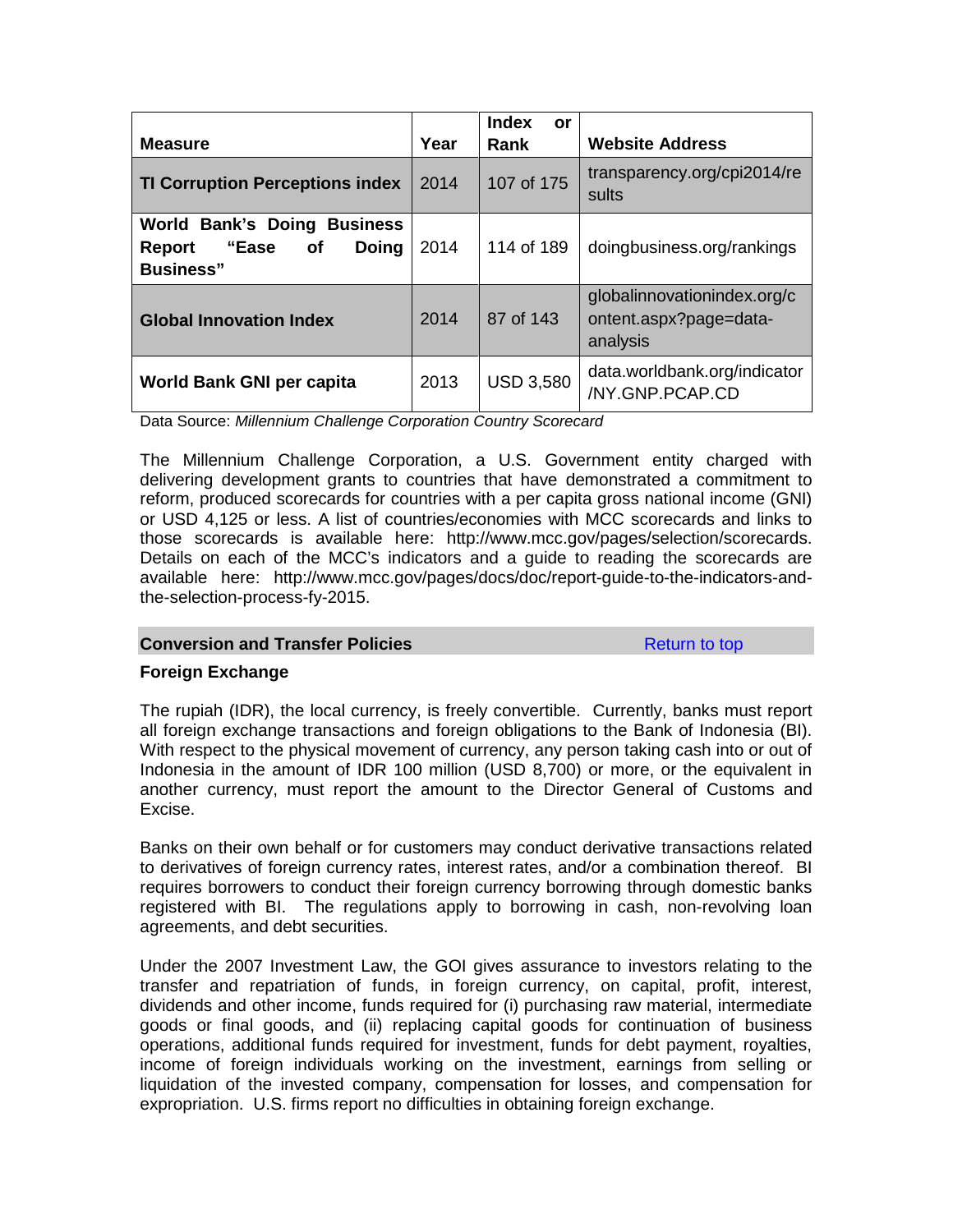Bank Indonesia began in 2012 to require exporters to repatriate their export earnings through domestic banks within three months of the date of the export declaration form. Once repatriated, there are currently no restrictions on re-transferring export earnings abroad. Some companies report this requirement is not enforced.

#### **Remittance Policies**

The Indonesian government places no restrictions or time limitations on investment remittances. However, certain reporting requirements exist. Any transfer of funds in excess of USD 10,000, whether incoming or outgoing, must be reported to Bank Indonesia (BI) along with the reason for the transfer.

Carrying more than IDR 100 million in cash out of Indonesia requires prior approval from Bank BI, while any person carrying IDR 100 million or more into the country must verify the funds with Indonesian Customs upon arrival. Indonesia does not engage in currency manipulation.

The Financial Action Task Force (FATF) upgraded Indonesia to the Improved Compliance-Ongoing Monitoring or gray list at the February 2015 plenary meeting, though Indonesia remains a State Of Concern. The GOI is working towards the goal of an International Cooperation Review Group (ICRG) process exit this June.

#### **Expropriation and Compensation Return to top** Return to top

The GOI generally recognizes and upholds property rights of foreign and domestic investors, and the 2007 Investment Law opened major sectors of the economy to foreign investment while assuring investors' protection from nationalization, except where corporate crime is involved. However, Indonesia's rising economic nationalism has manifested itself through negotiations, policies, regulations, and laws that erode investor value. These include local content requirements, requirements to divest equity shares to Indonesia stakeholders, and requirements to set up manufacturing or processing facilities in Indonesia.

In 2012, the GOI issued a regulation requiring foreign-owned mining operations to divest majority equity to Indonesian shareholders within 10 years of operational startup. That regulation relies upon cost of investment incurred, rather than market value, for purposes of divestment valuation. In October 2014, with Regulation 77/2014, the Indonesian government eased the foreign ownership restrictions to 60 percent for companies that smelt domestically (40 percent divestment) and 70 percent for companies that operate underground mines (30 percent divestment). The GOI is requiring that mining contracts of work be renegotiated to alter terms in favor of the GOI, including royalty and tax rates, local content levels, domestic processing of minerals, and reduced mine areas. Some mining companies have had to reduce the size of their original mining work area without compensation.

In general, Indonesia's rising resource nationalism supports the idea that domestic interests should not have to pay prevailing market prices for domestic resources. In the oil and gas sector, the GOI is increasingly explicit in its policy that expiring production sharing contracts operated by foreign companies be transferred to domestic interests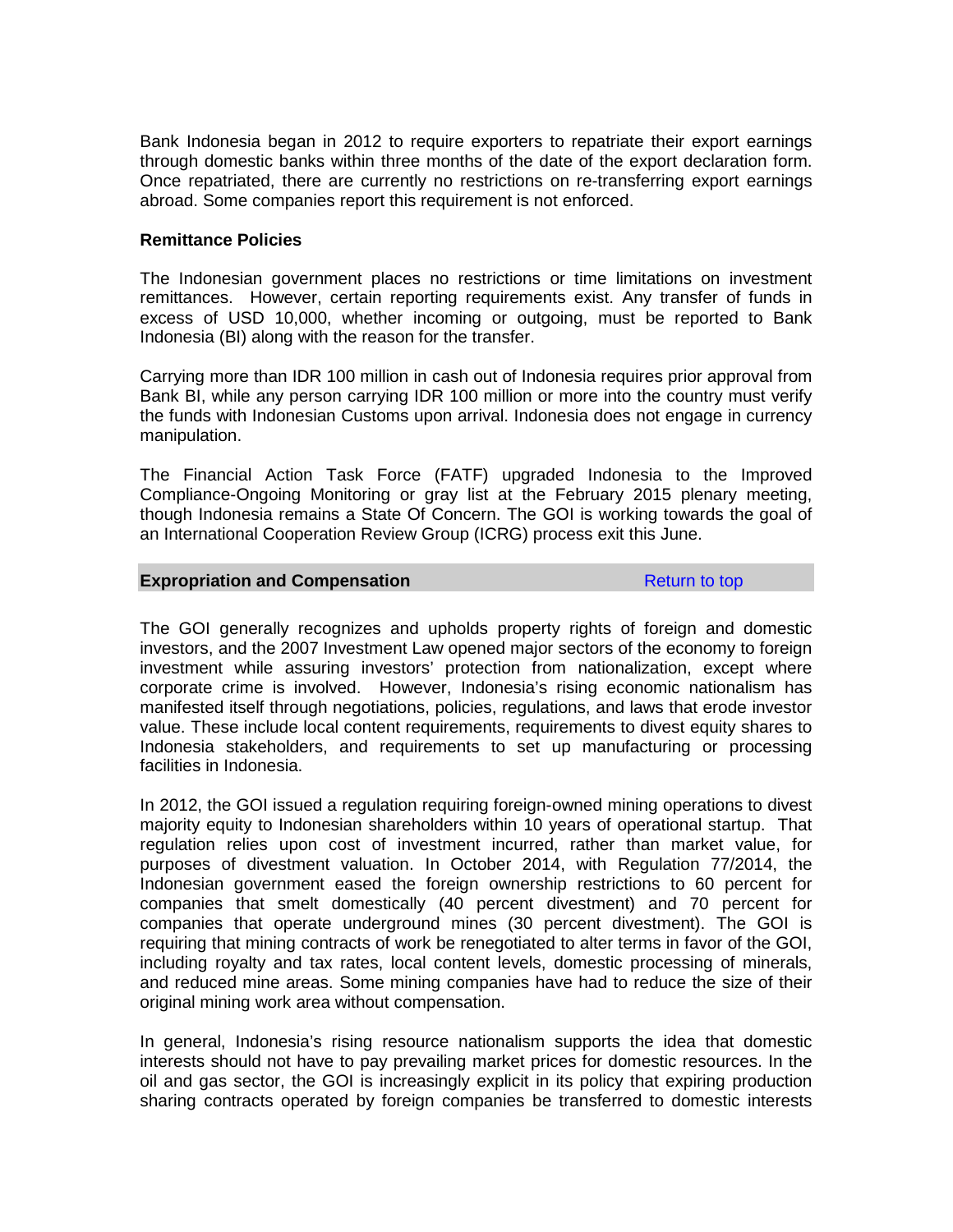rather than extended. While there is no obligation of compensation under the production sharing contract, this policy has begun to affect the Indonesian business interests of foreign companies.

The Law on Land Acquisition Procedures for Public Interest Development passed in December 2011 sought to streamline GOI acquisition of land for much-needed infrastructure projects. The law seeks to clarify roles, reduce the time frame for each phase of the land acquisition process, deter land speculation, and curtail obstructionist litigation, while still ensuring safeguards for land-right holders. The implementing regulations, first approved in 2012, went into effect on January 1 2015. The law has neither led to significantly reduced land acquisition timelines nor resulted in accusations of GOI expropriation of land.

## **Dispute Settlement Return to top**

#### **Legal System, Specialized Courts, Judicial Independence, Judgments of Foreign Courts**

Indonesia's legal system is based on civil law. The court system consists of District Courts (primary courts of original jurisdiction), High Courts (courts of appeal), and the Supreme Court (the court of last resort). Indonesia also has a Constitutional Court. The Constitutional Court has the same legal standing as the Supreme Court, and its role is to review the constitutionality of legislation. Both the Supreme and Constitutional Courts have authority to conduct judicial review.

The court system often does not provide effective recourse for resolving property and contractual disputes. Cases that would be adjudicated in civil courts in other jurisdictions sometimes result in criminal charges in Indonesia. Judges are not bound by precedent and many laws are open to various interpretations.

A lack of clear land titles has plagued Indonesia for decades, although the land acquisition law enacted in December 2011 included legal mechanisms designed to resolve some past land ownership issues. Indonesia also has a poor track record on contract sanctity. Government Regulation 79 of 2010 opened the door for the GOI to remove recoverable costs from production sharing contracts. The GOI is also requiring mining companies to renegotiate their contracts of work to require higher royalties, more divestment, more local content, and domestic processing of mineral ore.

Indonesia's commercial code, grounded in colonial Dutch law, has been updated to include provisions on bankruptcy, intellectual property rights, incorporation and dissolution of businesses, banking, and capital markets. Application of the commercial code, including the bankruptcy provisions, remains uneven, in large part due to corruption and training deficits for judges, prosecutors, and defense lawyers.

# **Bankruptcy**

The bankruptcy law is decidedly pro-creditor and the law makes no distinction between domestic and foreign creditors. As a result, foreign creditors have the same rights as all potential creditors in a bankruptcy case, as long as foreign claims are submitted in compliance with underlying regulations and procedures. Monetary judgments in Indonesia are made in local currency.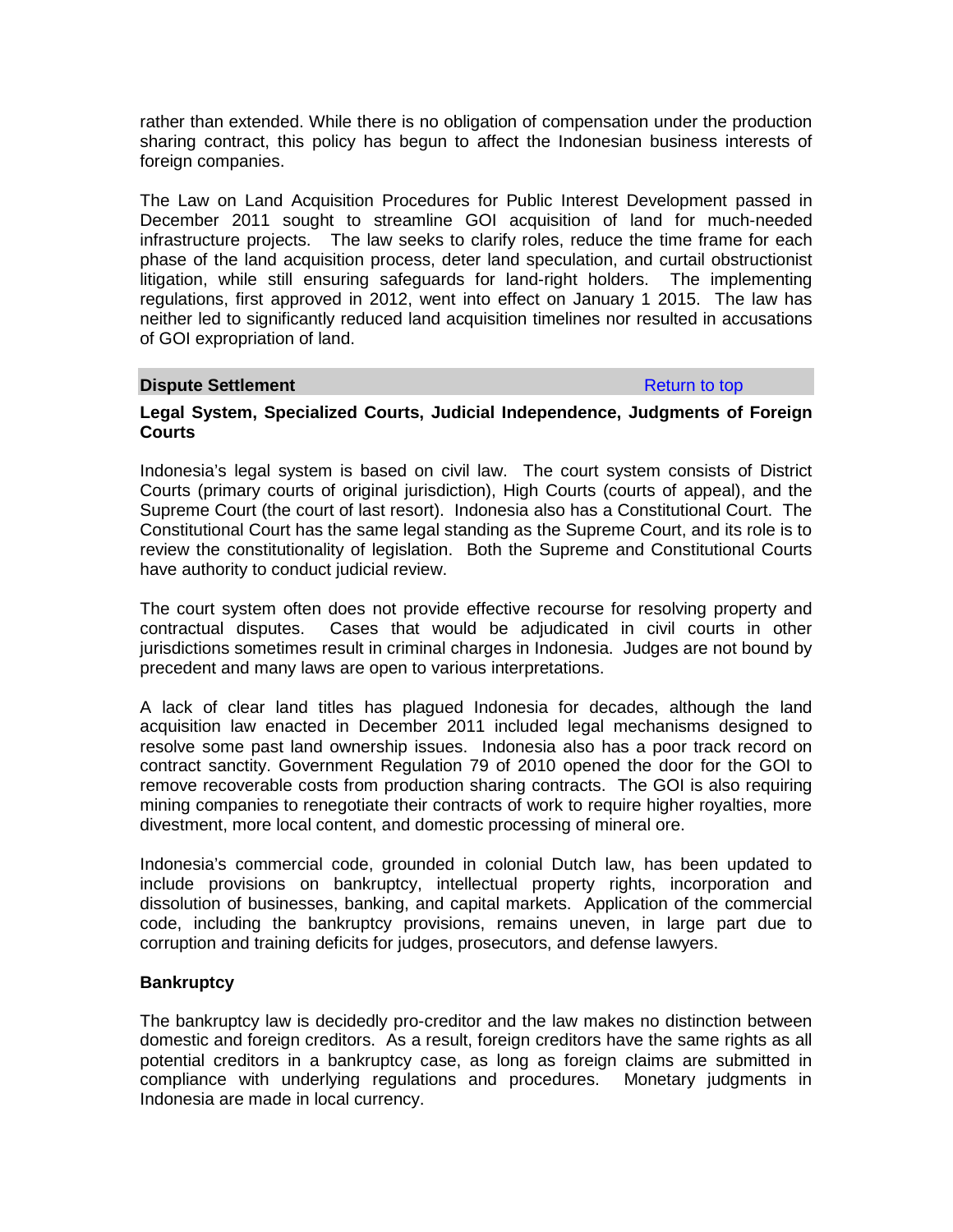#### **Investment Disputes**

Judicial handling of investment disputes remains mixed. Indonesia's legal code recognizes the right of parties to apply agreed upon rules of arbitration. Some arbitration but not all is handled by Indonesia's domestic arbitration agency, the Indonesian National Arbitration Body.

Companies have resorted to ad hoc arbitrations in Indonesia using the UN Commission on International Trade Laws (UNCITRAL model law) arbitration rules. Though doing business in Indonesia remains challenging, there is not a clear pattern of investment disputes involving U.S. or other foreign investors.

## **International Arbitration**

In early 2014, Indonesia began to terminate its Bilateral Investment Treaty agreements (BITs) by allowing more than 60 outstanding agreements to expire. Indonesia is developing its own model Bilateral Investment Treaty (BIT) but has not yet announced when it would be finalized. The United States does not have a BIT with Indonesia. Ongoing international arbitration cases involving Indonesia may have played a role in Indonesia's decision to abrogate its BITs.

# *ICSID Convention and New York Convention*

Indonesia is a Member of the International Center for Settlement of Investment Disputes (ICSID) and the New York Convention of 1958 on the Recognition and Enforcement of Foreign Arbitral Awards. Thus, foreign arbitral awards are legally recognized and enforceable in the Indonesian courts, but, in practice, are not always enforced. The 2012 ICSID arbitration case of British firm Churchill Mining vs. Indonesia is on-going as of April 2015.

# **Duration of Dispute Resolution**

The court system in Indonesia works slowly. International arbitration awards, when enforced, may take years from original judgment to payment.

#### **Performance Requirements and Incentives Return is a Return to top**

# **WTO/TRIMS**

The Indonesian government notified the WTO of its compliance with Trade-Related Investment Measures (TRIMS) on August 26, 1998. The 2007 Investment Law states that the GOI shall provide the same treatment to both domestic and foreign investors originating from any country. The Indonesian government pursues policies to promote local manufacturing that could be inconsistent with TRIMS requirements, such as linking import approvals to investment pledges and local content requirements in some sectors.

#### **Investment Incentives**

The GOI offers a tax holiday scheme to exempt certain businesses from paying corporate income taxes for up to ten years under Ministry of Finance Decree No. 130/PMK.011/2011. Businesses must have operated as a legal entity in Indonesia for at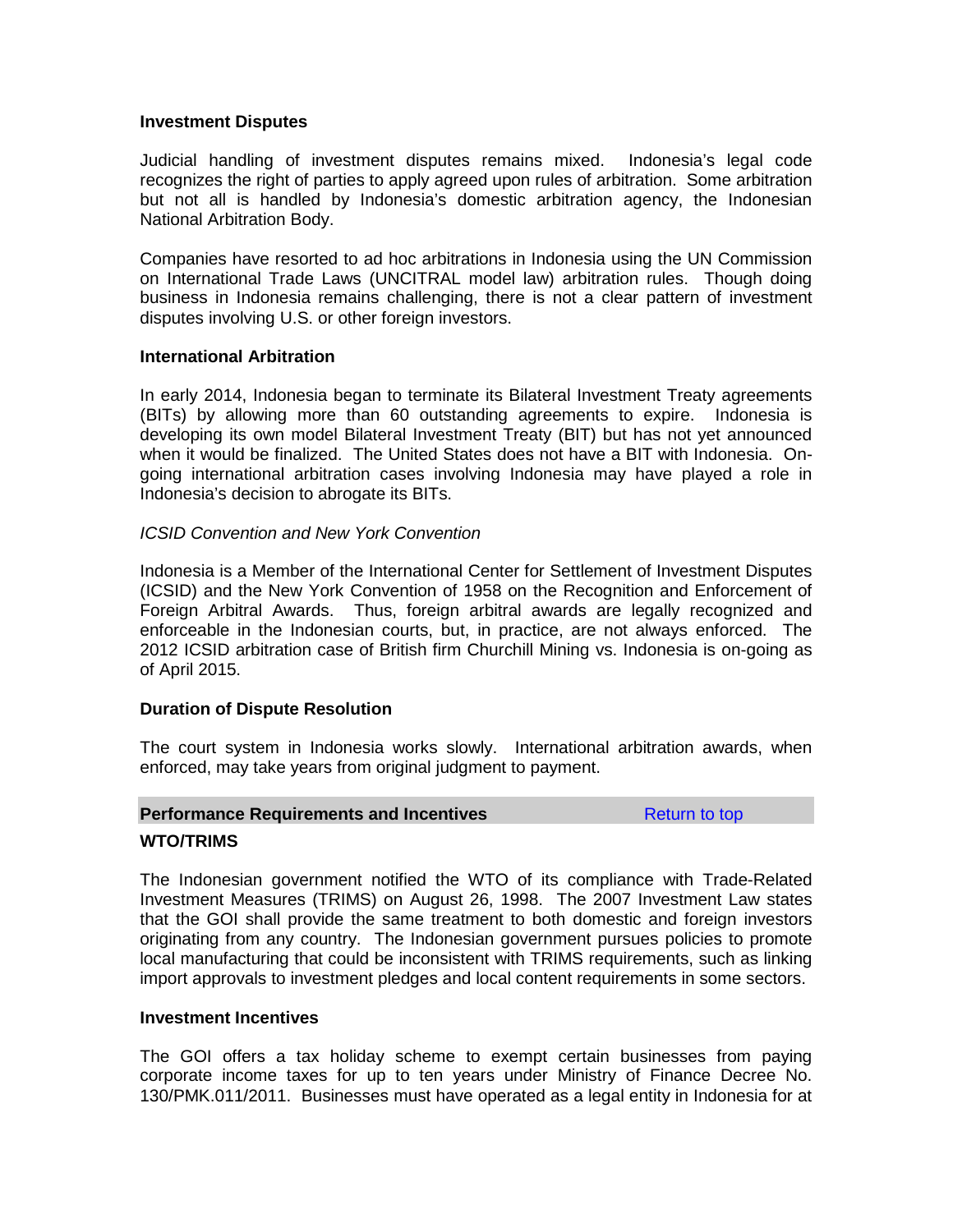least 12 months prior to the issuance of the tax holiday regulation, among other requirements. Priority is given to investment in resource extraction, resource refinement, industrial machinery, renewable resources, telecommunications equipment, or pioneer sectors. Government Regulation No. 62 of 2008 provides a tax incentive program for projects conducted in national high-priority sectors which encompass 128 different fields. Businesses may only apply for one tax incentive: either the tax holiday or the tax incentive program.

# **Research and Development**

At present, Indonesia does not have formal regulations granting national treatment to U.S. and other foreign firms participating in Government-financed or subsidized research and development programs. The State Ministry for Research and Technology handles applications on a case-by-case basis.

#### **Performance Requirements**

The GOI expects foreign investors to contribute to the training and development of Indonesian nationals, allowing the transfer of skills and technology required for their effective participation in the management of foreign companies. As a general rule, a company can hire foreigners only for positions that the government has deemed open to non-Indonesians. Employers must have manpower-training programs aimed at replacing foreign workers with Indonesians. If a direct investment enterprise wants to employ foreigners, the enterprise should submit an Expatriate Placement Plan to BKPM to get a Limited Stay Visa or Semi-Permanent Residence Visa (VITAS/VBS). Expatriates are issued a Limited Stay Permit (KITAS) and a blue book, valid for two years and renewable for up to two extensions without leaving the country. The foreign worker must meet education, work experience, and Indonesian language requirements and commit to transfer knowledge to an Indonesian counterpart. Under Ministry of Manpower regulations, any expatriate who holds a work and residence permit must contribute USD 1,200 per year to a fund for local manpower training at regional manpower offices. Some U.S. firms report difficulty in renewing KITASs for their foreign executives. In 2013, the government issued new regulations on the employment of foreigners, including an age cap of 55 years on foreign executives for oil and gas firms. In December 2013, the Ministry of Manpower and Transmigration issued Regulation 12 on Procedures for Employing Foreign Manpower. The new regulation made some changes to the previous 2008 regulation, including the introduction of a new mechanism to hire temporary foreign workers and simplification of the permit process for foreigners married to Indonesians.

With the passage of the defense law in October 2012 and subsequent implementing regulations in October 2014, the GOI established a policy that imposes offset requirements for procurements from foreign defense suppliers. Currently, U.S. defense equipment suppliers are still competing for contracts with local partners on the basis of an exception in the law that indicates that purchases may be made from non-state owned enterprise (SOE) sources if not readily available on the local market. The 2014 implementing regulations did little to clarify how offsets would be applied. According to the legislation and subsequent implementing regulations, an initial 35 percent of any foreign defense procurement or contract must be offset through local content, countertrade agreements, transfer of technology agreements, or a variety of other mechanisms. The offset amount must increase by 10 percent every five years until a maximum of 85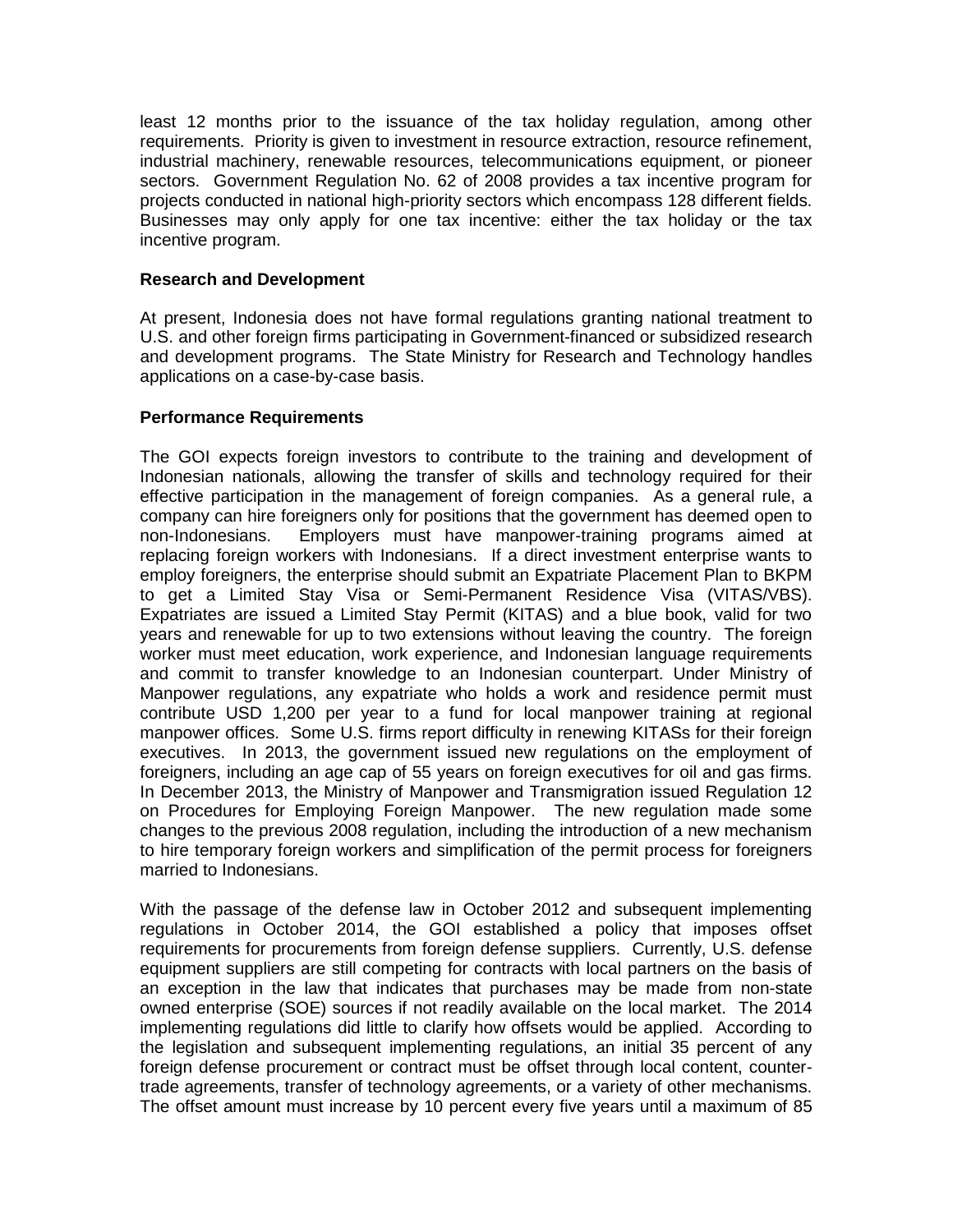percent of a contract or procurement value is reached. The implementing regulations also refer to a "multiplier factor" that can be applied to increase a given offset valuation depending on "the impact on the development of the national economy." Decisions regarding multiplier values, authorized local content, and other key aspects of the new law are in the hands of the Defense Industry Policy Committee (KKIP), an entity comprising GOI interagency representatives and defense industry leadership, further increasing issues with transparency and predictability of how the regulations will be applied.

# **Data Storage**

The Indonesian government issued Government Regulation 82 in 2012 requiring certain "public service providers" to establish data storage and disaster recovery centers on Indonesian soil. The government continues to contemplate how broadly to apply the definition of "public service providers" under Regulation 82/2012, but it is possible that data localization rules will affect financial and other service delivery companies.

# **Right to Private Ownership and Establishment** Return to top

The Ministry of Law and Human Rights' implementation of an electronic business registration filing and notification system has dramatically reduced the number of days needed to register a company. Foreign firms are not required to disclose proprietary information to the government before investing.

To establish a business, one must: obtain the standard form of the company deed; arrange for a notary electronically; obtain clearance for the Indonesian company's name at the Ministry of Law and Human Rights; notarize company documents; obtain a certificate of company domicile from the local municipality; pay the State Treasury for the non-tax state revenue fees for legal services; apply to the Ministry of Law and Human Rights for approval of the deed of establishment; apply at the one stop service for the permanent business trading license and company registration certificate; register with the Ministry of Manpower; apply for the workers' social security and health program; and, obtain a taxpayer registration number and a value added tax (VAT) collector number. The process takes an average of 52 days.

#### **Protection of Property Rights Return to top Return to top**

# **Real Property**

The Basic Agrarian Law of 1960, the predominant body of law governing land rights, recognizes the right of private ownership. Indonesia's 1945 Constitution states that all natural resources are owned by the GOI for the benefit of the people. This principle was augmented by the passage of a land acquisition bill in December 2011 that enshrined the concept of eminent domain and established mechanisms for fair market value compensation and appeals. The National Land Agency registers property under Regulation No. 24 of 1997, though the Ministry of Forestry administers all 'forest land'. Registration is sometimes complicated by local government requirements and claims as a result of decentralization. Registration is also not conclusive evidence of ownership, but rather strong evidence of such. Foreigners are not allowed to own land in Indonesia, but can acquire the rights to use, sell, lease, and mortgage land through an Indonesian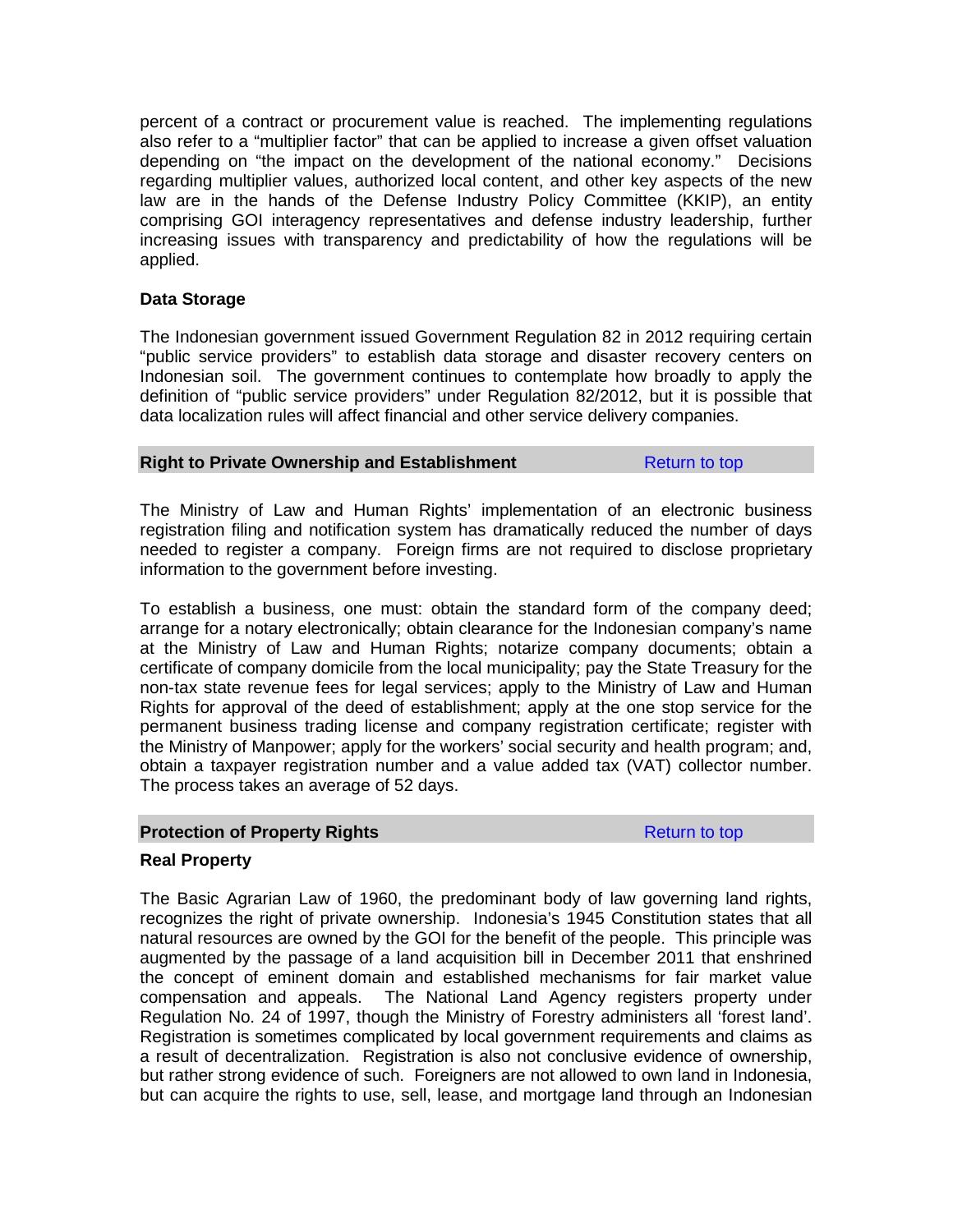entity. Indonesia ranks 117th on the World Bank's, Ease of Registering Property ranking.

# **Intellectual Property Rights**

Indonesia is currently on the Special 301 priority watch list for intellectual property rights (IPR) protection. Indonesia's failure to effectively protect intellectual property and enforce IPR laws has resulted in high levels of physical and online piracy. The International Intellectual Property Alliance estimates that 86 percent of business software is unlicensed, while retail piracy rates are likely even higher. Harco Glodok, Indonesia's largest trade center for consumer electronics and related goods, remains on the Notorious Markets list in 2015.

Indonesia's intellectual property laws provide a solid foundation for enforcement efforts. In September 2014 Parliament amended Indonesia's 2002 Copyright Law. Changes to the law include extending copyright protection for most works to lifetime plus 70 years for individuals or 50 years for copyrights held by legal entities, strengthens the role of collective management organizations to streamline royalty collections, including for foreign copyrights through bilateral or multilateral agreement, criminalizing illegal upload or download of copyrighted material for commercial use, and creating landlord liability for "deliberately and knowingly" allowing the sale or duplication of copyright infringing material. Draft amendments to Indonesia's Trademark and Patent laws are on the 2015 legislative calendar and are scheduled to be submitted to Parliament this year. Currently, a standard trademark application process can take up to 24 months, and trademark holders report that claiming well-known mark status can be difficult. Patent applications can take up to 48 months.

Despite adequate intellectual property laws, enforcement remains limited. The Directorate General for Intellectual Property (DGIP) reported limited seizures in 2014, although BPOM, Indonesia's food and drug administration, reported the seizure of more than USD 7 million in counterfeit medicine during the year. Trademark and Copyright legislation requires a rights-holder complaint for investigations, and DGIP and BPOM investigators lack the authority to make arrests so must rely on police cooperation for any enforcement action. In 2012, the Supreme Court ruled that Customs may obtain rights for temporary injunctions to suspected counterfeit shipments at the border. However, Customs still cannot exercise ex officio powers, as intended in the 2006 amended customs law. The Indonesian Government is responsible for the storage and destruction of seized counterfeit goods, although rights-holders have contributed to the cost of destroying IP-infringing goods in the past.

#### **Resources for Rights Holders**

For additional information about treaty obligations and points of contact at local IP offices, please see WIPO's country profiles at [http://www.wipo.int/directory/en/.](http://www.wipo.int/directory/en/)

For a list of local lawyers, see:<http://jakarta.usembassy.gov/us-service/attorneys.html>

AmCham Indonesia: http://www.amcham.or.id/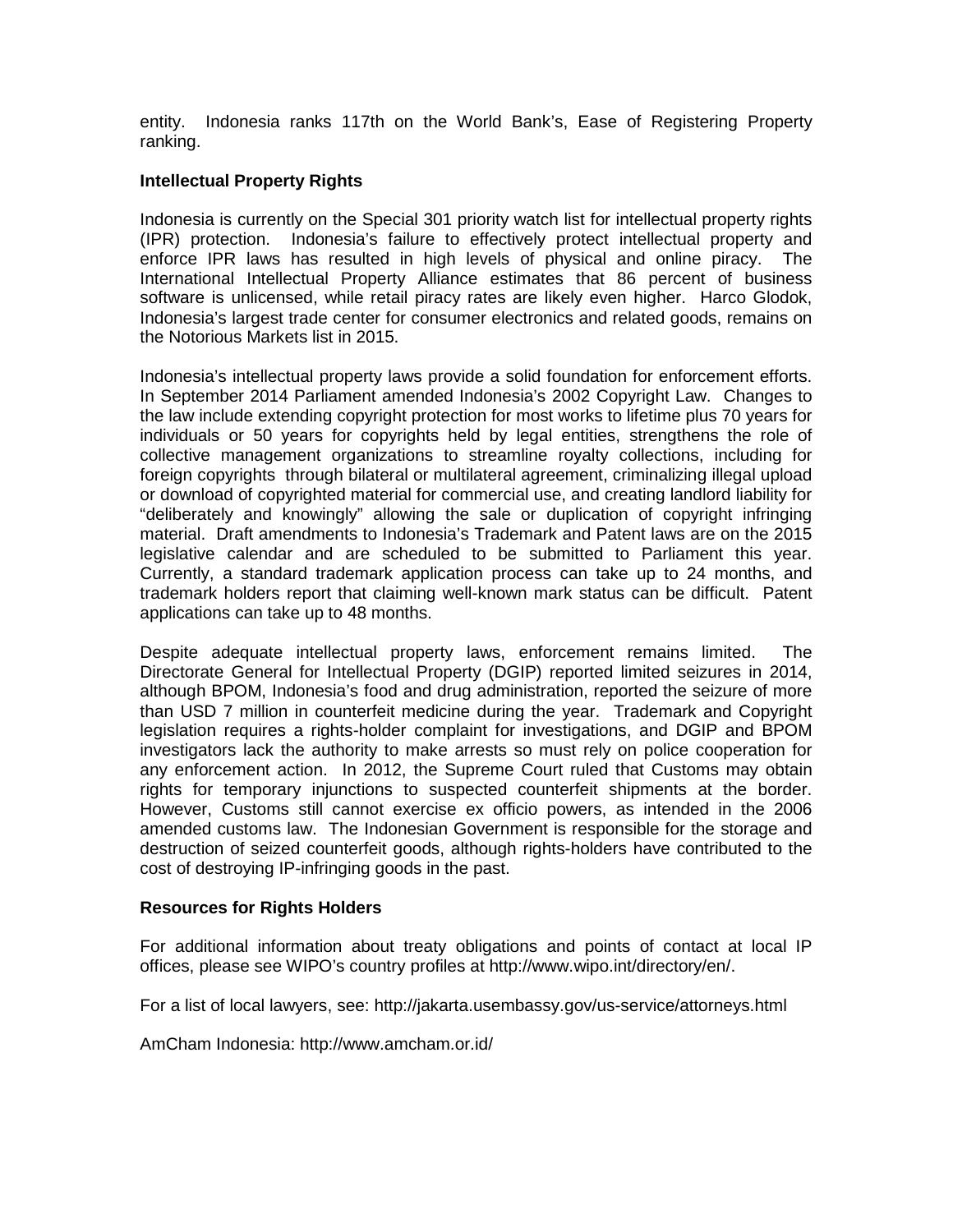#### **Transparency of Requiatory System Refull and System** Return to top

Indonesia continues to bring its legal, regulatory, and accounting systems into compliance with international norms, but progress is slow. Recent successes include passage of a comprehensive anti-money laundering law in late 2010 and a land acquisition law in December 2011, both of which could have positive implications for foreign investment. Although Indonesia continues to move forward with regulatory system reforms, these efforts have not yet created a level playing field for foreign investors nor does the current regulatory system establish clear and transparent rules for all actors. Certain laws and policies, including the Negative List, establish sectors that are either fully off-limits to foreign investors or are subject to substantive conditions.

Bureaucratic reforms have slowed, and decentralization has introduced another layer of bureaucracy for firms to navigate, resulting in costly red tape. Ineffective management and corruption are among the challenges faced by the GOI in launching bureaucratic reform. U.S. businesses cite regulatory and transparency problems as ongoing factors hindering operations. Government ministries and agencies, including the Indonesian Parliament, continue to publish many proposed laws and regulations in draft form for public comment; however, not all draft laws and regulations are made available in public fora. Laws and regulations are often vague and require substantial interpretation by the implementers, leading to business uncertainty and rent-seeking opportunities. In short, investors remain interested but wary, as Indonesia is not currently making the longerterm regulatory changes to generate greater domestic or foreign investment.

#### **Efficient Capital Markets and Portfolio Investment** Return to top

The Indonesia Stock Exchange (IDX) index closed at 5226.9 on December 30, 2014, up 24 percent for the calendar year. In 2014, IDX had 503 listed companies and reached capitalization as high as (USD 512.82 billion) in May. There were 23 initial public offerings in 2014. Foreigners conducted more than half of total IDX stock trades in the last quarter of 2014 (65 percent in Q4 2014). In 2011, the IDX launched the Indonesian Sharia Stock Index (ISSI), its first index of sharia-compliant companies, primarily to attract greater investment from Middle East companies and investors. As of 2014 the ISSI is composed of 313 stocks listed on IDX's Jakarta Composite Index.

Government treasury bonds are the most liquid bonds offered by the GOI. Treasury bills are less liquid due to their small issue size. Liquidity in BI-issued Sertifikat Bank Indonesia (SBI) is also limited due to the three-month required holding period. The GOI also issued its first sukuk treasury bills as part of efforts to diversify Islamic debt instruments and increase their liquidity. Indonesia's sovereign debt is currently graded as BBB- by Fitch Ratings and baa3 grade by Moody's.

The Financial Services Supervisory Authority (OJK) assumed BI's supervisory role over commercial banks as of January 1, 2014 and began overseeing the capital markets and non-banking institutions on January 1, 2013, replacing the Capital Market and Financial Institution Supervisory Board.

Foreigners have good access to the Indonesian securities market and are a major source (33 percent in government securities) of portfolio investment. Foreign ownership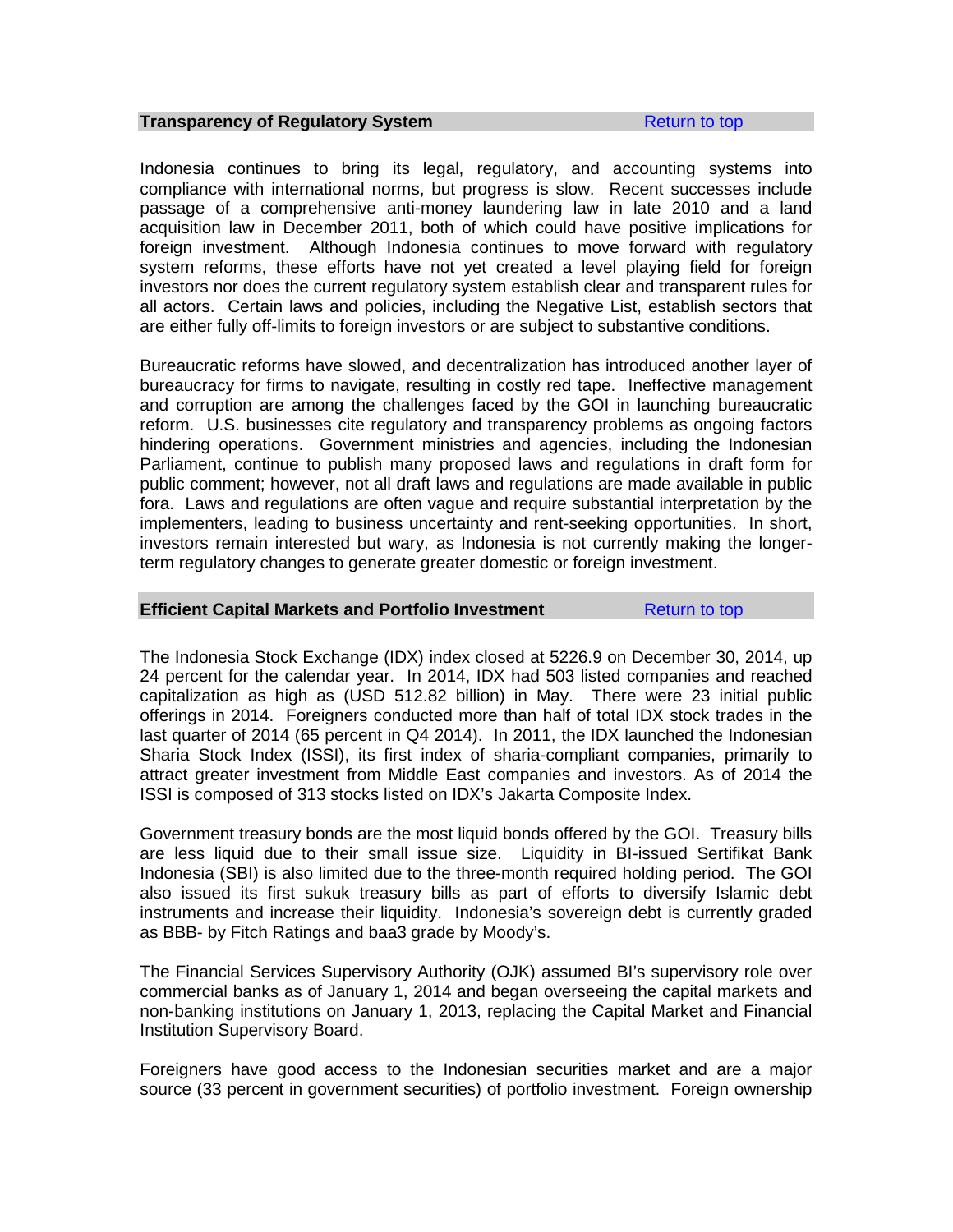of Indonesian companies may be limited in certain industries as determined by the Negative List.

#### **Money and Banking System, Hostile Takeovers**

Although there is some concern regarding the operations of the many small and medium family-owned banks, the banking system is generally considered sound with banks enjoying some of the widest interest rate margins in the region. The ten largest banks, with IDR 3,361 trillion for December 2014 (USD 272.6 billion) in total assets or 65.2 percent of the total, dominate the banking sector. Loans grew 12 percent as of December 31, 2014, (vis-à-vis 21.4 percent in 2013) while gross non-performing loans stood at 2.1 percent, up from 1.7 percent a year earlier.

Foreigners may purchase up to 99 percent of the total shares of a domestic bank through private placement or on the stock exchange. Purchases of 25 percent or more require BI approval. Foreign banks may establish branches if the foreign bank is ranked in the top 200 global banks by assets. To establish a representative office, the foreign bank must be ranked in the top 300 global banks by assets. A special operating license is required from BI in order to establish a foreign branch.

BI has limited bank ownership to no more than 40 percent by any single shareholder, applicable to foreign and domestic shareholders, and requiring foreign bank branches to become subsidiaries.

#### **Competition from State Owned Enterprises** Return to top

Indonesia had 119 SOEs at the end of 2014, 26 of which contributed more than 90 percent of the total SOE profit. Twenty are listed on the Indonesian stock exchange and 14 are special purpose entities under the SOE ministry with one under the Ministry of Finance (the Indonesian Infrastructure Guarantee Fund). SOEs are present in almost all sectors/industries including banking (finance), tourism (travel), agriculture, forestry, mining, construction, fishing, energy, and telecommunications (information and communications). In 2014, the profits fell by 3.5 percent YOY to IDR 148.6 trillion (USD 11.4 billion) compared to 2013. As of the end of 2014, SOEs employ around 781,760 people and contribute an estimated 40 percent of the country's gross domestic product. As of December 30, 2014, there are 20 state-owned companies with a market capitalization amounting to IDR 1,381 trillion or 26.41 percent of the total capitalization of shares listed on the Stock Exchange. Indonesian SOE R&D spending varies by sector.

Private enterprises can compete with SOEs under the same terms and conditions with respect to access to markets, credit, and other business operations. However, many sectors report that, in reality, SOEs receive strong preference for GOI projects. SOEs publish an annual report and are audited by the Supreme Audit Agency (BPK), the Financial and Development Supervisory Agency (BPKP), and external and internal auditors.

Indonesian SOEs adopt a two-tier Board structure with a Board of Commissioners (similar to an American company's board of directors) and a Board and Directors (similar to an American company's executive management team). Depending on the type of SOE, either the President or the Minister of SOEs has the right to make appointments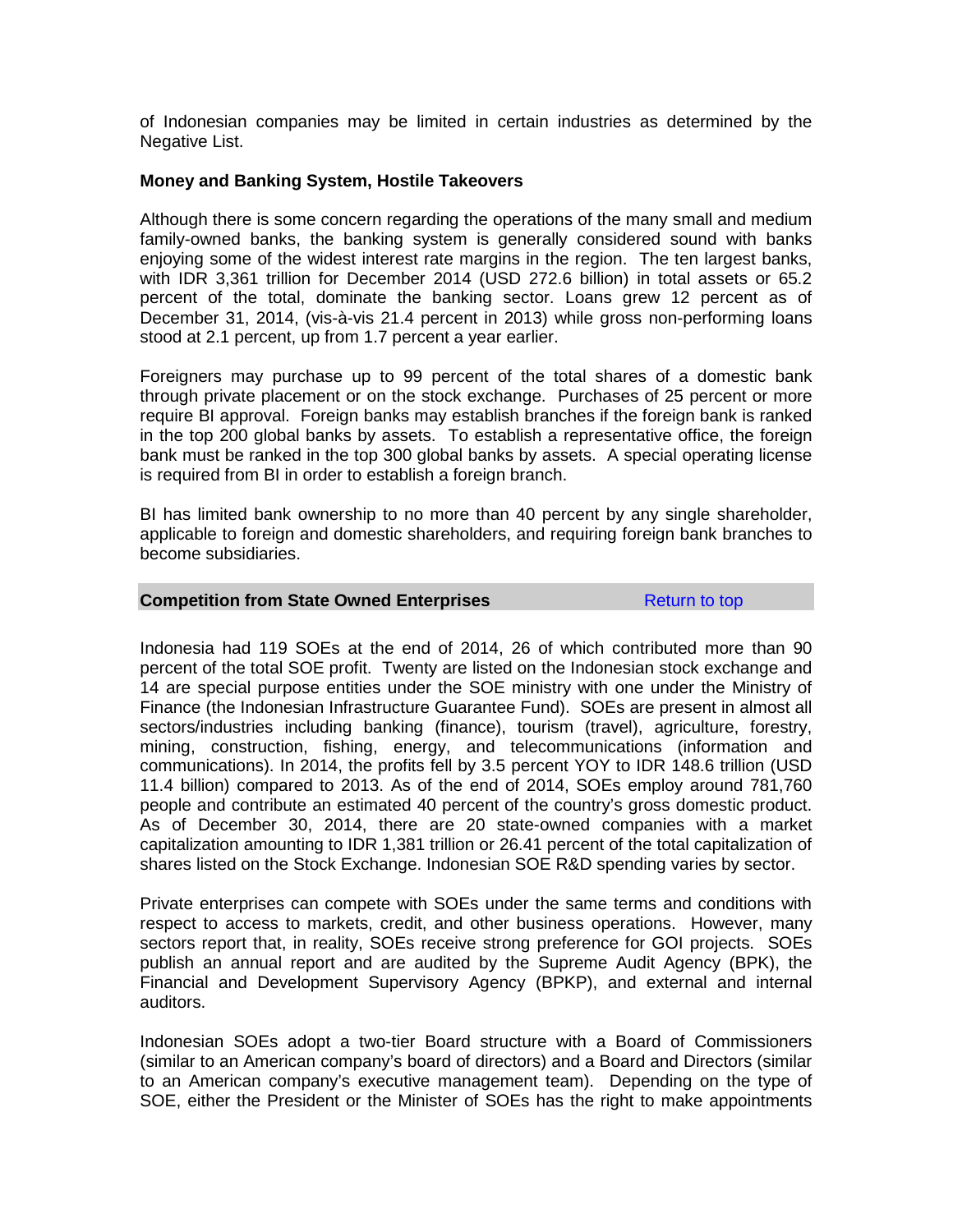and to dismiss members of either the Board of Commissioners or Board of Directors. With such control, board member appointments are subject to government interference. Hence, it is not uncommon for SOEs to have ministers, high-ranking bureaucrats, military generals, or member of political parties, either retired or still active, sitting as Board members. Some SOEs suffer from poor management, which has led to several cases of graft and corruption against former Commissioners and Directors.

#### **OECD Guidelines on Corporate Governance of SOEs**

State Owned Enterprises (SOEs) in Indonesia generally do not adhere to the OECD Guidelines on Corporate Governance for SOEs.

#### **Sovereign Wealth Funds**

The GOI established the Pusat Investasi Pemerintah (PIP) to act as a special purpose investment entity and eventually as a sovereign wealth fund. To date, it has limited its investments to the domestic market in strategic sectors with the goal of stimulating national economic growth. PIP can invest in a variety of asset classes such as equity, debt, infrastructure, and direct investments. PIP is in addition to other GOI SOEs that invest in domestic markets such as PT Sarana Multi Infrastructure, PT Indonesia Infrastructure Guarantee Facility, and Indonesia Infrastructure Finance.

## **Corporate Social Responsibility Return to top Return to top**

While international organizations like the OECD and UN envision corporate social responsibility (CSR) as a comprehensive management paradigm that includes concepts like human rights, employee relations, environment and science, bribery and corruption, consumer interests, and taxation, understanding of CSR in Indonesia tends to focus on community and economic development, and educational projects and programs. This is at least in part caused by the fact that such projects are often required in the environmental impact permits ("Amdal") of resource extraction companies, which undergo a good deal of domestic and international scrutiny of their operations. Because much resource extraction activity occurs in remote and rural areas where government services are limited or absent, these companies face very high community expectations to provide such services themselves. Despite significant investments – especially by large multinational firms – in CSR projects, there is limited general awareness of those projects, even among government regulators and officials.

# **OECD Guidelines for Multinational Enterprises**

Indonesia is not an adherent to the OECD Guidelines for Multinational Enterprises.

# **Political Violence Return to top Return to top**

As in other democracies, politically motivated demonstrations occasionally occur throughout Indonesia, but are not a major ongoing concern for most foreign investors.

Fighting terrorism remains a top priority for the Indonesian government, and President Jokowi Widodo has demonstrated a continued strong commitment to combating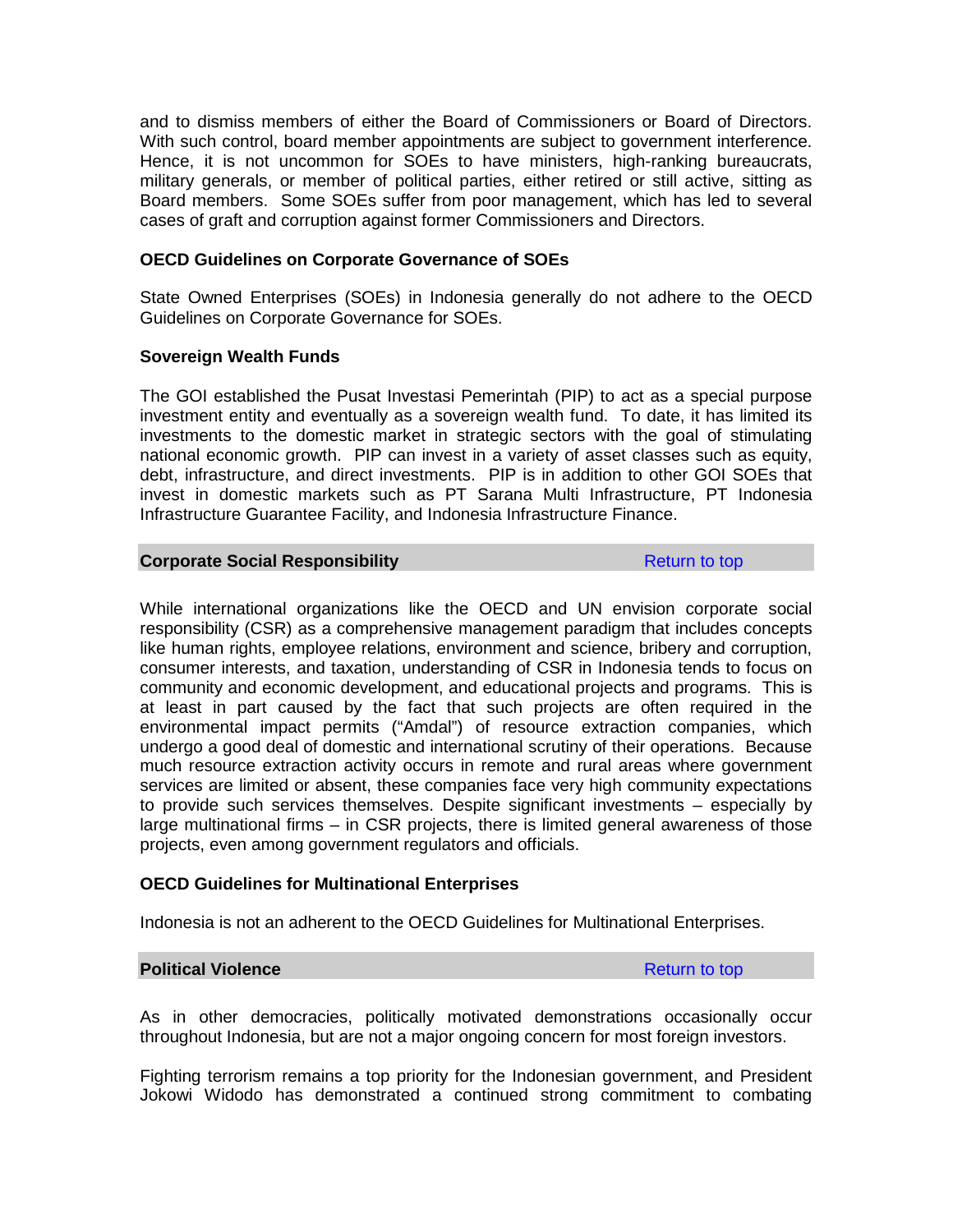terrorism. Since the 2009 bombings of two international hotels in Jakarta, Indonesian police and security forces have disrupted a number of terrorist cells, including some affiliated with Jemaah Islamiyah (JI), a U.S. government-designated terrorist organization that carried out several bombings at various times since 2000. In response to terrorist threats and attacks, Indonesia has effectively pursued counterterrorism efforts through legislation and law enforcement. In 2014, the Attorney General's Office handled nearly 50 terrorism related cases. Though the Indonesian government's sustained counterterrorism campaign has significantly degraded the operational capabilities of violent extremist organizations in Indonesia, these groups continue to demonstrate a willingness and ability to carry out attacks with little or no warning. Although U.S. and Western-affiliated interests remain potential targets of terrorists, the focus of terrorists is increasingly on attacks against local governments and law enforcement entities, especially the police. There is also concern about Indonesians traveling to Syria or Iraq as foreign terrorist fighters; several hundred Indonesians are estimated to have traveled to the Middle East to join violent groups operating there.

Foreign investors in Papua face certain unique challenges. Indonesian security forces occasionally conduct operations against the Free Papua Movement, a small armed separatist group that is most active in the Central Highlands region. Low-intensity communal, tribal, and political conflict also exists in Papua and has caused deaths and injuries. Anti-government protests have resulted in deaths and injuries, and violence has been committed against employees and contractors of a U.S. company there.

#### **Corruption** Return to top **Return to top**

President Jokowi was elected in 2014 on a strong good-governance platform. However, corruption remains a serious problem, preventing increased FDI, according to some U.S. companies. Although the government has issued detailed directions on combating corruption in targeted ministries and agencies, there has not been a concerted government-led effort to encourage or require companies to establish internal codes of conduct, or effective internal controls, ethics, and compliance programs to detect and prevent bribery of public officials.

Indonesia's ranking in Transparency International's Corruption Perceptions Index in 2014 is 107 out of 175 countries. Corruption remains pervasive despite laws to combat it. The independence and authority of the Corruption Eradication Commission (KPK) has been called into question following its announcement and subsequent deferral of its investigation into a candidate for National Police Chief. The KPK's purview in corruption cases is typically limited to law enforcement and other public officials, cases that exceed USD 100,000 in value and/or that represent significant loss to the state. Corruption cases are also handled by the Indonesian National Police and Attorney General's Office, neither of which have the same organizational capacity to investigate or prosecute corruption cases. Giving or accepting a bribe is a criminal act, with possible fines ranging from USD 3,850 to USD 77,000 and imprisonment up to a maximum of 20 years or life imprisonment, depending on the severity of the charge.

#### **UN Anticorruption Convention, OECD Convention on Combatting Bribery**

Indonesia ratified the UN Convention against Corruption in September 2006. Indonesia has not yet acceded to the OECD Anti-Bribery Convention, but attends meetings of the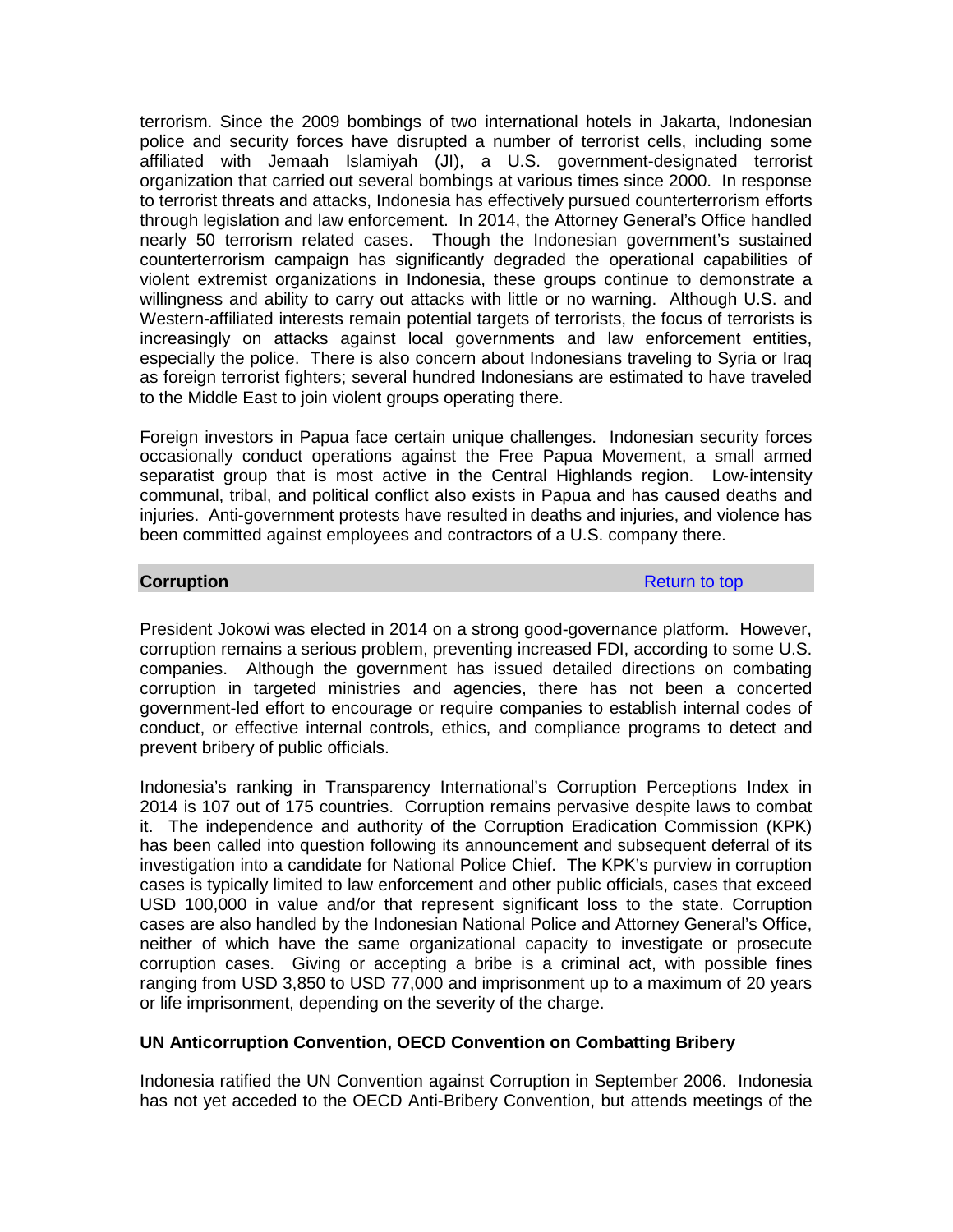OECD Anti-Corruption Working Group. In 2014 Indonesia chaired the Open Government Partnership, a multilateral platform to promote transparency, empower citizens, fight corruption, and strengthen governance. Several civil society organizations function as vocal and competent corruption watchdogs, including Transparency International Indonesia and Indonesia Corruption Watch.

#### **Resources to Report Corruption**

Jln. HR Rasuna Said Kav. C1 Kuningan Jakarta Selatan 12920 informasi@kpk.go.id

Corruption, including bribery, raises the costs and risks of doing business. Corruption has a corrosive impact on both market opportunities overseas for U.S. companies and the broader business climate. It also deters international investment, stifles economic growth and development, distorts prices, and undermines the rule of law.

It is important for U.S. companies, irrespective of their size, to assess the business climate in the relevant market in which they will be operating or investing, and to have an effective compliance program or measures to prevent and detect corruption, including foreign bribery. U.S. individuals and firms operating or investing in foreign markets should take the time to become familiar with the relevant anticorruption laws of both the foreign country and the United States in order to properly comply with them, and where appropriate, they should seek the advice of legal counsel.

The U.S. Government seeks to level the global playing field for U.S. businesses by encouraging other countries to take steps to criminalize their own companies' acts of corruption, including bribery of foreign public officials, by requiring them to uphold their obligations under relevant international conventions. A U. S. firm that believes a competitor is seeking to use bribery of a foreign public official in international business, for example to secure a contract, should bring this to the attention of appropriate U.S. agencies, as noted below.

**U.S. Foreign Corrupt Practices Act:** In 1977, the United States enacted the Foreign Corrupt Practices Act (FCPA), which generally makes it unlawful for U.S. persons and businesses (domestic concerns), and U.S. and foreign public companies listed on stock exchanges in the United States or which must file periodic reports with the Securities and Exchange Commission (issuers), to offer, promise or make a corrupt payment or anything of value to foreign officials to obtain or retain business. The FCPA also applies to foreign firms and persons who take any act in furtherance of such a corrupt payment while in the United States. In addition to the anti-bribery provisions, the FCPA contains accounting provisions applicable to public companies. The accounting provisions require issuers to make and keep accurate books and records and to devise and maintain an adequate system of internal accounting controls. The accounting provisions also prohibit individuals and businesses from knowingly falsifying books or records or knowingly circumventing or failing to implement a system of internal controls. In order to provide more information and guidance on the statute, the Department of Justice and the Securities and Exchange Commission published *A Resource Guide to the U.S. Foreign Corrupt Practices Act*, available in PDF at: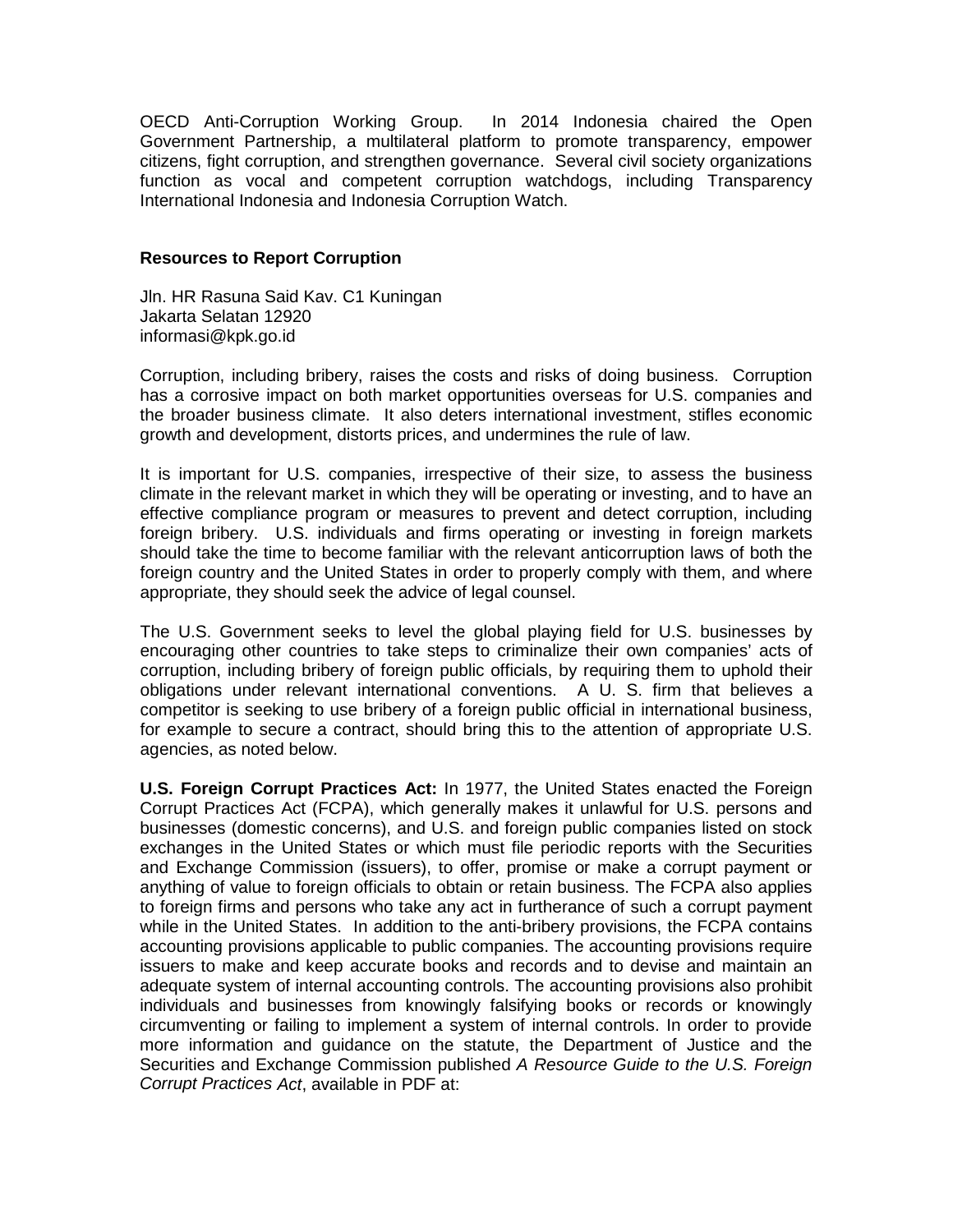[http://www.justice.gov/criminal/fraud/fcpa/guidance/.](http://www.justice.gov/criminal/fraud/fcpa/guidance/) For more detailed information on the FCPA generally, see the Department of Justice FCPA website at: [http://www.justice.gov/criminal/fraud/fcpa/.](http://www.justice.gov/criminal/fraud/fcpa/)

**Other Instruments:** It is U.S. Government policy to promote good governance, including host country implementation and enforcement of anti-corruption laws and policies pursuant to their obligations under international agreements. Since enactment of the FCPA, the United States has been instrumental to the expansion of the international framework to fight corruption. Several significant components of this framework are the Convention on Combating Bribery of Foreign Public Officials in International Business Transactions (negotiated under the auspices of the OECD), the United Nations Convention against Corruption (UN Convention), the Inter-American Convention against Corruption (OAS Convention), the Council of Europe Criminal and Civil Law Conventions, and a growing list of U.S. free trade agreements. This country is party to [add instrument to which this country is party].

**OECD Antibribery Convention:** The Antibribery Convention entered into force in February 1999. As of January 2015, there are 41 parties to the Convention, including the United States (see [http://www.oecd.org/corruption/oecdantibriberyconvention.htm\)](http://www.oecd.org/corruption/oecdantibriberyconvention.htm). Major exporters China and India are not parties, although the U.S. Government strongly endorses their eventual accession to the Antibribery Convention. The Antibribery Convention obligates the Parties to criminalize bribery of foreign public officials in international business transactions, which the United States has done under U.S. FCPA. [Insert information as to whether your country is a party to the Antibribery Convention and has a foreign bribery law.]

**UN Convention:** The UN Convention entered into force on December 14, 2005, and there are 174 parties to it as of March 2015 (see [http://www.unodc.org/unodc/en/treaties/CAC/signatories.html\)](http://www.unodc.org/unodc/en/treaties/cac/signatories.html). The UN Convention requires countries to establish criminal and other offences to cover a wide range of acts of corruption, from basic forms of corruption such as bribery and solicitation, embezzlement, and trading in influence to the concealment and laundering of the proceeds of corruption. The Convention contains transnational business bribery provisions that are functionally similar to those in the OECD Antibribery Convention and contains provisions on private sector auditing and books and records requirements. Other provisions address matters such as prevention, international cooperation, and asset recovery. [Insert information as to whether your country is a party to the UN Convention.]

**OAS Convention:** In 1996, the Member States of the Organization of American States (OAS) adopted the first international anticorruption legal instrument, the Inter-American Convention against Corruption (OAS Convention), which entered into force in March 1997. The OAS Convention, among other things, establishes a set of preventive measures against corruption, provides for the criminalization of certain acts of corruption, including transnational bribery and illicit enrichment, and contains a series of provisions to strengthen the cooperation between its States Parties in areas such as mutual legal assistance and technical cooperation. As of January 2015, the OAS Convention has 34 parties (see [http://www.oas.org/juridico/english/Sigs/b-58.html\)](http://www.oas.org/juridico/english/sigs/b-58.html) and the follow-up mechanism created in 2001 (MESICIC) has 31 members (see http://www.oas.org/juridico/english/mesicic intro\_en.htm). [Insert information as to whether your country is a party to the OAS Convention.]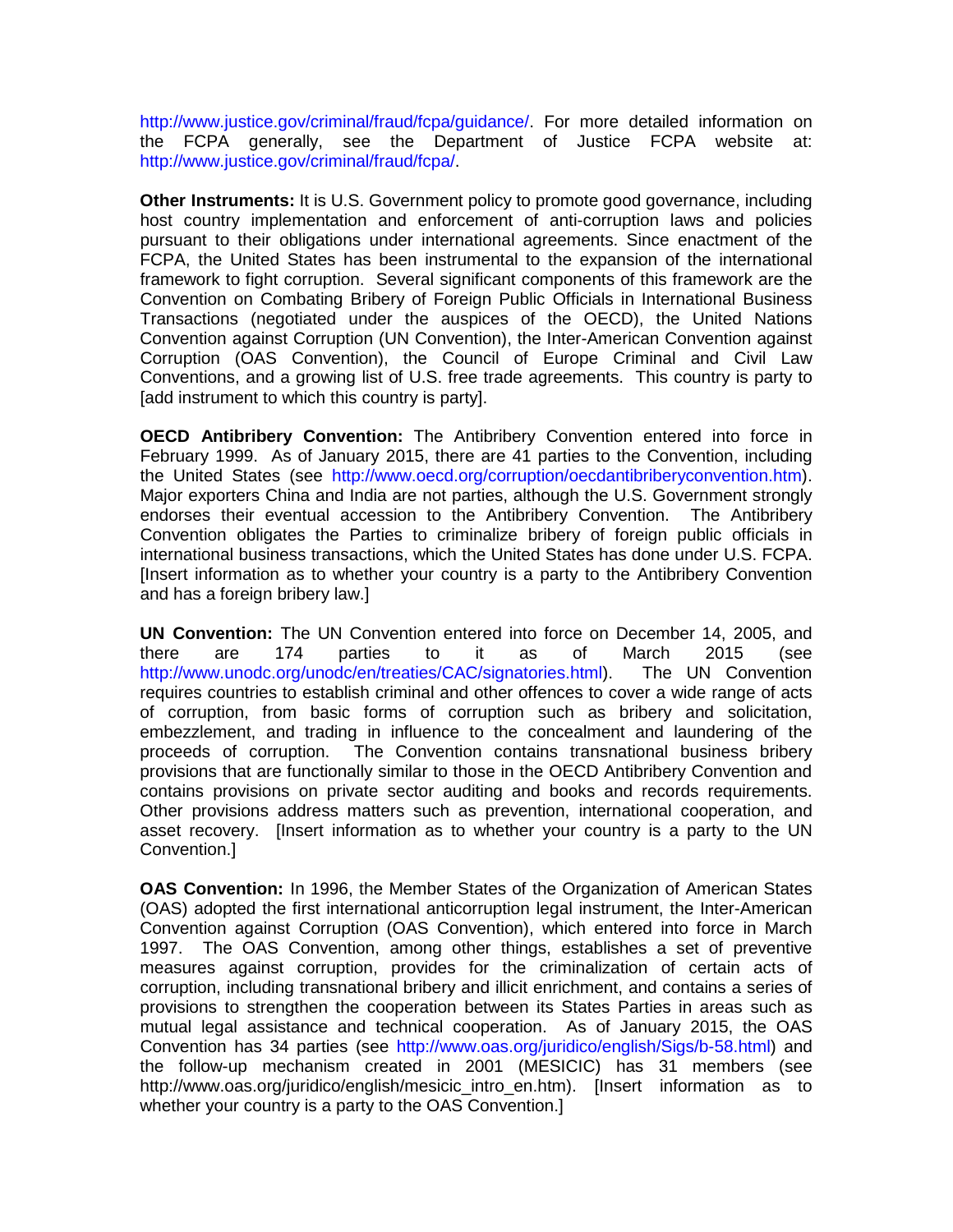**Council of Europe Criminal Law and Civil Law Conventions on Corruption:** Many European countries are parties to either the Council of Europe (CoE) Criminal Law Convention on Corruption, the Civil Law Convention on Corruption, or both. The Criminal Law Convention requires criminalization of a wide range of national and transnational conduct, including bribery, money-laundering, and accounting offenses. It also incorporates provisions on liability of legal persons and witness protection. The Civil Law Convention includes provisions on whistleblower protection, compensation for damage relating to corrupt acts, and nullification of a contract providing for or influenced by corruption, inter alia. The Group of States against Corruption (GRECO) was established in 1999 by the CoE to monitor compliance with these and related anticorruption standards. Currently, GRECO comprises 49 member States (48 European countries and the United States). See [http://www.coe.int/t/dghl/monitoring/greco/general/about\\_en.asp.](http://www.coe.int/t/dghl/monitoring/greco/general/about_en.asp) As of January 2015, the Criminal Law Convention has 44 parties and the Civil Law Convention has 35 (see http://conventions.coe.int/Treaty/Commun/QueVoulezVous.asp?CL=ENG&NT=173; http://conventions.coe.int/Treaty/Commun/QueVoulezVous.asp?CL=ENG&NT=174). [Insert information as to whether your country is a party to the Council of Europe Conventions.]

**Free Trade Agreements:** While it is U.S. Government policy to include anticorruption provisions in free trade agreements (FTAs) that it negotiates with its trading partners, the anticorruption provisions have evolved over time. The most recent FTAs negotiated now require trading partners to criminalize "active bribery" of public officials (offering bribes to any public official must be made a criminal offense, both domestically and transnationally) as well as domestic "passive bribery" (solicitation of a bribe by a domestic official). All U.S. FTAs may be found at the U.S. Trade Representative Website: [http://www.ustr.gov/trade-agreements/free-trade-agreements.](http://www.ustr.gov/trade-agreements/free-trade-agreements) [Insert information as to whether your country has an FTA with the United States: Country [X] has a free trade agreement (FTA) in place with the United States. The [name of FTA] came into force in [date].]

**Local Laws:** U.S. firms should familiarize themselves with local anticorruption laws, and, where appropriate, seek legal counsel. While the U.S. Department of Commerce cannot provide legal advice on local laws, the Department's U.S. and Foreign Commercial Service can provide assistance with navigating the host country's legal system and obtaining a list of local legal counsel.

**Assistance for U.S. Businesses:** The U.S. Department of Commerce offers several services to aid U.S. businesses seeking to address business-related corruption issues. For example, the U.S. and Foreign Commercial Service can provide services that may assist U.S. companies in conducting their due diligence as part of the company's overarching compliance program when choosing business partners or agents overseas. The U.S. and Foreign Commercial Service can be reached directly through its offices in every major U.S. and foreign city, or through its website at [www.trade.gov/cs.](http://www.trade.gov/cs)

The United States provides commercial advocacy on behalf of exporters of U.S. goods and services bidding on public sector contracts with foreign governments and government agencies. An applicant for advocacy must complete a questionnaire concerning its background, the relevant contract, and the requested U.S. Government assistance. The applicant must also certify that it is in compliance with applicable U.S. law, that it and its affiliates have not and will not engage in bribery of foreign public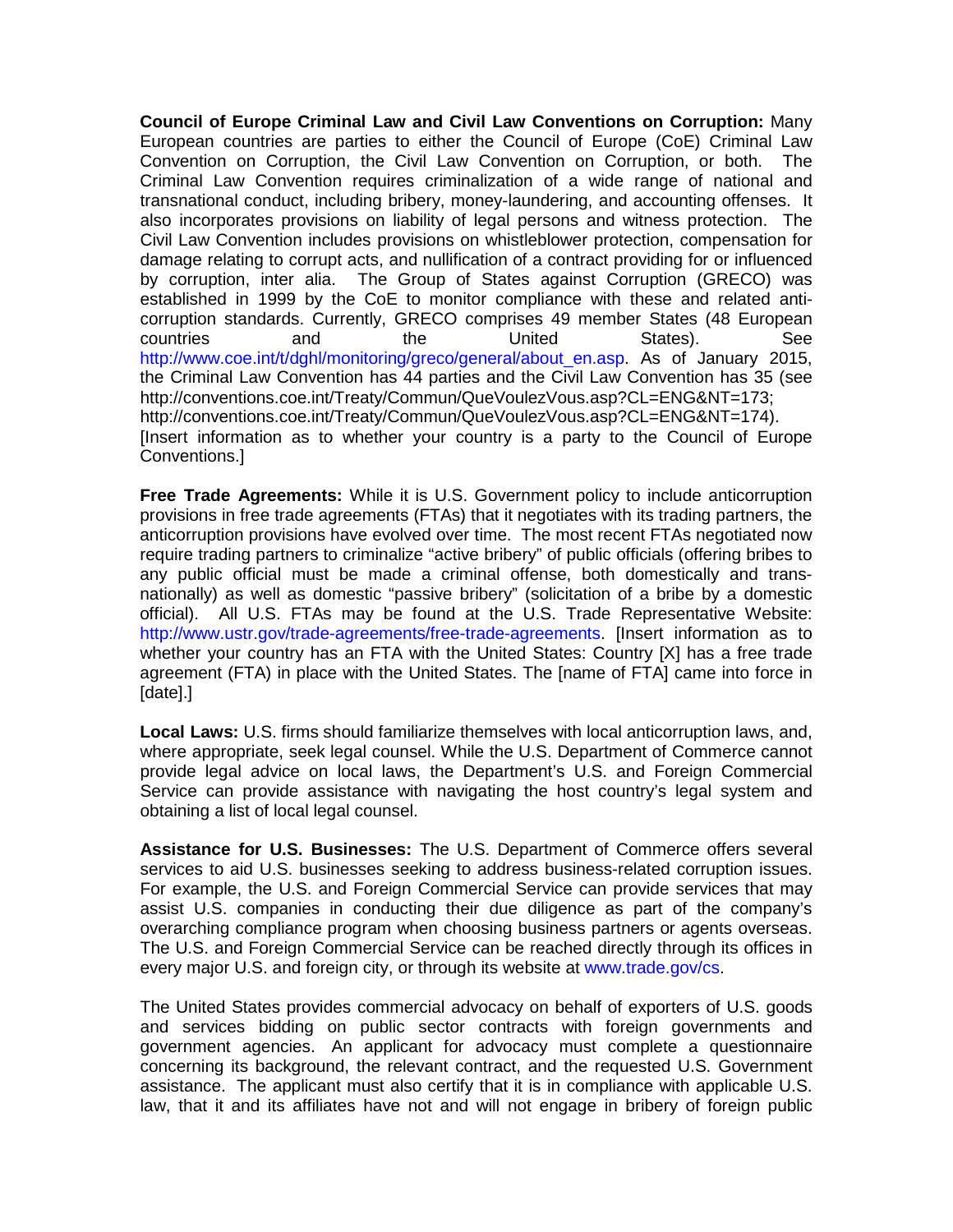officials in connection with the foreign project, and that it and its affiliates maintain and enforce a policy that prohibits bribery of foreign public officials. Problems, including alleged corruption by foreign governments or competitors, encountered by U.S. companies in seeking such foreign business opportunities can be brought to the attention of appropriate U.S. government officials, including local embassy personnel, and reported through the Department of Commerce Trade Compliance Center "Report a Trade Barrier" Website at [tcc.export.gov/Report\\_a\\_Barrier/index.asp.](http://tcc.export.gov/report_a_barrier/index.asp) Potential violations of the FCPA can be reported to the Department of Justice via email to [FCPA.Fraud@usdoj.gov.](mailto:fcpa.fraud@usdoj.gov)

**Guidance on the U.S. FCPA:** The Department of Justice's (DOJ) FCPA Opinion Procedure enables U.S. firms and individuals and issuers to request a statement of the Justice Department's present enforcement intentions under the anti-bribery provisions of the FCPA regarding actual, prospective business conduct. The details of the opinion procedure are available on DOJ's Fraud Section Website at [www.justice.gov/criminal/fraud/fcpa](http://www.justice.gov/criminal/fraud/fcpa) and general information is contained in Chapter 9 of the publication *A Resource Guide to the U.S. Foreign Corrupt Practices Act*, at [http://www.justice.gov/criminal/fraud/fcpa/guidance/.](http://www.justice.gov/criminal/fraud/fcpa/guidance/) Although the Department of Commerce has no enforcement role with respect to the FCPA, it supplies general information to U.S. exporters who have questions about the FCPA and about international developments concerning the FCPA. For further information, see the Office of the General Counsel, U.S. Department of Commerce, website, at http://www.commerce.gov/os/ogc/transparency-and-anti-bribery-initiatives. More general information on the FCPA is available at the websites listed below.

Exporters and investors should be aware that generally all countries prohibit the bribery of their public officials, and prohibit their officials from soliciting bribes under domestic laws. Most countries are required to criminalize such bribery and other acts of corruption by virtue of being parties to various international conventions discussed above.

*POST INPUT: Public sector corruption, including bribery of public officials, [remains a major/minor challenge for U.S. firms operating in xxx xxx. Insert country specific corruption climate, enforcement, commitment and information about relevant anticorruption legislation.*

# **Anti-Corruption Resources**

Some useful resources for individuals and companies regarding combating corruption in global markets include the following:

- Information about the U.S. Foreign Corrupt Practices Act (FCPA), including *A Resource Guide to the U.S. Foreign Corrupt Practices Act*, translations of the statute into numerous languages, documents from FCPA related prosecutions and resolutions, and press releases are available at the U.S. Department of Justice's Website at: <http://www.justice.gov/criminal/fraud/fcpa> and <http://www.justice.gov/criminal/fraud/fcpa/guidance/>
- The U.S. Securities and Exchange Commission FCPA Unit also maintains an FCPA website, at: [https://www.sec.gov/spotlight/fcpa.shtml.](https://www.sec.gov/spotlight/fcpa.shtml) The website, which is updated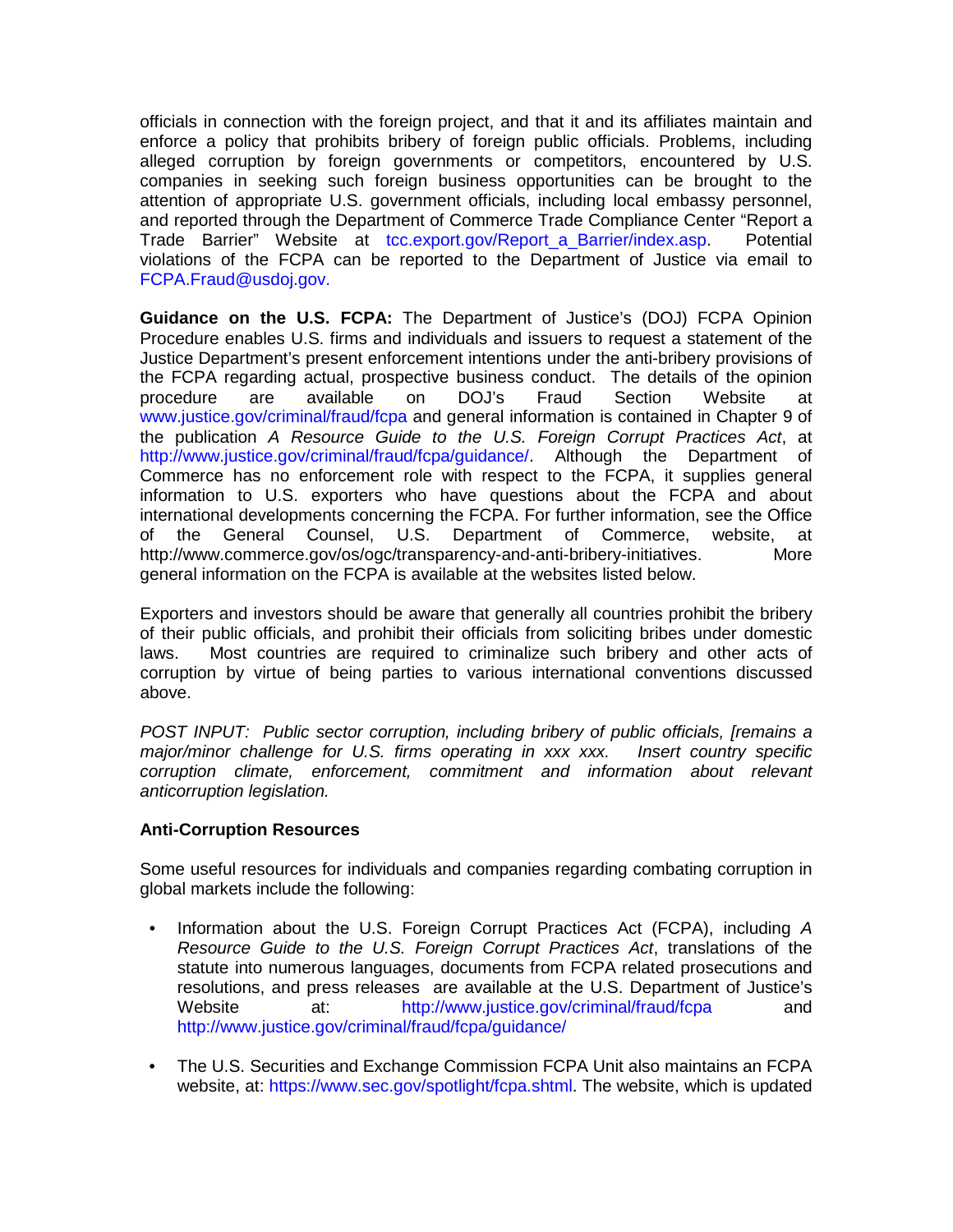regularly, provides general information about the FCPA, links to all SEC enforcement actions involving the FCPA, and contains other useful information.

- General information about anticorruption and transparency initiatives, relevant conventions and the FCPA, is available at the Department of Commerce Office of the General Counsel website[:http://www.commerce.gov/os/ogc/transparency-and](http://www.commerce.gov/os/ogc/transparency-and-anti-bribery-initiatives)[anti-bribery-initiatives](http://www.commerce.gov/os/ogc/transparency-and-anti-bribery-initiatives)
- The Trade Compliance Center hosts a website with anti-bribery resources, at [http://tcc.export.gov/Bribery.](http://tcc.export.gov/bribery) This website contains an online form through which U.S. companies can report allegations of foreign bribery by foreign competitors in international business transactions
- Additional country information related to corruption can be found in the U.S. State<br>Department's annual Human Rights Report available at Department's annual *Human Rights Report* available at [http://www.state.gov/g/drl/rls/hrrpt/.](http://www.state.gov/g/drl/rls/hrrpt/)
- Information about the OECD Antibribery Convention including links to national implementing legislation and country monitoring reports is available<br>at:http://www.oecd.org/corruption/oecdantibriberyconvention.htm See also at:http://www.oecd.org/corruption/oecdantibriberyconvention.htm Antibribery Recommendation [http://www.oecd.org/daf/anti](http://www.oecd.org/daf/anti-bribery/oecdantibriberyrecommendation2009.htm)[bribery/oecdantibriberyrecommendation2009.htm](http://www.oecd.org/daf/anti-bribery/oecdantibriberyrecommendation2009.htm) and Good Practice Guidance Annex for companies: [http://www.oecd.org/daf/anti-bribery/44884389.pdf.](http://www.oecd.org/daf/anti-bribery/44884389.pdf)
- GRECO monitoring reports can be found at: [http://www.coe.int/t/dghl/monitoring/greco/evaluations/index\\_en.asp](http://www.coe.int/t/dghl/monitoring/greco/evaluations/index_en.asp)
- MESICIC monitoring reports can be found at: [http://www.oas.org/juridico/english/mesicic\\_intro\\_en.htm](http://www.oas.org/juridico/english/mesicic_intro_en.htm)
- The Asia Pacific Economic Cooperation (APEC) Leaders have also recognized the problem of corruption and APEC Member Economies have developed anticorruption and ethics resources in several working groups, including the Small and Medium Enterprises Working Group, at [http://businessethics.apec.org/,](http://businessethics.apec.org/) and the<br>APEC Anti-Corruption and Transparency Working Group. at APEC Anti-Corruption and Transparency Working Group, at [http://www.apec.org/Groups/SOM-Steering-Committee-on-Economic-and-](http://www.apec.org/groups/som-steering-committee-on-economic-and-technical-cooperation/working-groups/anti-corruption-and-transparency.aspx)[Technical-Cooperation/Working-Groups/Anti-Corruption-and-Transparency.aspx.](http://www.apec.org/groups/som-steering-committee-on-economic-and-technical-cooperation/working-groups/anti-corruption-and-transparency.aspx) For more information on APEC generally, [http://www.apec.org/.](http://www.apec.org/)

There are many other publicly available anticorruption resources which may be useful, some of which are listed below without prejudice to other sources of information that have not been included. (The listing of resources below does not necessarily constitute U.S. Government endorsement of their findings.)

• Transparency International (TI) publishes an annual Corruption Perceptions Index (CPI). The CPI measures the perceived level of public-sector corruption in approximately 180 countries and territories around the world. The CPI is available at: http://www.transparency.org/research/cpi/overview. TI also publishes an annual *Global Corruption Report* which provides a systematic evaluation of the state of corruption around the world. It includes an in-depth analysis of a focal theme, a series of country reports that document major corruption related events and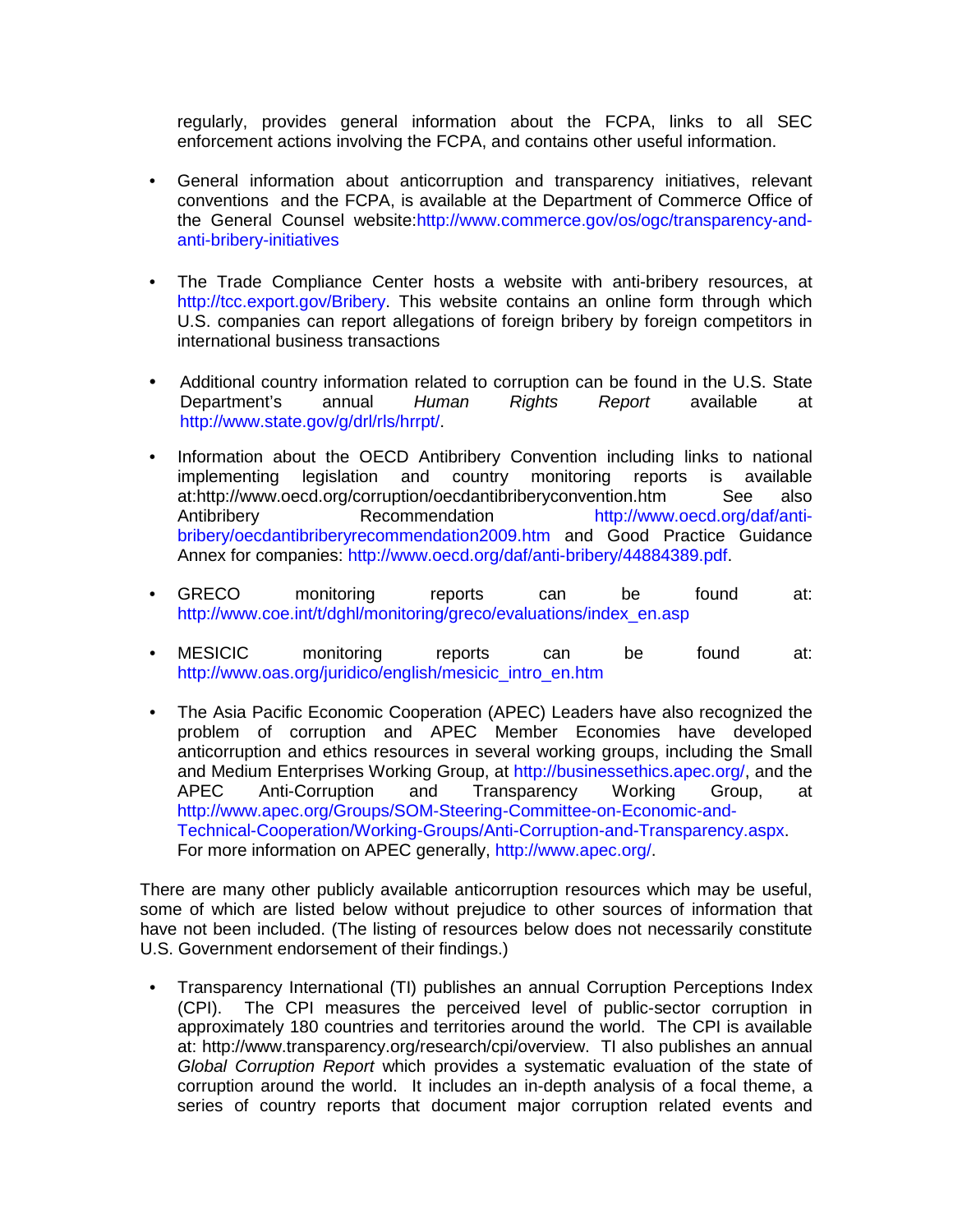developments from all continents, and an overview of the latest research findings on anti-corruption diagnostics and tools. See http://www.transparency.org/research/gcr.

- The World Bank Institute's Worldwide Governance Indicators (WGI) project reports aggregate and individual governance indicators for 215 economies over the period 1996-2013, for six dimensions of governance (Voice and Accountability, Political Stability and Absence of Violence, Government Effectiveness, Regulatory Quality, Rule of Law, and Control of Corruption). See<br>http://info.worldbank.org/governance/wgi/index.aspx#home. The World Bank http://info.worldbank.org/governance/wgi/index.aspx#home. Business Environment and Enterprise Performance Surveys may also be of interest and are available at: [http://data.worldbank.org/data-catalog/BEEPS.](http://data.worldbank.org/data-catalog/beeps) See also the World Bank Group *Doing Business* reports, a series of annual reports measuring regulations affecting business activity, available at: <http://www.doingbusiness.org/>
- The World Economic Forum publishes every two years the *Global Enabling Trade Report*, which assesses the quality of institutions, policies and services facilitating the free flow of goods over borders and to their destinations. At the core of the report, the Enabling Trade Index benchmarks the performance of 138 economies in four areas: market access; border administration; transport and communications infrastructure; and regulatory and business environment. See http://www.weforum.org/reports/global-enabling-trade-report-2014.
- Global Integrity, a nonprofit organization, publishes its annual *Global Integrity Report*, which typically assesses anti-corruption and good governance mechanisms in diverse countries. (The 2012 and 2013 reports covered a small number of countries as the organization focused on re-launching a modernized methodology in mid-2014.) For more information on the report, see [https://www.globalintegrity.org/global-report/what-is-gi-report/.](https://www.globalintegrity.org/global-report/what-is-gi-report/)

#### **Bilateral Investment Agreements Return to top**

Indonesia has signed investment agreements with 60 countries, including: Algeria, Argentina, Australia, Bangladesh, Belgium, Bulgaria, Cambodia, Chile, Croatia, Cuba, Czech Republic, Denmark, Egypt, Finland, France, Germany, Hungary, India, Iran, Italy, Jamaica, Jordan, Kyrgyzstan, Laos, Malaysia, Mauritius, Mongolia, Morocco, Mozambique, North Korea, Norway, Pakistan, People's Republic of China, Peru, Philippines, Poland, Qatar, Romania, Saudi Arabia, Singapore, Slovak Republic, South Korea, Spain, Sri Lanka, Sudan, Suriname, Syria, Sweden, Switzerland, Thailand, The Netherlands, Tunisia, Turkey, Turkmenistan, Ukraine, United Kingdom, Uzbekistan, Vietnam, Yemen, and Zimbabwe. Indonesia does not have a bilateral investment treaty with the United States.

Since 2014, Indonesia began to abrogate its existing BITs, by allowing the agreements to expire. An updated Indonesian model BIT has been in development for some time, which the government could use in the future to renegotiate expiring agreements or negotiate new BITs.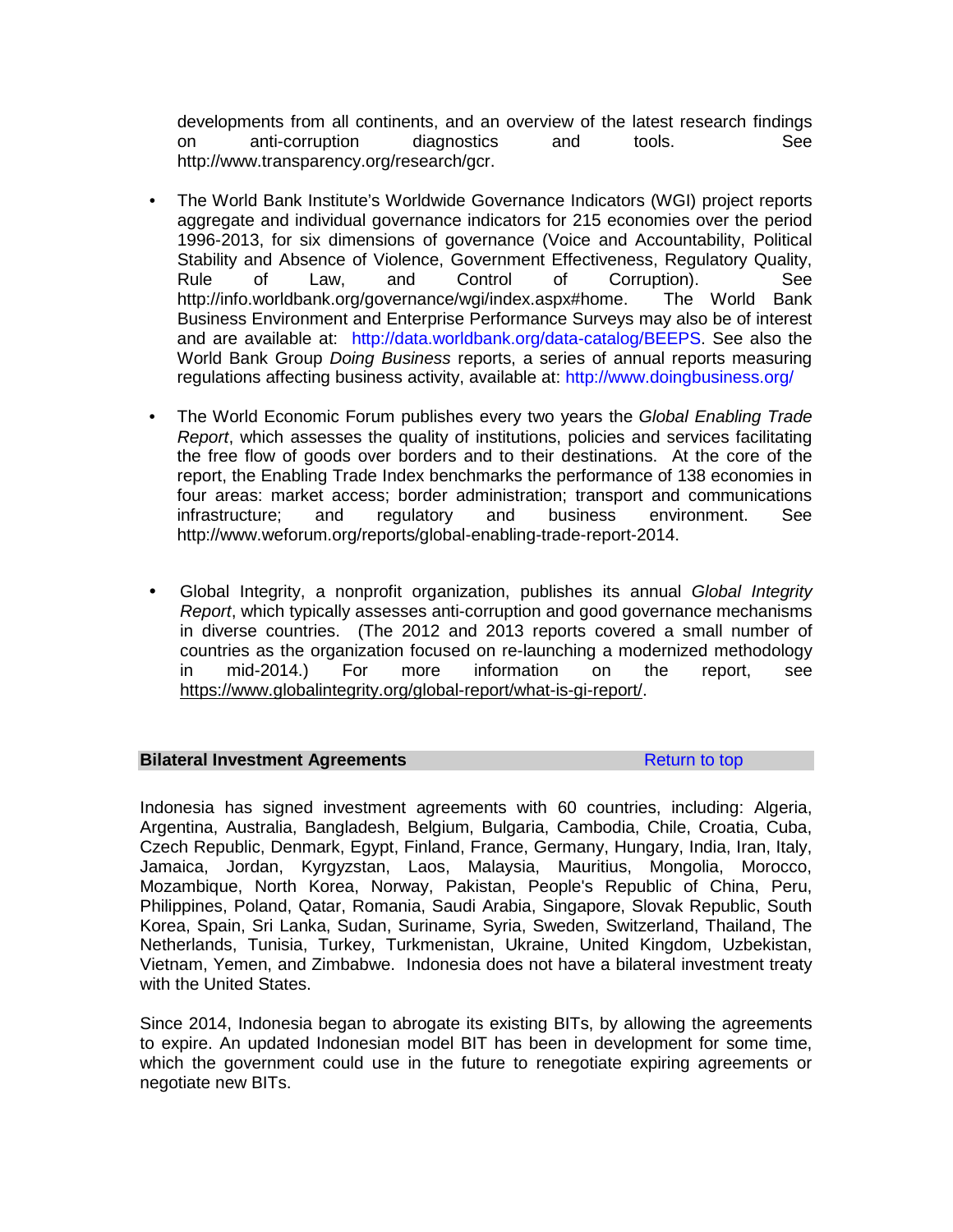Under the ASEAN Free Trade Agreement, duties on imports from ASEAN countries generally range from 0 percent to 5 percent, except for products specified on exclusion lists. Indonesia also provides preferential market access to Australia, China, Japan, Korea, India, Pakistan, and New Zealand under regional ASEAN agreements and to Japan under a bilateral agreement. In accordance with the ASEAN-China FTA, in August 2012 Indonesia increased the number of goods from China receiving duty-free access to 10,012 tariff lines. Indonesia is currently negotiating bilateral agreements with Iran, India, Australia, New Zealand, South Korea, and European Free Trade Association, studying potential FTAs with Chile, Turkey, Tunisia, Mexico, South Africa, and Egypt. The ASEAN Economic Community arrangement will come into effect on January 1, 2016, and is expected to reduce barriers for goods, services and some skilled employees across ASEAN. Indonesia is also participating in negotiations for the Regional Comprehensive Economic Partnership (RCEP), which includes the 10 ASEAN Member States and 6 additional countries (Australia, China, India, Japan, Korea and New Zealand).

# **Bilateral Taxation Treaties**

Non double income taxation between the United States and Indonesia is granted in accordance with the Convention between the Government of the Republic of Indonesia and the Government of the United States of America for the Avoidance of Double Taxation and the Prevention of the Fiscal Evasion with Respect to Taxes on Income, signed at Jakarta July 11, 1988, and its amending Protocol, signed at Jakarta July 24, 1996.

#### **OPIC** and Other Investment Insurance Programs Return to top

In 2010, the Overseas Private Investment Corporation (OPIC) updated its 1967 investment support agreement between the United States and Indonesia by adding OPIC products such as direct loans, coinsurance, and reinsurance to the means of OPIC support which U.S. companies may use to invest in Indonesia.

Indonesia has joined the Multilateral Investment Guarantee Agency (MIGA). MIGA, a part of the World Bank Group, is an investment guarantee agency to insure investors and lenders against losses relating to currency transfer restrictions, expropriation, war and civil disturbance, and breach of contract.

**Labor** Return to top and the set of the set of the set of the set of the set of the set of the set of the set of the set of the set of the set of the set of the set of the set of the set of the set of the set of the set o

The Indonesian labor market is generally open and flexible, although there are significant restrictions on the use of contract workers. Recent significant increases in the minimum wage for many provinces have made unskilled and semi-skilled labor more costly including a 44 percent increase in Jakarta in 2012.. Increases in the 2014 minimum wage were less dramatic, with a relatively modest 12.5 percent gain in the bellwether Jakarta area. Unions staged largely peaceful protests across Indonesia in December 2014 claiming that the wage increases are insufficient to offset the recent rise in fuel prices caused by the Jokowi administration's partial removal of fuel subsidies. While restrictions on the use of contract workers remain in place, continued labor protests focusing on this issue suggest that government enforcement continues to be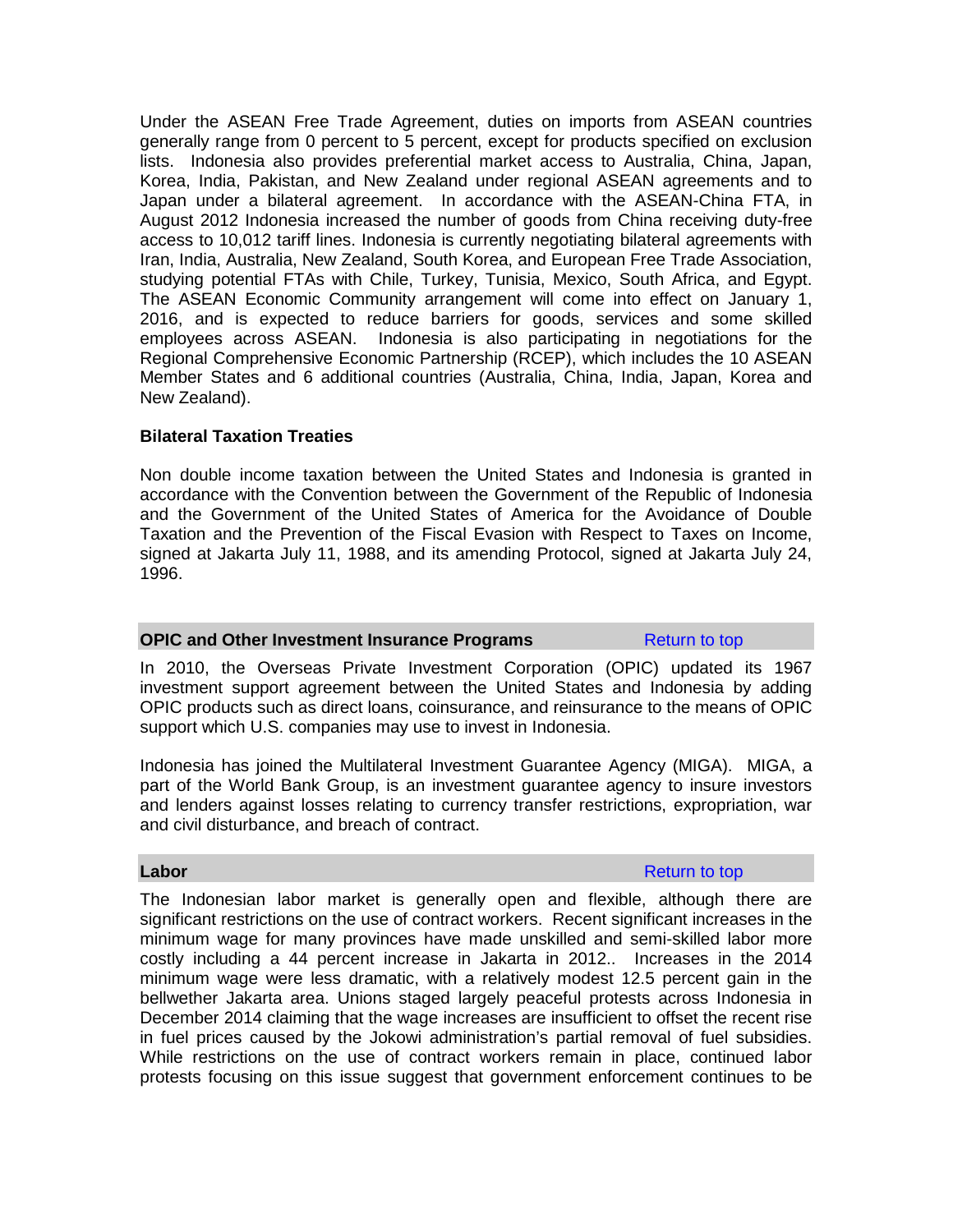lax. Unemployment has been declining in recent years and in 2014 was 5.9 percent. Unemployment tends to be higher than the national average among young people.

Indonesian labor is relatively low cost by world standards, but lack of adequate skills training and complicated labor laws combine to make Indonesia's competitiveness lag behind other Asian competitors. Investors frequently cite high severance payments to dismissed employees, restrictions on outsourcing and contract workers, and limitations on expatriate workers as significant obstacles to new investment in Indonesia. Employers also note that the skill base provided by the education system is lower than that of neighboring countries, and successive Labor Ministers have listed improved<br>vocational training as a top priority. Labor contracts are relatively straightforward to Labor contracts are relatively straightforward to negotiate but are subject to renegotiation, despite the existence of written agreements. Local courts often side with citizens in labor disputes, contracts notwithstanding. On the other hand, some foreign investors view Indonesia's labor regulatory framework, respect for freedom of association, and the right unionize as an advantage to investing in the country. [The GOI established in 2006 a new Labor Court as part of a broader labor dispute resolution system. U.S. companies expressed disappointment in the GOI's lack of mediation between labor groups and industry during 2012 minimum wage discussions]. Expert local human resources advice is essential for American companies doing business in Indonesia, even those only opening representative offices. Labor Minister Hanif Dhakiri announced in 2015 that he would like to make proficiency in the Indonesian language a requirement for expatriate employment, but it is not clear how or whether this will be implemented.

Minimum wages vary throughout the country as provincial governors set an annual minimum wage floor and district heads have the authority to set a higher rate. Indonesia's highly fractured and historically weak labor movement has gained strength in recent years, evidenced by significant increases in the minimum wage. Labor unions are independent of the government. The law, with some restrictions, protects the rights of workers to join independent unions, conduct legal strikes, and bargain collectively. Indonesia has ratified all eight of the core ILO conventions underpinning internationally accepted labor norms. The Ministry of Labor maintains an inspectorate to monitor labor norms, but enforcement is stronger in the formal than in the informal sector. In January 2014, Indonesia launched a national insurance plan. In October 2011, the Indonesian government passed a revised Social Security Law which took effect in January 2014 in which all formal sector workers must participate. Subject to a wage ceiling, employers' must contribute an amount equal to 4 percent of workers' salaries to this plan. Further, Indonesia is working toward establishing a national agency to support workers in the event of work accident, death, retirement, or old age.

A proposed revision to Indonesia's 2003 labor law may establish more stringent restrictions on outsourcing, currently used by many firms to circumvent some formalsector job benefits.

#### **Foreign-Trade Zones/Free Ports Return to top Return to top**

The GOI offers incentives to over 1,500 foreign and domestic industrial companies that operate in bonded zones throughout Indonesia. The largest bonded zone is the free trade zone island of Batam, located just south of Singapore. Neighboring Bintan island and Karimun island also enjoy free trade zone areas. Investors in bonded zones are not required to apply for additional implementation licenses (location, construction, and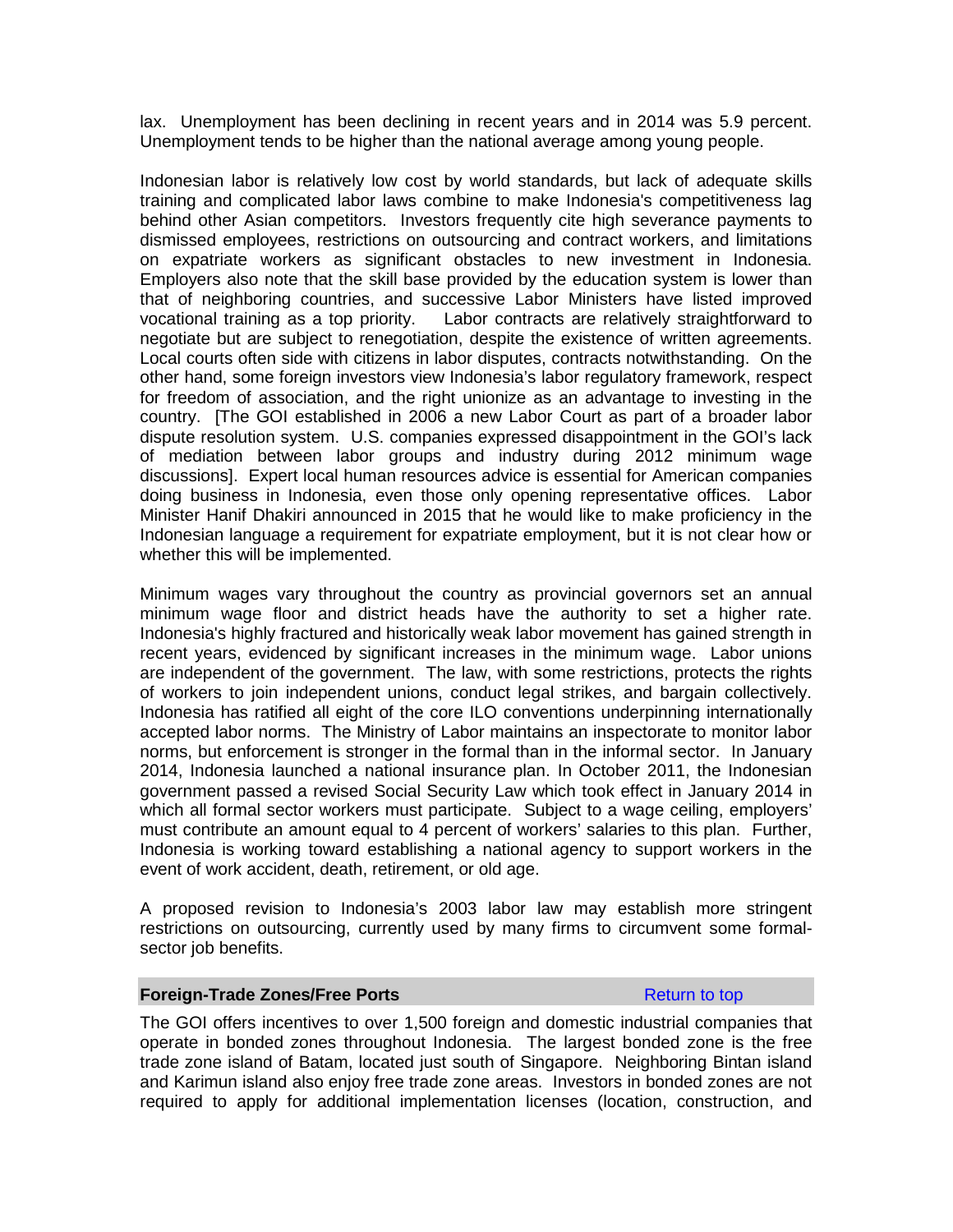nuisance act permits and land titles), and foreign companies are allowed 100 percent ownership. These companies do not pay import duty, income tax, VAT, and sales tax on imported capital goods, equipment, and raw materials until the portion of production destined for the domestic market is "exported" to Indonesia, in which case fees are owed only on that portion. Companies operating in bonded zones may lend machinery and equipment to subcontractors located outside of the bonded zone for a maximum twoyear period.

Ministry of Finance Regulation No. 147/2011 stipulates that the delivery of products outside of bonded zones into the domestic market is set at a maximum of 25 percent (down from 50 percent) of export realization value of the previous year. If a bonded zone company exceeds the 25 percent limitation, its domestic quota for the next year will be reduced. The new regulation also restricts subcontract work and requires bonded zones less than 10,000 square meters in size to relocate to industrial estates.

As stipulated by the 2007 Investment Law, the Indonesian Legislature (DPR) passed regulations on special economic zones (SEZ) in 2009. At least 20 areas have submitted applications for SEZ status, but to date only two have been created -- Sei Mangke in North Sumatra and Tanjung Lesung in Banten. The new Administration has announced it will create 10 more zones by 2019 as a part of its economic growth strategy.

| <b>Foreign Direct Investment Statistics</b>                                            |                                                            | <b>Return to top</b> |                                     |               |                                                                                        |
|----------------------------------------------------------------------------------------|------------------------------------------------------------|----------------------|-------------------------------------|---------------|----------------------------------------------------------------------------------------|
|                                                                                        | <b>CountryUSG</b><br>Host<br><b>Statistical</b><br>source* |                      | international<br>statistical source |               | or USG or International Source<br>of Data: BEA; IMF; Eurostat;<br><b>UNCTAD, Other</b> |
| <b>Economic Data</b>                                                                   | Year                                                       | Amount Year          |                                     | <b>Amount</b> |                                                                                        |
| Country 2013<br><b>Host</b><br>Gross<br><b>Domestic</b><br>Product (GDP)<br>$(SM$ USD) |                                                            | 908,300              | 2013                                | 868,345       | www.worldbank.org/en/country                                                           |
| <b>Direct Host</b><br>Foreign<br><b>Investment</b>                                     | <b>CountryUSG</b><br>Statistical<br>source*                |                      | international<br>statistical source |               | or USG or international Source<br>of data: BEA; IMF; Eurostat;<br><b>UNCTAD, Other</b> |
| <b>U.S.</b><br><b>FDI</b><br>partner country<br>(\$M USD, stock<br>positions)          | in $2013$                                                  | 1,060                | 2013                                | 12,777        | http://www.bea.gov/internationa<br>l/factsheet/factsheet.cfm?Area<br>=613              |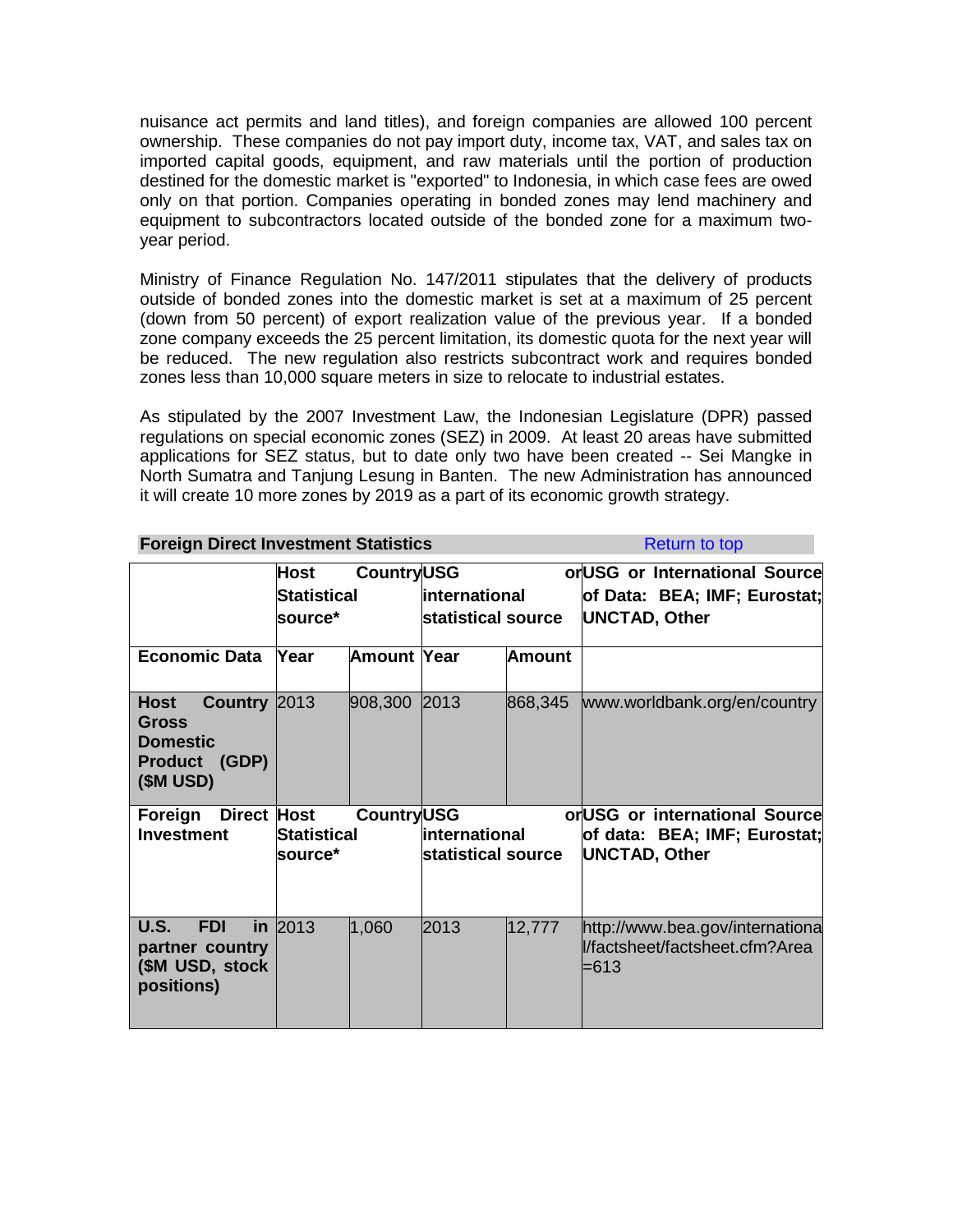| Host country's N/A<br><b>FDI</b><br>in<br>the<br><b>United</b><br><b>States</b><br>(\$M USD, stock<br>positions) | N/A  | 2013 | $-55$ | http://www.bea.gov/international<br>l/factsheet/factsheet.cfm?Area<br>=613 |
|------------------------------------------------------------------------------------------------------------------|------|------|-------|----------------------------------------------------------------------------|
| inbound 2013<br>Total<br>stock of FDI as<br>% host GDP                                                           | 2.0% | N/A  | N/A   |                                                                            |

\*Bank of Indonesia

Table 2: *Key Macroeconomic Data, U.S. FDI in Host Country/Economy*

Indonesia has two main sources for FDI statistics: BKPM, which issues permanent business licenses to domestic and foreign investors, and BI, which records international capital flows as part of balance of payments statistics. BKPM records FDI figures based on issued business licenses. Since licenses for oil and gas, mining, banking, non-bank financial institutions, insurance and leasing are issued by other government bodies, these sectors are not covered under the BKPM statistics. BKPM is expected to increase the sectorial coverage gradually while BI statistics cover all sectors.

BKPM categorizes all investments made into a foreign capital investment company as FDI, even if it is a joint venture with a local partner. This practice tends to inflate BKPM's FDI figures, which may additionally include equity contributions from domestic partners and investments financed from domestic sources. BI instead follows the standard FDI categorization of equity investment, retained earnings and other capital inflows.

| Direct Investment from/in Counterpart Economy Data                    |         |      |                                  |     |      |  |  |  |
|-----------------------------------------------------------------------|---------|------|----------------------------------|-----|------|--|--|--|
| From Top Five Sources/To Top Five Destinations (US Dollars, Millions) |         |      |                                  |     |      |  |  |  |
| <b>Inward Direct Investment</b>                                       |         |      | <b>Outward Direct Investment</b> |     |      |  |  |  |
| <b>Total Inward</b>                                                   | 230,439 | 100% | <b>Total Outward</b>             | N/A | 100% |  |  |  |
| Singapore                                                             | 53,367  | 23%  |                                  |     |      |  |  |  |
| <b>Netherlands</b>                                                    | 45,731  | 20%  |                                  |     |      |  |  |  |
| Japan                                                                 | 25,983  | 11%  |                                  |     |      |  |  |  |
| <b>Mauritius</b>                                                      | 15,746  | 7%   |                                  |     |      |  |  |  |
| United Kingdom                                                        | 10,641  | 5%   |                                  |     |      |  |  |  |
| "0" reflects amounts rounded to +/- USD 500,000.                      |         |      |                                  |     |      |  |  |  |

Data Source: *IMF Coordinated Direct Investment Survey* Table 3: *Sources and Destination of FDI*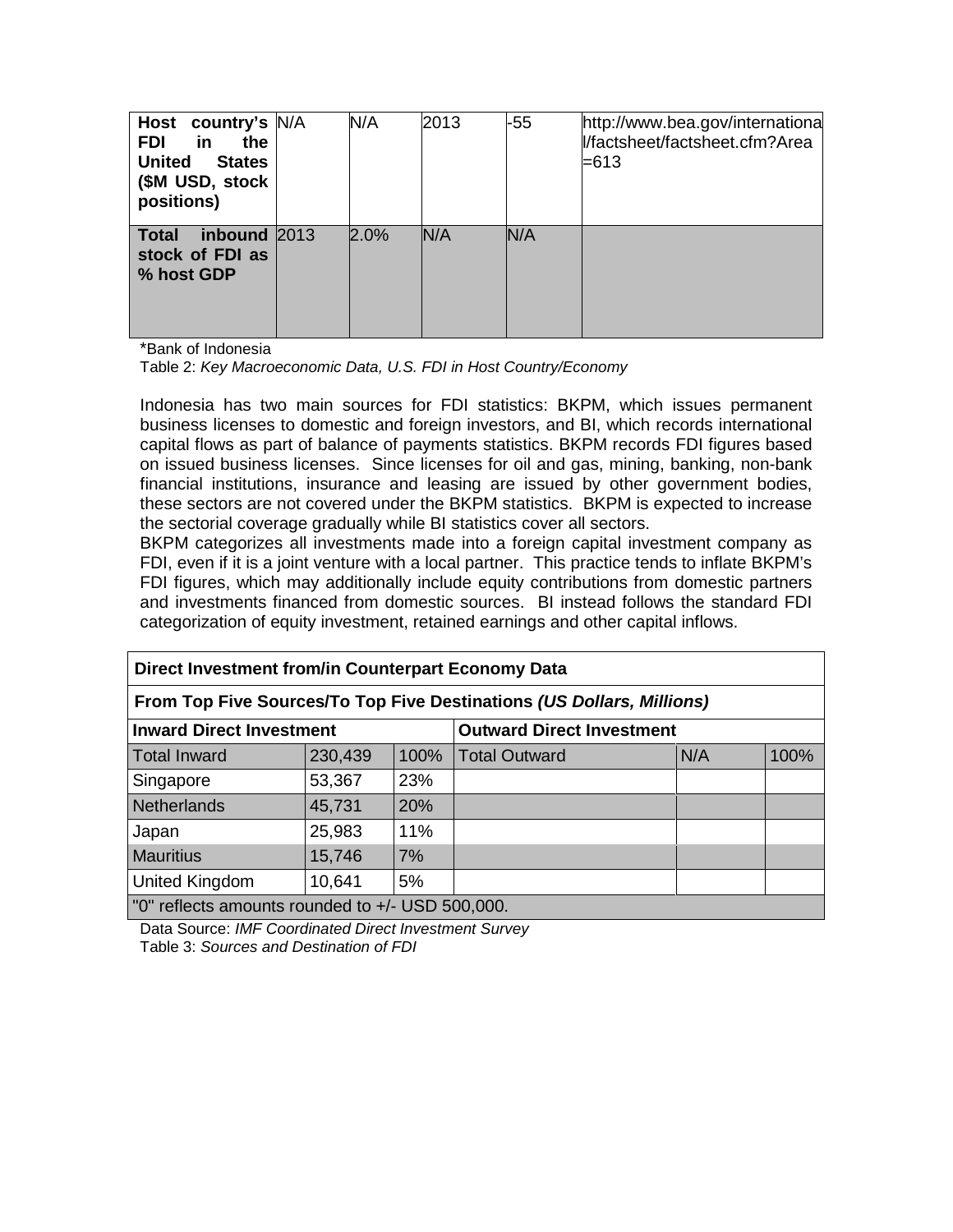| <b>Portfolio Investment Assets</b>              |        |      |                             |          |      |                              |        |      |  |  |  |
|-------------------------------------------------|--------|------|-----------------------------|----------|------|------------------------------|--------|------|--|--|--|
| <b>Top Five Partners (Millions, US Dollars)</b> |        |      |                             |          |      |                              |        |      |  |  |  |
| Total                                           |        |      | <b>Equity Securities</b>    |          |      | <b>Total Debt Securities</b> |        |      |  |  |  |
| AII<br>l Countries                              | 15,285 | 100% | All<br>Countries            | 2,871    | 100% | All<br>Countries             | 12,413 | 100% |  |  |  |
| United<br><b>States</b>                         | 3,276  | 21%  | Singapore                   | 1,080    | 38%  | United<br><b>States</b>      | 3,208  | 26%  |  |  |  |
| <b>China</b><br>(PR)<br>Mainland)               | 1,501  | 10%  | China<br>Mainland)          | (PR 746) | 26%  | <b>Netherlands</b>           | 1,101  | 9%   |  |  |  |
| Singapore                                       | 1,358  | 9%   | (PR)<br>China<br>Hong Kong) | 343      | 12%  | Luxembourg                   | 876    | 7%   |  |  |  |
| Netherlands                                     | 1,101  | 7%   | Cayman<br><b>Islands</b>    | 338      | 12%  | China<br>(PR)<br>Mainland)   | 756    | 6%   |  |  |  |
| Luxembourg                                      | 876    | 6%   | United<br>States            | 69       | 2%   | Singapore                    | 278    | 2%   |  |  |  |

Data Source: *IMF Coordinated Portfolio Investment Survey* Table 4: *Sources of Portfolio Investment*

# **Contact Point at Post** Return to top

Phil Nervig First Secretary and Economic Officer U.S. Embassy Jakarta +62-21-3435-9000

Return to table of contents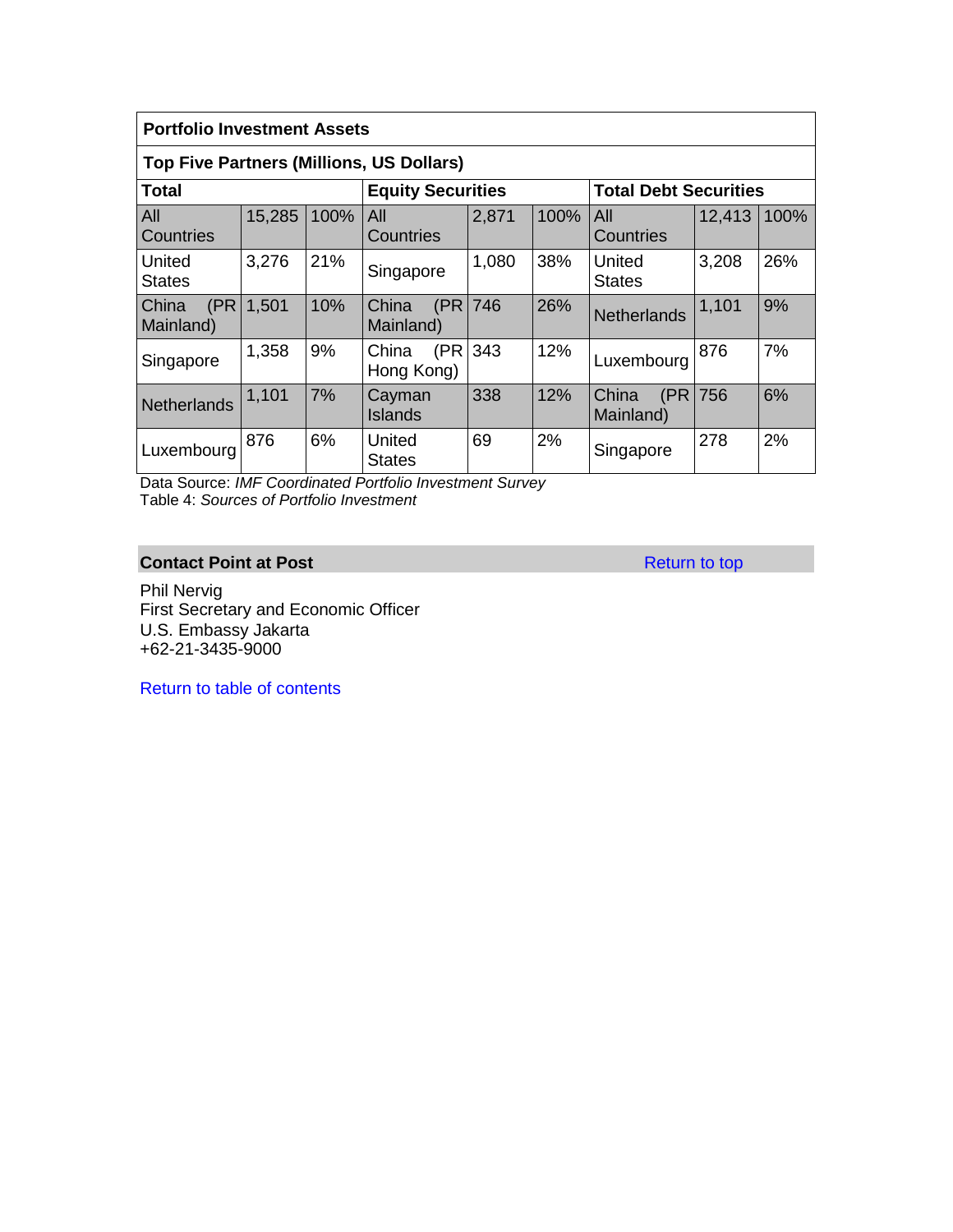# Return to table of contents

# Chapter 7: Trade and Project Financing

- How Do I Get Paid (Methods of Payment)
- How Does the Banking System Operate
- Foreign-Exchange Controls
- U.S. Banks and Local Correspondent Banks
- Project Financing
- Web Resources

# **How Do I Get Paid (Methods of Payment) Return to top** Return to top

U.S. firms exporting to Indonesia use a variety of payment methods depending on their relationship with the purchaser. Payment options for export transactions include letters of credit (L/C), cash in advance, wire transfer, cash on delivery and open account.

Confirmed, irrevocable letters of credit, while imposing additional costs, minimize risks faced by the exporter. On June 24, 2010, the Ministry of Trade issued 27/M-DAG/PER/6/2010, cancelling regulation No.1/M-DAG/PER/1/2009, which required the use of a letter of credit through a domestic foreign exchange bank for exports of specified commodity exports, including coffee, CPO, cocoa, rubber, and mining products.

#### **How Does the Banking System Operate Return to top** Return to top

The Indonesian banking system has consolidated significantly in the wake of the Asian financial crisis. As of mid-2015, Indonesia had 119 commercial banks and more than 2,000 rural banks. The largest 10 banks hold over 60 percent of bank assets. Bank of Central Asia (BCA), a private bank, is ranked  $3<sup>rd</sup>$  largest bank overall and Bank Tabungan Negara (BNT) is 10<sup>th</sup>. As ranked by assets, the following are the four largest state-owned banks: Bank Mandiri, Bank Rakyat Indonesia, Bank Negara Indonesia, and BNT. Bank Indonesia (BI), the central bank of Indonesia and an independent state institution, and the Financial Services Authority ("Otoritas Jasa Keuangan" or OJK) regulates key aspects of the banking and financial system, including bank regulation and supervision.

Indonesia is encouraging the development of Islamic banking and seeks to increase its share of total banking assets to over five percent. As of end-2014, Islamic banking institutions in Indonesia comprised about 5 percent of total banking system assets. The Deposit Insurance Corp. (LPS) guarantees bank deposits to Rp.2 billion (about US\$150,000) from Rp.100 million. Only those accounts carrying interest rates equal to or below LPS maximum guaranteed reference rates are deemed eligible for LPS deposit guarantees. Those rates are 6.0 percent on rupiah deposits and 1.25 percent on foreign currency deposits.

The Indonesian Export Financing Agency (LPEI), which operates under the name of Indonesia Ex-Im Bank, provides competitive export financing and advisory and other exported related services. The export credit agency's goal is to help promote access to worldwide markets for Indonesia's export-related commodities, support Indonesia's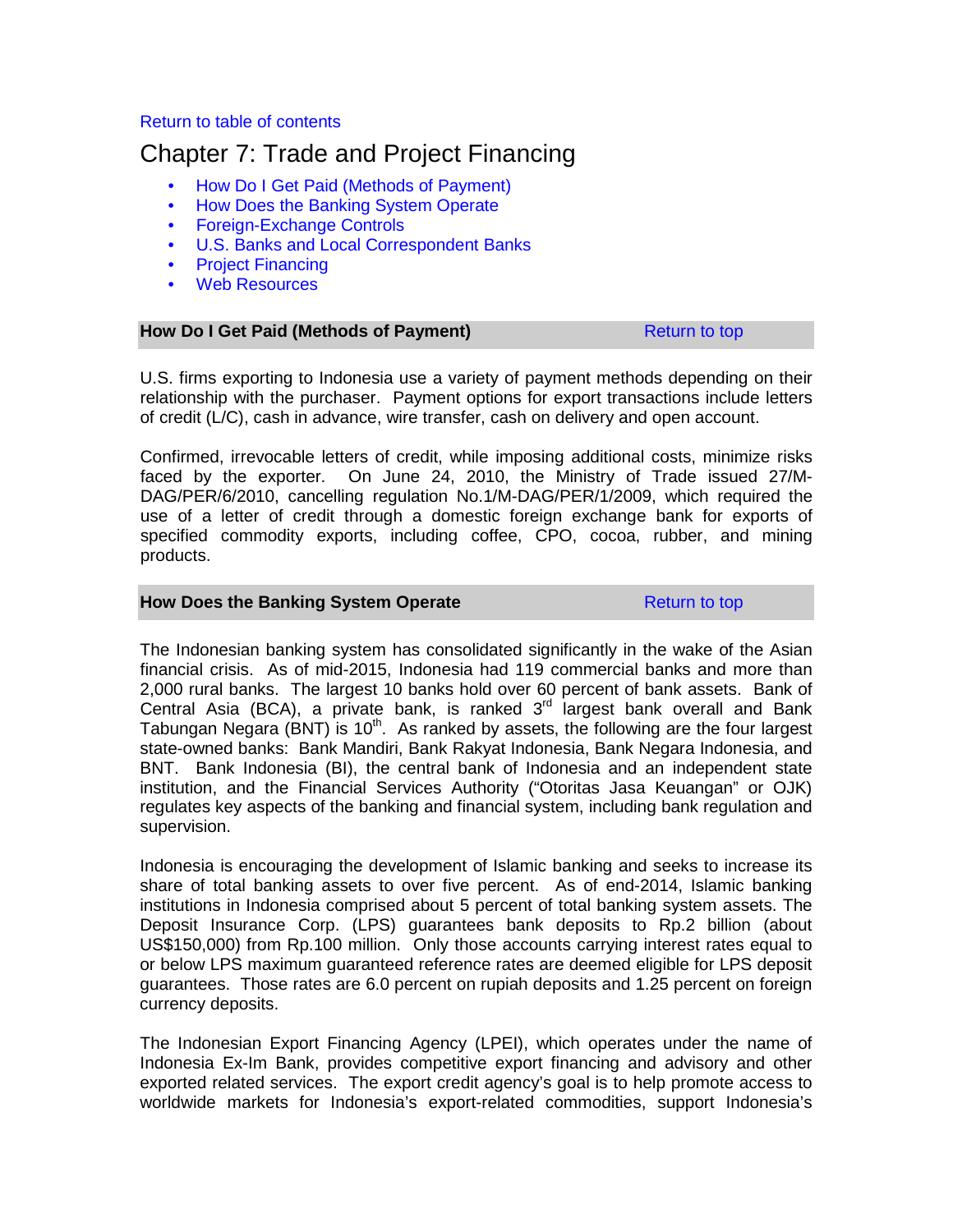international trade, and improve Indonesian exporter competitiveness in global markets. LPEI services include:

- Export Working Capital Loan Guarantees: LPEI provides Export Working Capital Loan Guarantees facility to a commercial bank on risks related to the financial default of the Exporter that has been issued the EWCL Guarantee from said Commercial Bank;
- Letters of Credit (L/C): LPEI provides L/C facility to Indonesians who import raw materials, spare-parts, and machinery for export production;
- Standby Letters of Credit: LPEI provides the Standby L/C facility to the Exporter in the form of guarantees that are issued to cover the risk faced by the Beneficiary should the Exporter fail to meet its contract/obligation that forms the basis for the issuance of the Standby L/C;
- Export Bills or Receivables Discounting: LPEI provides a financing scheme facility allowing exporters to receive immediate payment for their export-related receivables;
- Export Investment Loan: LPEI provides the Export Investment Loan facility to Exporters in order to finance investments that are undertaken to create and/or boost production capacity for exports;
- Export Working Capital Loans: The Export Working Capital Loan (EWCL) is a financing facility that provides working capital need to Exporter in connection with the export of goods and services;
- Warehouse Receipt Financing: The Warehouse Receipt Financing is a working capital financing facility that is provided by Indonesia Eximbank to Exporter, the underwriting of which is tied to the value of goods/commodities that are stored in warehouses that are operated by the Warehouse Manager;
- Trust Receipts: The Trust Receipt is part of the import financing facility provided by Indonesia Eximbank to Exporters for the purpose of retrieving imported goods (raw materials) from ships or ports to be processed, sold, and parts of the proceeds of which will be used to settle all liabilities related to the import;
- Advisory Services: in addition to providing export/import financing, LPEI also provides advisory services to exporters. These services include: trade finance training for the banking sector and exporters; provision of technical assistance in setting up trade finance systems; policy and procedures training for the banking sector and other related export players; consultations on international trade rules; and provision of international trade policy advice to policy makers.

Indonesia Eximbank is located at Gedung Bursa Efek Jakarta, Tower II 8/F, Jl. Jend. Sudirman, Kav 52-53, Jakarta. Tel: +62 21 515 4638, Fax: +62 21 515 4639.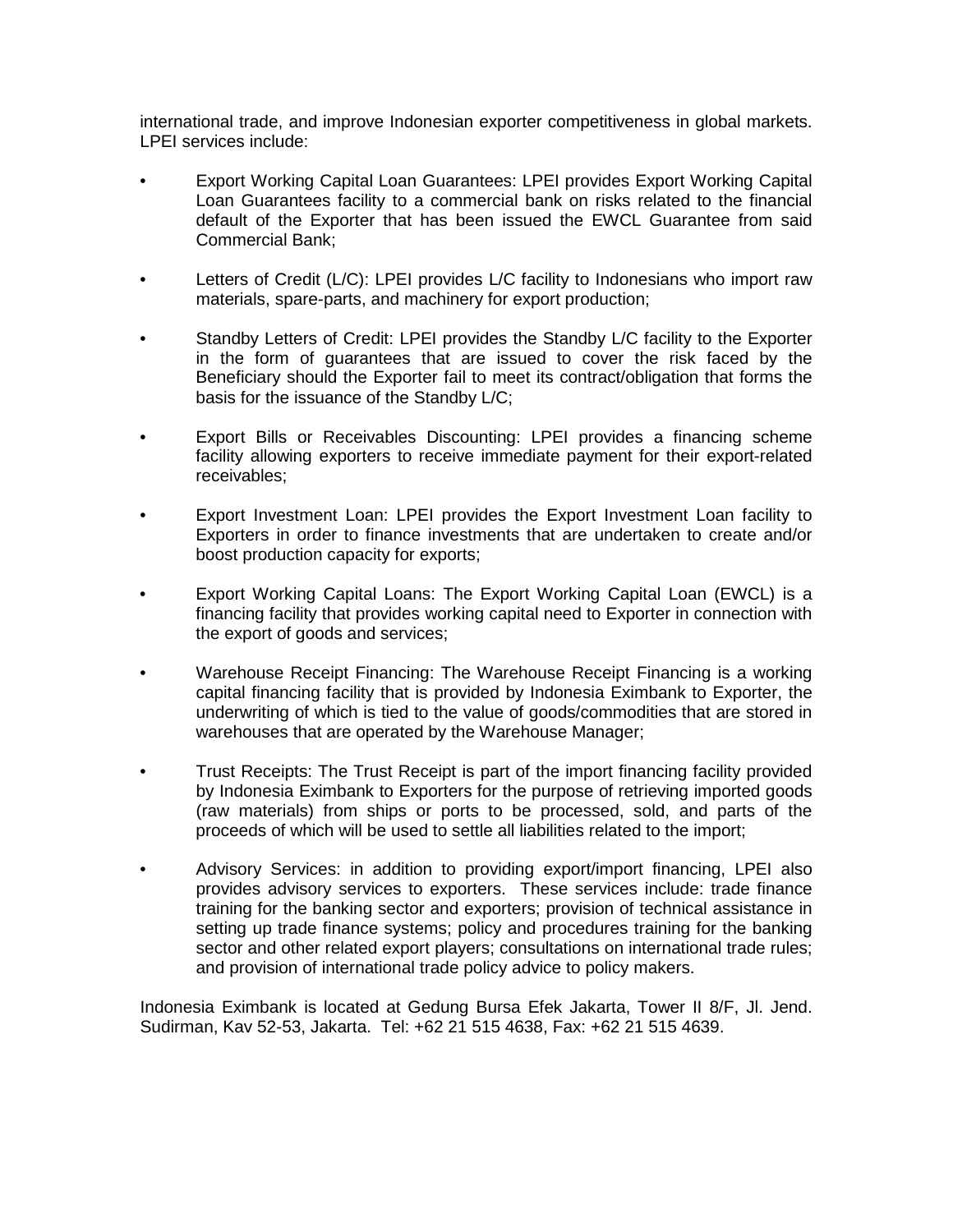#### **Foreign-Exchange Controls Return to top Return to top**

Indonesia maintains an open capital account, but with some transaction limitations. Only authorized banks may carry out foreign trade related exchange operations. BI requires the submission of evidence of underlying transactions to support the purchase of a foreign currency against the rupiah through banks exceeding \$100,000 per month (regulation 10/28/PBI/2008). BI regulation No. 7/14/PBI/2005, dated June 14, 2005 describes prohibitions and restrictions in conducting foreign exchange transactions with foreign counterparts.

As part of a series of measures designed to strengthen the Indonesian rupiah and help reduce the current account deficit Bank Indonesia has issued a regulation (17/3/PBI/2015), mandating that, as of July 1, all domestic financial transactions must be conducted in rupiah. While this could have a serious impact on some U.S. businesses operating in Indonesia, the regulation's exemptions will help to moderate the extent to which foreign firms are affected. Additionally, some contacts are skeptical of Bank Indonesia's ability to enforce it.

The new rule stipulates the mandatory use of Rupiah for "all transactions in Indonesia that are for the purpose of payment, all transactions in Indonesia that are for the settlement of other obligations that must be fulfilled with money, and all other financial transactions in Indonesia." However, the new regulation also contains many exemptions, including:

- Certain transactions related to state budget revenue and expenditure, such as receipts from oil and gas royalties
- Acceptance or provision of grants from or to overseas entities
- Transactions for the purpose of international trade
- Bank deposits in foreign currencies
- International financial transactions where either the provider or the receiver of the financing is domiciled overseas
- Business activities in foreign exchange conducted by banks pursuant to the law that regulates banking and sharia banking
- Foreign exchange transactions involving commercial paper issued by the Government in primary markets or secondary markets pursuant to the law regulating state debentures and state sharia commercial paper
- Other foreign exchange transactions that are conducted in accordance to previous laws regarding financial sector regulation such as the Bank Indonesia Law, the Capital Investment Law and the Indonesian Export Financing Institutions Law.

The new regulation also provides that if businesses have trouble implementing the mandatory use of rupiah for non-cash transactions, Bank Indonesia may issue them exemptions. In issuing these exemptions, BI will consider the readiness of the business actor, the continuity of the business activity, as well as investment activity and the interests of national economic development.

The limit on transaction amounts for commercial banks engaging in derivative transactions with foreign counterparts is \$1 million. This limit covers all types of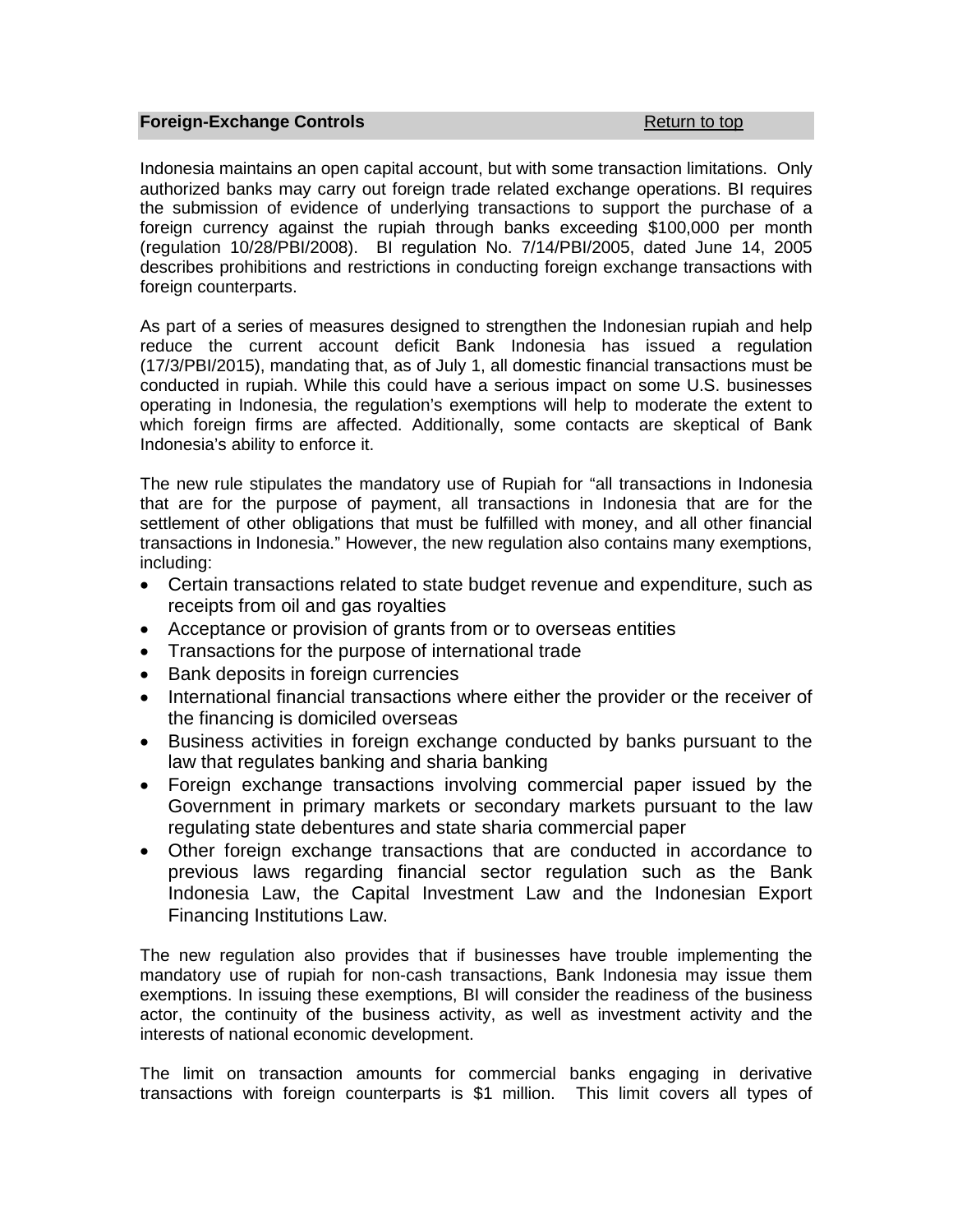transactions involving foreign exchange selling and purchasing against the rupiah, previously unrestricted. However, the restrictions will not apply if the derivative transactions are conducted for hedging purposes within the framework of an investment in Indonesia that will last for at least three months. The regulation also requires foreign or domestic currency lending to foreign counterparts to be conducted in the form of a syndicated loan that engages a prime bank (that is, commercial banks with a certain investment rating from a well know rating agency) as lead bank for the purpose of project financing in the real estate sector in Indonesia. The regulation fines a flat rate of 10 percent of the amount of the violating transaction.

This is more stringent than under the previous regulation, which provided a fluctuating rate. BI hopes that the regulation will reduce foreign exchange movement that is not related to a genuine underlying purpose.

In line with anti-money laundering laws, Indonesia tightened its restrictions on the amount of cash that may be carried across its borders. Carrying more than Rp100 million (approx. U.S. \$8500) in or out of Indonesia now requires prior approval from BI, and must be reported to the Director General of Customs and Excise (DGCE). A 10% fine up to Rp300 million may be applied for failure to report.

Exporters in Indonesia must repatriate their export earnings from offshore banks to domestic banks within 90 days from the date of the export declaration form. Once repatriated to Indonesia, there are no restrictions on exporters from re-transferring their export earnings back to an offshore bank.

BI also requires borrowers to conduct their foreign currency borrowing through domestic banks registered with BI. The regulations apply to borrowing in cash, non-revolving loan agreements, and debt securities.

#### **U.S. Banks and Local Correspondent Banks** Return to top

BANK OF AMERICA MERRILL LYNCH Jakarta Stock Exchange Building, Tower II, 23<sup>th</sup> Floor Jl. Jendral Sudirman Kav. 52-53 Jakarta 12190 Tel (62-21) 2955-3723 Web www.bankofamerica.com Contact Person: Mr. Taufiqurachman, Country Operations Officer

J.P. MORGAN CHASE BANK The Energy Building Fifth and Sixth Floors SCBD Lot 11 A Jl. Jendral Sudirman Kav.52-53 Jakarta 12190 Tel (62-21) 5291-8181 Fax (62-21) 5291-8511 Web www.jpmorgan.com Contact Person: Mr. Haryanto T. Budiman, Senior Country Officer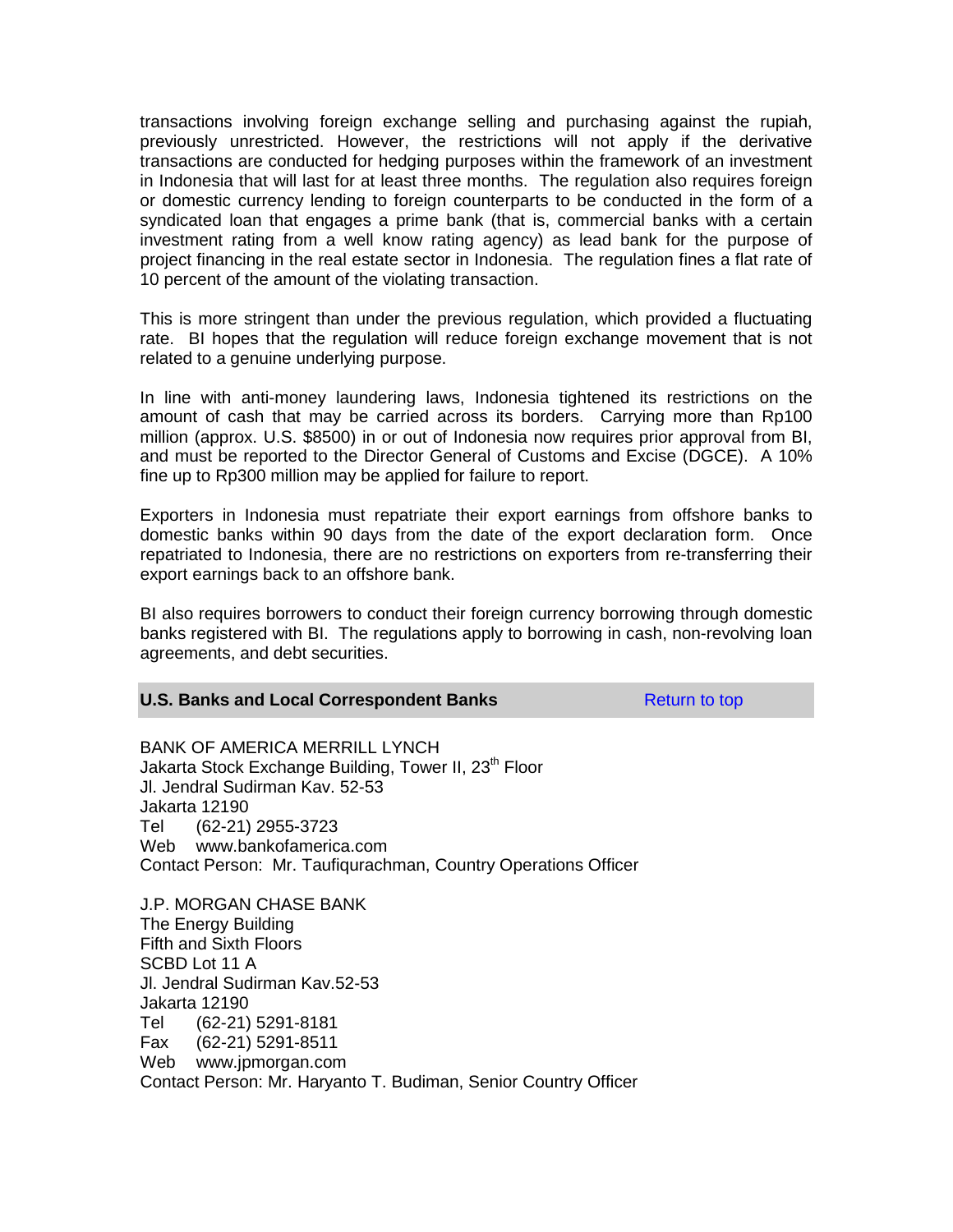CITI INDONESIA Citibank Tower, 7th Floor Jl. Jendral Sudirman Kav.54-55 Jakarta 12910 Tel (62-21) 5290-8301/8302 Fax (62-21) 5290-8303 Web [www.citigroup.com;](http://www.citigroup.com/) [www.citibank.co.id](http://www.citibank.co.id/) Contact Person: Mr. Batara Sianturi, Citi Country Officer and Country Head

#### **Project Financing Return to top Return to top**

Indonesia has prioritized infrastructure development in its medium-term development plan, or Rencana Pembangunan Jangka Menengah 2015-2019 (RPJM). The Government's estimate for infrastructure development during this period is USD 399.67 Billion. State and regional budget will contribute 41.25%, state-owned enterprise 22.23% and and and  $\qquad p$  private  $\qquad p$  and  $\qquad 36.52\%$ 

#### **Web Resources Resources Resources Return to top**

Export-Import Bank of the United States: [http://www.exim.gov](http://www.exim.gov/) Country Limitation Schedule: [http://www.exim.gov/tools/country/country\\_limits.html](http://www.exim.gov/tools/country/country_limits.html) OPIC: [http://www.opic.gov](http://www.opic.gov/) Trade and Development Agency: <http://www.tda.gov/> SBA's Office of International Trade: <http://www.sba.gov/oit/> USDA Commodity Credit Corporation: <http://www.fsa.usda.gov/ccc/default.htm> U.S. Agency for International Development: [http://www.usaid.gov](http://www.usaid.gov/)

Return to table of contents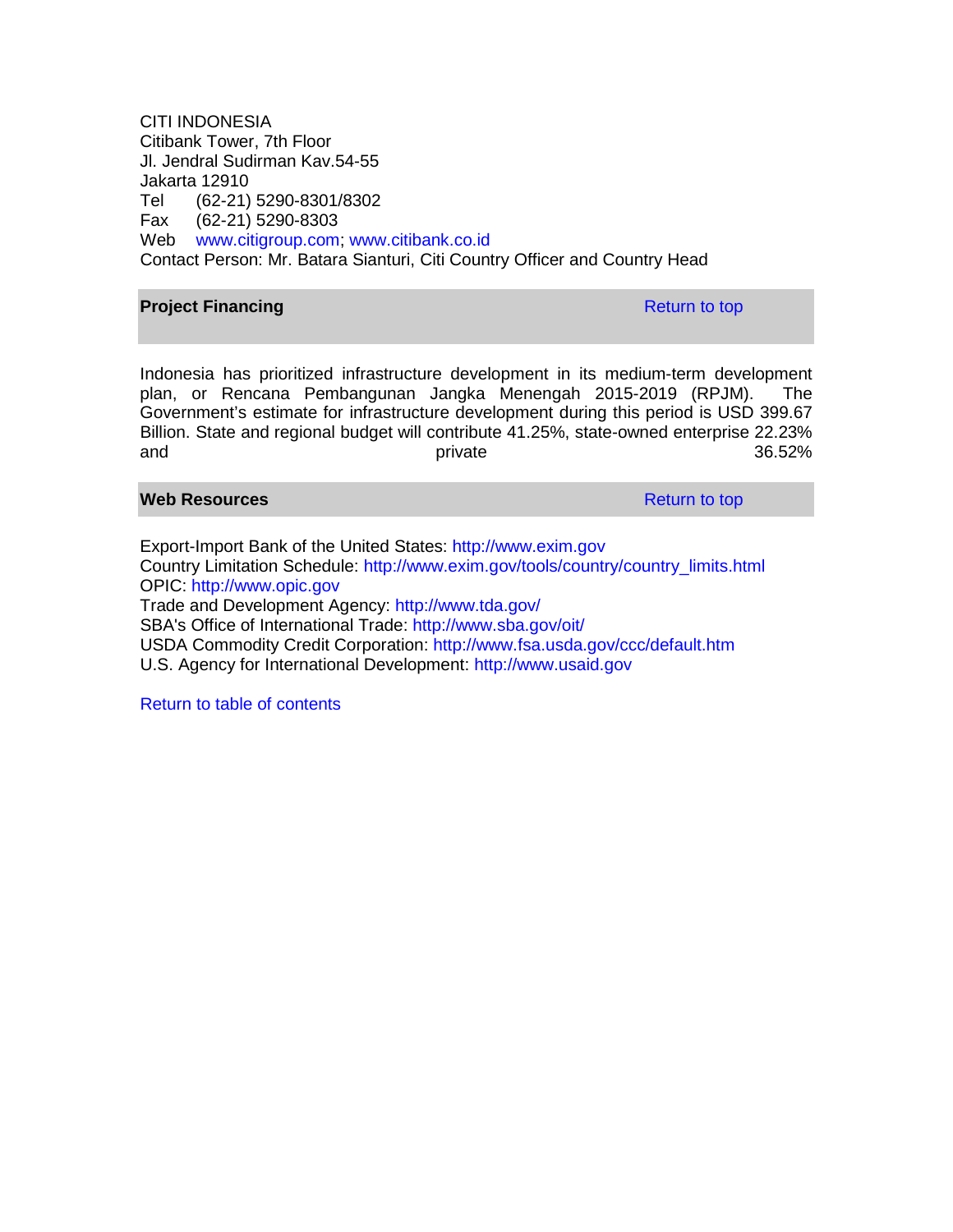#### Return to table of contents

# Chapter 8: Business Travel

- Business Customs
- Travel Advisory
- Visa Requirements
- Telecommunications
- Transportation
- Language
- Health
- Local Time, Business Hours and Holidays
- Temporary Entry of Materials and Personal Belongings
- Web Resources

#### **Business Customs Return to top Return to top Return to top**

The best time for an initial business trip is September through June, as school holidays and vacation time in the summer months can impact the availability of many business people. Visitors should check the local holiday schedule before traveling to Indonesia, and in particular should try to avoid the Muslim fasting month of Ramadhan, during which appointments are often difficult to schedule. The normal business attire is a lightweight business suit or white shirt, tie and slacks for men, and a business suit or dress for women.

Indonesia is a very diverse country, with more than 300 different ethnic groups. While some Indonesians are traditional, others may be considerably "Westernized." Many Indonesians do not conduct business transactions or make decisions in the same direct fashion Americans do, so U.S. business people should be prepared to spend a good deal of time with clients before getting down to the business transaction. Traditional Javanese culture emphasizes harmony and the word "no" is rarely used. This can make it difficult for a Westerner to ascertain exactly how a business proposal is being received. Patience and the development of personal relations is the key. Because Indonesians do business with "friends," people who they know, developing a rapport is crucial. While quality and price are important, they are often secondary to the personal interaction of the business partners.

During business meetings, tea or coffee is almost always served and should be accepted. It should not be consumed until the host invites you to do so, which may not occur until the end of the meeting. Generally speaking, it is best to use the right hand in receiving or eating. Although hand shaking is a common practice, avoid hearty handshakes and other physical contact. Do not show the soles of your shoes when seated.

Business travelers to Indonesia seeking appointments with U.S. Embassy-Jakarta officials should contact the U.S. Commercial Service in advance. The U.S. Commercial Service can be reached by telephone at (62-21) 526-2850, fax at (62-21) 526-2855 or by e-mail: [office.jakarta@trade.gov](mailto:office.jakarta@trade.gov)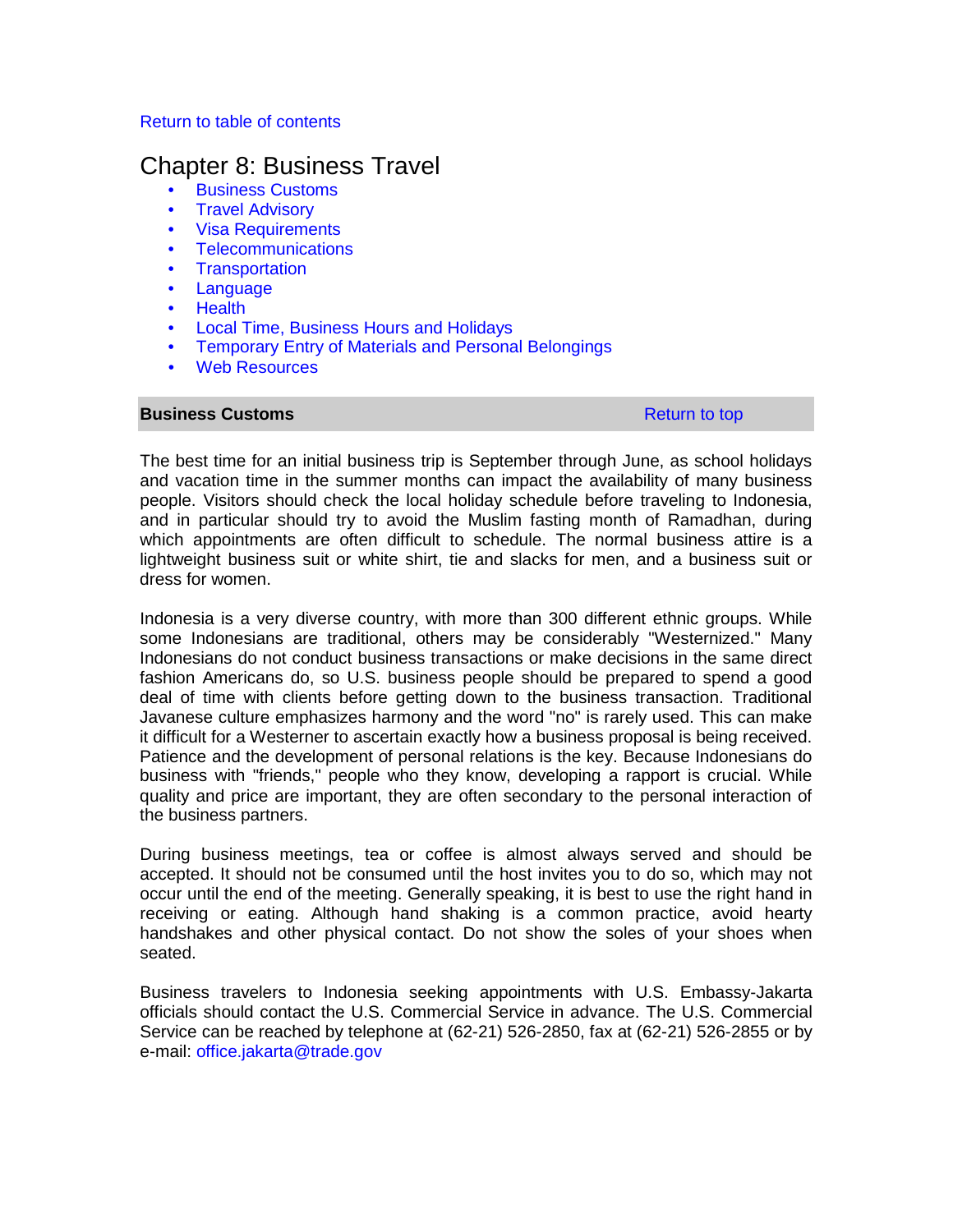#### **Travel Advisory Return to top Advisory Return to top Advisory Return to top**

Travelers visiting Indonesia may wish to review the State Department Country Specific Information for Indonesia at:

<http://travel.state.gov/content/passports/english/country/indonesia.html>

#### **Visa Requirements Research Control of the Return to top Return to top**

U.S. citizens traveling to Indonesia are required to have a valid visa. Visas can be obtained by applying at the Indonesian Embassy in Washington or at their Consulates in New York, Los Angeles, and Chicago. Visas on arrival (30-day visa) are available at the airport in Jakarta, Surabaya, Medan, Denpasar and several other large cities for a fee of \$35. All travelers to Indonesia must have a passport valid for at least six months from the date of arrival in Indonesia as well as an onward/return ticket. Indonesian authorities regularly deny entry to Americans who arrive with less than six months validity on their passports. Travelers are strongly urged to check with their airline and with the Indonesian Embassy or the Directorate General of Immigration at the following links, as requirements can change on short notice.

U.S. Companies that require travel of foreign businesspersons to the United States should be advised that security evaluations are handled via an interagency process. Visa applicants should go to the following links.

State Department Visa Website: http://travel.state.gov/content/visas/english.html

Consular Section, U.S. Embassy Jakarta: <http://jakarta.usembassy.gov/visas.html>

#### **Telecommunications Return to top Return to top**

Telephone services vary between areas in Jakarta. They depend largely on the local telephone exchange's capacity to handle traffic. Phone service is good along the main business thoroughfares and the newer residential areas, which are served by fiber optic trunk lines. In the older residential areas, service is less reliable. Extra phone lines can be costly, and obtaining them can be time consuming. International direct dial (IDD) lines are available and will allow connection to an AT&T operator, but rates are considerably higher than calling from the United States. The cellular market is in the middle of a boom with around 320 million cellular subscribers at the end of 2013. Cellular services could easily be obtained as various operators offering GSM or CDMA technologies.

When traveling throughout Indonesia, the options for cell phones are widely used. In terms of cell phone service in Indonesia, there are eleven carriers with GSM and CDMA technologies. Out of the eleven carriers, three GSM carriers - Telkomsel, Indosat, and XL - provide solid coverage across the country. Cell service in Indonesia is easy to obtain and inexpensive by U.S. standards. It is also worth noting that pre-paid SIM cards are easily purchased at many stores and kiosks. Blackberry usage is significant in Indonesia and widespread.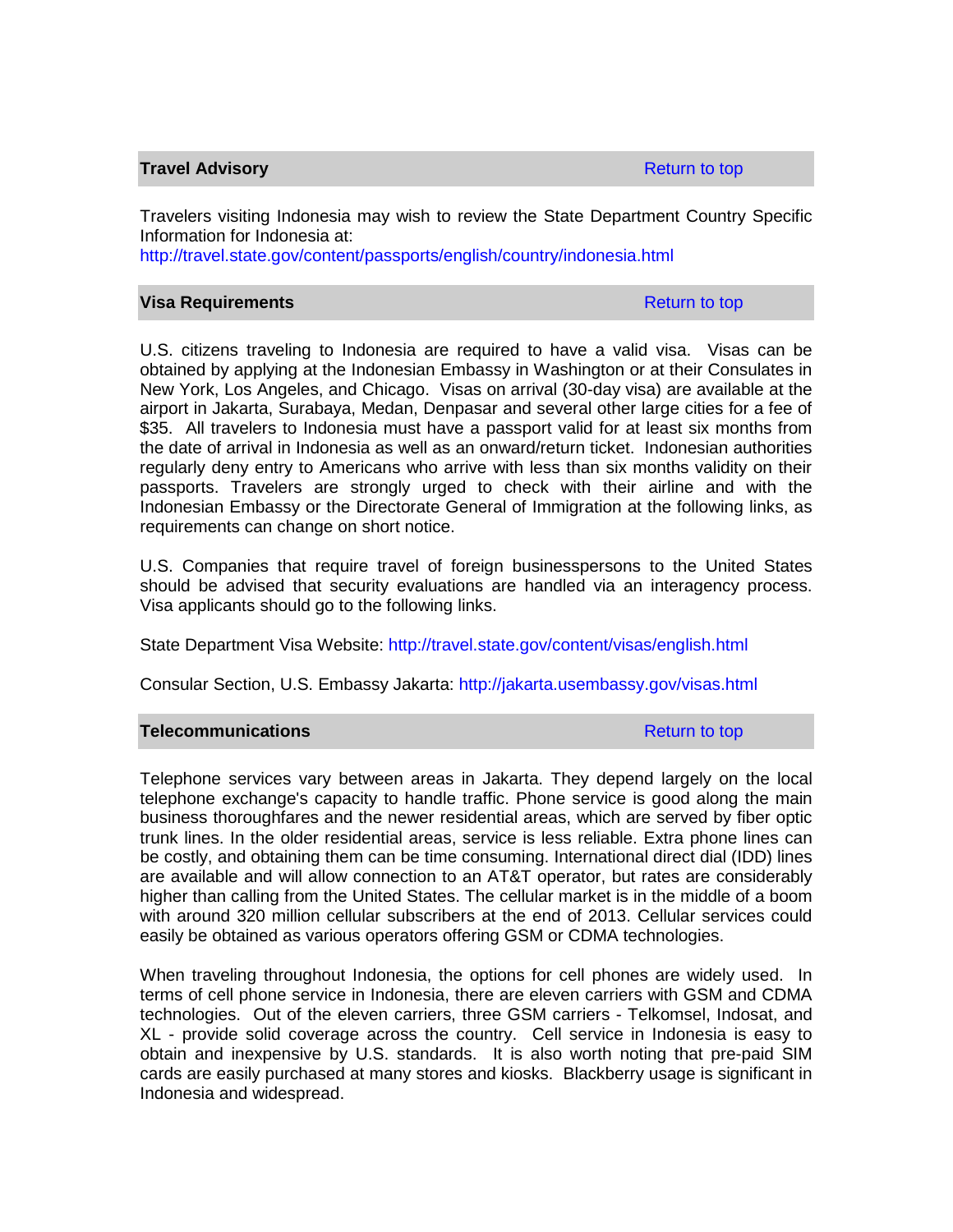Wi-fi access is widely available in restaurants and cafes in the major metropolitan and tourist areas in Indonesia.

### **Transportation Return to top and the set of the set of the Return to top Return to top**

Airlines flying into Jakarta include Garuda (the national airline), Qantas, Singapore Airlines, Cathay Pacific, KLM, and a number of other regional carriers. Connections can be made to all major airlines, including U.S. carriers, in Singapore, Japan or Hong Kong. No U.S. airlines currently fly to Indonesia. Internal flights are readily available, but connections not involving Jakarta are often problematic. There is a rail network, but it is generally not appropriate for business travel. Caution must be taken when traveling by car, as traffic conditions are significantly worse than in the US. Taxis in Jakarta are plentiful, but it is suggested to use only taxi services available at your hotel: Silver Bird, Blue Bird, and Express are the most reliable and safest taxi services. Golden Bird cars and drivers can be hired by the day, and cost around \$100 per day.

# **Language** Return to top **Return to top and the set of the set of the Return to top <b>Return to top**

The national language spoken across Indonesia is called Bahasa Indonesia, though there are also many local languages. English is widely spoken and understood in Jakarta by most business people, although much less so in other cities. Most hotels have English-speaking staff, as do the shopping centers that cater to expatriates and tourists. International telephone operators also speak English. The level of English can vary widely in all situations. Indonesian firms hoping to conduct business with foreigners generally try to employ some English speakers, but it is not expected within every company.

### Short-term visitors to Indonesia are advised to be up-to-date on their Hepatitis A, Hepatitis B, and Typhoid vaccinations, in addition to all routine childhood immunizations before arrival. The hepatitis vaccination series takes six months to complete. Those considering travel outside the major cities (Jakarta, Surabaya, Medan, southern Bali, etc.) should take anti-malaria medication; mefloquine or doxycycline is considered adequate prevention measures against malaria. Physicians in the United States should be able to answer questions pertaining to immunizations and other health concerns.

Air pollution in the larger cities causes a number of common respiratory ailments to both visitors and long-term residents. Dehydration as a result of intestinal illnesses can be a serious, even life-threatening, condition if not treated. Persons suffering from severe diarrhea may obtain an oral re-hydration solution from a local pharmacy. If vomiting makes it impossible to adequately re-hydrate, visit a clinic immediately.

Avian Influenza – Indonesia has experienced several outbreaks of Avian Influenza (AI). Economic hardship and ignorance of modern disease control methods have combined to make Indonesia's AI control efforts somewhat ineffective. Of the 196 cases confirmed from 2003 to date in Indonesia, 164 have been fatal. Americans who travel to Indonesia should obtain up to date health information before departing the U.S. The websites of the U.S. Centers for Disease Control at <http://www.cdc.gov/travel>and the World Health

**Health** Return to top and the contract of the contract of the Return to top Return to top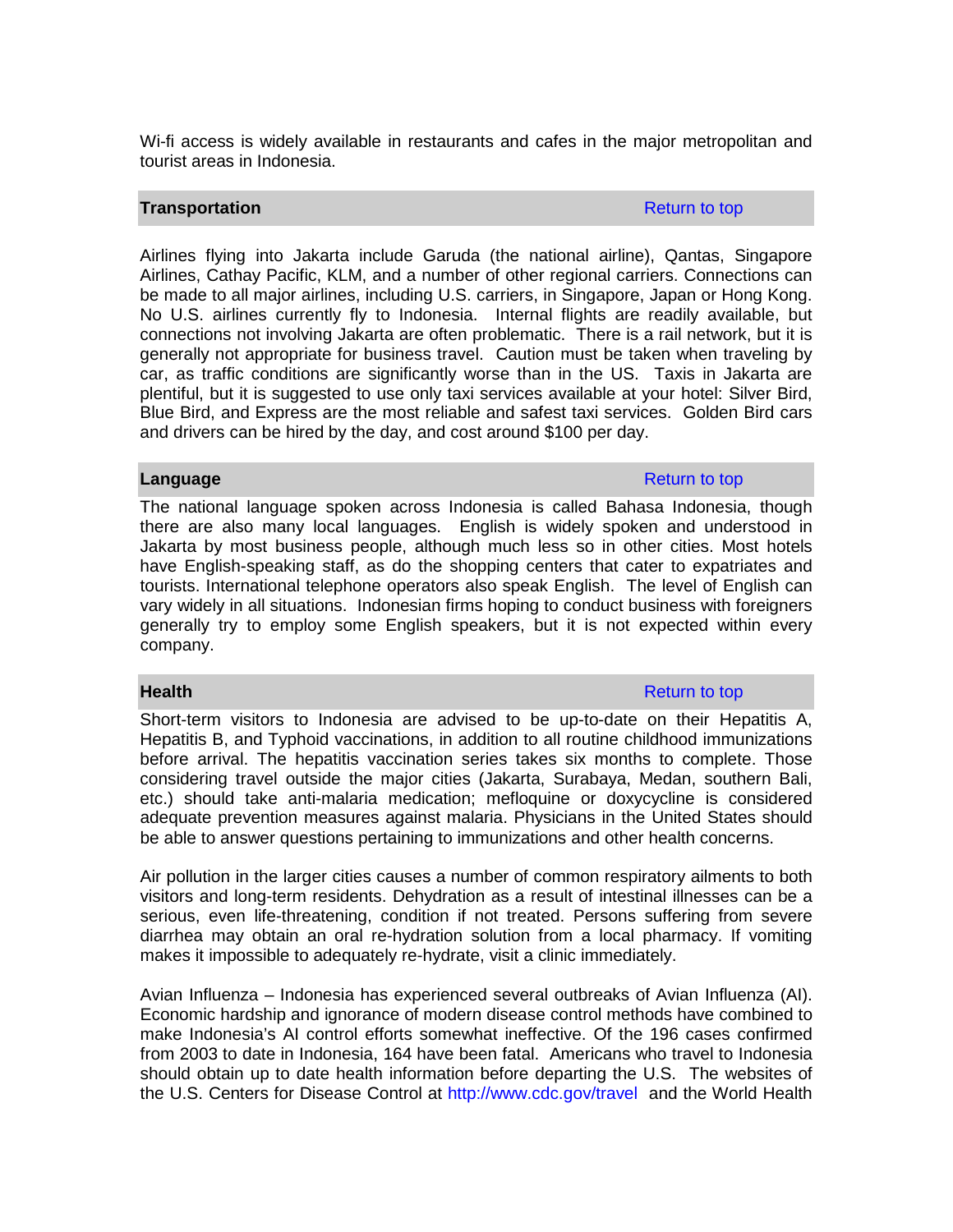Organization at [http://www.who.int](http://www.who.int/) have up to date information on outbreaks of contagious and tropical diseases.

There are a few modern, well-equipped clinics and hospitals in Jakarta that are considered adequate for minor illnesses, but expatriates generally prefer to fly to Singapore or their home countries for treatment of serious illnesses and/or operations. An adequate pre-hospital emergency system, similar to the "911" system in the U.S., does not exist in any Indonesian cities. Many local hospitals operate their own ambulances, with no common standards. Response time can be prolonged. In the event of illness or emergency, the following clinics and hospitals are among those frequented by expatriates in Jakarta:

SOS Medika Klinik Cipete, South Jakarta Jl. Puri Sakti No. 10, Cipete Jakarta 12410 Admin and Office Telephone: (62-21) 750-5973 Fax: (62-21) 750-6002, 750-6003 Clinic Appointment: (62-21) 750-5980 24 Hour Emergencies: (62-21) 750-6001 Email: [sos.indonesia@internationalsos.com](mailto:sos.indonesia@internationalsos.com) [http://www.sosindonesia.com](http://www.sosindonesia.com/)

SOS Medika Klinik Kuningan, Central Jakarta Menara Prima, 2<sup>nd</sup> Floor Jl. DR. Ide Anak Agung Gde Agung Blok 6.2 Kawasan Mega Kuningan Jakarta 12950 Telephone: (62-21) 5794-8600 Fax: (62-21) 5794-8686

Global Doctor Indonesia Jl. Kemang Raya No. 87 Jakarta 12730 Tel: (62-21) 719-4565 Fax: (62-21 719-8969 [http://www.globaldoctor.co.id/Home.html](http://www.globaldoctor.co.id/home.html)

Food: Exercise reasonable care in food preparation at home and menu selection while eating out because of questionable sanitation practices. Imported meats, vegetables, and packaged foods are readily available from most stores in the Carrefour, Giant, Hypermart and Hero grocery stores chain (locations throughout Jakarta), at all Sogo department stores, at Kem Chicks in the Kemang district, and Ranch Market grocery stores.

Drinking tap water anywhere in Indonesia is not advised. Use commercial bottled water from your hotel or purchase from a supermarket. "Aqua" is one of the more common brands used by expatriates. Avoid buying bottled water from street vendors if possible.

Short-term visitors to Indonesia are well advised to eat only in hotels and restaurants that cater to international tourists. Caution, however, should also be exercised in such "5-star" establishments. Do not eat from street stalls. Avoid raw, unpeeled fruits and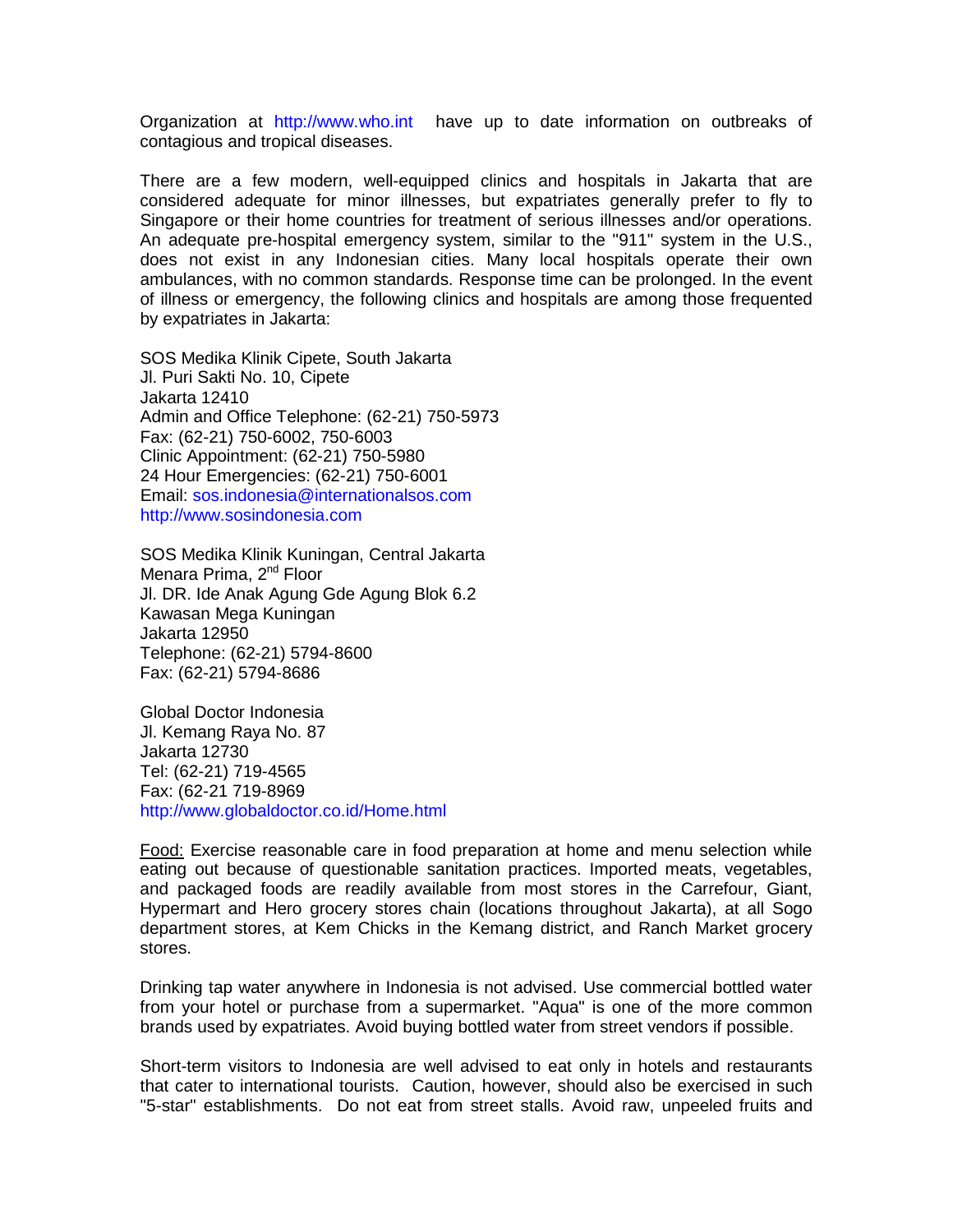uncooked vegetables, food that is prepared in advance and then left to stand, raw or undercooked meats, seafood, and shellfish in questionable eating venues.

#### **Local Time, Business Hours, and Holidays Return to top Return to top**

Indonesia has three time zones:

Eastern Indonesian time is 11 hours ahead of Eastern Standard Time (12 hours ahead of Eastern Daylight Time).

Central Indonesia (Java and Jakarta) time is 12 hours ahead of Eastern Standard Time (13 hours ahead of Eastern Daylight Time).

Western Indonesian time is 13 hours ahead of Eastern Standard Time (14 hours ahead of Eastern Daylight Time).

Business hours are generally:

Commerce 0900 -1700 Monday - Friday (note Friday prayers at 1200-1300)

**Government** 0730 – 1600 Monday – Friday

Banks 0900 – 1500 Monday – Friday

Shops 1000 – 2200 Monday – Sunday

#### **Holiday Listing for 2015 – Local and U.S. Embassy**

Thursday, January 1 New Year's Day (U.S.) Saturday, March 21 Nyepi (Indonesian) Friday, April 3 Good Friday (Indonesian) Tuesday, June 2 Waisak (Indonesian) Monday, May 26 Memorial Day (U.S.) Friday, July 3 **Independence Day (U.S.)** Friday - Saturday, July 17-18 Idul Fitri 1435 (Indonesian) Monday, September 7 Labor Day (U.S.)<br>
Thursday, September 24 Labor Day (U.S.) Thursday, September 24 Monday, October 12 Columbus Day (U.S.)

Saturday, January 3 (Saturday, January 3 (Saturday (Indonesian)<br>Monday, January 19 (Martin Luther King, Jr.'s Birthday (U. Martin Luther King, Jr.'s Birthday (U.S.) Monday, February 16 Washington's Birthday (U.S.) Thursday, February 19 Chinese New Year (Indonesian) Friday, May 1 **International Labor Day (Indonesian)** Thursday, May 14 **Ascension of Christ (Indonesian)**<br>
Saturday, May 16 **Ascension of Mohammed (Indone** Ascension of Mohammed (Indonesian) Monday, August 17 **Independence Day (Indonesian)**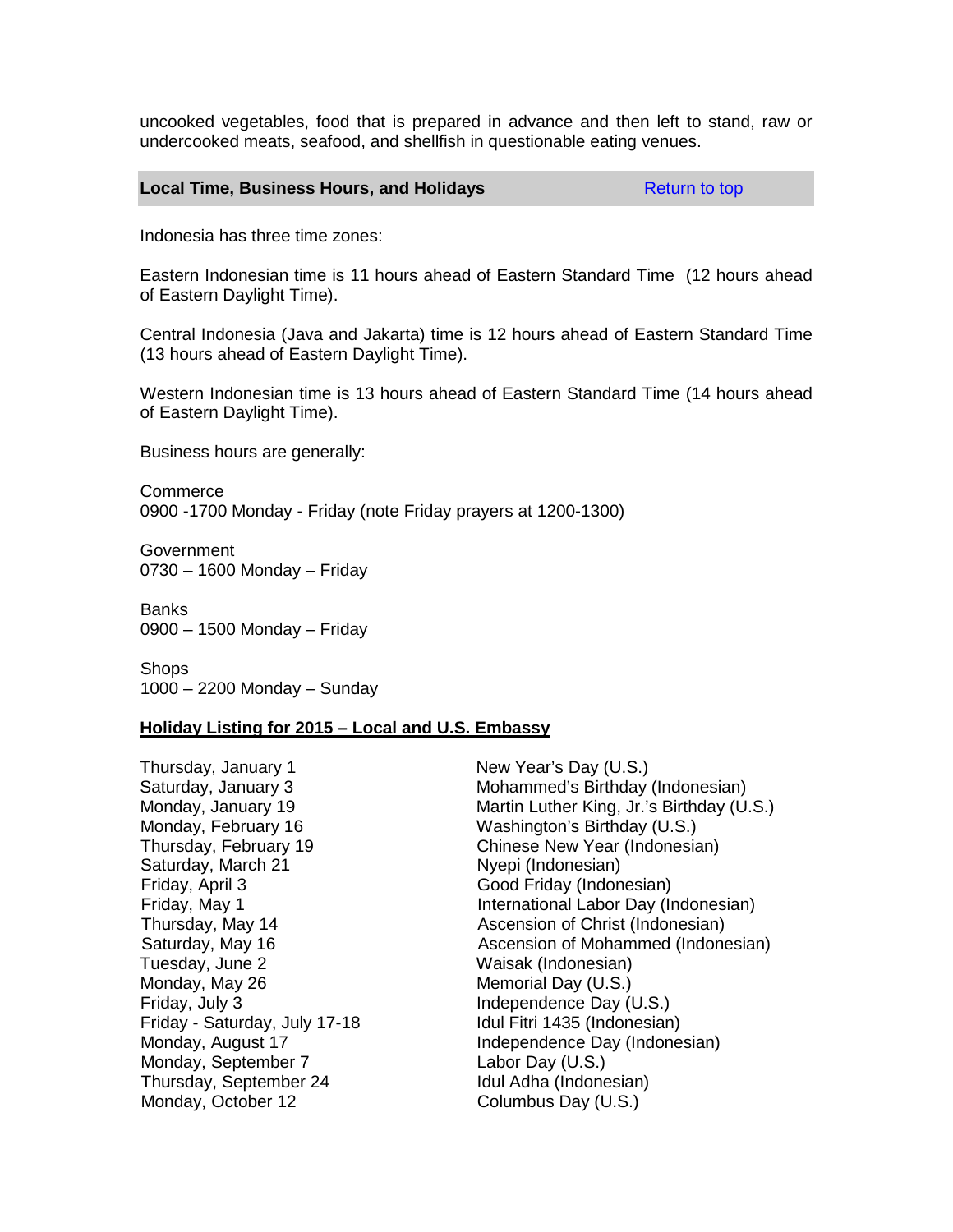Wednesday, November 11 Thursday, November 26 Thanksgiving Day (U.S.) Friday, December 25 Christmas Day (U.S.)

Wednesday, October 14 Moslem New Year (Indonesian)<br>Wednesday, November 11 Veterans' Day (U.S.)

Holiday schedule: <http://jakarta.usembassy.gov/holidays.html>

#### **Temporary Entry of Materials and Personal Belongings Return to top**

The GOI encourages foreign investors who export to locate their operations in bonded or export processing zones (EPZ). There are a number of EPZs in Indonesia, the most well-known being Batam Island, located 20 kilometers south of Singapore. Indonesia also has several bonded zones or areas that are designated as entry ports for export destined production (EPTE). Companies are encouraged to locate in bonded zones or industrial estates whenever possible. Other free trade zones include a facility near Tanjung Priok, Jakarta's main port, and a bonded warehouse in Cakung, also near Jakarta.

There is a duty drawback facility (BAPEKSTA) for exports located outside the zones. Foreign and domestic investors wishing to establish projects in a bonded area must apply to the Capital Investment Coordinating Board. Expatriates relocating to Indonesia should seek the advice of a qualified international relocation firm. Indonesia is a "Right Hand Drive" country and only vehicles with right hand steering wheels can be imported, even for personal use.

#### **Web Resources Resources Resources Return to top**

Association of South East Asian Nations (ASEAN) - <http://www.asean.org/> Expat.or.id - [http://www.expat.or.id](http://www.expat.or.id/) Department of Trade - <http://www.kemendag.go.id/> Indonesian Investment Coordinating Board - <http://www.bkpm.go.id/> Indonesiatourism.com - [http://www.indonesiatourism.com](http://www.indonesiatourism.com/) Indo.com - [http://www.indo.com](http://www.indo.com/)

Return to table of contents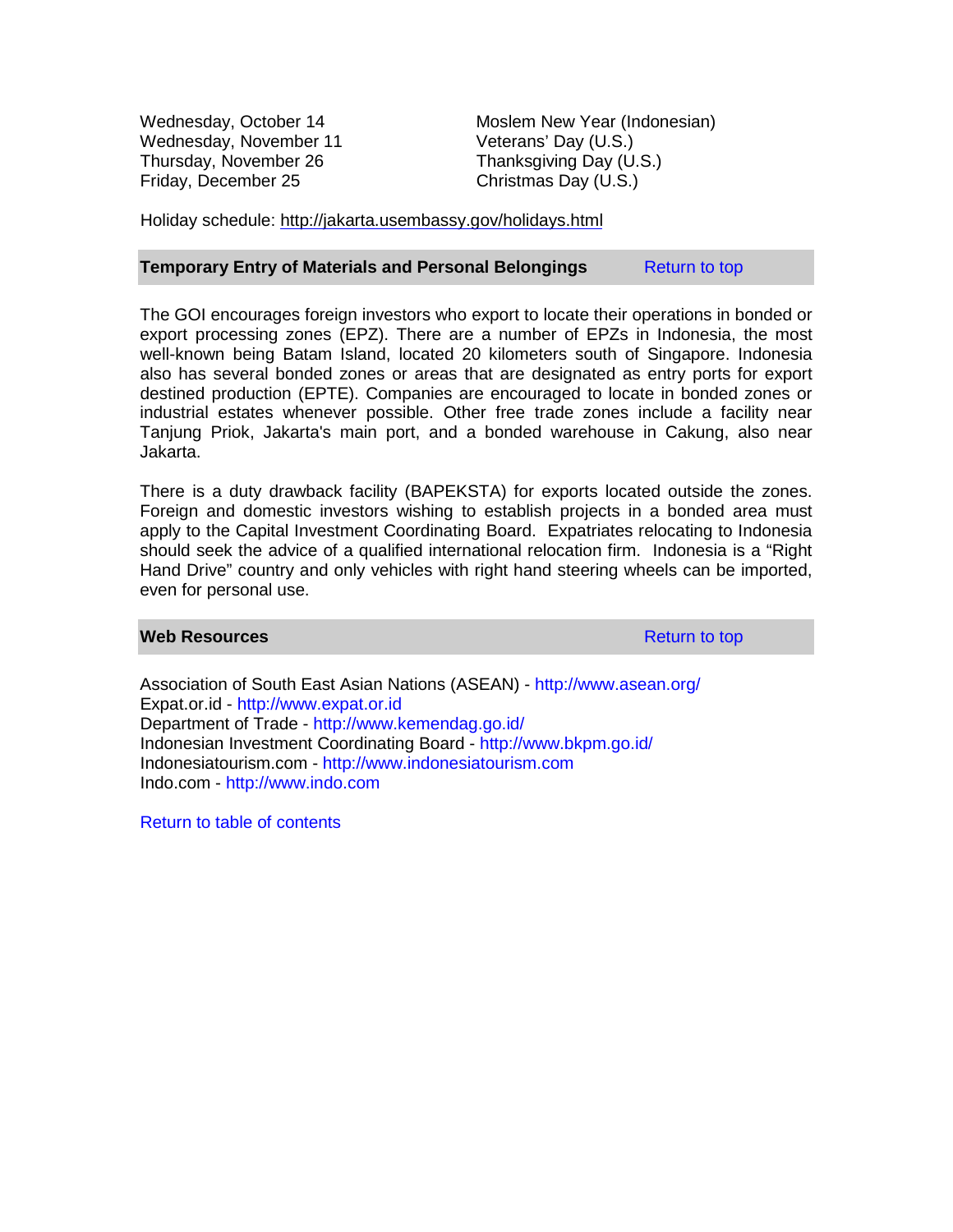### Return to table of contents

# Chapter 9: Contacts, Market Research and Trade Events

- **Contacts**
- Market Research
- Trade Events

# **1. Chambers of Commerce**

# *American Chamber of Commerce in Indonesia*

Today, American Chamber of Commerce in Indonesia (AMCHAM) has more than 500 members representing more than 250 companies, including leading U.S. firms with offices in Indonesia, associate members (non-U.S. companies), individuals, and special members. The Chamber prepares a number of useful guides to doing business in Indonesia, has developed position papers on key policy issues, and maintains a useful membership directory. AMCHAM assists U.S. firms in assessing business opportunities by staging briefing breakfasts at the requester's expense. Members have access to a number of active committees addressing business issues in the areas of trade and investment, banking, telecom, energy, etc. The contact information is as follows:

*American Chamber of Commerce (AMCHAM)* World Trade Center, 11th Floor, Jl. Jendral Sudirman Kav. 29 - 31 Jakarta 12920, Indonesia Tel: (62-21) 526-2860; Fax: (62-21) 526-2861 E-mail: [director@amcham.or.id](mailto:director@amcham.or.id) Website: [http://www.amcham.or.id](http://www.amcham.or.id/) Contact: Mr. Lin Neumann, Managing Director

Ms. Sarah Howe, Executive Director

### *American-Indonesian Chamber of Commerce*

Based in New York City, the membership of the American-Indonesian Chamber of Commerce is comprised of over 150 companies and individuals doing business in Indonesia. It has an active program of monthly luncheons, featuring speakers knowledgeable about Indonesia and briefing programs for newly appointed American and Indonesian government officials. The Chamber also publishes "OUTLOOK INDONESIA," a quarterly publication containing interpretations of new Indonesian policies, sectoral reviews, summaries of recent Chamber activities, and an Executive Director's column. In addition, the American-Indonesian Chamber of Commerce provides business translations, either from English to Indonesian or Indonesian to English. Their contact information is as follows:

The American-Indonesian Chamber of Commerce 317 Madison Avenue, Suite 1619 New York, NY 10017 Tel: (212) 687-4505; Fax: (212) 687-5844 E-mail: [wayne@aiccusa.org](mailto:wayne@aiccusa.org) Website: [http://www.aiccusa.org](http://www.aiccusa.org/) Contact: Mr. Wayne Forrest, President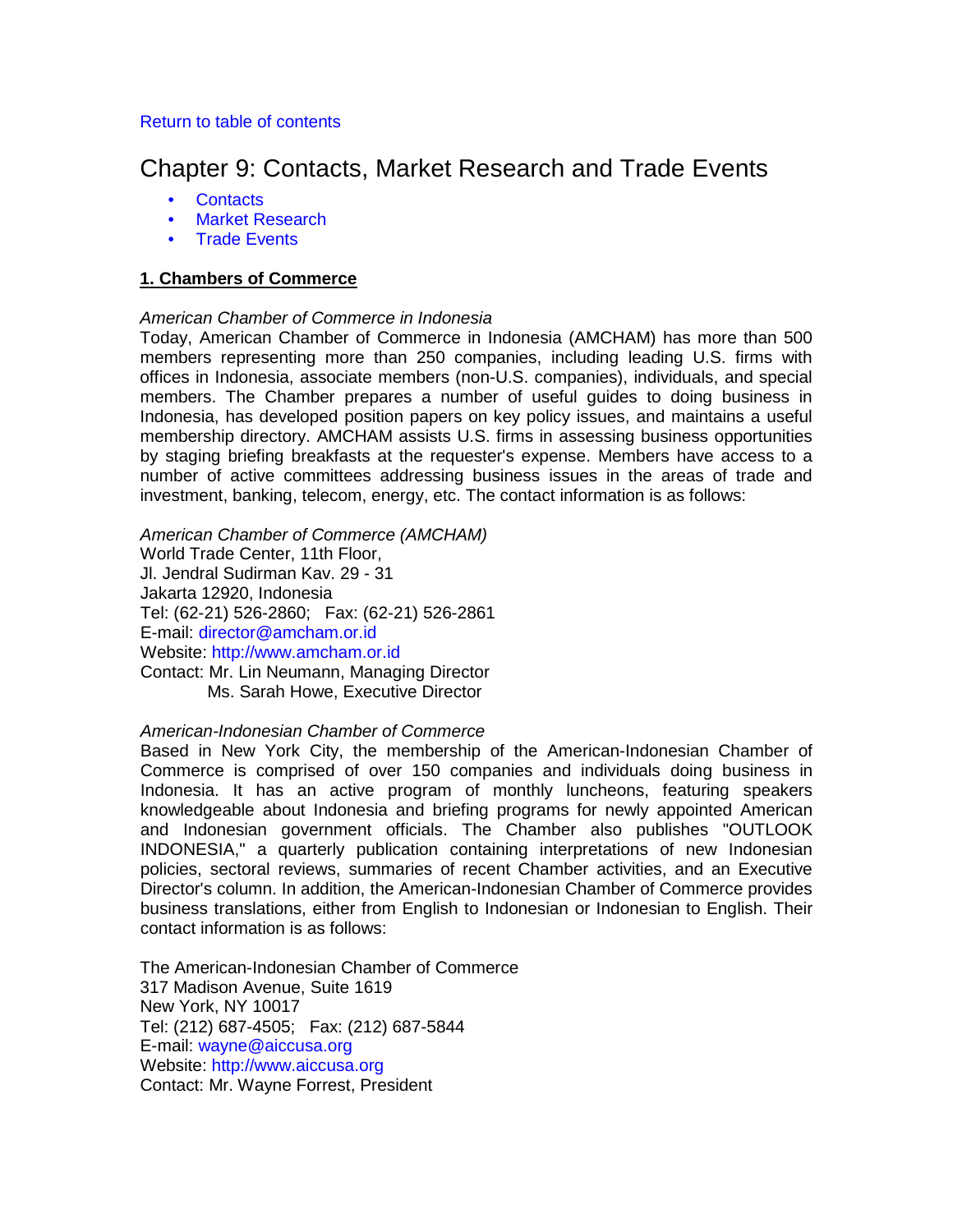# *U.S. Chamber of Commerce*

The U.S. Chamber of Commerce is the most extensive nationwide chamber in the United States. The U.S. Chamber has expanded its overseas activities and is exploring a number of programs designed to assist SME exporters to the Asia Region.

U.S. Chamber of Commerce 1615 H Street, N.W. Washington, D.C. 20062-2000 Tel: (202) 463-5359; Fax: (202) 822-2491 E-mail: [JGoyer@USChamber.com](mailto:jgoyer@uschamber.com)  Website: [www.uschamber.com](http://www.uschamber.com/) Contact: Mr. John Goyer, Senior Director, Southeast Asia

#### **2. Related Business Councils and Associations in the U.S**.

*U.S.-ASEAN Business Council* 1101 17th Street, N.W., Suite 411 Washington D.C. 20036 Tel: (202) 289-1911; Fax: (202) 289-0519 E-mail: [mail@usasean.org](mailto:mail@usasean.org)  Website: [http://www.us-asean.org](http://www.us-asean.org/)

Marquee Executive Offices Mayapada Tower, 11<sup>th</sup> Floor Jl. Jend. Sudirman Kav. 28 Jakarta 12920, Indonesia Tel: (62-21) 5289-7368 Fax: (62-21) 5289-7357 Website: [www.usasean.org](http://www.usasean.org/) Contact: Ms. Desi Indrimayutri, Senior Country Representative - Indonesia

*California-Asia Business Council* 525 Market St., 25th Floor San Francisco CA 94105 Tel: 415-986-8808; Fax: 415-986-3545 E-mail: [jeremy@calasia.org](mailto:jeremy@calasia.org) Website: [http://www.calasia.org](http://www.calasia.org/) Contact: Mr. Jeremy Potash, Executive Director

*Pacific Basin Economic Council Limited* Unit 2803-04, 28/F, Harbour Centre 25 Harbour Road Wanchai, Hong Kong Tel: (852) 2815 6550; Fax: (852) 2545-0499 E-mail: [info@pbec.org](mailto:info@pbec.org) Website: www.pbec.org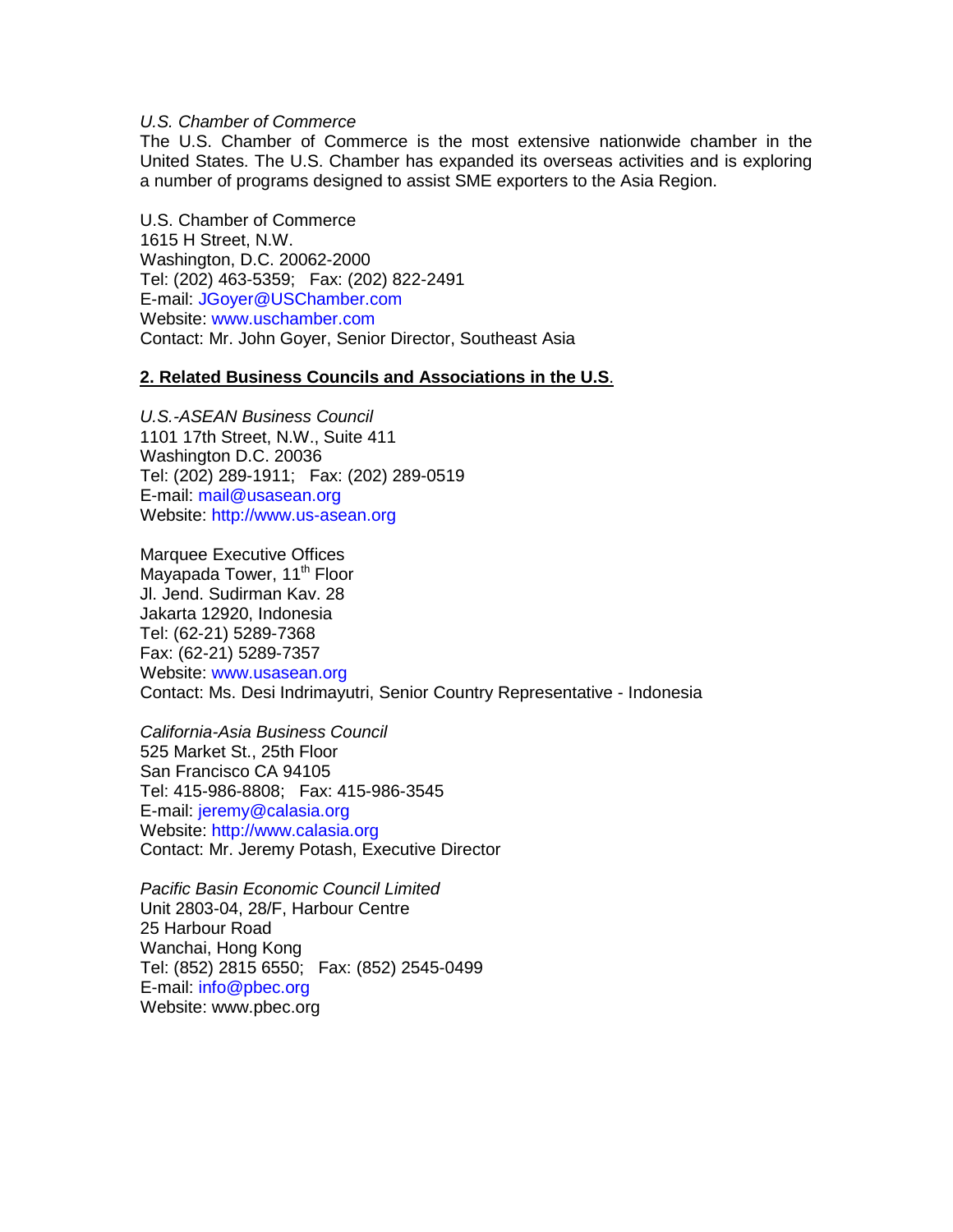# **3. Indonesian Trade Associations**

# *KADIN*

The major trade association in Indonesia is the Indonesian Chamber of Commerce and Industry (KADIN). Members include representatives from private industry, cooperatives, public corporations, utilities, as well as state-owned enterprises. In addition, there are numerous other specialized and professional organizations that represent the interests of various other sectors and trades in the economy. Contact information for KADIN is as follows:

Indonesian Chamber of Commerce & Industry (KADIN) Menara Kadin, 29th Floor Jl. H.R. Rasuna Said X-5 Kav. 2-3 Jakarta 12950 Tel: (62-21) 527-4484/85; Fax: (62-21) 527-4331/32 E-mail: [sekretariat@kadin-indonesia.or.id](mailto:sekretariat@kadin-indonesia.or.id) or [kadin@kadin-indonesia.or.id](mailto:kadin@kadin-indonesia.or.id) Website: [http://www.kadin-indonesia.or.id](http://www.kadin-indonesia.or.id/) Contact: Mr. Suryo Bambang Sulisto, Chairman; Mr. John Riady, Chairman of U.S.- Indonesia Committee (KIKAS)

# *GINSI/GPEI*

Associations of importers and exporters, most of whom are organized on a commodity basis, include the Importers Association of Indonesia (GINSI) and the Indonesian Association of Exporters (GPEI). Both organizations have head offices in Jakarta. Contact information is as follows:

Importers Association of Indonesia (GINSI) Wisma Kosgoro, 8th Floor Jl. MH. Thamrin No.53 Jakarta 10350 Tel: (62-21) 3983-2510; Fax: (62-21) 3983-2499, 3983-2504 Contact: Mr. Roefiek Natahadibrata, Chairman

Indonesian Exporters Association (GPEI) ITC Cempaka Mas 7th Floor No. 6 Jl. Letjen Suprapto, Cempaka Putih Jakarta Pusat Tel: (62-21) 4290-0549; Fax: (62-21) 4290-0546 Contact: Mr. Benny Soetrisno, Chairman; Mr. Toto Dirgantoro, Secretary General

# **4. Trade and Project Financing**

*U.S. Trade and Development Agency* 1000 Wilson Boulevard, Suite 1600 Arlington, VA 22209-3901 Tel: (703) 875-4357; Fax: (703) 875-4009 E-mail: [hsteingass@ustda.gov](mailto:hsteingass@ustda.gov) Website: [http://www.ustda.gov](http://www.ustda.gov/) Contact: Mr. Henry Steingass, Regional Director, South and Southeast Asia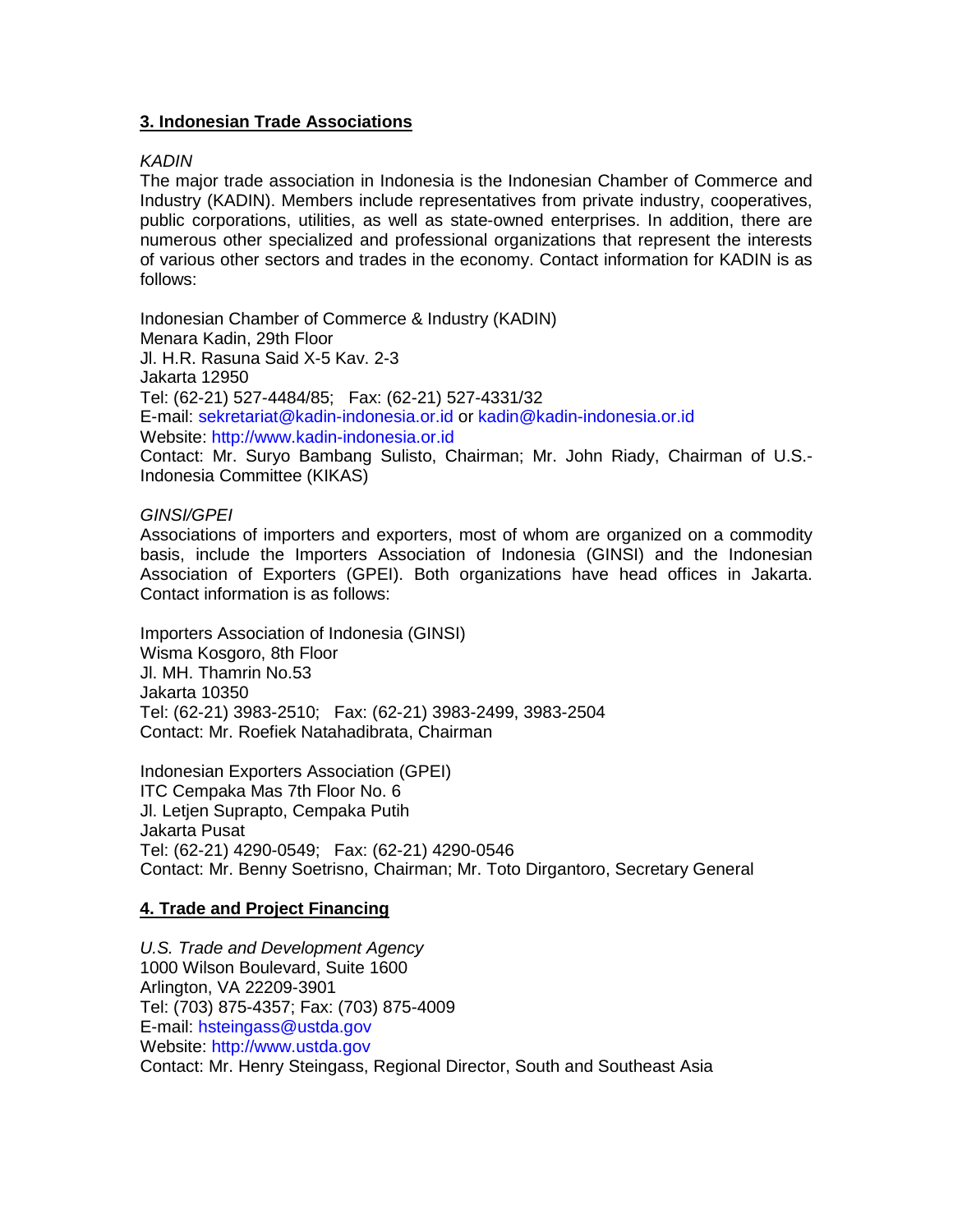*U.S. Trade and Development Agency (USTDA) Asia Regional Office* U.S. Embassy, Bangkok GPF Witthayu Tower A, Suite 302 93/1 Wireless Road Bangkok, Thailand, 10330 Tel: (662) 205-5090/5600 (direct); Fax: (662) 255-4366 E-mail: [mdunn@ustda.gov](mailto:mdunn@ustda.gov) Website: www.ustda.gov Contact: Mr. Mark Dunn, Regional Manager for Asia

*Advocacy Center - Asian Development Bank Office, Manila* U.S. Embassy - NOX 2 1201 Roxas Boulevard, Ermita Manila 1000, Philippines Tel: 632-301 2000; 632 -516 5093; Fax: 632-516 6958 E-mail: [Office.ManilaADB@trade.gov](mailto:office.manilaadb@trade.gov) Website: <http://export.gov/adb/> Contact: Ms. Margaret Keshishian, Director/Senior Commercial Officer

*Overseas Private Investment Corporation (OPIC) Asia Regional Office* U.S. Embassy, Bangkok GPF Witthayu Tower A, Suite 302 93/1 Wireless Road Bangkok, Thailand, 10330 Tel: (662) 205-4028 Email: Geoffrey.Tan@opic.gov Contact: Mr. Geoffrey Tan, Managing Director Asia-Pacific

*Export-Import Bank of the United States (Exim Bank)* 811 Vermont Ave., N.W. Washington, DC 20571 Tel: (202) 565-3946 or (800) 565-3946; Fax: (202) 565-3380 Email: Richard.Pearson@exim.gov Website: [http://www.exim.gov](http://www.exim.gov/) Contact: Richard Pearson, Business Development Officer

*Islamic Development Bank* Head Office P.O. Box 5925 Jeddah 21432 Kingdom of Saudi Arabia Tel: (966-2) 636-1400 (10 lines); Fax: (966-2) 636-6871 E-mail: [idbarchives@isdb.org](mailto:idbarchives@isdb.org) Website: [http://www.isdb.org](http://www.isdb.org/)

Country Gateway Office Indonesia Office 8, 35C Sudirman Central Business District, Lot 28 Jl. Jenderal.Sudirman Kav 52-53 Jakarta 12190, Indonesia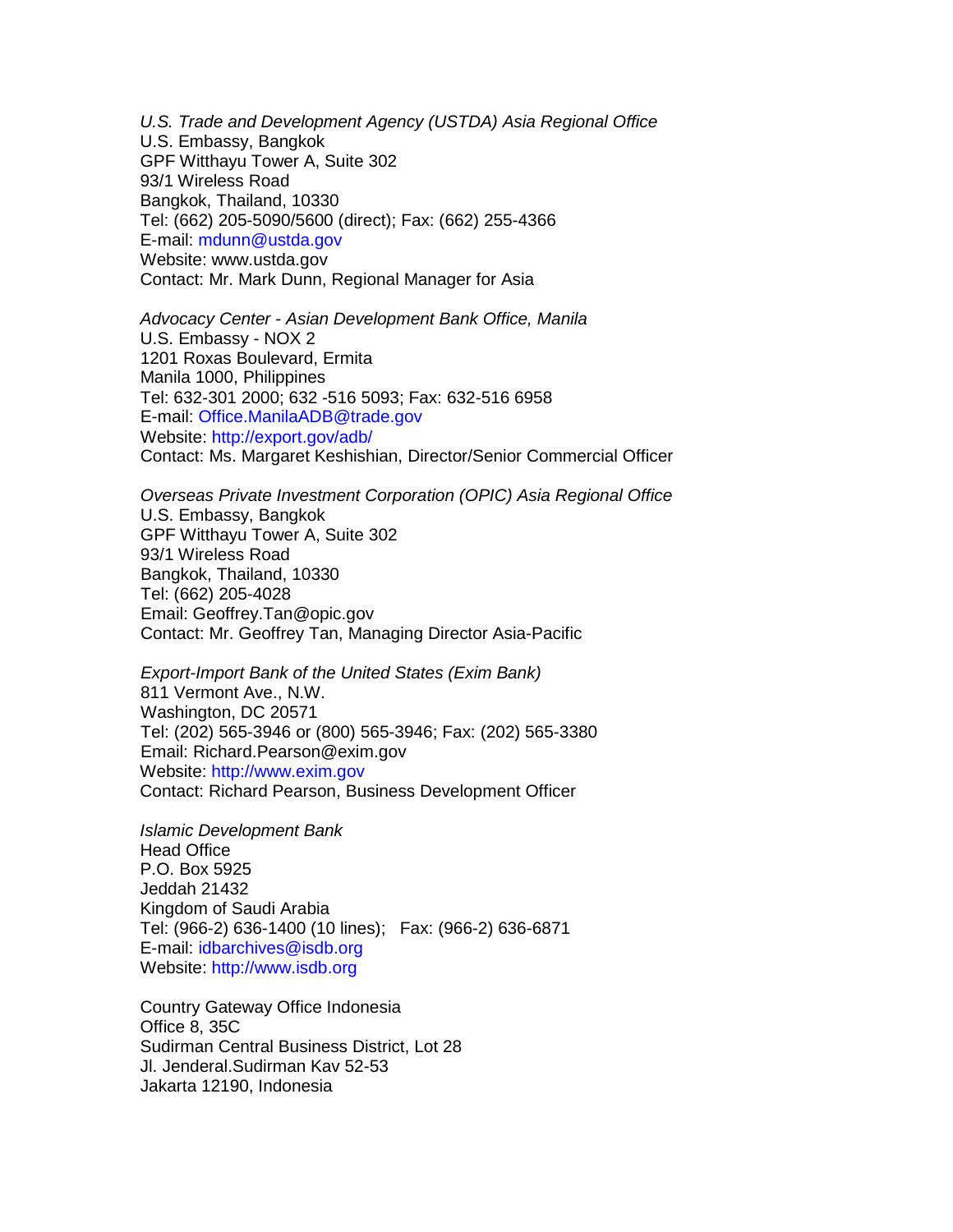*Advocacy Center - World Bank, Washington DC* Commercial Service Liaison Office Office of the U.S. Executive Director The World Bank 1818 H Street, NW; MC 13-1307 Washington, DC 20433 Tel: (202) 458-0120 ; Fax: (202) 477-2967 E-mail: keith.curtis@trade.gov Website: <http://www.buyusa.gov/worldbank/> Contact: Mr. Keith Curtis, Senior Commercial Officer

*The World Bank (Indonesia Office)* Indonesia Stock Exchange Building, Tower 2, 12th Floor Jl. Jendral Sudirman, Kav. 52-53 Jakarta 12190, Indonesia Tel: (62-21) 5299-3000; Fax: (62-21) 5299-3111 E-mail: [wbindonesia@worldbank.org](mailto:wbindonesia@worldbank.org) Website: <http://www.worldbank.org/en/country/indonesia> Contact: Mr. Rodrigo Chaves, Country Director for Indonesia

#### **5. Indonesian Government Contacts**

The GOI established the National Agency for Export Development within the Ministry of Trade to promote the export of certain products. These products include handicrafts (i.e., jewelry, batik, hand-woven fabric, and wood carvings), agricultural and cottage industry products, and new manufactured products. The agency will also assist foreign buyers and importers in establishing contacts with Indonesian companies. Contact information is as follows:

*Directorate General of National Export Development (DGNED)* Ministry of Trade, Main Building 4th Floor Jl. M. I. Ridwan Rais No. 5 Jakarta Pusat 10110, Indonesia Tel: (62-21) 2352-8640, 385-8171 ext. 37900; Fax: (62-21) 2352-8650 Website: <http://djpen.kemendag.go.id/> Contact: Dra. Nus Nuzulia Ishak, Director General

*Directorate General for International Trade Cooperation* Ministry of Trade Jl. M.I. Ridwan Rais No. 5, Main Building, 8th Floor Jakarta 10110, Indonesia Tel: (62-21) 2352-8600, 385-8171 ext. 36900; Fax: (62-21) 2352-8610 E-mail: [djkpi@kemendag.go.id](mailto:djkpi@kemendag.go.id) Website: <http://ditjenkpi.kemendag.go.id/> Contact: Mr. Drs. Partogi Pangaribuan, Director General

*Directorate General for Customs and Excise* Director for Customs and Excise Information Ministry of Finance, Building A, 1st Floor Jl. Jend. A. Yani 108, By Pass Jakarta 13230, Indonesia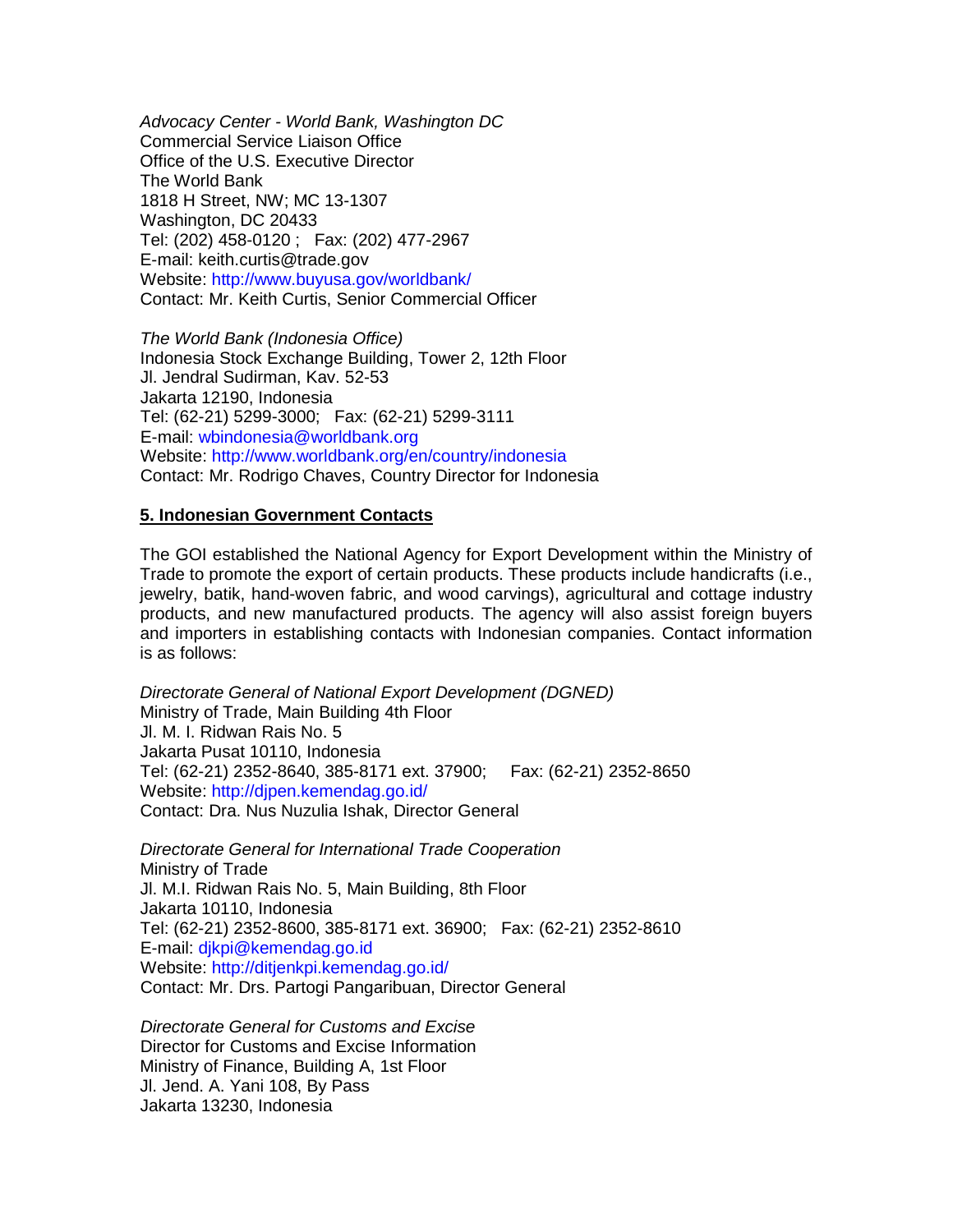Tel: (62-21) 489-1581; Fax: (62-21) 489-2859 E-mail: [perpen@beacukai.go.id](mailto:perpen@beacukai.go.id) Website: [http://www.beacukai.go.id](http://www.beacukai.go.id/) Contact: Mr. Agung Kuswandono, IR., M.A., Director General

#### **6. Coordinating Ministers/Cabinet**

The following is a listing of GOI's cabinet as of the time of writing. Those who wish to get in touch with these cabinet members can contact the U.S. Commercial Service in Jakarta for up-to-date contact information.

*Coordinating Ministers:* Political, Legal, and Security Affairs: Tedjo Edhy Purdjiatno Economy: Sofyan Djalil Human Development and Culture: Puan Maharani Maritime Affairs: Indroyono Soesilo

*Ministers:* National Development Planning **in the Channing State of Channing** in Andrinof Chaniago Transportation : Ignasius Johan Maritime Affairs and Fisheries **in American Control**: Susi Pudiiastuti Energy and Mineral Resources : Sudirman Said Communication and Information<br>
Administrative & Bureaucratic Reform
index Christration and intervalse and the Sureaucratic Reform Administrative & Bureaucratic Reform Finance : Bambang P. S. BrodjonegoroState-Owned Enterprises : Rini Soemarno Cooperatives and SME **interest and SME** : Anak Agung Gede Ngurah Puspayoga Environment and Forestry in the South Community Siti Nurbaya Bakar<br>
Agrarian and Spatial Planning in the South Serry Mursyidan Baldan Agrarian and Spatial Planning<br>Religious Affairs : Lukman Hakim Saefuddin Health : Nila Djuwita Anfasa Moeloek Social Affairs : Khofifah Indar Parawansa Tourism : Arief Yahya Home : Tjahjo Kumolo Foreign : Retno Lestari P. Marsudi Defense : Gen. (ret.) Ryamizard Ryacudu Law and Human Rights **in the Contract Contract Contract Contract Contract Contract Contract Contract Contract Contract Contract Contract Contract Contract Contract Contract Contract Contract Contract Contract Contract Cont** Industry : Saleh Husin Trade : Rahmat Gobel Agriculture : Amran Sulaiman Manpower : Muhammad Hanif Dhakiri Public Works and Public Housing : Basuki Hadimuljono Women's Empowerment and Child Protection : Yohana Susana Yembise Culture and Elementary & Secondary Education : Anies Baswedan Research & Technology and Higher Education : Muhammad Nasir<br>Youth and Sports : : Imam Nahrawi Youth and Sports Villages, Disadvantaged Regions & Transmigration : Marwan Jafar

*Officials of Ministerial Rank:* State Secretary **in the Secretary in the Secretary**  $\cdot$  Pratikno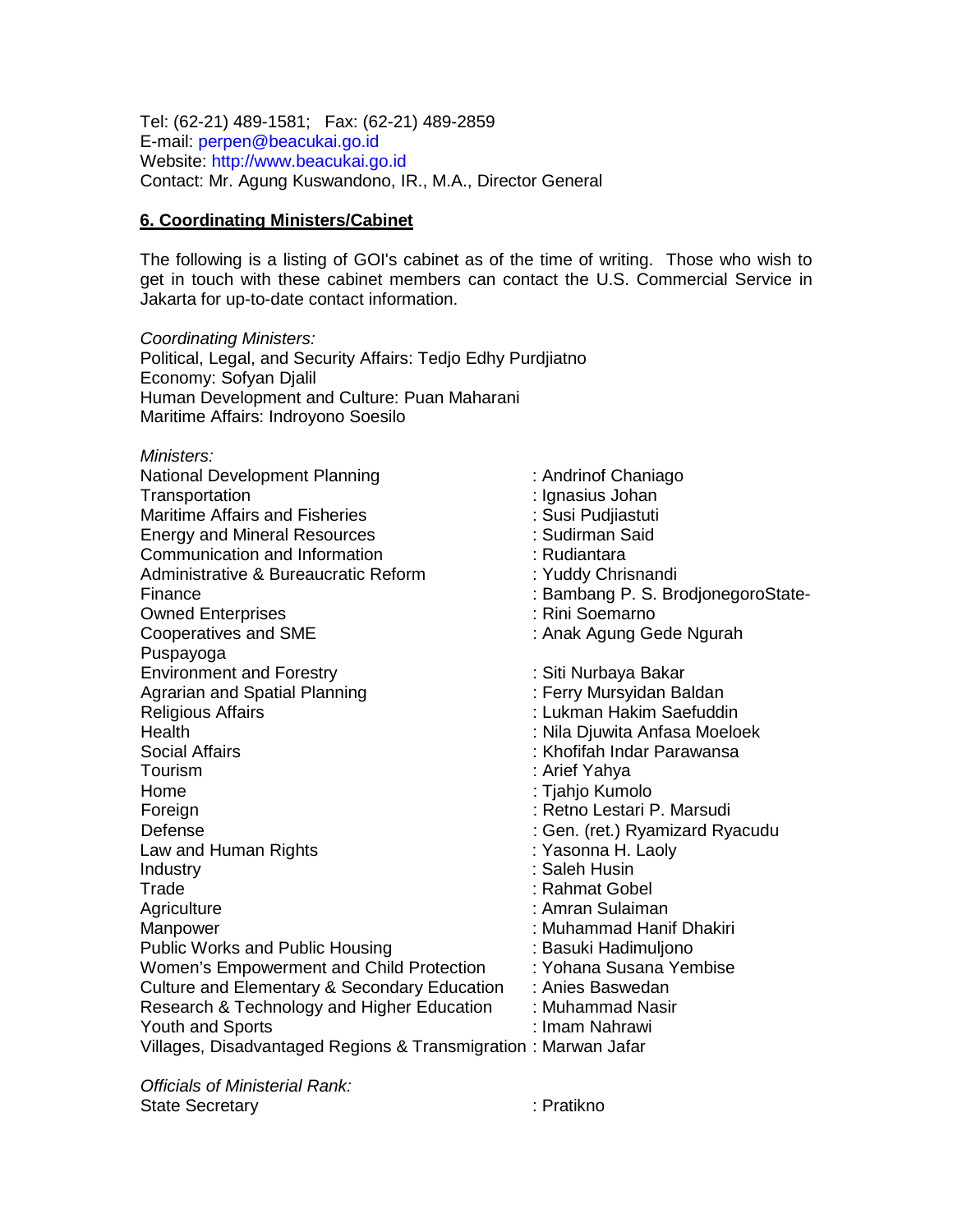Attorney General interval in the set of the set of the set of the set of the set of the set of the set of the s

\* In Indonesia, DR refers to a person with a Doctorate degree; dr. refers to a person with a medical degree; Drs. refers to a male with a bachelor degree; Dra. refers to a female with a bachelor degree; SH. refers to a person with a law degree; MSC is a person with a Master of Science; Ir. refers to a person with an engineering degree.

# **7. U.S. Government Contacts**

*U.S. Embassy Jakarta:* International Mail: American Embassy - Jakarta Jl. Medan Merdeka Selatan 3-5 Jakarta 10110, Indonesia

U.S. Ambassador Robert O. Blake Jr. Aide to Ambassador Tara Gould

Deputy Chief of Mission Kristen F. Bauer Aide to DCM Gail Lewis Website: <http://jakarta.usembassy.gov/>

*U.S. Commercial Service* Ms. Rosemary Gallant, Counselor for Commercial Affairs World Trade Center 6, 3rd Floor Jl. Jendral Sudirman Kav. 29-31 Jakarta 12920, Indonesia Tel: (62-21) 526-2850; Fax: (62-21) 526-2855 E-mail: [office.jakarta@trade.gov](mailto:office.jakarta@trade.gov)

*Foreign Agricultural Service (FAS)* Mr. Ali Abdi, Counselor for Agricultural Affairs Tel: (62-21) 3435-9000 (ext. 9161); Fax: (62-21) 3435-9920

*Economic Section* Mr. Jim Mullinax, Economic Counselor Tel: (62-21) 3435-9000 (ext. 9073); Fax: (62-21) 3435-9971

*Political Section* Mr. Mark Clark, Political Counselor Tel: (62-21) 3435-9000 (ext. 9280); Fax: (62-21) 3435-9916

*Consular Section* Mr. Thurmond H. Borden, Consul General Tel: (62-21) 3435-9000 (ext. 9050); Fax: (62-21) 385-7189

*Regional Security Office (RSO)* Mr. James Murphy, Counselor for Regional Security Tel: (62-21) 3435-9000 (ext. 9188); Fax: (62-21) 3435-9911

*U.S. Consulate General – Surabaya*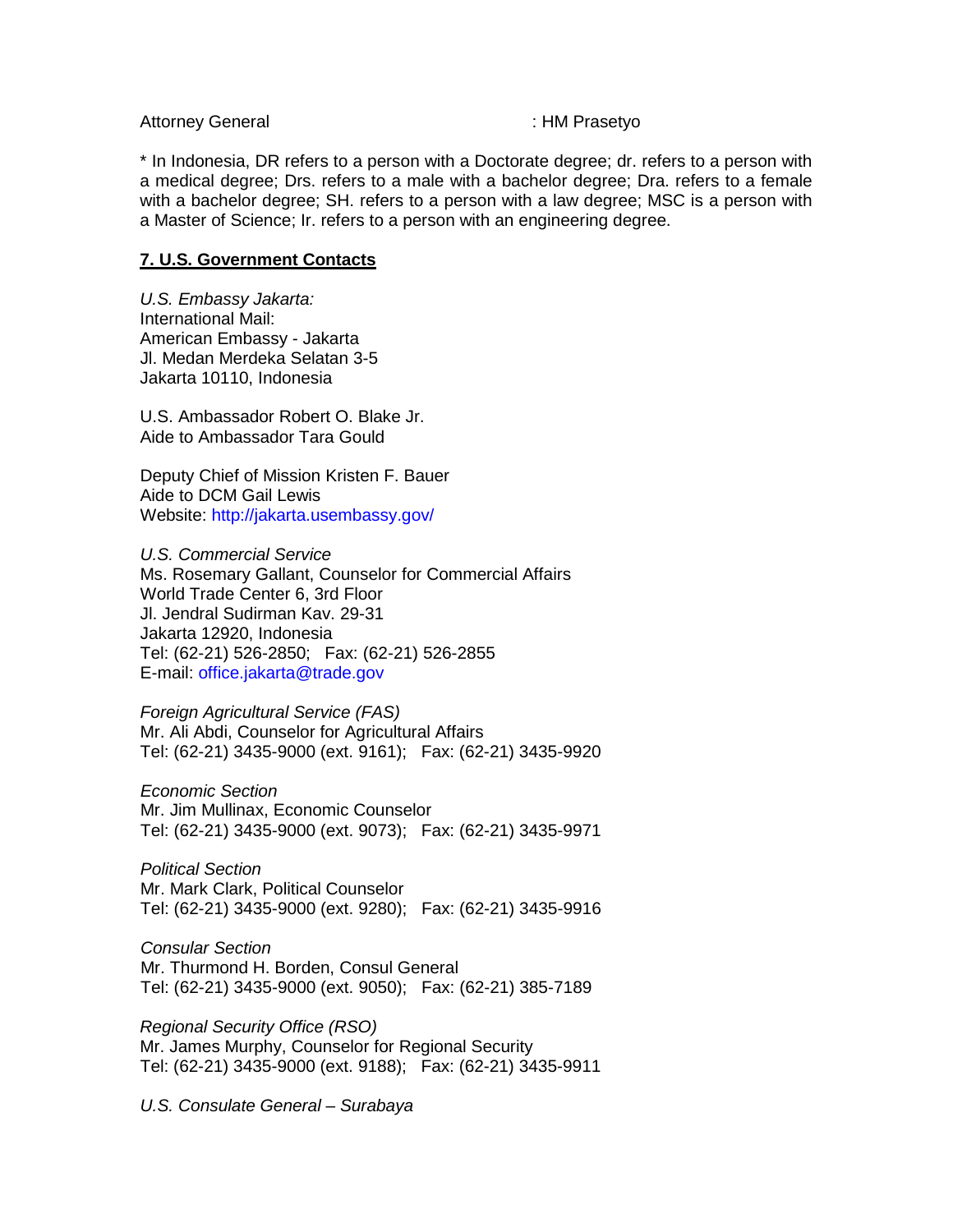Mr. Joaquin Monserrate, Consul General *American Consulate General* Jl. Citra Niaga No. 2 Surabaya 60217, Indonesia Tel: (62-31) 297-5300 E-mail: consurabaya@state.gov Website: http://surabaya.usconsulate.gov/

*U.S. Consulate General - Medan, North Sumatra* Mr. Y. Robert Ewing, Principal Officer Uni Plaza Building 4th Floor, West Tower Jl. Let. Jend. MT. Haryono A-1 Medan 20231, Indonesia Tel: (62-61) 451-9000; Fax: (62-61) 455-9033 E-mail: sumatra@state.gov Website: [http://medan.usconsulate.gov](http://medan.usconsulate.gov/)

*U.S. Consular Agency, Denpasar, Bali* Mr. Joseph Curtin, Consular Agent Jl. Hayam Wuruk 188, Denpasar, Bali 80235, Indonesia Tel: (62-361) 233-605; Fax: (62-361) 222-426 E-mail: [BaliConsularAgency@state.gov](mailto:baliconsularagency@state.gov)

#### **8. U.S. Government – Washington D.C.**

*U.S. Department of Commerce/Global Markets* Ms. Wallis Yu, International Trade Specialist 1401 Constitution Ave., N.W. Room 7025, Washington DC 20230 Tel: (202) 482-5344; Fax: (202) 482-2925 E-mail: [wallis.yu@trade.gov](mailto:wallis.yu@trade.gov)

*U.S. Department of Commerce/PDAS-AC: Advocacy Center* Mr. Jason Evans, International Trade Specialist 1401 Constitution Ave., N.W. Room 2840, Washington DC 20230 Tel: (202) 482-4416 Email: [Jason.evans@trade.gov](mailto:Jason.evans@trade.gov)

#### **9. Indonesian Embassy and Consulates in the United States**

*Embassy of the Republic of Indonesia* 2020 Massachusetts Avenue, N.W. Washington, D.C. 20036 Tel: (202) 775-5200 Email: [info@kbri.org](mailto:info@kbri.org) Website: [http://www.embassyofindonesia.org](http://www.embassyofindonesia.org/)

*Consulate General of the Republic of Indonesia - New York* 5 East 68th St. New York, NY 10065 Tel: (212) 879-0600 Fax: (212) 570-6206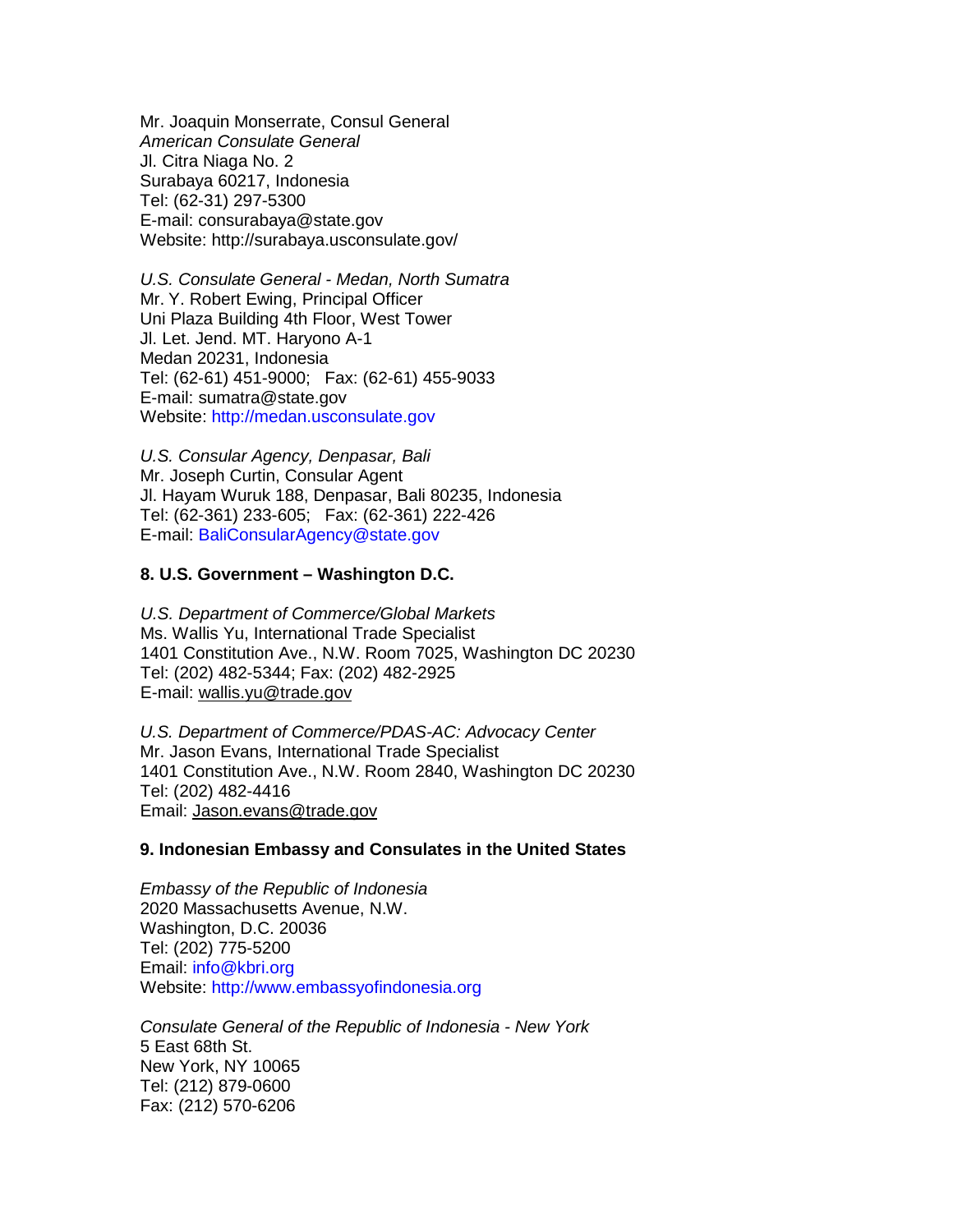Email: [information@indonesianewyork.org](mailto:information@indonesianewyork.org) Website: [www.indonesianewyork.org](http://www.indonesianewyork.org/)

*Permanent Mission of the Republic of Indonesia to the United Nations* 325 East 38th Street New York, N.Y. 10016 Tel: (212) 972-8333 Fax: (212) 972-9780 Email: [ptri@indonesiamission-ny.org](mailto:ptri@indonesiamission-ny.org) Website: [www.indonesiamission-ny.org](http://www.indonesiamission-ny.org/)

*Consulate General of the Republic of Indonesia - Los Angeles* 3457 Wilshire Boulevard Los Angeles, CA 90010 Tel: (213) 383-5126 Fax: (213) 487-3971 Email: [kjri@kjri-la.net](mailto:kjri@kjri-la.net) Website: [www.kjri-la.net](http://www.kjri-la.net/)

*Consulate General of the Republic of Indonesia - Houston* 10900 Richmond Avenue Houston, TX 77042 Tel: (713) 785-1691 Fax: (713) 780-9644 Email: [kjrihouston@prodigy.net](mailto:kjrihouston@prodigy.net) Website: [www.indonesiahouston.net](http://www.indonesiahouston.net/)

*Consulate General of the Republic of Indonesia - Chicago* 211 West Wacker Drive 8th Floor Chicago, Illinois 60606 Phone: (312) 920-1880 Fax: (312) 920-1881 Website: [www.indonesiachicago.org](http://www.indonesiachicago.org/)

*Consulate General of the Republic of Indonesia - San Francisco* 1111 Columbus Ave. San Francisco, CA 94133 Tel: (415) 474-9571 Fax: (415) 441-4320 Email: [consulate@indonesia-sanfranciso.net](mailto:consulate@indonesia-sanfranciso.net) Website: [www.kjrifso.net](http://www.kjrifso.net/)

#### **10. Consultants and Market Research Firms**

Performing market research in Indonesia is difficult because detailed statistics on production and consumption are often not available through published sources. External trade statistics, however, are fairly detailed and additional data can be obtained for a fee from the Central Bureau of Statistics (Badan Pusat Statistik or BPS).

Unrecorded trade may distort import statistics and trends. For example, BPS figures tend to understate import values, as these figures exclude duty-free imports, including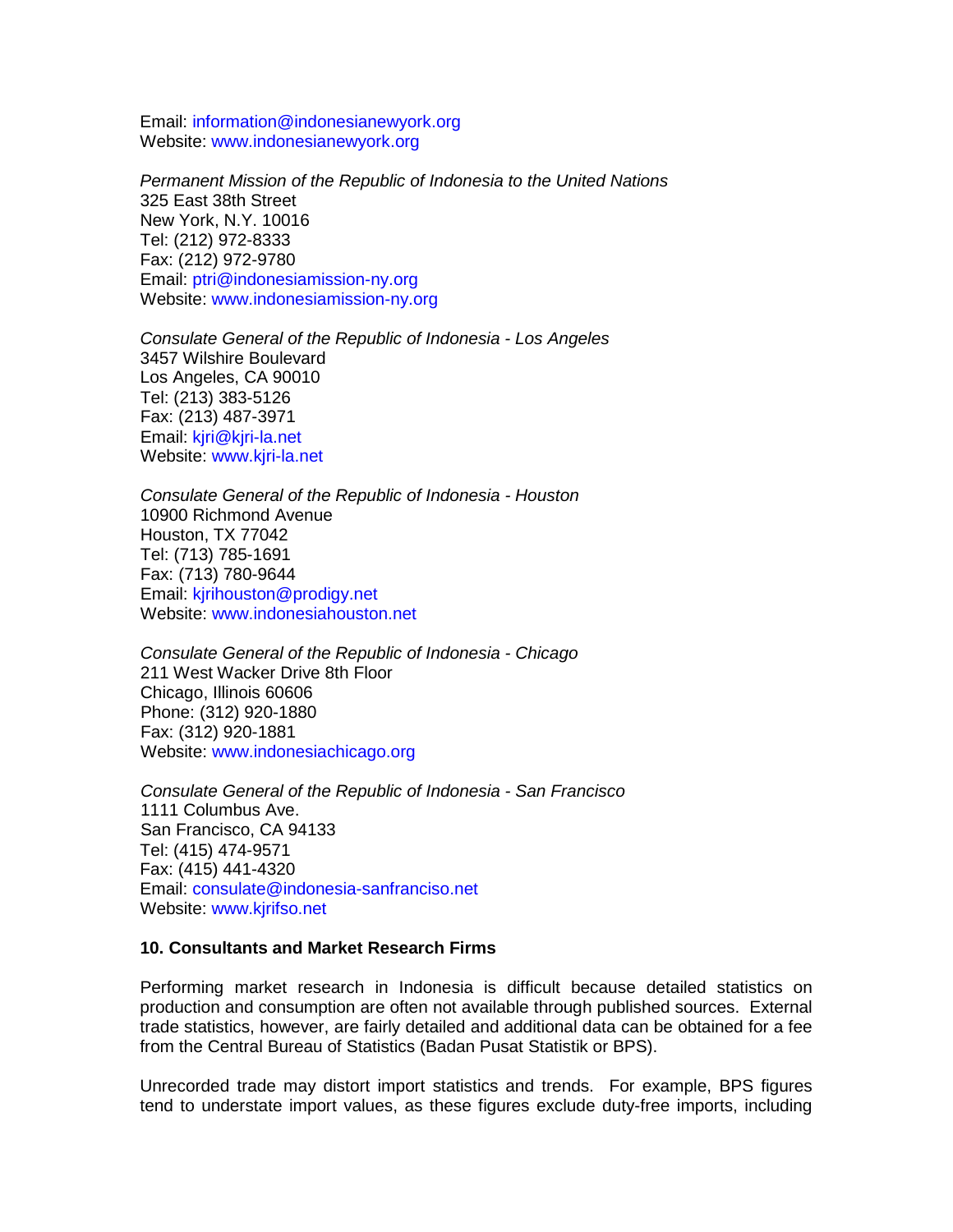duty-free imports for investment and certain other transactions. Although there are a growing number of Indonesian organizations active in market research, the number remains small and expertise varies. Branches of American banks will often conduct market surveys for their customers, and several U.S. consulting firms now have affiliates in Jakarta.

*Badan Pusat Statistik Republik Indonesia* (Central Bureau of Statistics of the Republic of Indonesia) Jl. Dr. Sutomo No.6-8 Jakarta Pusat 10710 Tel: (62-21) 384-1195, 384-2508, 381-0291 Fax: (62-21) 385-7046 E-mail: [bpshq@bps.go.id](mailto:bpshq@bps.go.id) Internet: [http://www.bps.go.id](http://www.bps.go.id/) Kepala BPS : Dr. Suryamin, Msc

A growing number of foreign law firms, including some from the U.S., are also entering the Indonesian business community as business consultants. Members of INKINDO, the Association of Indonesian Consultants, are able to perform a wide range of research and consulting services. INKINDO was established by Indonesian consultants based in Jakarta. The contact information for this association is as follows:

*The National Association of Indonesian Consultants (INKINDO)* Jl. Bendungan Hilir Raya, No. 29 Jakarta 10210 Tel: (62-21) 573-8577 Fax: (62-21) 573-3474 E-mail: [inkindo@inkindo.org](mailto:inkindo@inkindo.org) Internet: [www.inkindo.org](http://www.inkindo.org/) Contact: Mr. Nugroho Pudji Rahardjo, Chairman

#### **Market Research Research Research Return to top Return to top Return to top Return to top Return to top Return to top Return to top Return to top Return to top Return to top Return to top Return to top Return to top**

To view market research reports produced by the U.S. Commercial Service please go to the following website: <http://www.export.gov/mrktresearch/index.asp> and click on Country and Industry Market Reports.

Please note that these reports are only available to U.S. citizens and U.S. companies. Registration to the site is required, and is free.

#### **Trade Events Return to top Accounts** Return to top **Return to top**

Please click on the link below for information on upcoming trade events.

<http://www.export.gov/tradeevents/index.asp> Return to table of contents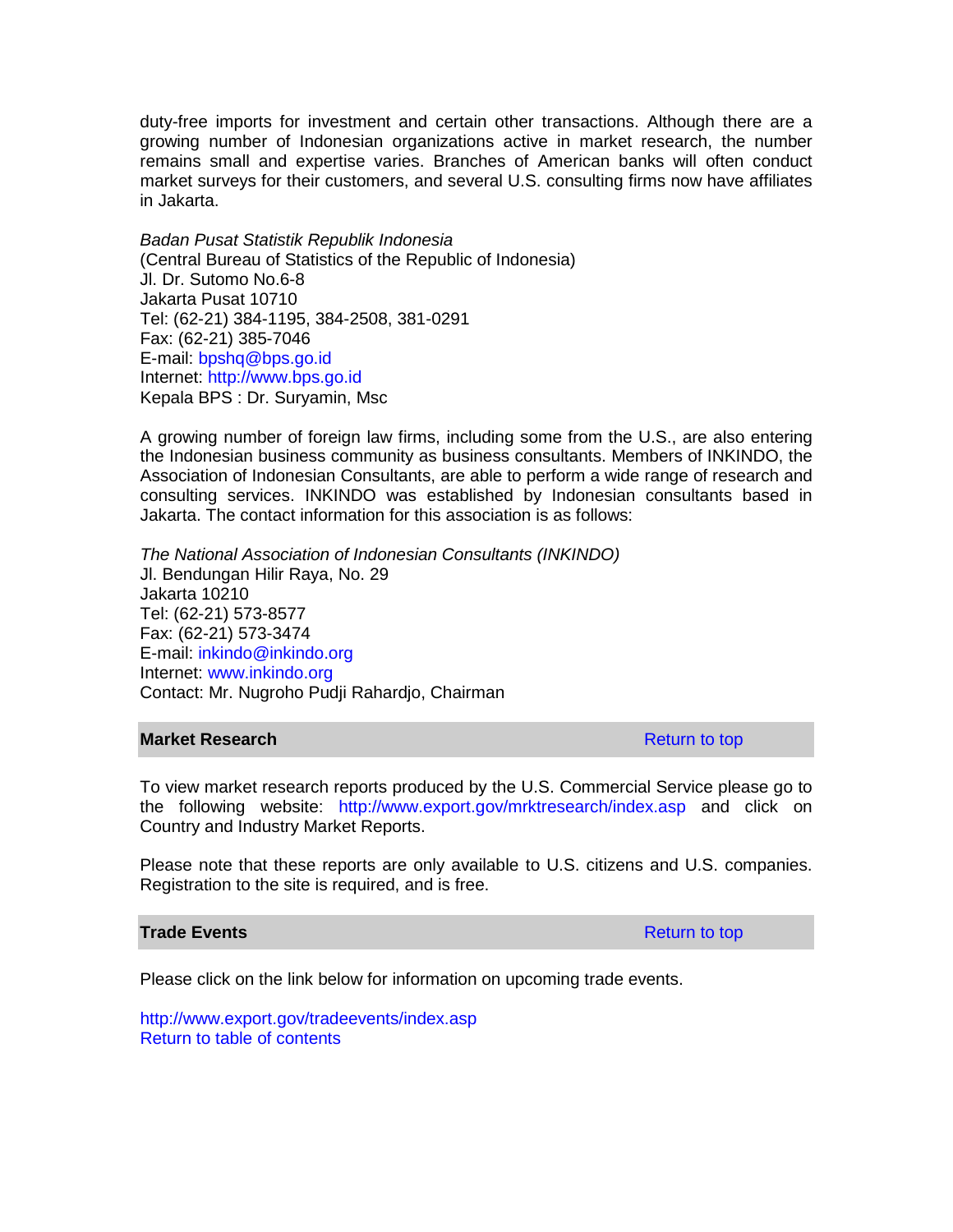#### Return to table of contents

# Chapter 10: Guide to Our Services

Located within the World Trade Center complex in the heart of Jakarta's business and banking district, **The Commercial Service** of the U.S. Embassy Jakarta, Indonesia provides a convenient, immediate, and affordable presence in the Indonesian market. With critical trade information, personalized counseling, superior facilities, and the access it takes to do business in Indonesia, the U.S. Commercial Service is the "must" first stop for American exporters serious about selling to this rebounding market. Our professional commercial specialists will work one-on-one with you through every step of the exporting process, helping you to:

- Target the best markets with our world class research
- Promote your products and services to qualified buyers
- Meet the best distributors and agents for your products and services
- Overcome potential challenges or trade barriers.

# **OUR MISSION**

- To promote the export of goods and services from the United States.
- To help U.S. businesses find qualified international partners.
- To represent U.S. business interests internationally.

# **OUR SERVICES**

#### **Gold Key Service (GKS)**

The Gold Key Service is a custom-tailored "individual trade mission" for representatives of U.S. firms planning to visit Indonesia. The U.S. firm reaps the benefits of Department of Commerce representation and support abroad. We arrange one-on-one appointments with carefully selected potential business partners in a targeted export market.

#### **Business Facilitation Service (BFS)**

Get low-cost logistical and administrative support when you are on international business travel. The U.S. Commercial Service's Business Facilitation Service offers flexible solutions to let you do business when you are away from home.

#### **Single Company Promotion (SCP)**

We will assist a U.S. company or its local representative to organize a promotional event in Jakarta which could include seminars, luncheons, cocktail receptions, etc. The service is tailored to the specific needs of the U.S. company.

#### **International Partner Search (IPS)**

We will conduct a search of potential local partners of licensees for U.S. firms and report on up to five qualified partners—overseas agents, distributors, manufacturers, representatives, joint venture partners, licensees, franchises or strategic partners. U.S. clients must provide by email or express mail adequate product materials to allow us to conduct a thorough search. We request that the U.S. client include a letter of introduction in English (we will translate if necessary) stating its objectives in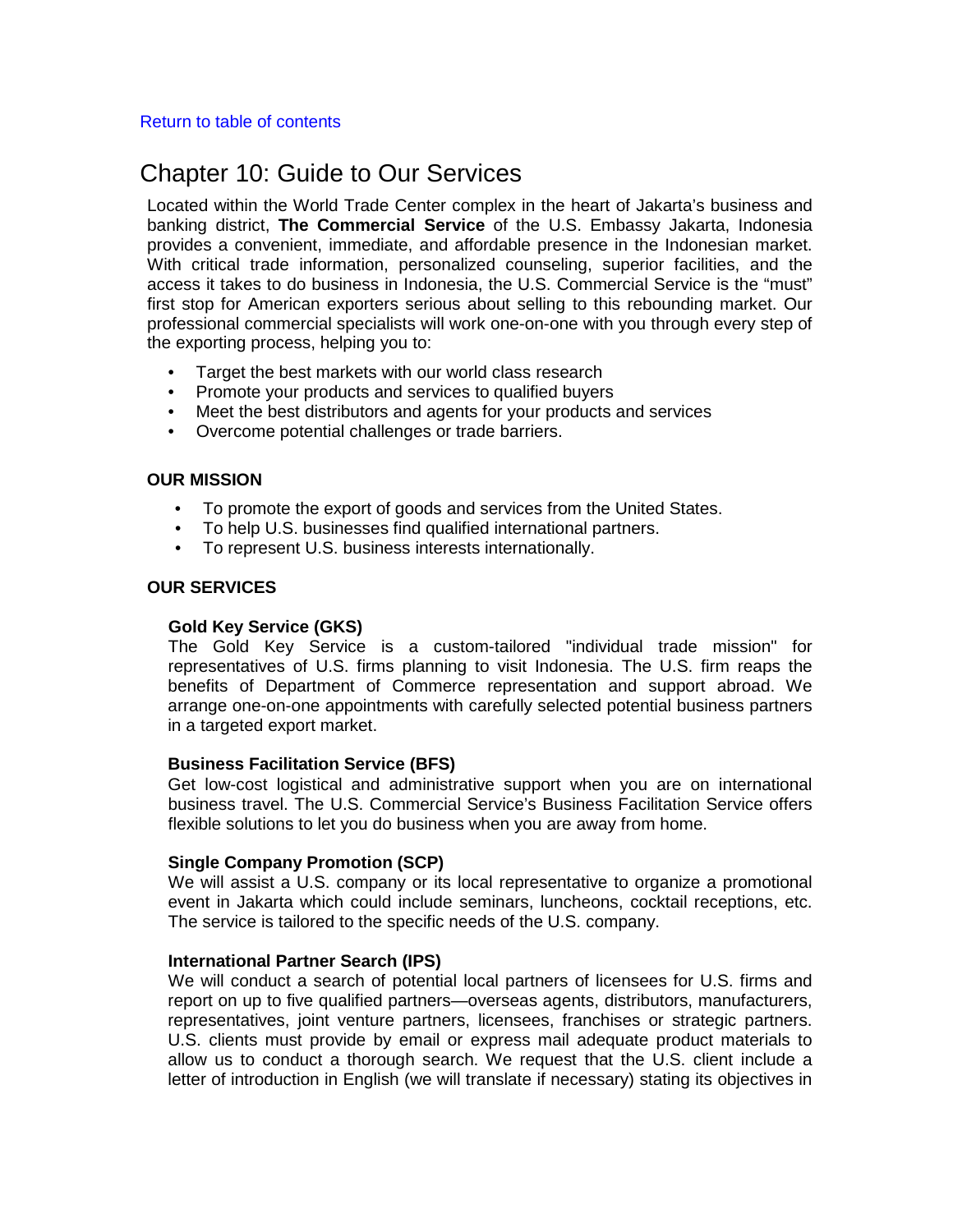Indonesia.

# **International Company Profile (ICP)**

Initiate and manage your international business relationships with confidence. CS Jakarta will provide U.S. clients with a customized ICP with background information on potential Indonesian business partners or entities. Researched (including a visit to company premises and interview of key officers) and prepared by our trade specialists and commercial officers, International Company Profiles enable U.S. small and medium–sized businesses to more effectively evaluate overseas companies. You will get detailed answers to your questions about the specific overseas companies in which you are interested and our opinion on the overall viability of the company in its market.

Our trade professionals in over 100 U.S. cities and in more than 75 countries help U.S. companies get started in exporting or increase sales to new global markets.

To find an Export Assistance Center nearest you, see our list of U.S. Offices, please click on the following link: <http://www.export.gov/usoffices/index.asp>

For information on a specific country see our International Offices, please click on the following link: http://www.export.gov/worldwide\_us/index.asp

U.S. exporters seeking general export information/assistance or country-specific commercial information can also click on the following link: [www.export.gov](http://www.export.gov/)

#### **SelectUSA**:

SelectUSA was created by President Obama in June 2011 through Executive Order 13577, as the U.S. government-wide program to promote and facilitate business investment into the United States, including foreign direct investment (FDI) and reshoring.

The program is housed within the Commerce Department and coordinates investmentrelated resources across more than 20 federal agencies through the Interagency Investment Working Group (IIWG). SelectUSA provides services to two types of clients: investors and U.S. economic development organizations at the state and local level. Services include:

#### *Information Assistance*:

- SelectUSA provides information to investors on the benefits of establishing operations in the United States, as well as the information needed to move investments forward. Investors can access facts, data and local contacts for the U.S. market.
- SelectUSA also works closely with state, local and regional economic developers to provide counseling on strategy, best practices, and on-the-ground intelligence from the Foreign Commercial Service network across more than 70 foreign markets.

*Ombudsman Services:* SelectUSA coordinates federal agencies to address investor concerns relating to a wide range of federal regulatory issues – helping them to navigate an unfamiliar system.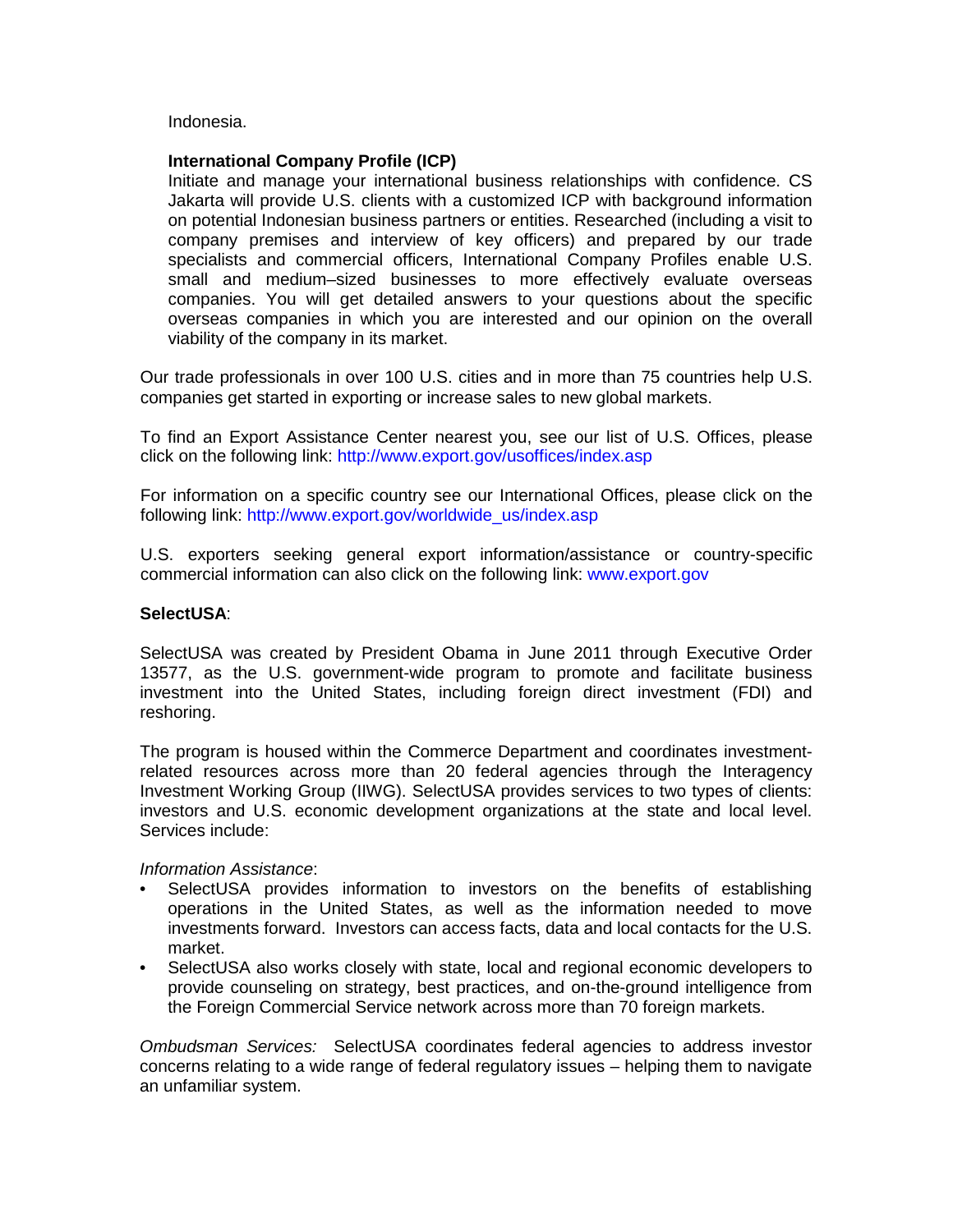*Investment Advocacy:* U.S. state and local governments often find themselves competing with a foreign location for a project. SelectUSA can coordinate senior U.S. government officials to advocate to the investor to bring those jobs to the United States.

*Promotional Platform:* SelectUSA brings the power of the "USA" brand to high-profile events, such as,such as the upcoming 2015 Investment Summit, to attract investors to learn about our nation's investment opportunities. SelectUSA organizes international Road Shows and missions to trade fairs, while also offering tailored on-the-ground assistance in more than 70 markets.

Note: SelectUSA exercises strict geographic neutrality, and represents the entire United States. The program does not promote one U.S. location over another U.S. location.

For more information on SelectUSA and services provided for investors and economic development organizations please click on the following link: http://selectusa.commerce.gov/

# **National Export Initiative**:

The President's National Export Initiative/NEXT marshals Federal agencies to provide customer service-driven services and actionable information resources that ensure American businesses are able to capitalize on expanded opportunities to sell their goods and services abroad.

The U.S. Commercial Service offers customized solutions to help U.S. exporters, particularly small and medium sized businesses, successfully expand exports to new markets. Our global network of trade specialists will work one-on-one with you through every step of the exporting process, helping you to:

- Target the best markets with our world-class research
- Promote your products and services to qualified buyers
- Meet the best distributors and agents for your products and services
- Overcome potential challenges or trade barriers
- Gain access to the full range of U.S. government trade promotion agencies and their services, including export training and potential trade financing sources

To learn more about the Federal Government's trade promotion resources for new and experienced exporters, please click on the following link: [www.export.gov](http://www.export.gov/)

For more information on the services the U.S. Commercial Service offers to U.S. exporters, please click on the following link: (Insert link to Products and Services section of local buyusa.gov website here.)

U.S. exporters seeking general export information/assistance or country-specific commercial information can also contact **(800) USA-TRAD(E).**